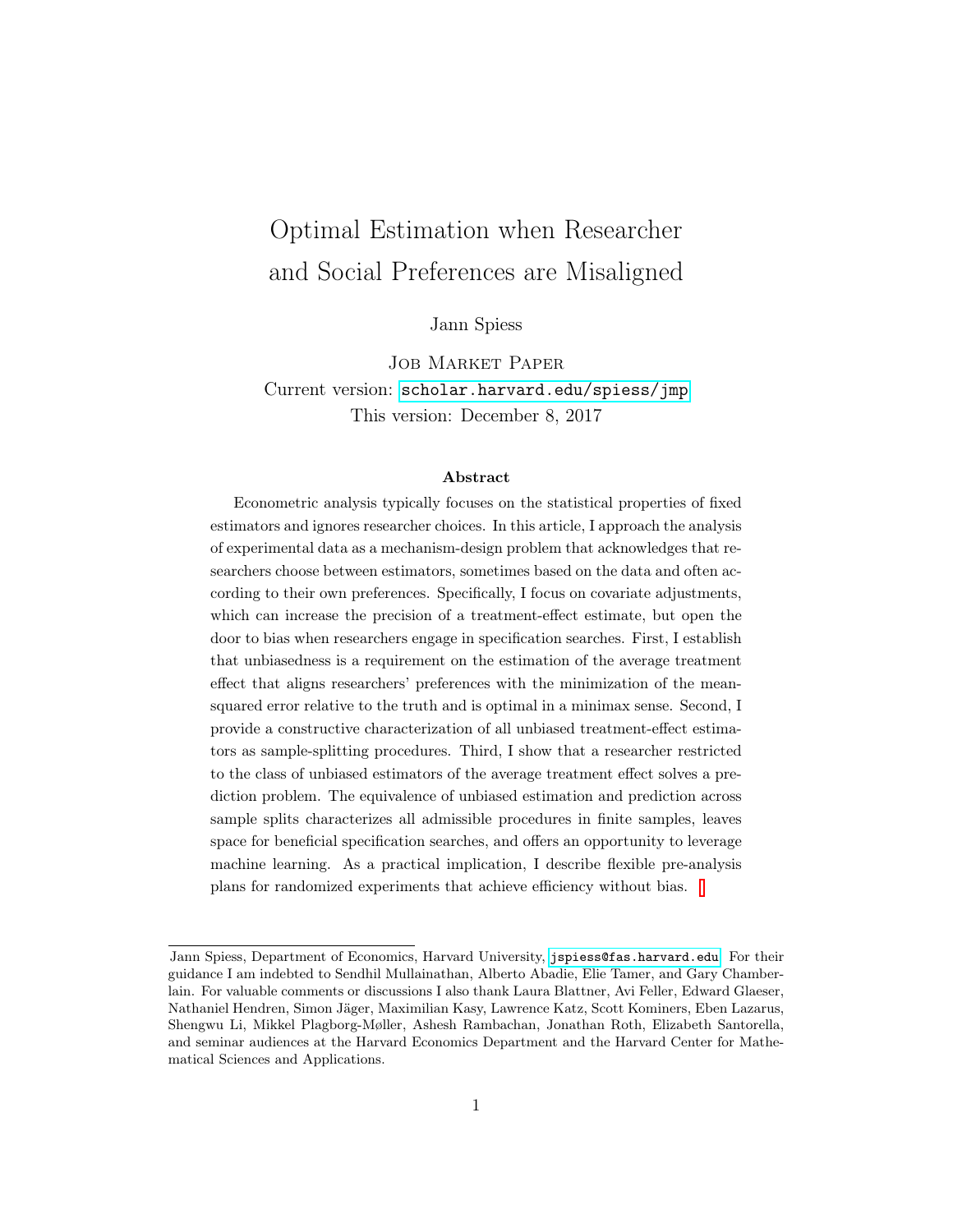#### **INTRODUCTION**

There is a tension between flexibility and robustness in empirical work. Consider an investigator who estimates a treatment effect from experimental data. If the investigator has the freedom to choose a specification that adjusts for control variables, her choice can improve the precision of the estimate. However, the investigator's specification search may also produce an estimate that reflects a preference for publication or ideology instead of a more precise guess of the truth.<sup>[1](#page-1-0)</sup> To solve this problem, we sometimes tie the investigator's hands and restrict her to a simple specification, like a difference in averages. In contrast, this article characterizes flexible estimators that leverage the data and researchers' expertise, and do not also reflect researchers' preferences.

To characterize optimal estimators when researcher and social preferences are misaligned, I approach the analysis of experimental data as a mechanism-design problem.[2](#page-1-1) Concretely, I consider a designer and an investigator who are engaged in the estimation of an average treatment effect. As the designer, we aim to obtain a precise estimate of the truth (which I capture in terms of mean-squared error). I assume however that the investigator may care about the value of the estimate and not only its precision. For example, the investigator may have a preference for large estimates in order to get published. The investigator picks an estimator based on her private information about the specific experiment. The designer chooses optimal constraints on the estimation by the investigator.<sup>[3](#page-1-2)</sup>

First, I establish that we should require that the investigator commits to an unbiased estimator. More precisely, I prove that fixing the bias is a minimax optimal solution to the designer's problem and aligns the incentives of the investigator and the designer under reasonable assumptions on preferences.<sup>[4](#page-1-3)</sup> Allowing for bias can,

<span id="page-1-0"></span> $1A$  literature in statistics dating back to at least [Sterling](#page-47-0) [\(1959\)](#page-47-1) and [Tullock](#page-47-1) (1959), and most strongly associated with the work of Edward Leamer (e.g. [Leamer, 1974,](#page-46-0) [1978\)](#page-46-1), acknowledges that empirical estimates reflect not just data, but also researcher motives. Fears of biases have been fueled more recently by replication failures [\(Open Science Collaboration, 2015\)](#page-46-2), anomalies in published p-values [\(Brodeur et al., 2016\)](#page-43-0), and empirical evidence for publication biases [\(Andrews](#page-43-1) [and Kasy, 2017\)](#page-43-1). This concern is also evident in the American Economic Association's 2012 decision to establish a registry for randomized controlled trials.

<span id="page-1-1"></span><sup>2</sup> Like [Leamer](#page-46-0) [\(1974,](#page-46-0) [1978\)](#page-46-1), I explicitly consider researchers' degrees of freedom. Like [Glaeser](#page-45-0) [\(2006\)](#page-45-0), I also model their preferences.

<span id="page-1-2"></span><sup>&</sup>lt;sup>3</sup>Abstractly, the designer could represent professional norms. Concretely, it could represent a journal setting standards for the analysis of randomized controlled trials, or the U.S. Food and Drug Administration (FDA) imposing rules for the evaluation of new drugs.

<span id="page-1-3"></span><sup>&</sup>lt;sup>4</sup>This result echoes [Frankel'](#page-44-0)s [\(2014\)](#page-44-0) characterization of simple delegation mechanisms that align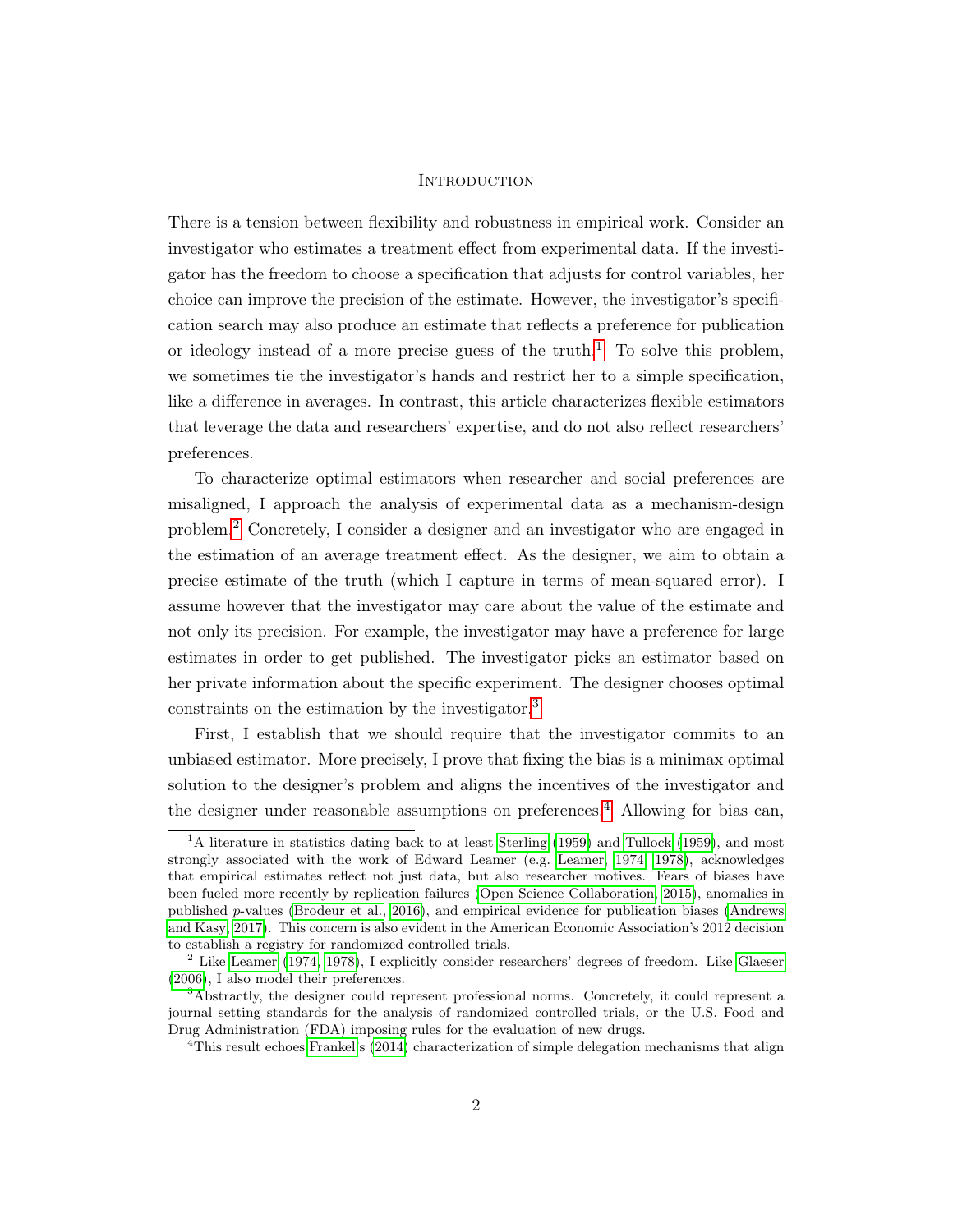in principle, improve overall precision through a reduction in the variance. But an investigator could use her control over the bias to reflect her preferences rather than her private information. Among unbiased estimators, however, even an investigator who wants to obtain an estimate close to some large, fixed value will still choose an estimator that minimizes the variance.

Second, having motivated a restriction to unbiasedness, I prove that every unbiased estimator of the average treatment effect has a sample-splitting representation. As the starting point for this representation, consider a familiar estimator that is unbiased, namely the difference in averages between treatment and control groups. We can adjust this estimator for control variables by a procedure that splits the sample into two groups. From the first group, we calculate regression adjustments that we subtract from the outcomes in the second group. The updated difference in averages is still unbiased by construction. Though this procedure appears specific, I prove that any unbiased estimator can be represented by multiple such sample-splitting steps. In particular, unbiased estimators can differ from a difference in averages only by leave-one-out or leave-two-out regression adjustments of individual outcomes.<sup>[5](#page-2-0)</sup>

Third, I show that an investigator restricted to unbiasedness will solve a prediction problem. By the sample-splitting representation, I can write every unbiased estimator of the average treatment effect in terms of a set of regression adjustments. When choosing from this restricted set of estimators, the investigator picks regression adjustments that minimize prediction risk for a specific loss function. Each optimal adjustment predicts the outcomes of one or two units from other units in the sample.

The investigator's solution reveals a finite-sample complete-class theorem that characterizes all admissible unbiased estimators of an average treatment effect as solutions to out-of-sample prediction problems. Since my results hold exactly without taking large-sample limits or relying on other approximations, I obtain a general duality between unbiased estimation and prediction without putting any essential restrictions on the distribution of the data other than random assignment of treatment. Any admissible unbiased estimator corresponds exactly to a set of admissible

an agent's choices with a principal's preferences by fixing budgets. In Section [4,](#page-22-0) I explore the similarities of my solution to results in the mechanism-design literature on delegation that goes back to [Holmström](#page-45-1) [\(1978,](#page-45-1) [1984\)](#page-45-2), and I exploit these parallels in the proof of my minimax result.

<span id="page-2-0"></span><sup>&</sup>lt;sup>5</sup>In particular, for known treatment probability, I show that all unbiased estimators of the sample-average treatment effect take the form of the "leave-one-out potential outcomes" (LOOP) estimator from [Wu and Gagnon-Bartsch](#page-47-2) [\(2017\)](#page-47-2), which is a special case of [Aronow and Middleton'](#page-43-2)s [\(2013\)](#page-43-2) extension of the [Horvitz and Thompson](#page-45-3) [\(1952\)](#page-45-3) estimator.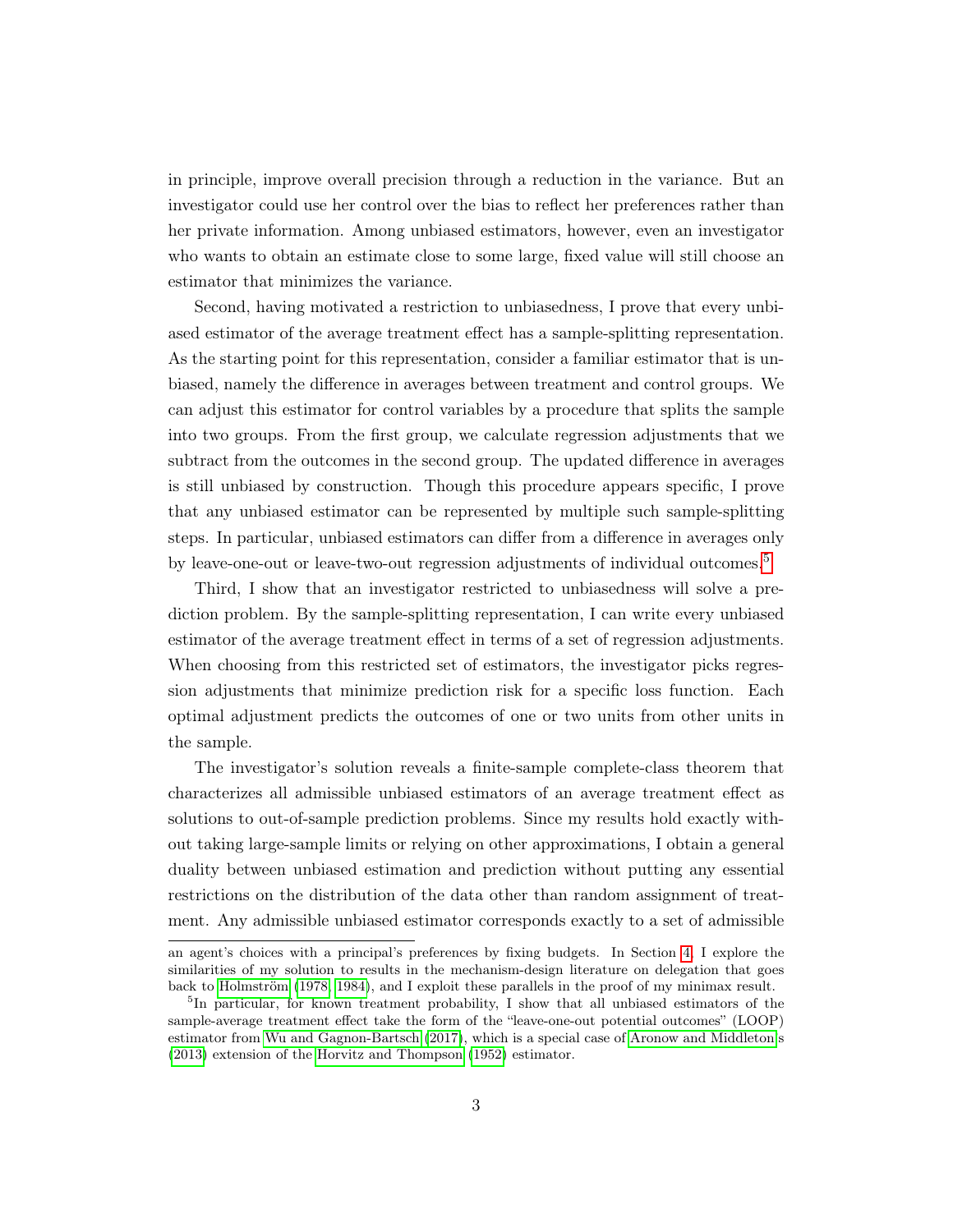prediction solutions.

As a practical implication, my results motivate and describe flexible yet robust pre-analysis plans for the analysis of experimental data.[6](#page-3-0) Having established that unbiased estimation is equivalent to a set of prediction tasks, there are two types of flexible pre-analysis plan that achieve precise estimation of treatment effects without leaving room for bias from specification searches. In the first type, the investigator commits to an algorithm that predicts outcomes from covariates. This algorithm can engage in automated specification searches to learn a good model from the data.<sup>[7](#page-3-1)</sup> Adjusting outcomes by its fitted out-of-sample predictions will yield an unbiased estimator.

There is a second, more flexible type of pre-analysis plan that achieves unbiased and precise estimation without the investigator committing to her specification searches in advance. In this second type of pre-analysis plan, the investigator only commits to splitting the data and distributing subsamples to her research team. Each researcher then engages in specification searches on a part of the data and reports back a prediction function. As my fourth main result, I characterize all unbiased estimators of the treatment effect that delegate the estimation of some or all regression adjustments in this way. Delegation to one researcher improves over simple pre-analysis plans.[8](#page-3-2) Delegation to at least two researchers asymptotically attains the semi-parametric efficiency bound of [Hahn](#page-45-4) [\(1998\)](#page-45-4) under assumptions that apply to most parametric and many semi- and non-parametric estimators of the regression adjustments.

The results in this article relate to the practice of sample splitting in econometrics, statistics, and machine learning. From [Hájek](#page-45-5) [\(1962\)](#page-45-5) to Jackknife IV [\(Angrist](#page-43-3) [et al., 1999\)](#page-43-3), model selection (e.g. [Hansen and Racine, 2012\)](#page-45-6), and time-series forecasting (see e.g. [Diebold, 2015;](#page-44-1) [Hirano and Wright, 2017\)](#page-45-7), sample splitting is used as a tool to avoid bias by construction. [Wager and Athey](#page-47-3) [\(2017\)](#page-47-3) highlight the role of sample splitting in the estimation of heterogeneous treatment effects. [Chernozhukov](#page-44-2)

<span id="page-3-0"></span> $6C$ offman and Niederle (2015), Olken (2015), and Heckman and Singer (2017) discuss the bene[fits, costs, and limitations of pre-analysis plans. I resolve an implicit flexibility-robustness tradeoff](#page-44-2) [for one specific setting.](#page-44-2)

<span id="page-3-1"></span><sup>&</sup>lt;sup>7</sup>[In a similar spirit, Balzer et al. \(2016\) propose a data-adaptive procedure that selects among](#page-44-2) [specifications to minimize the variance of treatment-effect estimators in experiments.](#page-44-2)

<span id="page-3-2"></span><sup>8</sup>[My hold-out approach is similar to Dahl et al. \(2008\), Fafchamps and Labonne \(2016\) and](#page-44-2) [Anderson and Magruder \(2017\), who all propose split-sample strategies to combine exploratory](#page-44-2) [data analysis with valid inference. Dwork et al. \(2015\) propose a protocol to reuse the hold-out](#page-44-2) [data to improve efficiency. I show that in my setting simple hold-out procedures are dominated](#page-44-2) [when data can be distributed to multiple researchers.](#page-44-2)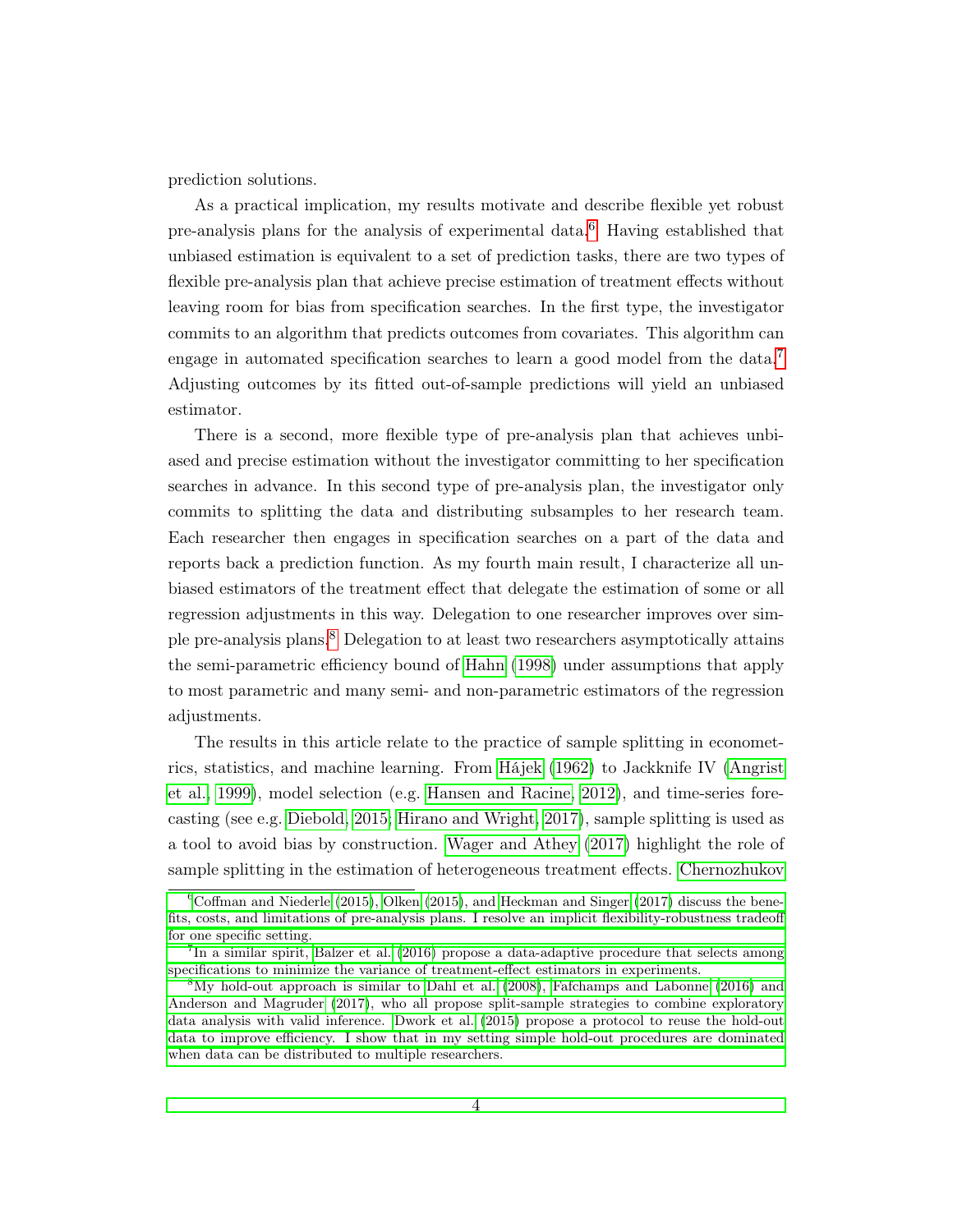[et al.](#page-44-2) [\(2017b\)](#page-44-2) show its relevance in achieving valid and efficient inference in highdimensional observational data. My results show that sample splitting is not just an ad-hoc tool, but a feature of optimal estimators. I establish that sample splitting is a necessary restriction on the investigator's estimator to achieve unbiasedness and align incentives.

Moreover, this article contributes to a growing literature that employs machine learning in program evaluation. Supervised machine learning algorithms solve prediction problems like those that I show to be equivalent to unbiased estimation (see e.g. [Mullainathan and Spiess, 2017\)](#page-46-4). The proposed mechanism therefore allows researchers to leverage machine learning in estimating average treatment effects in experimental data. [Wager et al.](#page-47-4) [\(2016\)](#page-47-4) propose a similar estimator based on separate prediction problems in the treatment and control groups, and show that its asymptotic variance only depends on the prediction risk of the regression adjustments. [Bloniarz et al.](#page-43-6) [\(2016\)](#page-43-6) use the LASSO to select among control variables in experiments. [Athey and Imbens](#page-43-7) [\(2016\)](#page-43-7) use regression trees to estimate heterogeneous treatment effects. [Chernozhukov et al.](#page-44-7) [\(2017a\)](#page-44-7) estimate treatment effects from high-dimensional observational data. I contribute a finite-sample principalagent framework for integrating machine learning, which is mostly agnostic about specific algorithms or asymptotic approximations.

My analysis is limited in three ways. First, I assume randomization, and thus that identification is resolved by design. My findings extend to known propensity scores, stratified and conditional randomization, and corresponding identification from quasi-experiments.<sup>[9](#page-4-0)</sup> Second, I focus on the analysis of a single experiment, and neither on repeated interactions between designer and investigator, nor on the publication policies that may shape investigators' preferences. Third, I characterize optimal estimators in terms of prediction tasks, but I do not discuss in depth the solution to these prediction problems. A large and active literature that straddles econometrics, statistics, and machine learning provides guidance and tools to provide efficient prediction functions.

The remaining article is structured as follows. [Section 1](#page-5-0) introduces the main ideas behind my theoretical results in a stylized example. In [Section 2,](#page-11-0) I formally lay out

<span id="page-4-0"></span><sup>&</sup>lt;sup>9</sup>When treatment is not random, endogeneity creates auxiliary prediction tasks in the propensity score that interact with fitting regression adjustments [\(Robins and Rotnitzky, 1995;](#page-46-5) [Chernozhukov](#page-44-2) [et al., 2017b\)](#page-44-2). Finite-sample unbiased estimation may then be infeasible absent strong parametric assumptions, and inference may be invalid when these additional prediction tasks are ignored [\(Belloni et al., 2014\)](#page-43-8).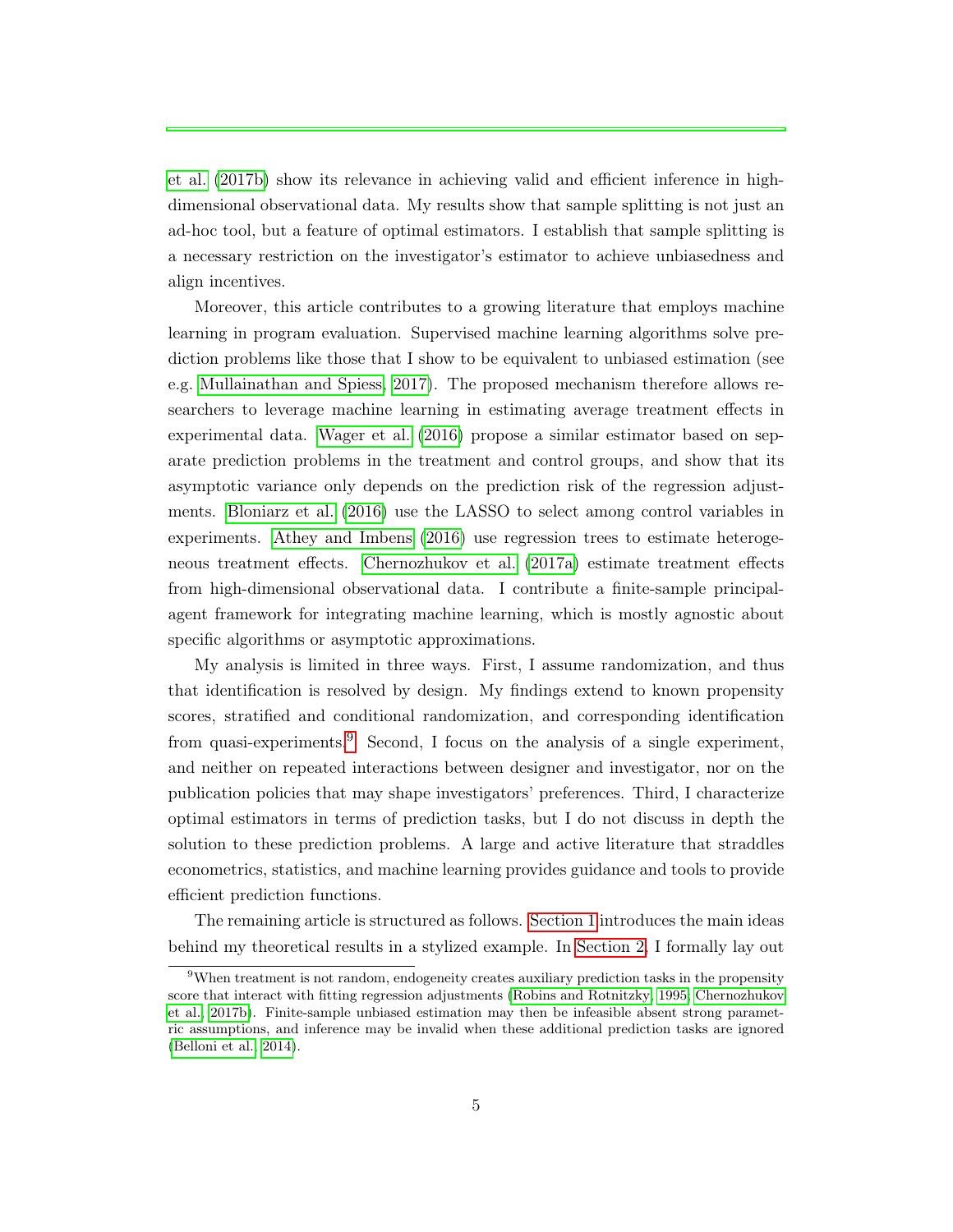the specific estimation setting and my mechanism-design approach. I preview my main theoretical results in [Section 3.](#page-17-0) In [Section 4,](#page-22-0) I solve for optimal restrictions on the investigator's estimation. [Section 5](#page-26-0) characterizes unbiased estimators and solves for the investigator's second-best choice. For the case that full ex-ante commitment is infeasible or impractical, [Section 6](#page-34-0) considers unbiased estimators that permit expost researcher input. In the [Conclusion,](#page-41-0) I discuss extensions. In the [Appendix,](#page-48-0) I collect the proofs of my main results and discuss asymptotic inference. Additional proofs and supplementary results can be found in the Supplementary Appendix.

# 1 A Simple Example

<span id="page-5-0"></span>I consider the estimation of a sample-average treatment effect. But the main features of my analysis are already apparent when we focus on a single unit within that sample. As an example, I discuss the estimation of the effect of random assignment to a job-training program on the earnings of one specific worker.<sup>[10](#page-5-1)</sup>

## 1.1 Estimating the Unit-Level Causal Effect

The causal effect on unit i is  $\tau_i = y_i(1) - y_i(0)$ , where  $y_i(1), y_i(0)$  are the potential outcomes when assigned to treatment or control, respectively. For assignment to a job-training program,  $y_i(1) = $1,190$  could be the earnings of worker i when he is offered the training program, and  $y_i(0) = $1,080$  the earnings of the same worker without access to this training, so  $\tau_i = \$110$ . We do not observe both potential outcomes for one unit simultaneously, but observe only the treatment status  $d_i$  and the realized outcome

$$
y_i = \begin{cases} y_i(1), & d_i = 1, \\ y_i(0), & d_i = 0. \end{cases}
$$

But since treatment is assigned randomly (with probability  $p = P(d_i = 1)$ ), we can still obtain an unbiased estimate of the unit treatment effect.<sup>[11](#page-5-2)</sup> Indeed, I will

<span id="page-5-1"></span> $10$ Throughout, I focus on intent-to-treat effects, so I do not consider take-up or the use of random assignment as an instrument.

<span id="page-5-2"></span><sup>&</sup>lt;sup>11</sup> Here, I assume that we know that treatment has been assigned with known probability  $p =$  $P(d_i = 1)$ . Throughout the remaining article, I also consider random assignment with a fixed number of treated units rather than a known ex-ante probability of treatment. The case of known number  $n_1$  of treated units has structurally similar features, but is not the same as the case with known probability  $p = \frac{n_1}{n}$ . The reason for the difference is that knowledge of all *other* units'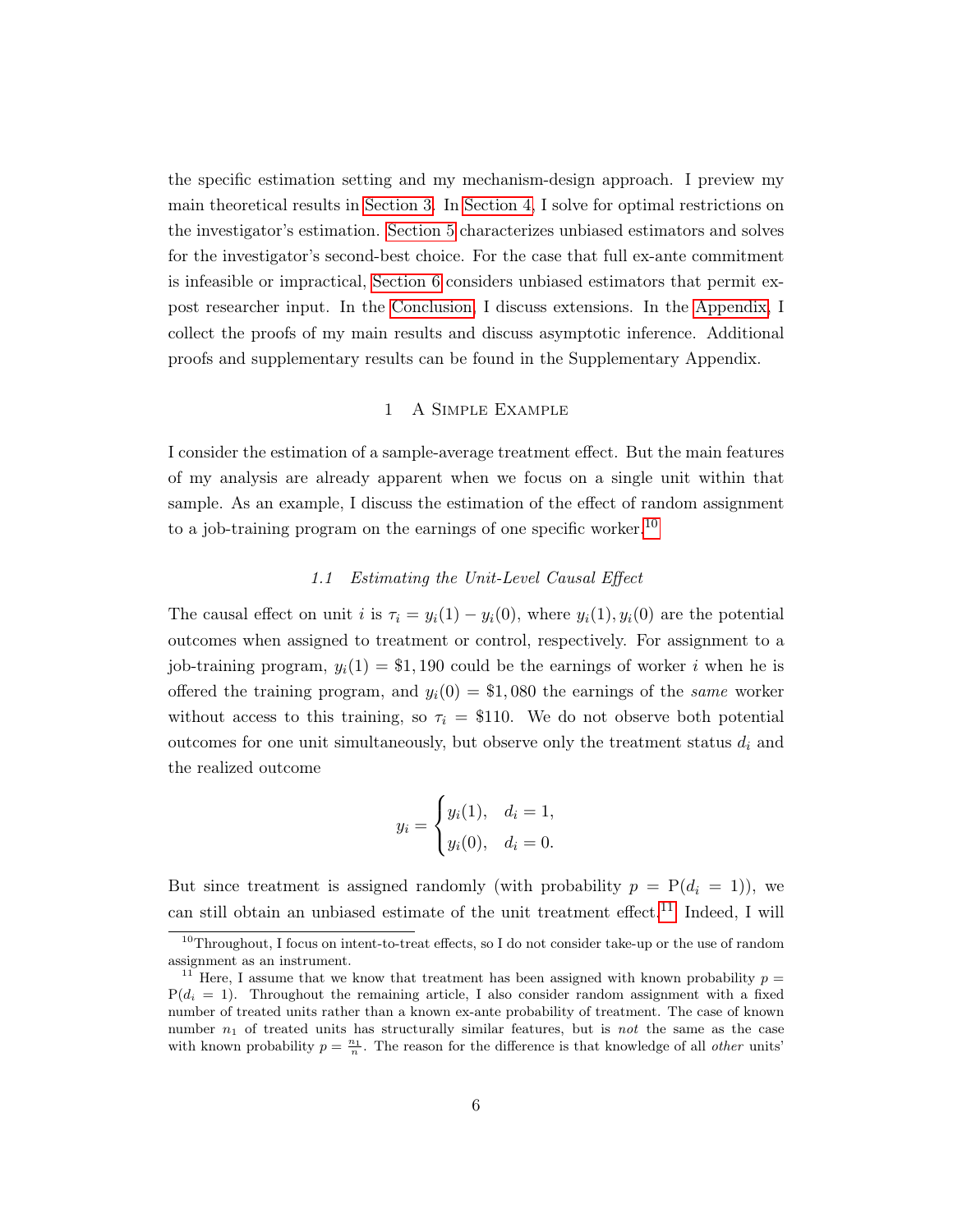argue below that  $\frac{d_i-p}{p(1-p)}y$  is an unbiased estimator for  $\tau_i$ . (Throughout, by "unbiased" I mean that, for fixed potential outcomes  $y_i(1)$  and  $y_i(0)$ , the treatment-effect estimator averages out to  $y_i(1) - y_i(0)$  over random draws of treatment  $d_i$ .

In addition to the realized outcome  $y_i$  and treatment status  $d_i$ , I assume that we also have access to some pre-treatment characteristics  $x_i$  of unit i. Estimating the treatment effect  $\tau_i = y_i(1) - y_i(0)$  for, say, a treated unit  $(d_i = 1)$  amounts to imputing the missing, counterfactual control outcome  $y_i(0)$ . When we have additional information about that unit, we can hope to use it together with the outcome, treatment, and characteristic data  $z_{-i} = (y_i, d_i, x_j)_{i \neq i}$  of all other units to estimate  $y_i(0)$ , and thus  $\tau_i$ . The investigator could, for example, run a linear regression of earnings on treatment, pre-assignment earnings, and some basic demographic characteristics to impute the counterfactual outcome  $y_i(0)$ . She could then estimate that worker's treatment effect by the difference between realized and imputed earnings.

If we do not put any restriction on estimation and investigator and social preferences agree, then the investigator's estimator will represent her expertise as well as the data. I model the investigator's expertise as a prior distribution  $\pi$  over potential outcomes  $y_i(1), y_i(0)$  given characteristics  $x_i$ . (To be more precise, this prior will be over the joint distribution of the potential outcomes of all units given all their controls.) If the investigator aims to minimize the average mean-squared error  $E_{\pi}(\hat{\tau}_i - \tau_i)^2$ , then for  $d_i = 1$  she will estimate  $\tau_i$  by

unobserved  
\n
$$
\hat{\tau}_i = \mathcal{E}_{\pi}[\tau_i|y_i, d_i, x_i, z_{-i}] = \underbrace{y_i(1)}_{\text{observed}} - \mathcal{E}_{\pi}[y_i(0)|y_i(1), x_i, z_{-i}].
$$

This estimator represents the investigator's best guess of the treatment effect given her prior and all information in the data. In the training-program example, one specific prior could imply the use of Mincer polynomials in imputing the missing counterfactual outcome by its posterior expectation  $E_{\pi}[y_i(0)|y_i(1), x_i, z_{-i}]$ .

#### 1.2 Specification Searches and Optimal Restrictions on Estimation

If investigator and social preferences are misaligned, then the investigator's estimator may represent her incentives more than her expertise and the data. Even if the

treatment status is not informative about a given unit's treatment status for known  $p$ , but perfectly determines the left-out unit's treatment status for known  $n_1$ . Instead of leave-one-out regression adjustments, for fixed  $n_1$  I therefore show in [Section 5](#page-26-0) that leave-two-out regression adjustments fully characterize unbiased treatment-effect estimators.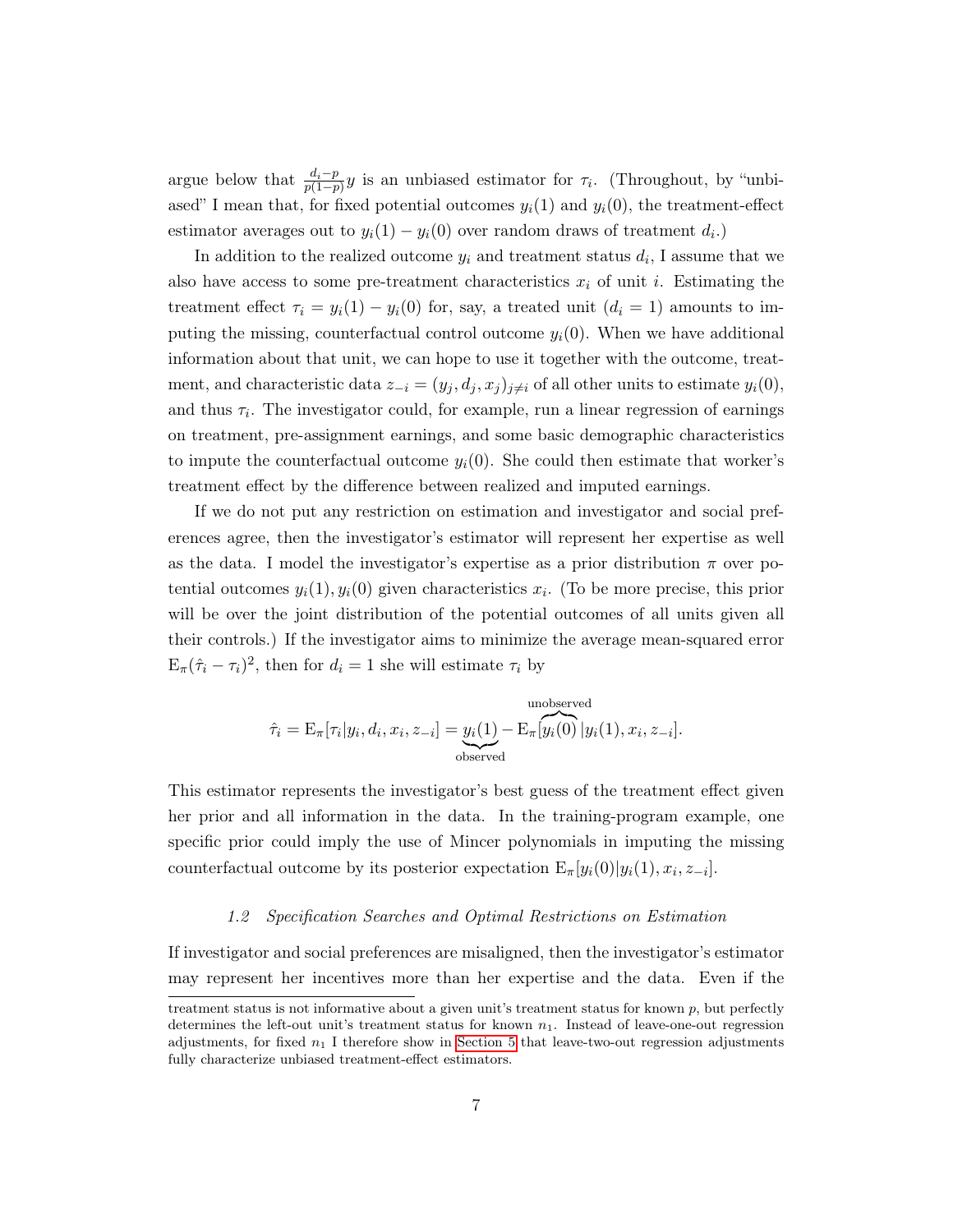investigator commits to an estimator ex-ante, she could still choose one that is biased towards her preference rather than her prior. As the designer, we therefore should not only require that the investigator commits to an estimator before she has seen all of the data, but also restrict the estimators the investigator can choose from.

We face a tradeoff between flexibility and robustness. Constraints that are too permissive may lead to publication bias. One extreme solution would restrict the investigator to simple specifications that do not use control covariates, or use them only in simple linear regressions. Conventional pre-analysis plans often take this form. But restricting the investigator to a few estimators may forfeit experimentspecific knowledge about the relationship of control variables to outcomes in the prior, which I assume encodes the private information of the investigator.

I show that unbiasedness is a restriction on estimation that resolves this tradeoff. The first-best optimal estimator usually has bias. Indeed, the posterior expectation of the treatment effect  $\tau_i$  is usually biased towards the investigator's prior expectation  $E_{\pi} \tau_i$ . But when we leave the decision over bias to the investigator, then the investigator may shrink her estimator to her preferred estimate instead of her prior.

Once we restrict the investigator to unbiased estimators of  $\tau_i$ , even an investigator who wants to minimize mean-squared error relative to some fixed target  $\tilde{\tau}_i$  (rather than the true treatment effect) will minimize average mean-squared error relative to the true treatment effect among unbiased estimators, since the investigator's average risk (or cost in the nomenclature of mechanism design) is then

unaffected by investigation choice  
\n
$$
E_{\pi}(\hat{\tau}_i - \tilde{\tau}_i)^2 = E_{\pi}(\hat{\tau}_i - \tau_i)^2 + E_{\pi}(\tau_i - \tilde{\tau}_i)^2.
$$
\nsocial preference

My first main result is that fixing the bias (e.g. to zero) represents an optimal restriction in a minimax sense [\(Theorem 1\)](#page-18-0) over a set of investigator preferences that generalize this risk function [\(Assumption 5\)](#page-18-1). That is, the investigator's average mean-squared error is minimal for an investigator that minimizes mean-squared error relative to some worst-case target, given some (hyper-)prior over the investigator's private information.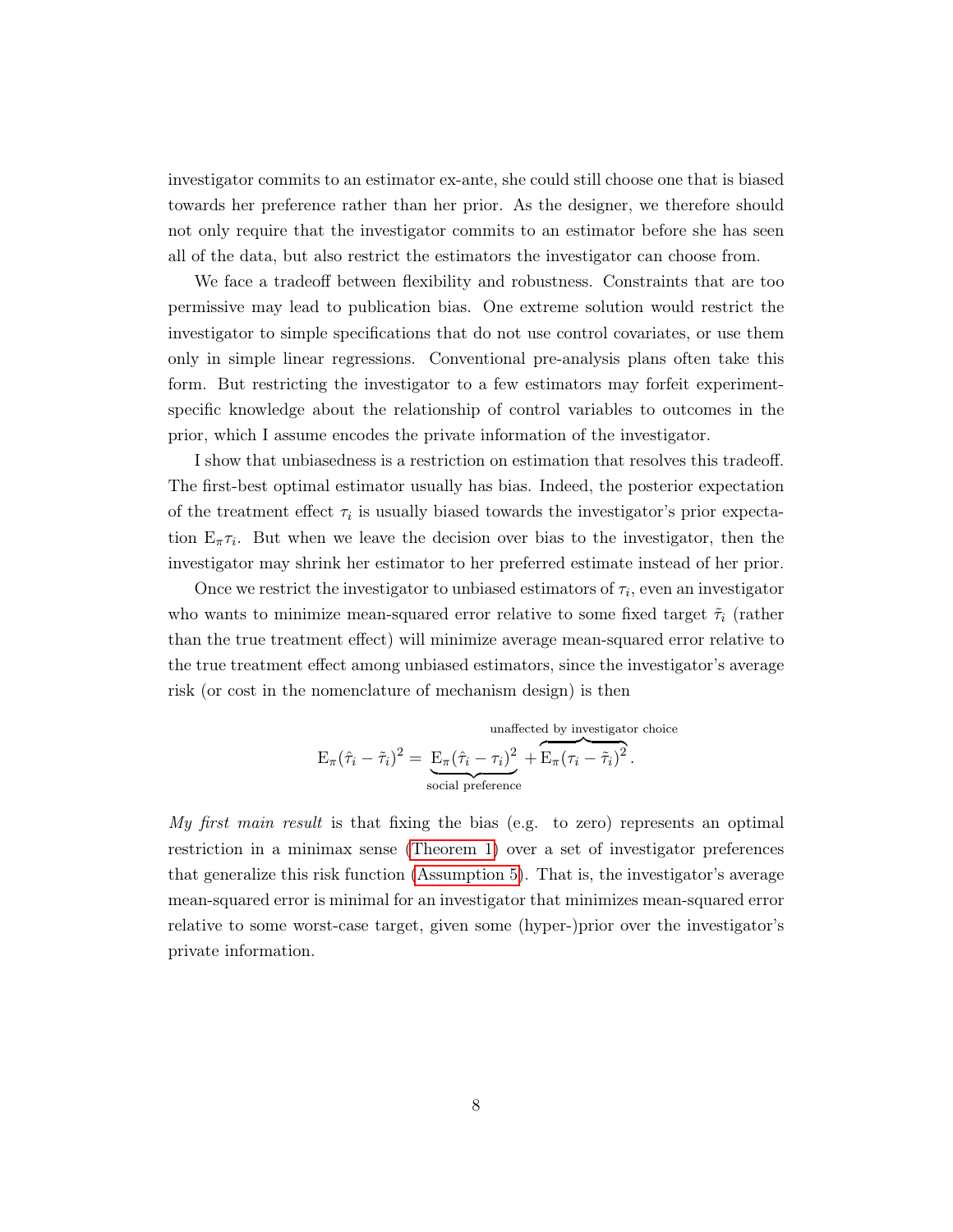#### 1.3 Optimal Unbiased Estimation

Now that investigator and social preferences are aligned, how can the investigator choose an unbiased estimator with low variance? For the unit-level treatment effect  $\tau_i$ , a simple unbiased estimator is available. Indeed, the estimator

$$
\hat{\tau}_i = \frac{d_i - p}{p(1 - p)} y_i = \begin{cases} +\frac{1}{p} y_i & d_i = 1, \\ -\frac{1}{1 - p} y_i & d_i = 0, \end{cases}
$$

is unbiased because  $E[\hat{\tau}_i] = p\frac{1}{n}$  $\frac{1}{p}y_i(1) - (1-p)\frac{1}{1-p}y_i(0) = \tau_i$ . But this estimator can have very high variance. Assume that job training is assigned with probability  $p = .5$ , and that the potential earnings are  $y_i(1) = $1,190$  and  $y_i(0) = $1,080$ . Then

$$
\hat{\tau}_i = \begin{cases} +\$2,380 & d_i = 1, \\ -\$2,160 & d_i = 0, \end{cases}
$$

is an unbiased, but extremely variable estimator of the treatment effect  $\tau_i = \$110$ . Indeed, the variance of  $\hat{\tau}_i$  under treatment assignment is

$$
Var(\hat{\tau}_i) = p(1-p)(\hat{\tau}_i(d_i = 1) - \hat{\tau}_i(d_i = 0))^2,
$$

so in the example the standard error amounts to  $\sqrt{\text{Var}(\hat{\tau}_i)} = \$2,270$ .

We can modify this estimator by regression adjustments  $\hat{y}_i$  to obtain

<span id="page-8-0"></span>
$$
\hat{\tau}_i = \frac{d_i - p}{p(1 - p)} (y_i - \hat{y}_i).
$$
\n(1)

As long as  $\hat{y}_i$  only uses information from  $x_i$  and  $z_{-i} = (y_j, d_j, x_j)_{j \neq i}$ , and not the outcome  $y_i$  or treatment effect  $d_i$ ,  $\hat{\tau}_i$  will still be unbiased. My second main result shows that all unbiased estimators of the treatment effect can be written in this way [\(Lemma 1\)](#page-19-0). Concretely, any unbiased estimator of the sample-average treatment effect is the average over estimators  $\hat{\tau}_i$  for all i that each include an adjustment that uses data only from all other units. All unbiased estimators are thus equivalent to a repeated sample-splitting procedure. Conversely, if  $\hat{y}_i$  is fitted, for example, by a regression of y on x that violates the sample-splitting construction by also including  $y_i$ , then overfitting of  $\hat{y}_i$  to  $y_i$  would bias the treatment-effect estimate towards zero.

Which regression adjustment minimizes variance? Optimally the investigator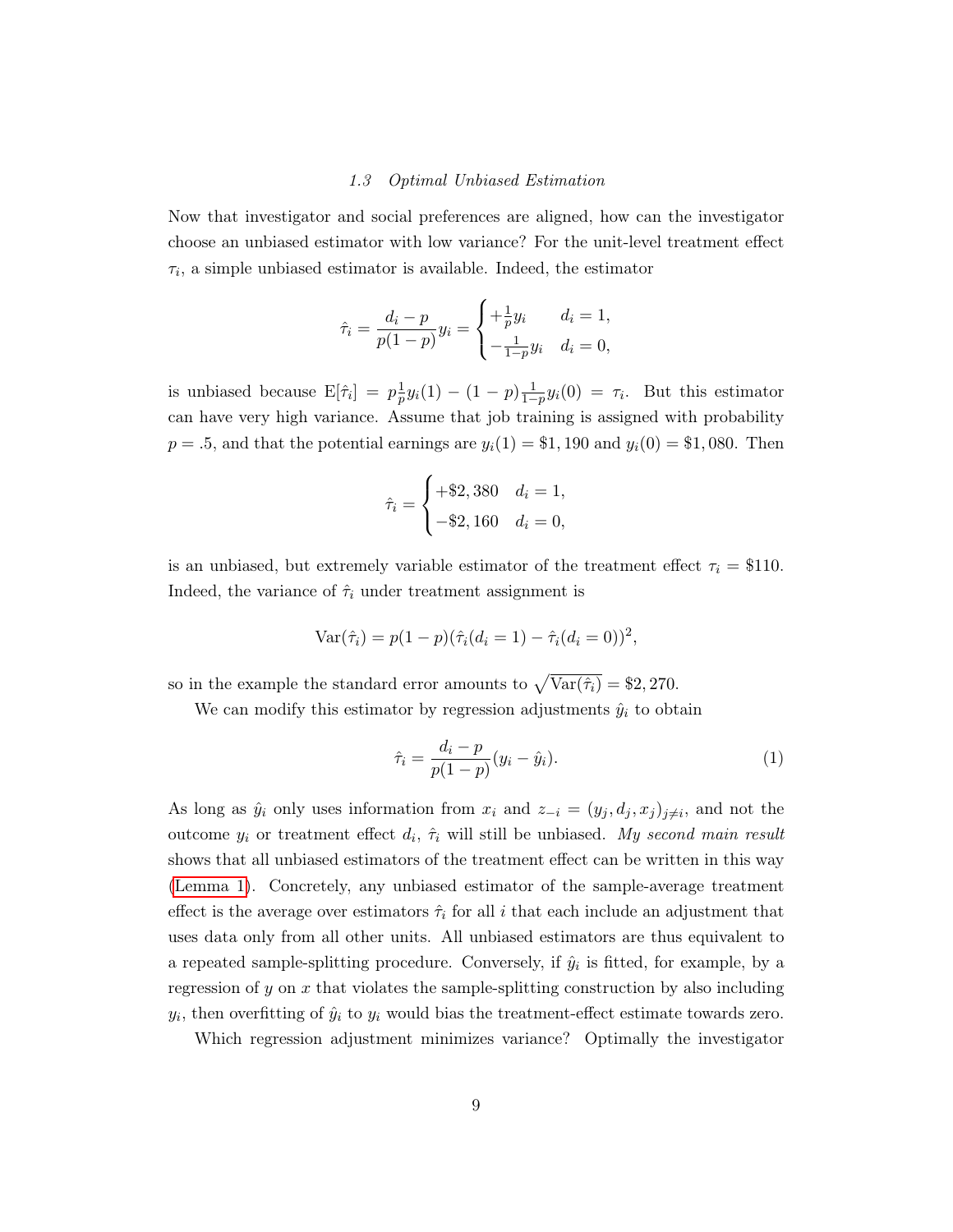would set  $\hat{y}_i$  to  $(1-p)y_i(1) + py_i(0)$ , since this leads to  $\hat{\tau}_i = \tau_i$ . But without using  $y_i(1)$  or  $y_i(0)$ , the investigator's best choice is the posterior expectation

$$
\hat{y}_i = \mathcal{E}_{\pi}[(1-p)y_i(1) + py_i(0)|x_i, z_{-i}].
$$

In the example, if the investigator's best guess of the expected potential earnings,  $y_i(1)+y_i(0)$  $\frac{y_i(0)}{2}$ , based on her prior and data on all other units is  $\hat{y}_i = \$1,100$ , then

$$
\hat{\tau}_i = \begin{cases}\n+2(\$1, 190 - \$1, 100) = \$180 & d_i = 1, \\
-2(\$1, 080 - \$1, 100) = \$40 & d_i = 0\n\end{cases}
$$

is still unbiased for  $\tau_i = \$110$ , but has much lower variance (the standard error is now  $\sqrt{\text{Var}(\hat{\tau}_i)} = \$70$ . My third main result shows that the investigator's solution for the regression adjustments in general takes this form [\(Theorem 2\)](#page-19-1), and as a corollary that all admissible (non-dominated) unbiased estimators can be achieved by exactly these regression adjustments [\(Theorem 3\)](#page-20-0).

# 1.4 Machine Learning

By construction, the estimator in [\(1\)](#page-8-0) of the unit-level treatment effect  $\tau_i$  is unbiased whatever the regression adjustment is. In particular, the sample-splitting construction ensures that prior information only affects variance. Even a misspecified or dogmatic prior does not systematically bias what we learn about  $\tau_i$ . This robust construction offers an opportunity to leverage tools that produce good predictions of potential outcomes even when they come with little guarantees that would otherwise ensure unbiasedness.

The optimal regression adjustments  $\hat{y}_i = \mathbb{E}_{\pi}[(1-p)y_i(1) + py_i(0)|x_i, z_{-i}]$  solve an out-of-sample prediction problem. Take the special case  $p = .5.^{12}$  $p = .5.^{12}$  $p = .5.^{12}$  Then  $\hat{f}_i(x_i) =$  $\mathbb{E}_{\pi} [ .5y_i(1) + .5y_i(0)|x_i, z_{-i}]$  minimizes average prediction risk for the loss  $(\hat{f}_i(x_i) - y_i)^2$ where  $\hat{f}_i$  uses outcome and treatment data from all other units only. This is a regression problem where the quality of fit is measured at a new sample point, and not inside the training sample. Supervised machine-learning algorithms are built to solve exactly such out-of-sample prediction problems. For example, shrinkage methods like ridge regression of the LASSO can have better out-of-sample prediction

<span id="page-9-0"></span><sup>&</sup>lt;sup>12</sup>When treatment is not balanced,  $p \neq 0.5$ , additional weights in the prediction loss express that adjustments for the smaller group effectively get weighted up in [\(1\)](#page-8-0). For details, see [\(2\)](#page-31-0) in [Section 5.](#page-26-0)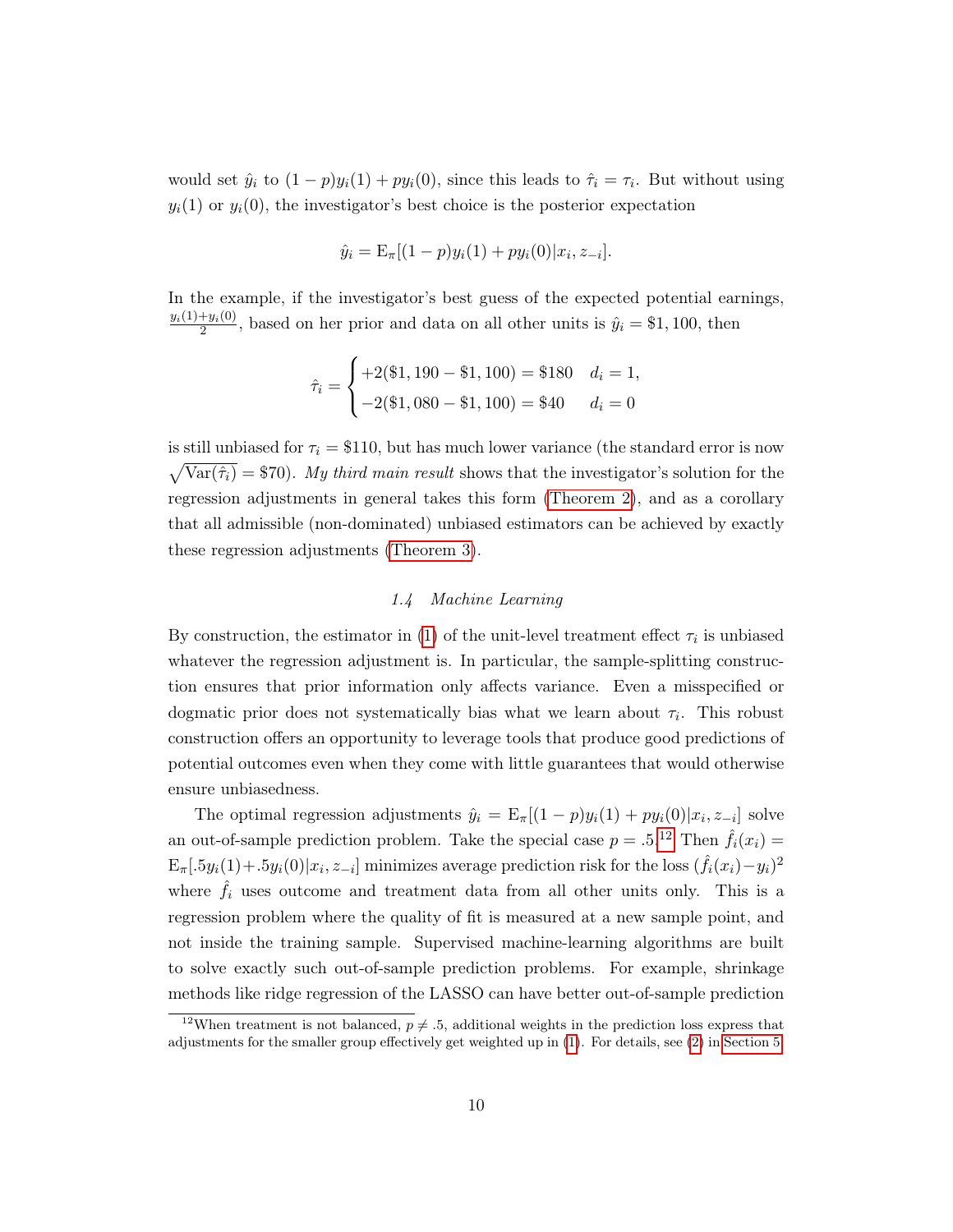performance than a linear least-squares regression that optimizes the in-sample fit.

I also obtain an intuitive formula for calculating standard errors. The variance of  $\hat{\tau}_i$  is the expected loss in predicting the weighted potential outcome sum  $(1-p)y_i(1) +$  $py_i(0)$  by the adjustment  $\hat{y}_i$ , which can be estimated from the realized outcome  $y_i$  that has been excluded from the construction of  $\hat{y}_i$ . When units are sampled randomly, I show that, under mild conditions on the construction of regression adjustments, standard errors can be calculated from estimated prediction loss.

#### 1.5 Unbiased Estimation without Pre-Specification

Regression adjustments incorporate flexibly the investigator's expertise as well as the data, but to ensure unbiasedness, the investigator must commit to their construction in advance. Indeed, once the investigator has seen the full sample data, she cannot credibly claim that some adjustment uses data only from other units. Practically, the investigator could pre-specify a machine-learning algorithm that learns regression adjustments from the data. But that may be impractical when the construction of adjustments requires input by the researcher.

However, complete pre-specification is not necessary to ensure unbiasedness. Instead the investigator could commit to splitting and distributing the sample. Assume there is a researcher in the investigator's research team that has not yet seen the data. To obtain a regression adjustment for unit  $i$ , the investigator could give that researcher access to data only from all other units. That researcher then takes the subsample, solves a prediction problem to obtain a good adjustment  $\hat{y}_i$ , and returns that regression adjustment to the investigator, who estimates the treatment effect according to [\(1\)](#page-8-0). In that case, that researcher's choice will not introduce bias even if the researcher does not commit to the construction of the regression adjustments in advance.

Of course, estimating the average treatment effect on all  $n$  sample units in this way would require a team of  $n$  researchers. But my *fourth main result* characterizes all unbiased estimators that remain feasible without detailed pre-specification and when only K researchers are available [\(Corollary 1\)](#page-21-0). Even ex-post analysis by a single researcher improves over simple pre-analysis plans without the need for detailed prespecification. I also show that delegating estimation to two researchers approximates optimal estimation in that it ensures asymptotic efficiency under mild conditions.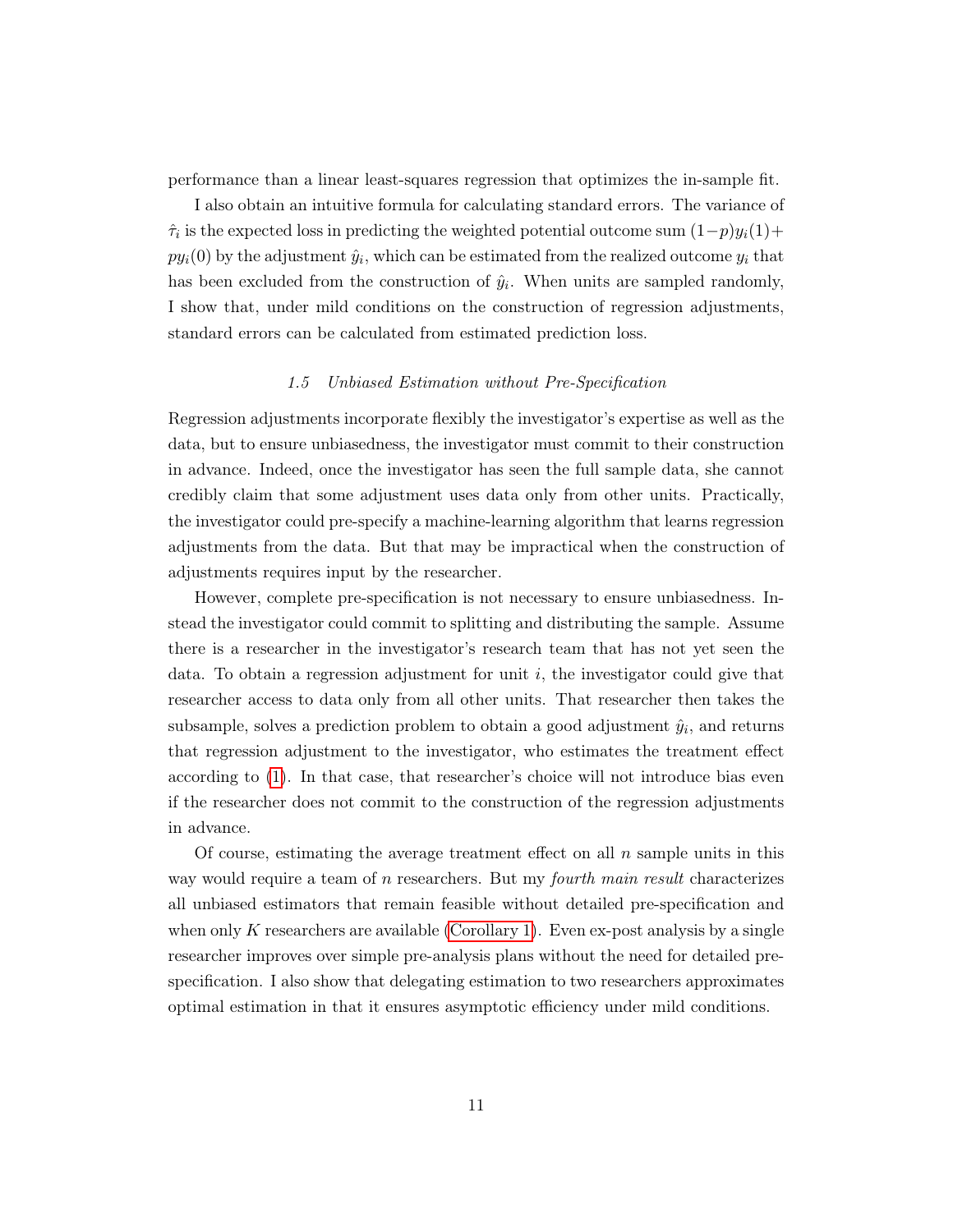## 2 SETUP

<span id="page-11-0"></span>Having given a simple example, I now lay out formally how I approach causal inference as a mechanism-design problem. A designer delegates the estimation of an average treatment effect in a randomized experiment to an investigator. The investigator receives a private signal about the distribution of potential outcomes, but has unknown preferences that can be biased. The designer does not analyze the dataset herself, but instead sets constraints on the investigator's estimator.

In this section, I first define the data-generating process and target parameter before introducing the investigator's and designer's problems. To simplify the further analysis, I then argue that we can restrict the analysis to direct restrictions by the designer on the space of estimators the investigator commits to.

## 2.1 Target Parameter

Following [Neyman](#page-46-6) [\(1923\)](#page-46-6), I am interested in the average treatment effect

$$
\tau_{\theta} = \frac{1}{n} \sum_{i=1}^{n} \underbrace{(y_i(1) - y_i(0))}_{= \tau_i} \qquad \theta = (y_i(1), y_i(0))_{i=1}^{n}
$$

in a given sample of  $n$  units. In the [Rubin](#page-46-7)  $(1974, 1975, 1978)$  $(1974, 1975, 1978)$  $(1974, 1975, 1978)$  causal model interpretation,  $y_i(d_i)$  is the potential outcome of unit i had they received treatment status  $d_i \in \{0, 1\}$ , and  $\tau_i$  the respective causal effect.

The *n* units may be randomly sampled from a population distribution,

$$
(y_i(1), y_i(0), x_i) \stackrel{\text{iid}}{\sim} P,
$$

with pre-treatment characteristics  $x_i \in \mathcal{X}$ . In this case, my analysis will extend to the estimation of the population-average treatment effect  $\tau = \mathbb{E}[y_i(1) - y_i(0)]$  and the conditional average treatment effect (given characteristics  $x \in \mathcal{X}^n$ )  $\frac{1}{n}$  $\frac{1}{n} \sum_{i=1}^{n} \mathbb{E}[y_i(1)$  $y_i(0)|x_i]$ . My main analysis is conditional on  $(y_i(1), y_i(0), x_i)_{i=1}^n$  and therefore focuses on the sample-average treatment effect  $\tau_{\theta}$ , but I will return to  $\tau$  when I discuss inference.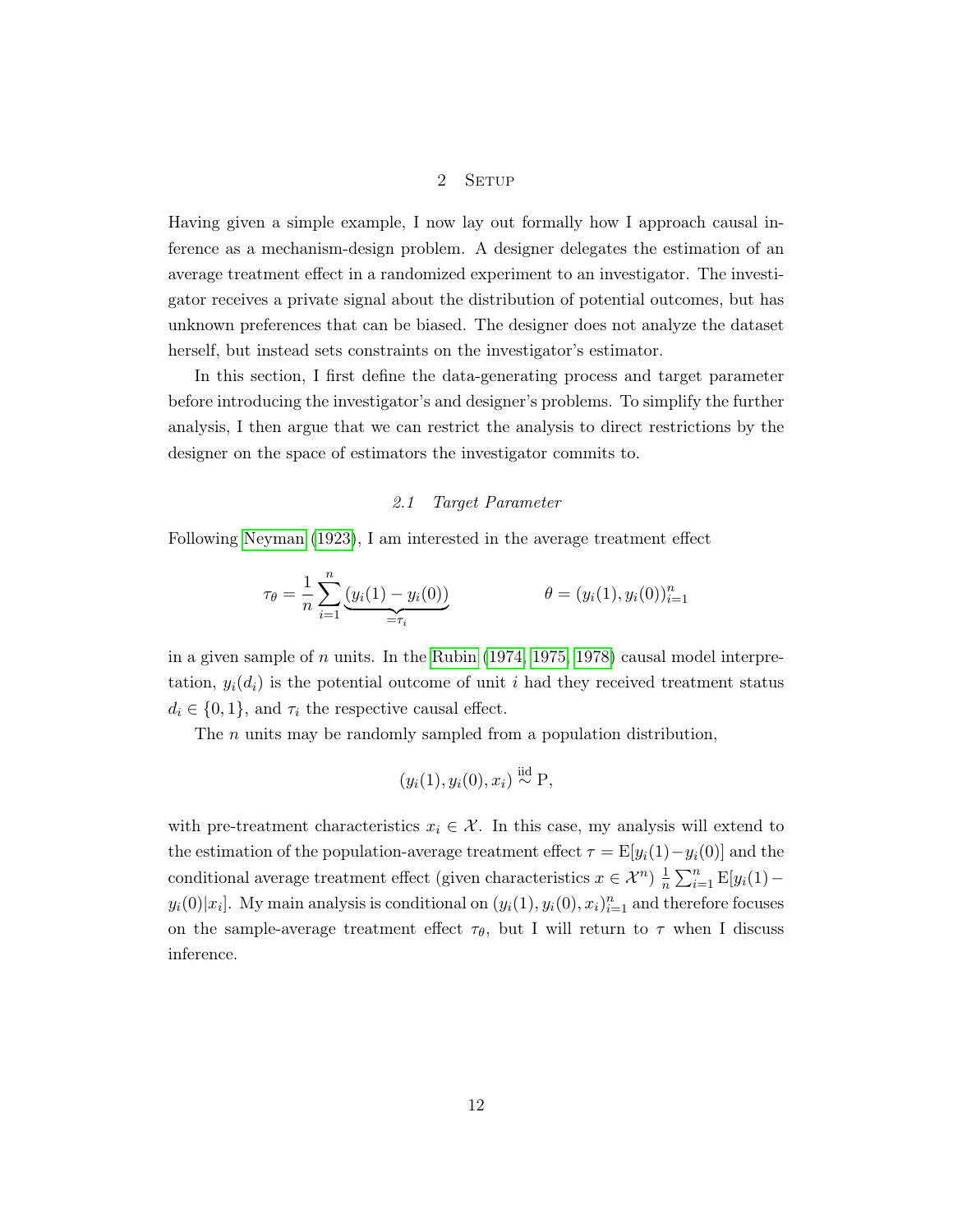## 2.2 Experimental Setup

I assume that treatment is assigned randomly to overcome the missing-data problem central to causal inference [\(Holland, 1986\)](#page-45-9). For a unit with treatment status  $d_i$ , we only observe the realized outcome  $y_i = y_i(d_i)$ . But because I assume that the distribution of treatment assignment  $d \in \{0,1\}^n$  does not vary with the potential outcome vectors  $y(1), y(0) \in \mathbb{R}^n$  [\(Cochran, 1972\)](#page-44-8), we can estimate the treatment effect without bias. The stable-unit treatment effect assumption [\(Rubin, 1978\)](#page-47-5) of no interference between units is implicit.

**Assumption 1** (Random Treatment). Given potential outcomes  $\theta = (y_i(1), y_i(0))_{i=1}^n$ , the data  $z = (y_i, d_i)_{i=1}^n$  is distributed according to  $P_\theta$  as follows. d is generated from a known distribution over  $\{0,1\}^n$  that does not depend on  $(y(1), y(0))$  and is one of:

- 1. Each unit is independently assigned to treatment with known probability  $p =$  $P(d_i = 1)$  (where  $0 < p < 1$ ).
- 2. d is drawn uniformly at random from all assignments with known number  $n_1 =$  $\sum_{i=1}^{n} d_i$  of treated units (where  $0 < n_1 < n$ ).

Given d,  $y_i = y_i(d_i)$  for all  $i \in \{1, \ldots, n\}$ .

In this notation, I do not explicitly include the covariates  $x_1, \ldots, x_n$  in the data z, since I condition on the controls and therefore treat  $(x_i)_{i=1}^n$  as a constant and not as a random variable. While neither of the distributions of  $d$  depends on the controls, my results will extend to distributions that are known functions of  $x_i$  if they ensure identification of  $\tau_{\theta}$ . These include stratified or conditional random sampling, and sampling according to known propensity scores.

#### 2.3 Covariate Adjustments

How can we estimate the sample-average treatment effect  $\tau_{\theta}$  from data  $(y_i, d_i, x_i)_{i=1}^n$ ? Since treatment is exogenous, the average difference

$$
\hat{\tau}^*(z) = \frac{1}{n_1 n_0} \sum_{d_i = 1, d_j = 0} (y_i - y_j) = \frac{1}{n_1} \sum_{d_i = 1} y_i - \frac{1}{n_0} \sum_{d_i = 0} y_i
$$

between treatment and control outcomes is an unbiased estimator of  $\tau_{\theta}$  conditional on the number  $n_1$  of treated units (provided  $0 < n_1 < n$ ).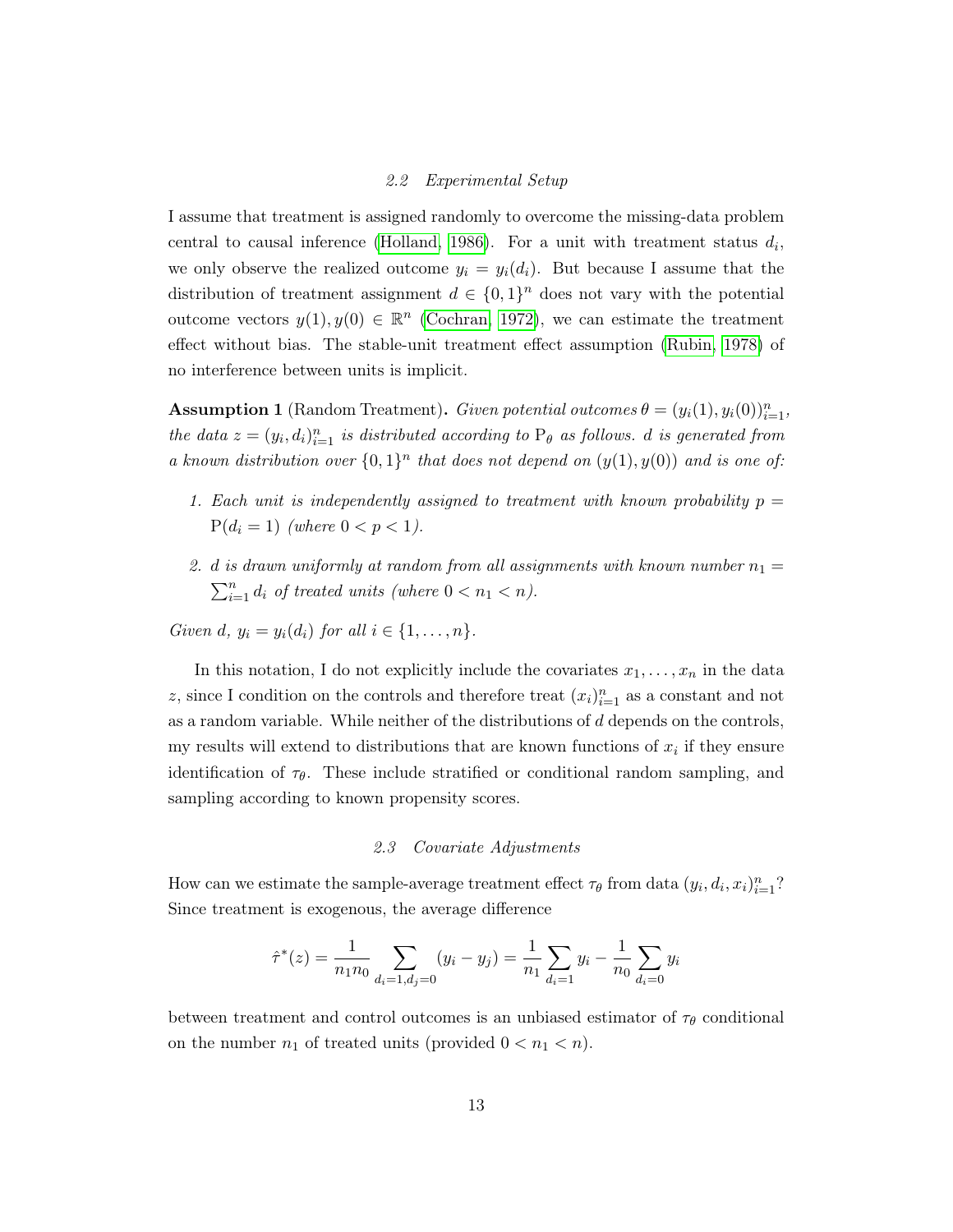Of course this difference in averages  $\hat{\tau}^*$  leaves information in the covariates  $x_1, \ldots, x_n$  on the table and is likely inefficient. In econometric practice,  $\tau_{\theta}$  is therefore often estimated from a linear regression of the outcome on treatment and controls. But the researcher's choice of control strategy can bias published results. First, implicit model assumptions may bias estimates. Even simple linear regressions can be biased [\(Freedman, 2008\)](#page-44-9), although this bias vanishes asymptotically if interactions are included [\(Lin, 2013\)](#page-46-9). Second, if the investigator does not document that she picked among multiple covariate adjustments, an unsuspecting observer's inference may be biased towards stronger treatment effects and unjustified confidence [\(Lenz](#page-46-10) [and Sahn, 2017\)](#page-46-10).

#### 2.4 Estimation Preferences

I explicitly consider the choice of the control specification in a mechanism-design framework. A designer and an investigator face a choice of an estimator

$$
\hat{\tau}:\mathcal{Z}\to\mathbb{R}
$$

that maps experimental data  $z = (y, d) \in (\mathcal{Y} \times \{0, 1\})^n = \mathcal{Z}$  into an estimate  $\hat{\tau}(z)$  of the sample-average treatment effect  $\tau_{\theta}$ . Since my analysis is conditional on the control covariates, this estimator encodes in particular how the estimate of the treatment effect is adjusted for the realizations  $x_1, \ldots, x_n$  of the control variables.

Designer and investigator preferences are expressed by risk functions  $r^D, r^I$ :  $\Theta \times \mathbb{R}^{\mathcal{Z}} \to \mathbb{R}$  that encode the expected loss  $r_{\theta}^D(\hat{\tau}), r_{\theta}^I(\hat{\tau})$  of an estimator  $\hat{\tau} \in \mathbb{R}^{\mathcal{Z}}$ given the full matrix  $\theta = (y(1), y(0)) \in \mathcal{Y}^{2n} = \Theta$  of  $2n$  potential outcomes in the sample at hand. Both designer and investigator aim to minimize their respective risk given the potential outcomes  $\theta$ . Throughout this article, I specifically assume that the designer's risk function expresses a social desire to obtain precise estimates of the true treatment effect  $\tau_{\theta}$ .

**Assumption 2** (Social risk function). The designer's risk for an estimator  $\hat{\tau}$  :  $\mathcal{Z} \rightarrow$ R is the estimator's mean-squared error

$$
r_{\theta}^{D}(\hat{\tau}) = \mathcal{E}_{\theta}[(\hat{\tau}(z) - \tau_{\theta})^{2}],
$$

where the expectation averages over random treatment assignment given potential outcomes θ ∈ Θ.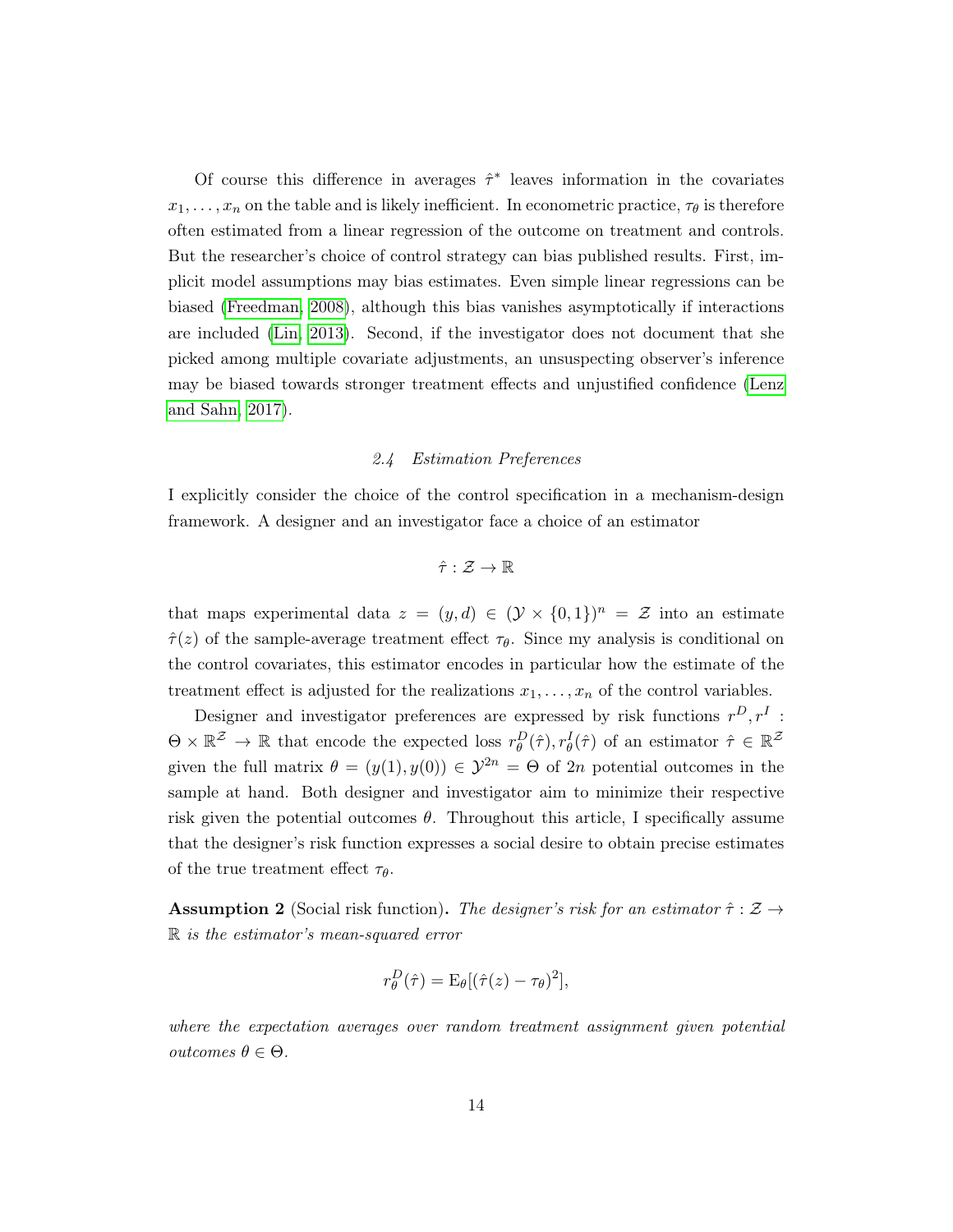Notably, I do not assume that the designer has an inherent preference for unbiased estimators.[13](#page-14-0) While my characterization results will depend on this specific form of the social risk function, the general mechanism-design approach extends to alternative risk (or equivalently utility) functions.

The investigator's risk function can differ from the designer's risk function. For example, I will later consider risk functions that include  $r_{\theta}^{I}(\hat{\tau}) = \mathbb{E}_{\theta}[(\hat{\tau}(z) - \tilde{\tau})^{2}],$ which expresses a desire to obtain a certain estimate  $\tilde{\tau}$  irrespective of the true treatment effect  $\tau_{\theta}$ . The designer knows only that  $r^I \in \mathcal{R}$  for some set of risk functions.

## 2.5 Prior Information

Since generally no single estimator  $\hat{\tau}$  minimizes risk for all potential outcomes  $\theta \in$  $\Theta$  and  $\theta$  is not known, a good estimator has to trade off risk performance across different draws of potential outcomes. Following [Wald](#page-47-6) [\(1950\)](#page-47-6), I assume that a prior distribution  $\pi$  over potential outcomes governs this tradeoff.<sup>[14](#page-14-1)</sup>

The investigator receives the prior distribution  $\pi$  over potential outcomes  $\theta$  as a private signal before the data  $z$  is realized. This private information models researcher expertise. For example, the investigator may have run previous studies or a pilot and synthesize relevant results in the literature. The investigator therefore has a sense which variables are important and which regression specifications are more likely to work well.

The uninformed designer does not observe the prior  $\pi$ , but only has a diffuse (hyper-)prior  $\eta$  for  $\pi$ . The designer therefore designs a mechanism that elicits the investigator's prior information. Optimally, the designer would want to obtain an estimator that minimizes average mean-squared error given the investigator's private prior, but since the investigator's preferences may differ from the designer's, the latter cannot generally achieve a first-best estimator.

<span id="page-14-0"></span> $13\text{Still}$ , the minimization of squared-error loss is associated with unbiasedness, as e.g. in [Lehmann](#page-46-11) [and Romano](#page-46-11) [\(2006,](#page-46-11) Example 1.5.6).

<span id="page-14-1"></span><sup>&</sup>lt;sup>14</sup>One alternative approach to finding a good estimator would involve putting restrictions on the distribution of potential outcomes and discussing efficient estimators under some large-sample approximation. But since researchers may reasonably disagree about these choices, this would itself add an additional degree of freedom to estimation. I instead consider estimation in an exact finitesample decision-theoretic framework that does not restrict the distribution of potential outcomes.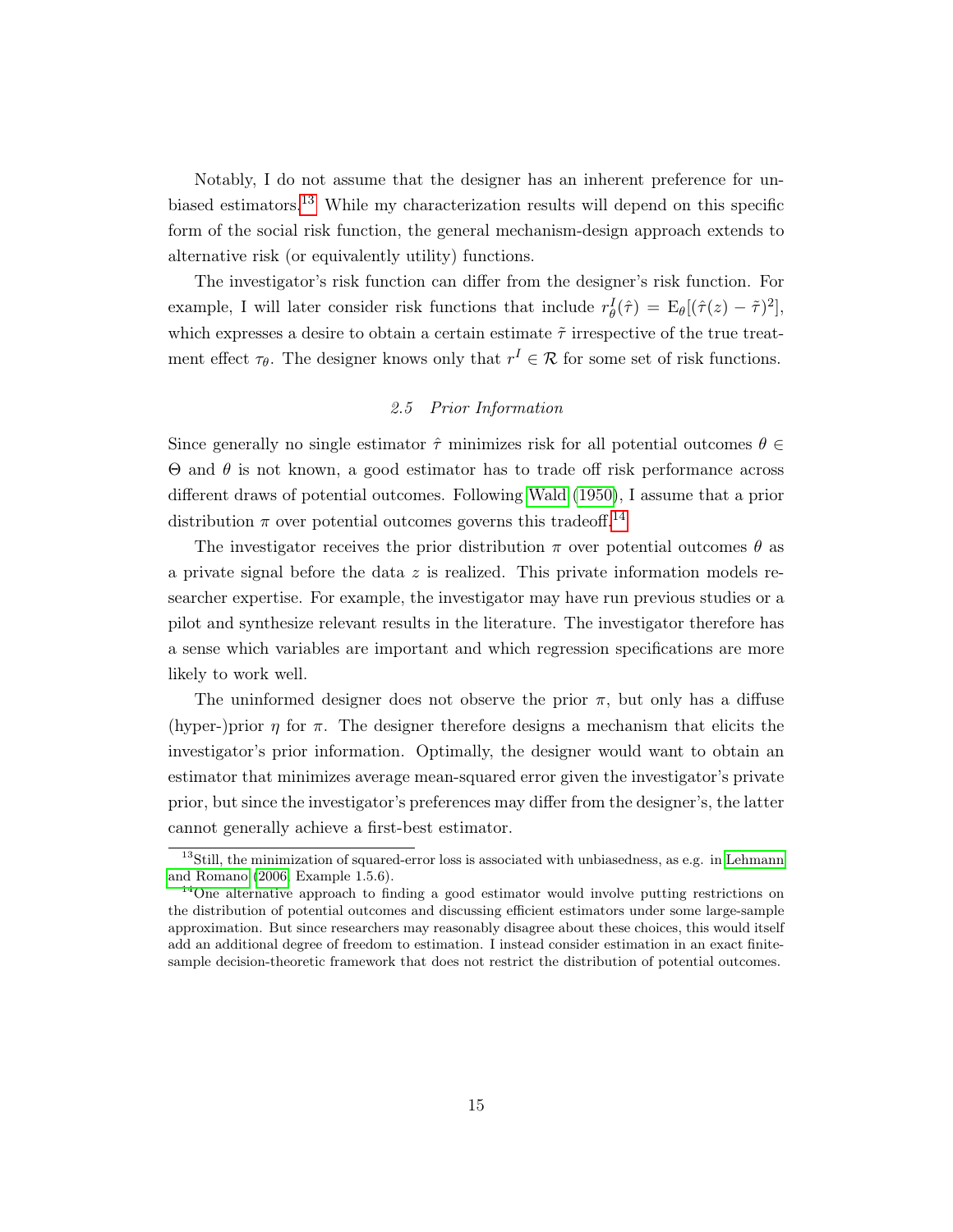#### 2.6 Mechanism Structure and Timeline

I assume that the designer has the authority to set rules in the form of a mechanism without transfers. The designer cannot verify the investigator's risk type or private prior information. The investigator follows whatever mapping from investigator decisions to final estimator the designer sets, and the designer follows through on the mapping she commits to. Similar to [Frankel'](#page-44-0)s [\(2014\)](#page-44-0) delegation setup, the game between designer and investigator plays out in the following steps:

- 1. The designer chooses a mechanism that consists of a message space M and a mapping from messages m into estimators  $\hat{\tau}_m : \mathcal{Z} \to \mathbb{R}$ .
- 2. The investigator observes the prior distribution  $\pi$  and sends a message  $m(r^I, \pi)$ .
- 3. The potential outcomes  $\theta$  are realized, the data z drawn according to the experiment, and the estimate  $\hat{\tau}_{m(r^I,\pi)}(z)$  formed.

In econometric terms, I think of the investigator's message as a modelling decision. The designer then restricts the space of models the investigator can choose from.

For simplicity, I assume that the investigator's message given her risk type and private information and the mapping of her message to the final estimator are deterministic, but the setup extends to stochastic actions as in [Frankel](#page-44-0) [\(2014\)](#page-44-0). By the revelation principle, the specific form of the mechanism is not a substantial restriction, since it includes direct mechanisms in which the investigator reveals her risk type and her private information (as e.g. in [Holmström, 1984\)](#page-45-2).

Since the investigator controls the estimator with her choice of message, we can assume without loss of generality that the message space is a set of estimators (and the mapping from message to estimator the identity). Indeed, take any estimator that is an outcome for some message. Since neither risk type nor prior are verifiable, the investigator can always choose that message to obtain said estimator.

Hence, the designer directly restricts estimators to some set  $\mathcal{C}^D$ . Subject to the constraint, the investigator specifies an estimator  $\hat{\tau}^I \in \mathcal{C}^D$  before data becomes available. Once the data  $z \in \mathcal{Z}$  is realized, the investigator reports the estimate  $\hat{\tau}^{I}(z)$ [\(Figure 1\)](#page-16-0). Since my econometric analysis is conditional on the control variables  $x_1, \ldots, x_n$ , this baseline information can be available to the investigator and inform her choice of estimator.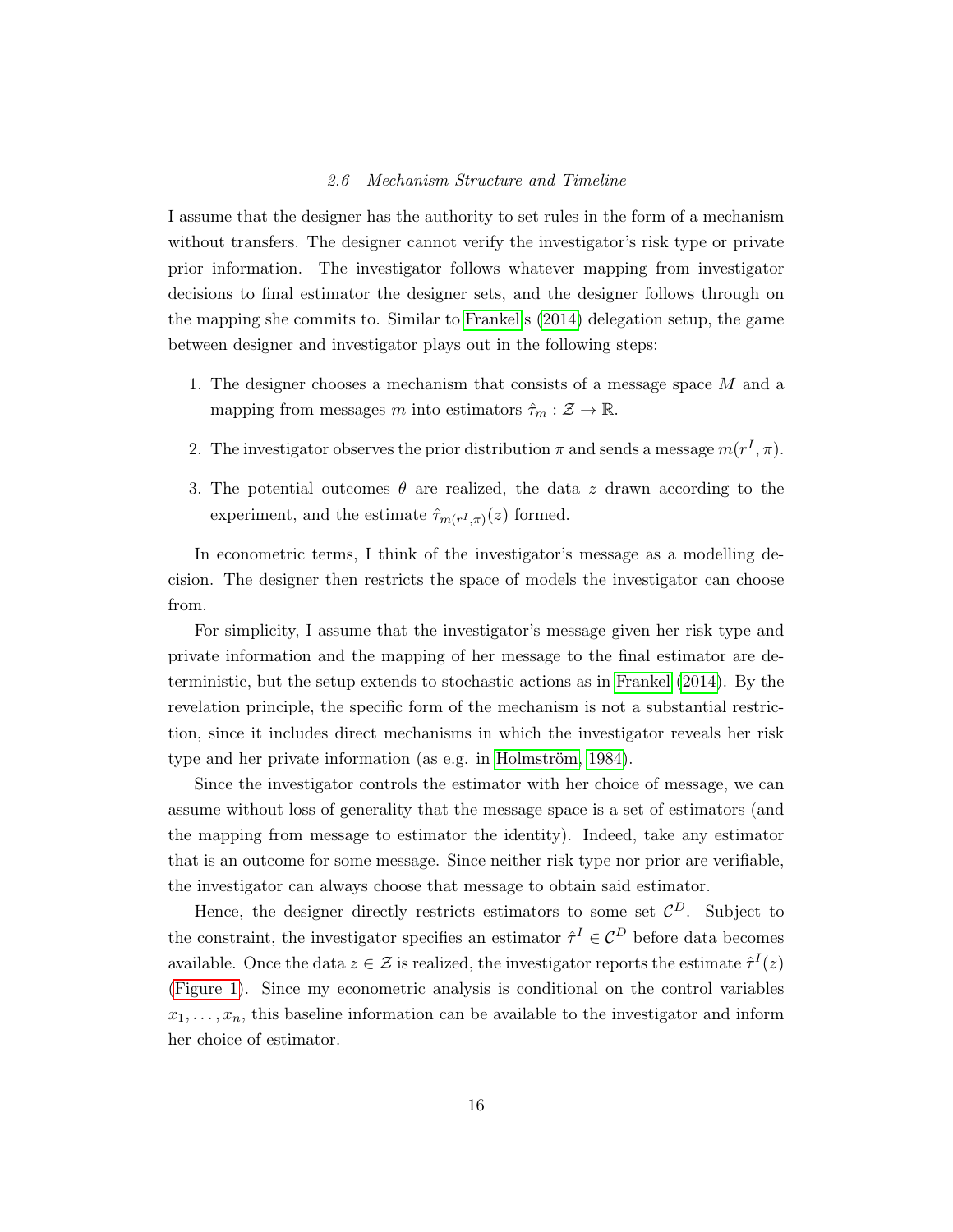

<span id="page-16-0"></span>Figure 1: Estimation timeline

Optimal estimation in this framework will require some degree of commitment by the investigator before the data is available. Otherwise, any restriction on estimation would be cheap talk, since the investigator could choose an estimator ex post that justifies their preferred estimate at the realized data. But I will show that optimal commitment is less constraining than restricting the investigator to pre-analysis plans with simple specifications that are chosen ex ante. First, the investigator's estimator can still contain (automated) specification searches. Second, in [Section 6,](#page-34-0) I show that it is not generally necessary to specify the full estimator ex ante, and that additional exploratory analysis after the data has become available can improve estimation.

#### 2.7 Investigator and Designer Choices

Having set up the actions available to the investigator and designer, I now describe their preferences. The investigator chooses an estimator to minimize average risk subject to her prior.

**Assumption 3** (Investigator's choice). Given the prior distribution  $\pi$  over potential outcomes  $\theta \in \Theta$ , the investigator minimizes average risk subject to the constraint  $\mathcal{C}^D \subseteq \mathbb{R}^{\mathcal{Z}}$  set by the designer,

$$
\hat{\tau}^I = \hat{\tau}^I(\mathcal{C}^D, \pi) \in \operatorname*{arg\,min}_{\hat{\tau} \in \mathcal{C}^D} E_{\pi}[r_{\theta}^I(\hat{\tau})].
$$

<span id="page-16-1"></span>The designer does not know the risk function of the investigator, but only assumes that it falls within some set  $R$  of risk functions. Adapting the maxmin criterion from the mechanism-design literature (e.g. [Hurwicz and Shapiro, 1978;](#page-45-10) [Frankel, 2014;](#page-44-0) [Carroll, 2015\)](#page-44-10), I assume that the designer chooses a constraint that minimizes average risk at a worst-case investigator type within that set.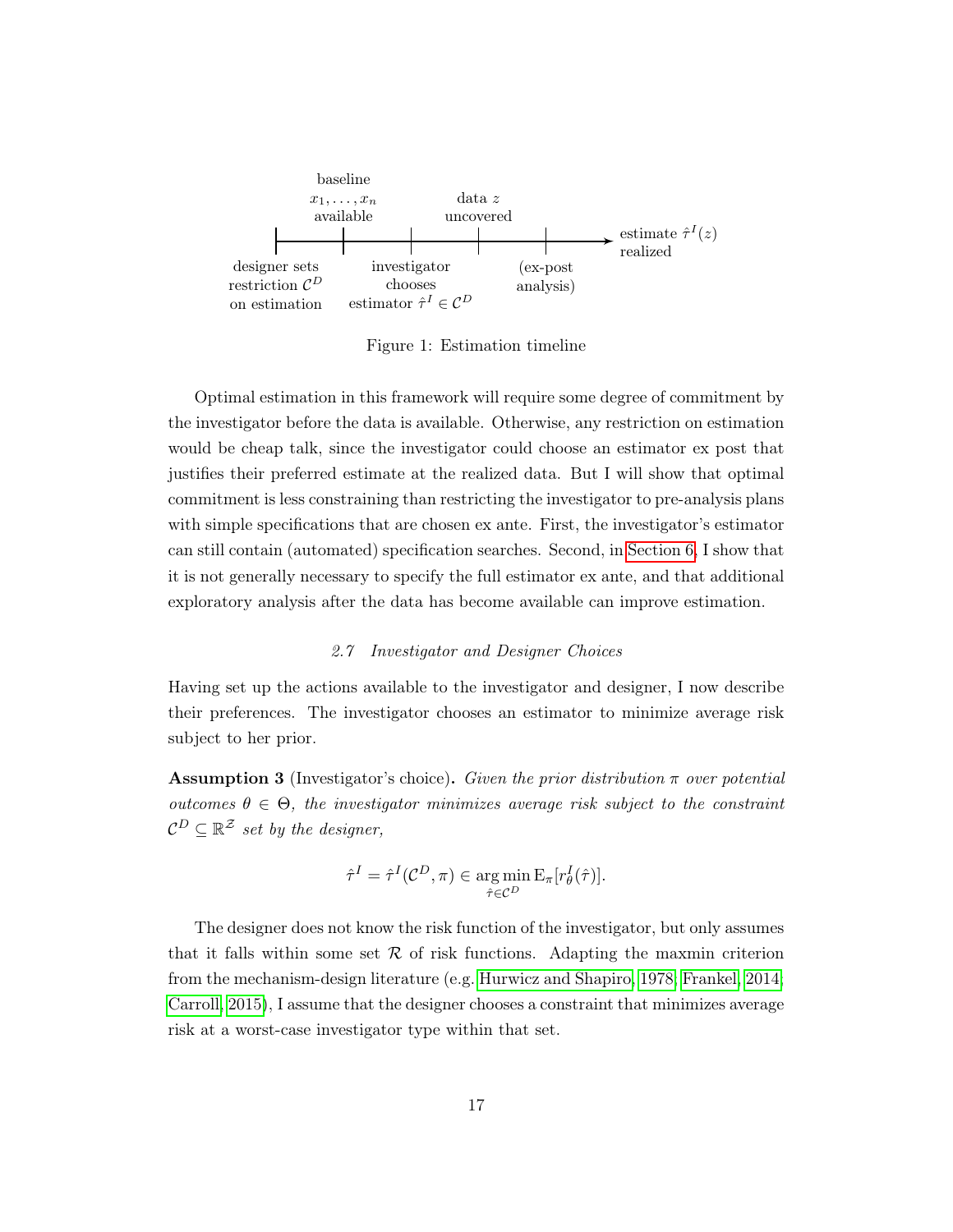**Definition 1** (Designer's minimax delegation problem). Given some set  $\mathcal{R}$  of investigator risk functions, the designer picks a constraint  $C^D \subseteq \mathbb{R}^{\mathcal{Z}}$  to minimize average mean-squared error,

$$
\mathcal{C}^D = \mathcal{C}^D(\mathcal{R}, \eta) \in \min_{\mathcal{C} \subseteq \mathbb{R}^{\mathcal{Z}}} \sup_{r^I \in \mathcal{R}} \mathcal{E}_{\eta}[r^D_{\theta}(\hat{\tau}^I)],
$$

where I assume that the investigator breaks ties in the designer's favor.

The minimax criterion can be seen as a game between designer and nature. For every choice of restriction that the designer picks, nature responds with an investigator who produces maximal average mean-squared error. In this game, the designer picks a constraint that ensures that the average risk at a worst-case outcome is minimal.

Without constraints, the investigator's estimator may be a poor fit from the designer's perspective. But if the constraints are too restrictive, for example if we reduce the allowed set of estimators to the difference in averages  $\hat{\tau}^*$ , we will use the investigator's expertise inefficiently. I therefore solve for constraints  $\mathcal{C}^D$  that resolve this tradeoff between flexibility and robustness optimally.

## 2.8 Support Restriction

Throughout this article, I assume that the support of (potential) outcomes is finite, for three reasons. First, I adapt results from the mechanism-design literature that involve finite sums. Second, I use and provide complete-class theorems that fully characterize admissible (non-dominated) estimators provided their support is finite. Third, I derive intuitive combinatorial proofs for my characterization results.

**Assumption 4** (Finite support). The support  $\mathcal{Y}$  of potential outcomes  $y_i(1), y_i(0)$ is finite.

Since the number of support points is otherwise unrestricted, the finite-support assumption allows for flexible approximations to arbitrary distributions.

## 3 Overview of Main Results

<span id="page-17-0"></span>In this section, I preview my main theoretical results. Under reasonable restrictions on investigator preferences, I show that fixing the bias is a minimax optimal constraint on estimation. I then present a representation of unbiased treatment-effect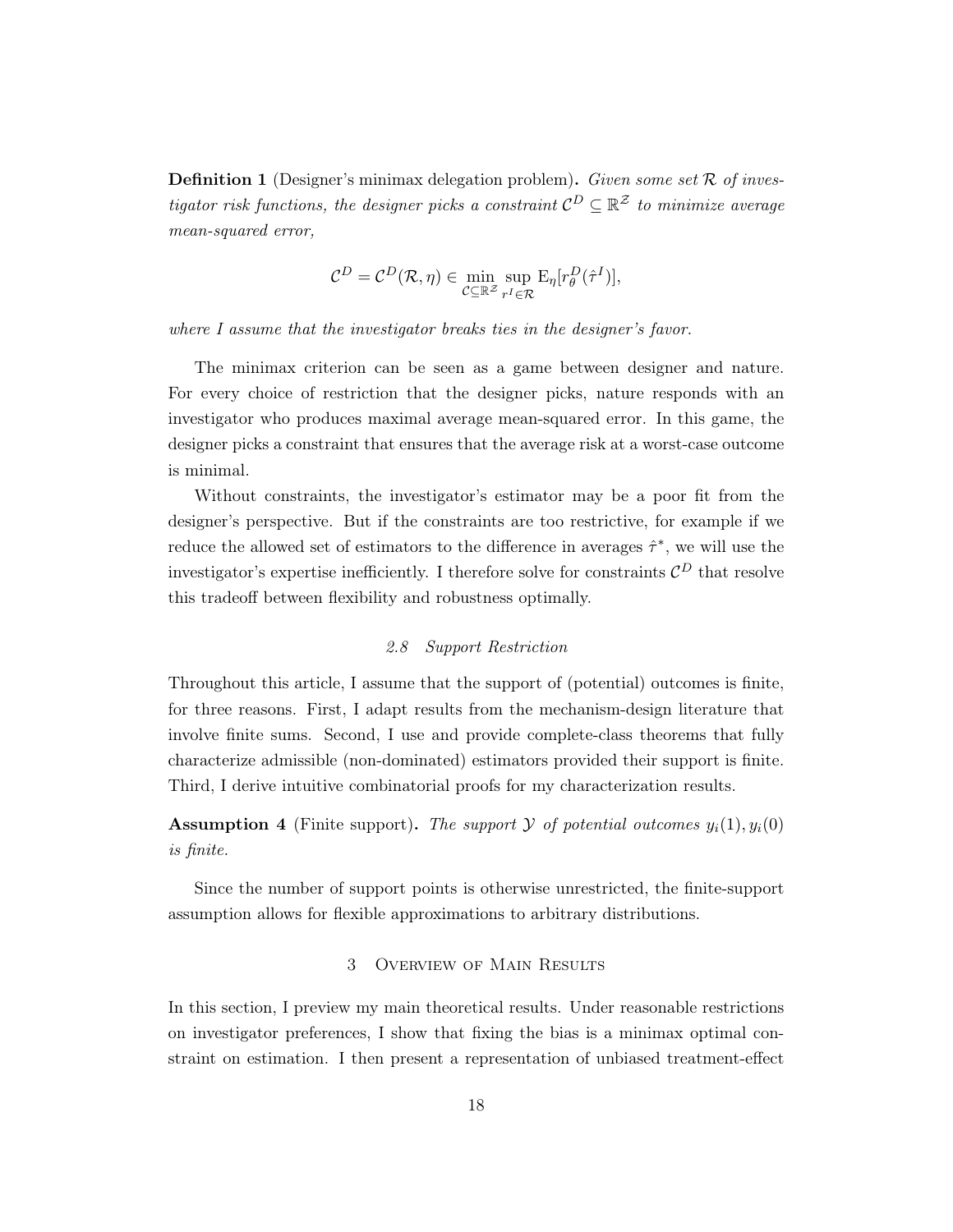estimators, characterize the investigator's optimal choice from this restricted class, and extend the analysis to estimators with limited pre-specification.

I assume that investigator risk functions express mean-squared error relative to some target which may not be the true treatment effect.

<span id="page-18-1"></span>Assumption 5 (Investigator risk restriction). The investigator has a risk function from the set

$$
\mathcal{R}^* = \{r^I; r^I_\theta(\hat{\tau}) = \mathbb{E}_\theta[(\hat{\tau}(z) - \tilde{\tau}_\theta)^2] \text{ for some } \tilde{\tau} : \Theta \to \mathbb{R}\}.
$$

The target function  $\tilde{\tau}_{\theta}$  is unrestricted in this definition. For example, the investigator may want to achieve a constant target no matter what the true potential outcomes are  $(\tilde{\tau}_{\theta} = \text{const.})$ . Or the investigator may prefer to obtain estimates above the true treatment effect  $(\tilde{\tau}_{\theta} = \tau_{\theta} + \varepsilon)$ .

In any of these cases, restricting investigators to unbiased estimators  $(E_{\theta}|\hat{\tau}(z))$  =  $\tau_{\theta}$ ) ensures that they choose among these estimators as if they had the designer's preference, i.e. they minimize average variance. Once I have established tools for asymptotically valid inference, it will also follow that unbiasedness aligns the choices of investigators who want to obtain a small standard error or a low p-value.

While fixing the bias aligns preferences, this restriction may be too strong. However, I establish that it is minimax optimal for an appropriate choice of biases.

<span id="page-18-0"></span>**Theorem 1** (Fixed bias is minimax optimal). Write  $\Delta^*(\Theta)$  for all distributions over  $\Theta$  with full support. For every hyperprior  $\eta$  with support within  $\Delta^*(\Theta)$  there is a set of biases  $\beta^{\eta}$ :  $\Theta \to \mathbb{R}$  such that the fixed-bias restriction

$$
\mathcal{C}^{\eta} = \{ \hat{\tau} : \mathcal{Z} \to \mathbb{R}; \mathrm{E}_{\theta}[\hat{\tau}] = \tau_{\theta} + \beta^{\eta}_{\theta} \}
$$

is a minimax optimal mechanism in the sense of [Definition 1,](#page-16-1) i.e.

$$
\mathcal{C}^{\eta} \in \arg\min_{\mathcal{C}} \sup_{r^I \in \mathcal{R}^*} \mathcal{E}_{\eta} \left[ r_{\eta}^D \left( \arg\min_{\hat{\tau} \in \mathcal{C}} \mathcal{E}_{\pi} [r_{\theta}^I(\hat{\tau})] \right) \right].
$$

This result implies that the designer should not leave the choice of bias to the investigator. If the designer has an informative prior, she may set biases to reflect that information. But with little information on the designer's side, a natural choice of biases is zero.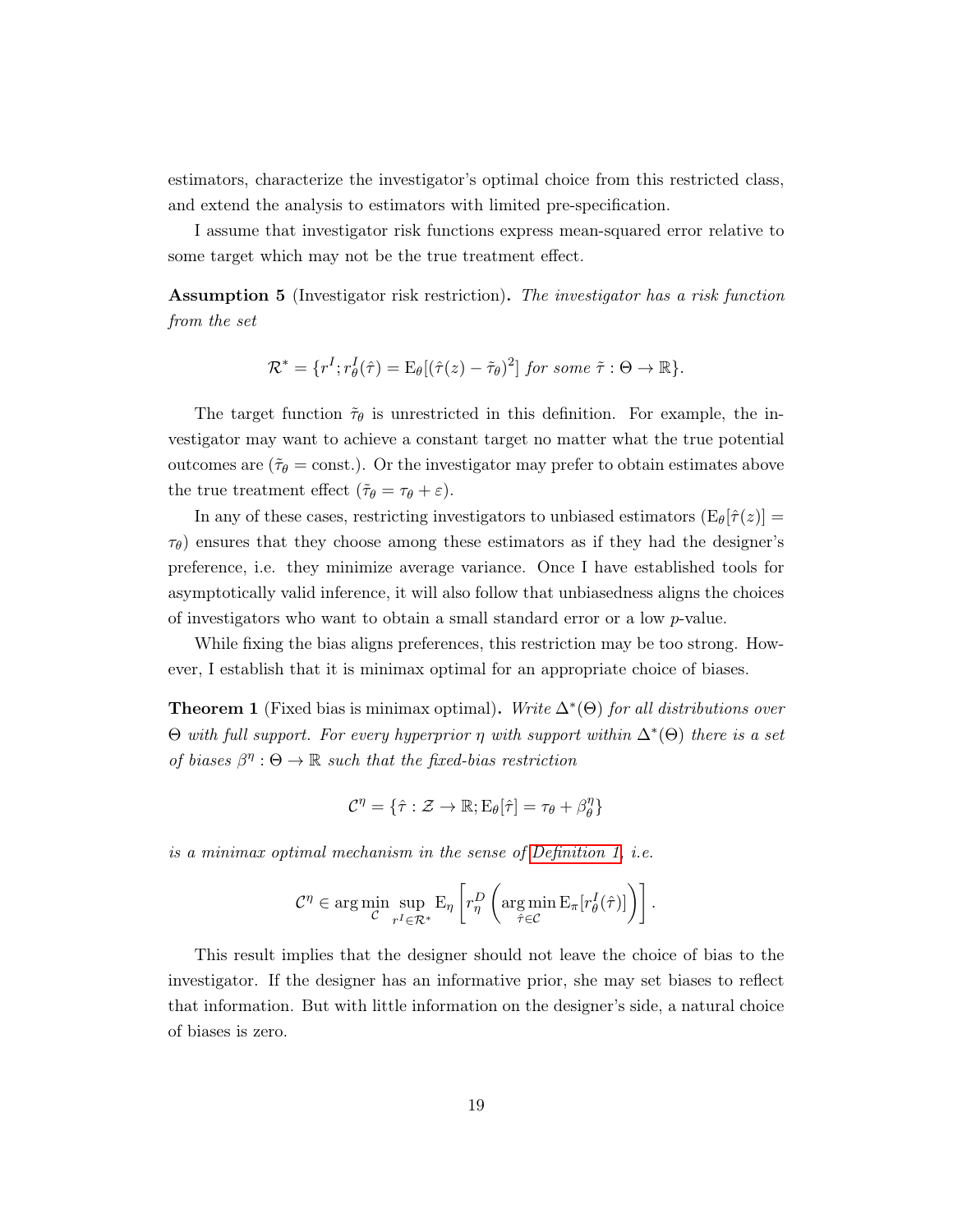With a zero-bias restriction, the investigator chooses among all unbiased estimators to minimize variance. The next result characterizes all unbiased estimators, and therefore the choice set of the investigator.

<span id="page-19-0"></span>**Lemma 1** (Representation of unbiased estimators). The estimator  $\hat{\tau}$  is unbiased,  $E_{\theta}[\hat{\tau}(z)] = \tau_{\theta}$  for all potential outcomes  $\theta \in \Theta$ , if and only if:

1. For a known treatment probability p, there exist leave-one-out regression adjustments  $(\phi_i : (\mathcal{Y} \times \{0,1\})^{n-1} \to \mathbb{R})_{i=1}^n$  such that

$$
\hat{\tau}(z) = \frac{1}{n} \sum_{i=1}^{n} \frac{d_i - p}{p(1-p)} (y_i - \phi_i(z_{-i})).
$$

2. For a fixed number  $n_1$  of treated units, there exist leave-two-out regression adjustments  $(\phi_{ij} : (\mathcal{Y} \times \{0,1\})^{n-2} \to \mathbb{R})_{i < j}$  such that

$$
\hat{\tau}(z) = \frac{1}{n_1 n_0} \sum_{i < j} (d_i - d_j)(y_i - y_j - \phi_{ij}(z_{-ij})),
$$

where  $\phi_{ij}(z_{-ij})$  may be undefined outside  $\mathbf{1}'d_{-ij} = n_1 - 1$ .

All unbiased estimators are hence sample-splitting estimators that leave one or two units out, respectively, when calculating their regression adjustments. But when is an estimator not just unbiased, but also precise? The investigator would optimally want to set regression adjustments to the oracle solutions

$$
\bar{y}_i = (1-p)y_i(1) + py_i(0),
$$
  
\n
$$
\Delta \bar{y}_{ij} = \left(\frac{n_0}{n}y_i(1) + \frac{n_1}{n}y_i(0)\right) - \left(\frac{n_0}{n}y_j(1) + \frac{n_1}{n}y_j(0)\right),
$$

respectively, but since the potential outcomes are unknown, these adjustments are infeasible. Instead, I show that the investigator chooses leave-one-out or leave-twoout expectations of these adjustments.

<span id="page-19-1"></span>**Theorem 2** (Solution of the investigator). An investigator with risk  $r \in \mathbb{R}^*$  and prior  $\pi$  over  $\Theta$  chooses the following unbiased Bayes estimators:

1. For a known treatment probability p,

$$
\hat{\tau}(z) = \frac{1}{n} \sum_{i=1}^{n} \frac{d_i - p}{p(1-p)} (y_i - \mathbf{E}_{\pi}[\bar{y}_i | z_{-i}]).
$$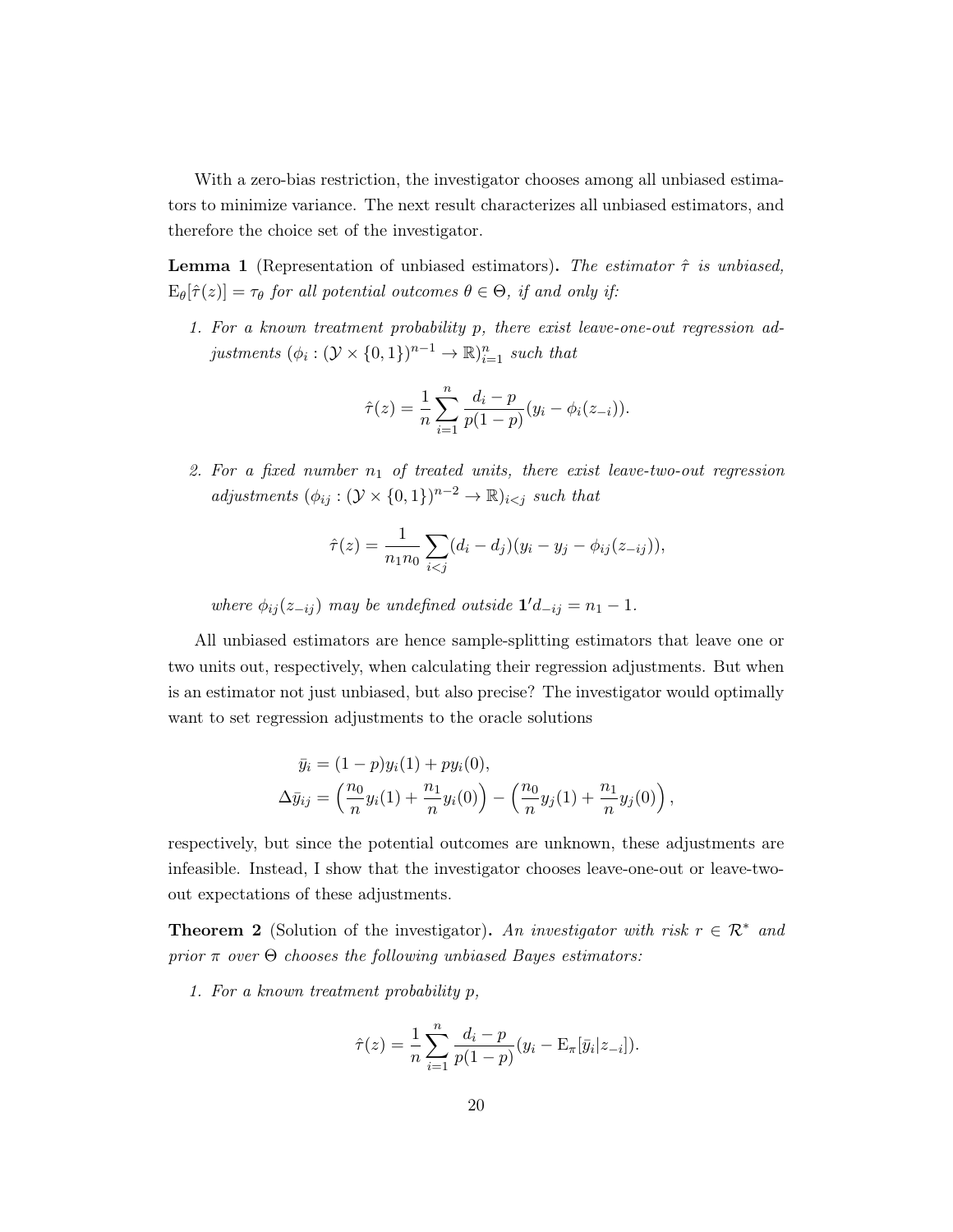2. For a fixed number  $n_1$  of treated units,

$$
\hat{\tau}(z) = \frac{1}{n_1 n_0} \sum_{i < j} (d_i - d_j)(y_i - y_j - \mathbf{E}_{\pi}[\Delta \bar{y}_{ij} | z_{-ij}]).
$$

Hence, all optimal unbiased estimators take as regression adjustments conditional expectations of potential outcomes. These conditional expectations can be obtained as solutions to a prediction problem. Independently of the mechanism-design setup, the set of investigator solutions across different priors completely characterize the class of admissible unbiased estimators of the sample-average treatment effect.

<span id="page-20-0"></span>**Theorem 3** (Complete-class theorem for unbiased estimators). For any unbiased estimator  $\hat{\tau}$  of the sample-average treatment effect that is not dominated with respect to variance, there is a converging sequence of priors  $(\pi_t)_{t=1}^{\infty}$  with full support such that  $\hat{\tau}$  equals the limit of the respective estimators in [Theorem 2.](#page-19-1) Conversely, for any converging sequence of priors  $(\pi_t)_{t=1}^{\infty}$  that put positive weight on every state  $\theta \in \Theta$ , the limit of the estimators is admissible among unbiased estimators.

Now that I have characterized the optimal solution of the designer and the investigator, I return to the question of commitment. The representation of unbiased estimators in [Lemma 1](#page-19-0) requires that the construction of regression adjustments does not involve the adjusted unit. In [Theorem 2,](#page-19-1) the investigator would therefore have to commit to their construction before she has access to the full sample. This prespecification leaves room for automated specification searches in constructing the adjustments. But fully pre-specifying all specification searches may be impractical.

I also characterize estimators that ensure unbiasedness not by the investigator fully pre-specifying adjustments, but by a commitment to a sample-splitting scheme. I consider estimation contracts that have the investigator delegate estimation tasks on subsamples to  $K$  researchers who do not share information about the data they receive.

**Definition 2** (*K*-distribution contract). A *K*-distribution contract  $\hat{\tau}^{\Phi}$  distributes data  $z = (y, d) \in (\mathcal{Y} \times \{0, 1\})^n = \mathcal{Z}$  to K researchers. Researcher k receives data  $g_k(z) \in A_k$  and returns the intermediate output  $\hat{\phi}_k(g_k(z)) \in B_k$ . The estimate is

$$
\hat{\tau}^{\Phi}((\hat{\phi}_k)_{k=1}^K; z) = \Phi((\hat{\phi}_k(g_k(z))_{k=1}^K; z).
$$

The investigator chooses the functions  $g_k$  (from data in Z to researcher input in  $A_k$ )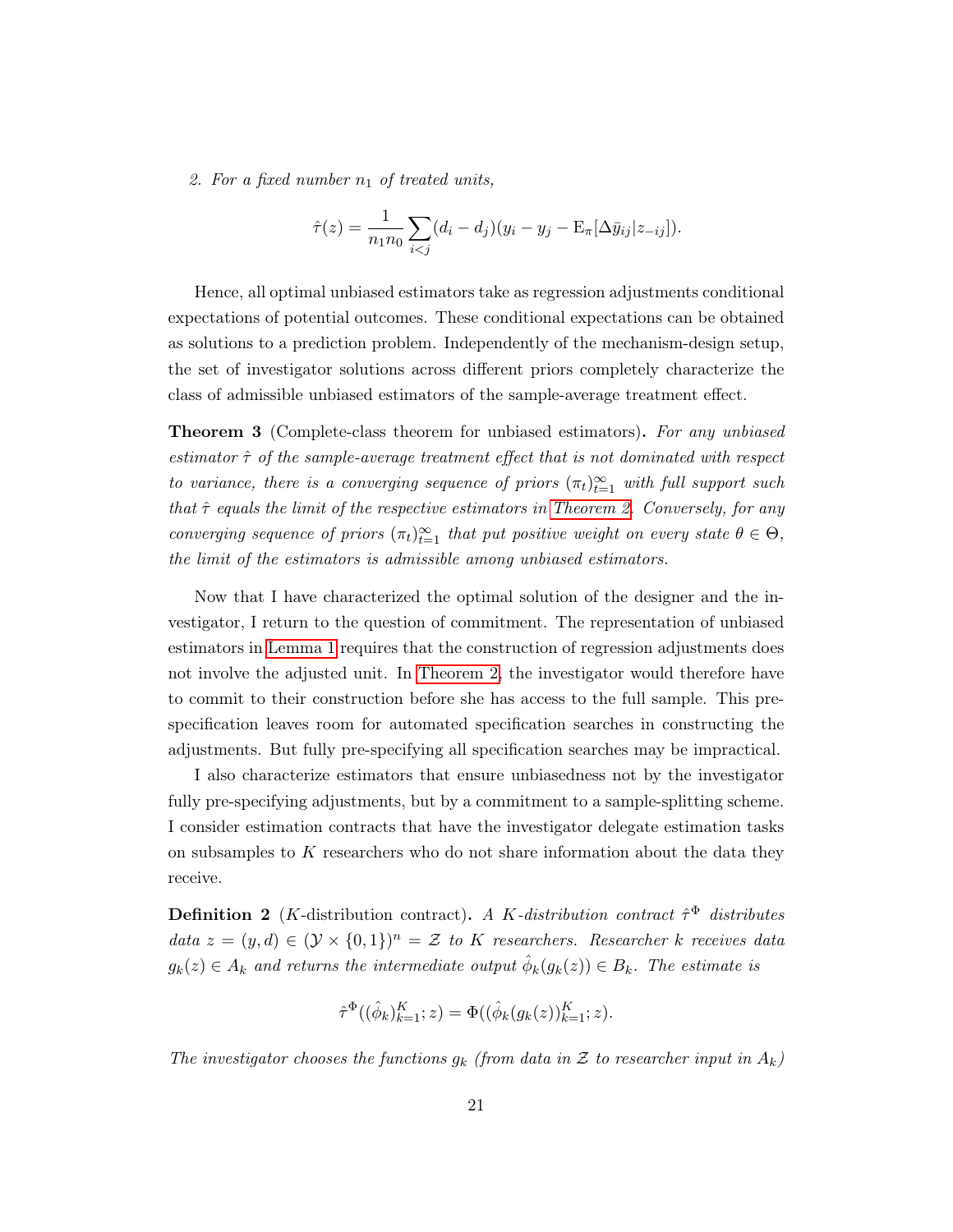and  $\Phi$  (from the researcher outputs in  $\chi_{k=1}^K B_k$  and data in  $\mathcal Z$  to estimates in  $\mathbb R$ ) before accessing the data.

As one special case of my general representation result of unbiased K-distribution contracts, I characterize unbiased estimators that divide the sample into K folds and then give each researcher access to all but one of these folds. In that case, I deduce from the representation of unbiased estimators in [Lemma 1](#page-19-0) that the estimator is unbiased if and only if each researcher only controls the regression adjustments for the respective left-out fold.

<span id="page-21-0"></span>**Corollary 1** (Characterization of unbiased  $K$ -fold distribution contracts). For  $K$ disjoint folds  $\mathcal{I}_k \subseteq \{1,\ldots,n\}$  with projections  $g_k : (y,d) = z \mapsto z_{-\mathcal{I}_k} = (y_i,d_i)_{i \neq \mathcal{I}_k}$ , a K-distribution contract  $\hat{\tau}^{\Phi}$  is unbiased if and only if:

1. For a known treatment probability p, there exist a fixed unbiased estimator  $\hat{\tau}_0(z)$ and regression adjustment mappings  $(\Phi_k)_{k=1}^K$  such that

$$
\hat{\tau}^{\Phi}((\hat{\phi}_k)_{k=1}^K; z) = \hat{\tau}_0(z) - \frac{1}{n} \sum_{k=1}^K \sum_{i \in \mathcal{I}_k} \frac{d_i - p}{p(1 - p)} \phi_i^k(z_{-i})
$$

where  $(\phi_i^k)_{i \in \mathcal{I}_k} = \Phi_k(\hat{\phi}_k(z_{-\mathcal{I}_k}))$ .

2. For a fixed number  $n_1$  of treated units, there exist a fixed unbiased estimator  $\hat{\tau}_0(z)$  and regression adjustment mappings  $(\Phi_k)_{k=1}^K$  such that

$$
\hat{\tau}^{\Phi}((\hat{\phi}_k)_{k=1}^K; z) = \hat{\tau}_0(z) - \frac{1}{n_1 n_0} \sum_{k=1}^K \sum_{\{i < j\} \subseteq \mathcal{I}_k} (d_i - d_j) \phi_{ij}^k(z_{-ij}),
$$

where  $(\phi_i^k)_{i \in \mathcal{I}_k} = \Phi_k(\hat{\phi}_k(z_{-\mathcal{I}_k}))$ .

These sample-distribution contracts achieve unbiasedness without detailed commitments by the researchers. For  $K = 1$ , I show that giving one researcher (with risk function in the set  $\mathcal{R}^*$ ) access to part of the sample for exploratory ex-post analysis can improve over simple pre-analysis plans. For  $K = 2$ , I show that a flexible preanalysis plan that specifies distribution to two researchers asymptotically achieves semi-parametric efficiency when the units are sampled iid under conditions on the population distribution.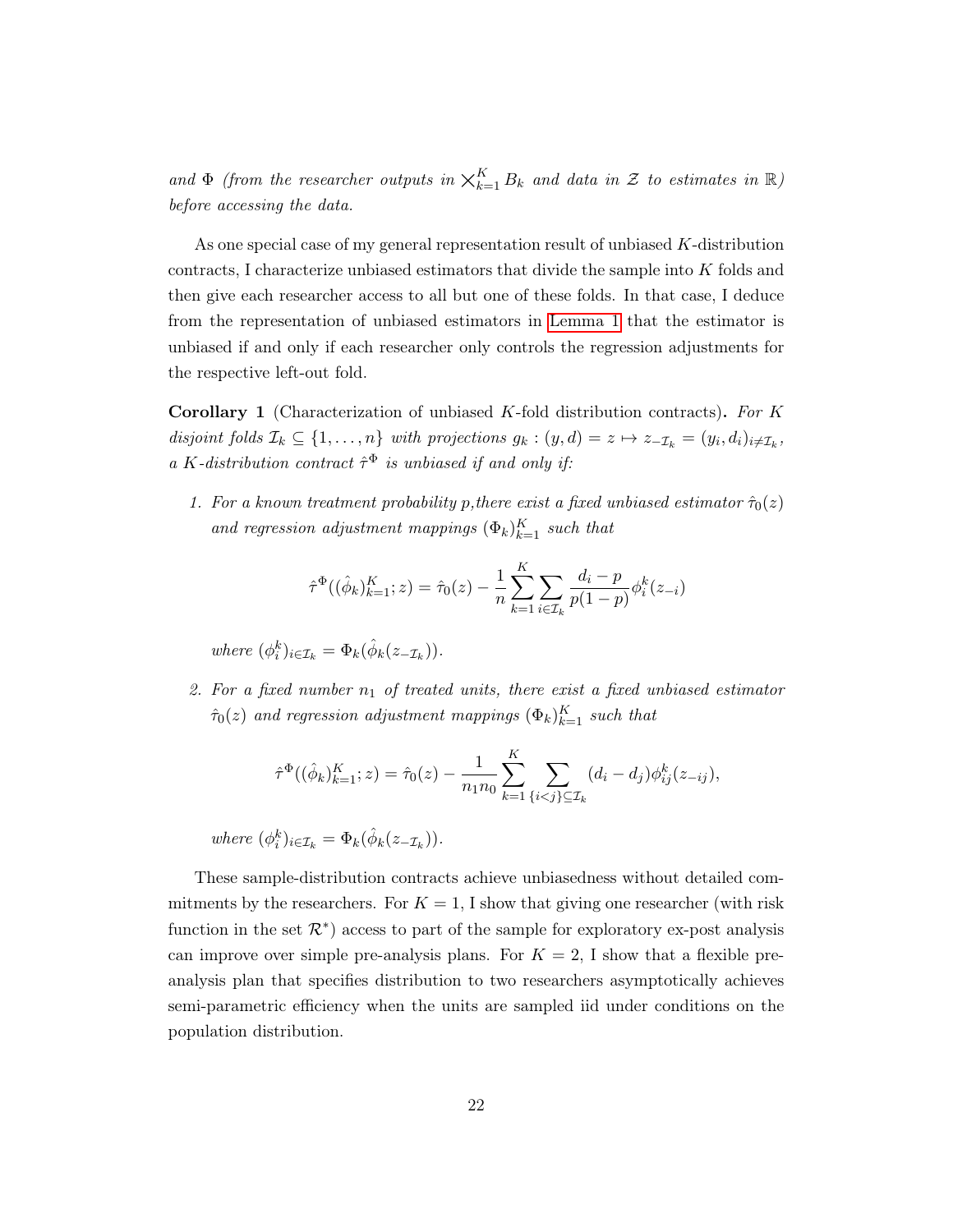#### 4 Designer's Solution

<span id="page-22-0"></span>Having set up the estimation of a sample-average treatment effect as a mechanismdesign problem, I justify a restriction to unbiasedness by solving the designer's delegation problem. Subject to unbiasedness, the investigator pre-specifies an estimator according to the designer's preferences. I prove minimax optimality of fixed-bias restrictions, echoing a result from mechanism design on optimal delegation.

## 4.1 The Role of Bias

When there is no misalignment of preferences, then the resulting first-best estimator that minimizes average mean-squared error will generally have bias. To understand how being flexible on bias can improve estimation, note that both bias and variance contribute to the risk

$$
r_{\theta}^{D}(\hat{\tau}) = \mathcal{E}_{\theta}[(\hat{\tau} - \tau)^{2}] = \underbrace{(\mathcal{E}_{\theta}[\hat{\tau}] - \tau)^{2}}_{\text{bias}} + \underbrace{\text{Var}_{\theta}(\hat{\tau})}_{\text{variance}}
$$

the designer aims to minimize. We can often improve an unbiased estimator by moving along this bias-variance tradeoff. Indeed, consider the first-best solution  $\hat{\tau}_{\pi} = \arg \min_{\hat{\tau}} \mathbb{E}_{\pi} [r_{\theta}^D(\hat{\tau})]$  of the designer. The estimate  $\hat{\tau}_{\pi}(z) = \mathbb{E}_{\pi} [\tau_{\theta}|z]$  comprises the posterior expectations  $E_{\pi}[y_i(1) - y_i(0)|z]$ , which are usually biased towards the prior expectation of unit treatment effects when the prior is informative along this dimension.

But if the designer leaves the decision over bias to the investigator, then an investigator who has biased preferences will be inclined to bias the estimator in the direction of her preferences, not of her prior. Consider an investigator with risk

$$
r_{\theta}^{I}(\hat{\tau}) = \mathcal{E}_{\theta}[(\hat{\tau}(z) - (\tau_{\theta} + \varepsilon))^{2}] \qquad (\varepsilon > 0)
$$

who would like to show that the treatment effect is higher than it is. The investigator's unconstrained solution is now shifted upward by  $\varepsilon$ , which is added to the bias term. While reducing the variance relative an unbiased estimator, the designer's risk may also be increased through additional bias.

For choices among estimators with fixed bias, however, the investigator's and designer's preferences in this example are perfectly aligned. With bias fixed at zero, say, mean-squared error is variance,  $r_{\theta}^{D}(\hat{\tau}) = \text{Var}_{\theta}(\hat{\tau})$ . The  $\varepsilon$ -biased investigator's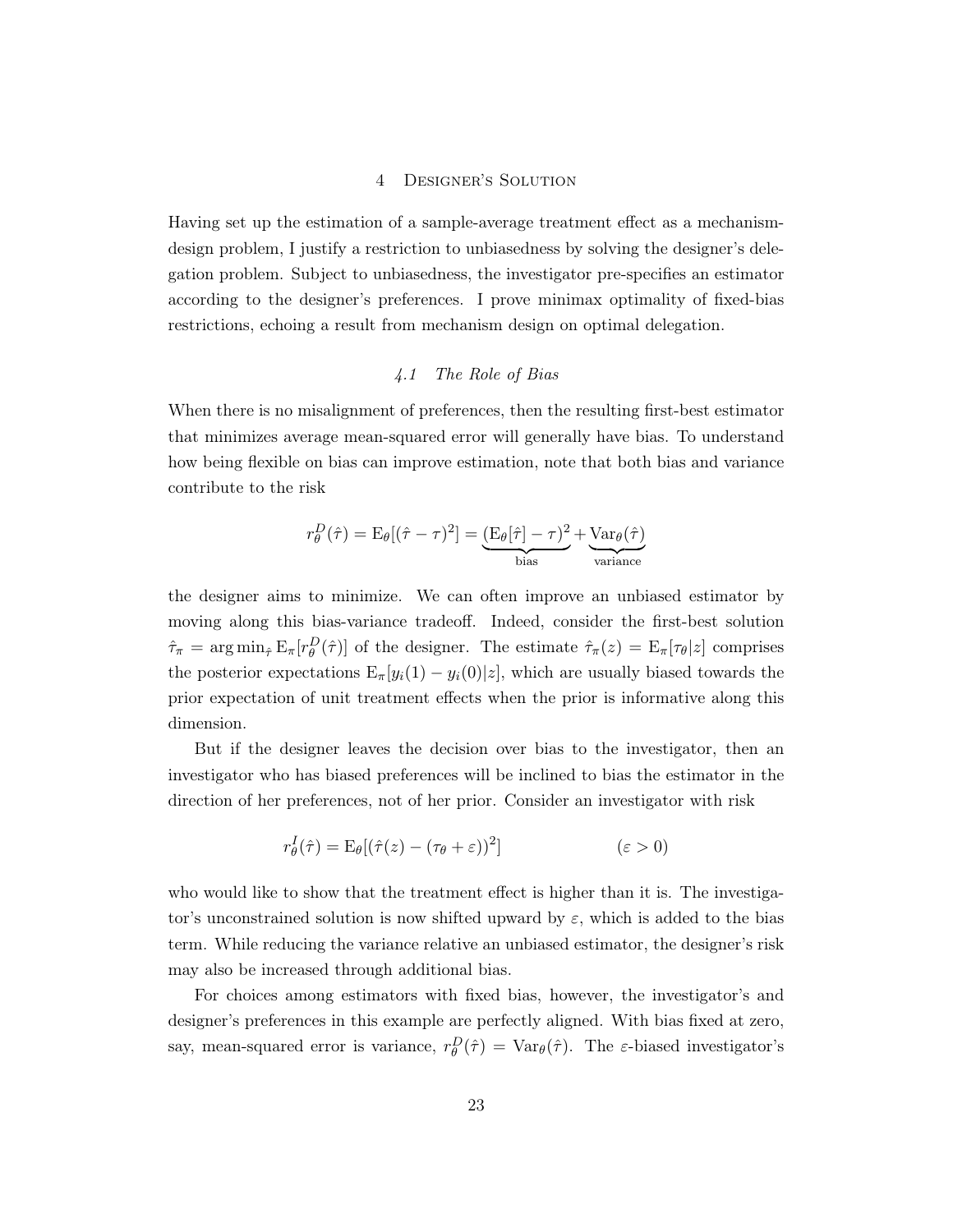risk is  $r_{\theta}^{I}(\hat{\tau}) = \varepsilon^{2} + \text{Var}_{\theta}(\hat{\tau})$ . While risks are not the same, they are shifted by a constant. There is no distortion in choices between estimators with fixed bias for this investigator loss function.

#### 4.2 Unbiased Estimation as Second-Best

Having motivated in an example that fixing the bias can align investigator choices, I extend alignment to a minimax result. If the investigator has constant bias, I have shown that among estimators with fixed bias she will still commit to a varianceminimizing estimator. To show that this example extends to an optimal solution, I have to establish that the unbiasedness restriction is neither too permissive nor too restrictive.

The unbiasedness restriction

$$
\mathcal{C}^* = \{ \hat{\tau} : \mathcal{Z} \to \mathbb{R}; E_{\theta}[\hat{\tau}] = \tau_{\theta} \forall \theta \in \Theta \}
$$

is not too permissive provided that investigators all choose as if they minimized mean-squared error relative to some target, albeit not necessarily relative to the true treatment effect.

Assumption 5 (Investigator risk restriction). The investigator has a risk function from the set

$$
\mathcal{R}^* = \{r^I; r^I_\theta(\hat{\tau}) = \mathbb{E}_\theta[(\hat{\tau}(z) - \tilde{\tau}_\theta)^2] \text{ for some } \tilde{\tau} : \Theta \to \mathbb{R}\}.
$$

The target  $\tilde{\tau}_{\theta}$  can vary arbitrarily with the potential outcomes. In particular, permissible risk functions include constant biases relative to the truth  $(\tilde{\tau} = \tau + \varepsilon)$  or fixed estimation targets ( $\tilde{\tau} = \text{const.}$ ).  $\mathcal{R}^*$  also includes the designer's risk function  $r^D$  at  $\tilde{\tau} = \tau$ .

**Lemma 4.1** (Unbiasedness aligns estimation). If the investigator has risk from  $\mathcal{R}^*$ then the investigator will choose from the unbiased estimators  $\mathcal{C}^*$  according to the designer's preferences.

Once I have established asymptotically valid inference for unbiased estimators in [Appendix E,](#page-69-0) I will also show in [Remark E.3](#page-41-0) that the unbiasedness restriction aligns the choices of investigators who want to obtain small standard errors or tight confidence intervals. For a local-to-null alternative, by [Remark E.4](#page-74-0) unbiasedness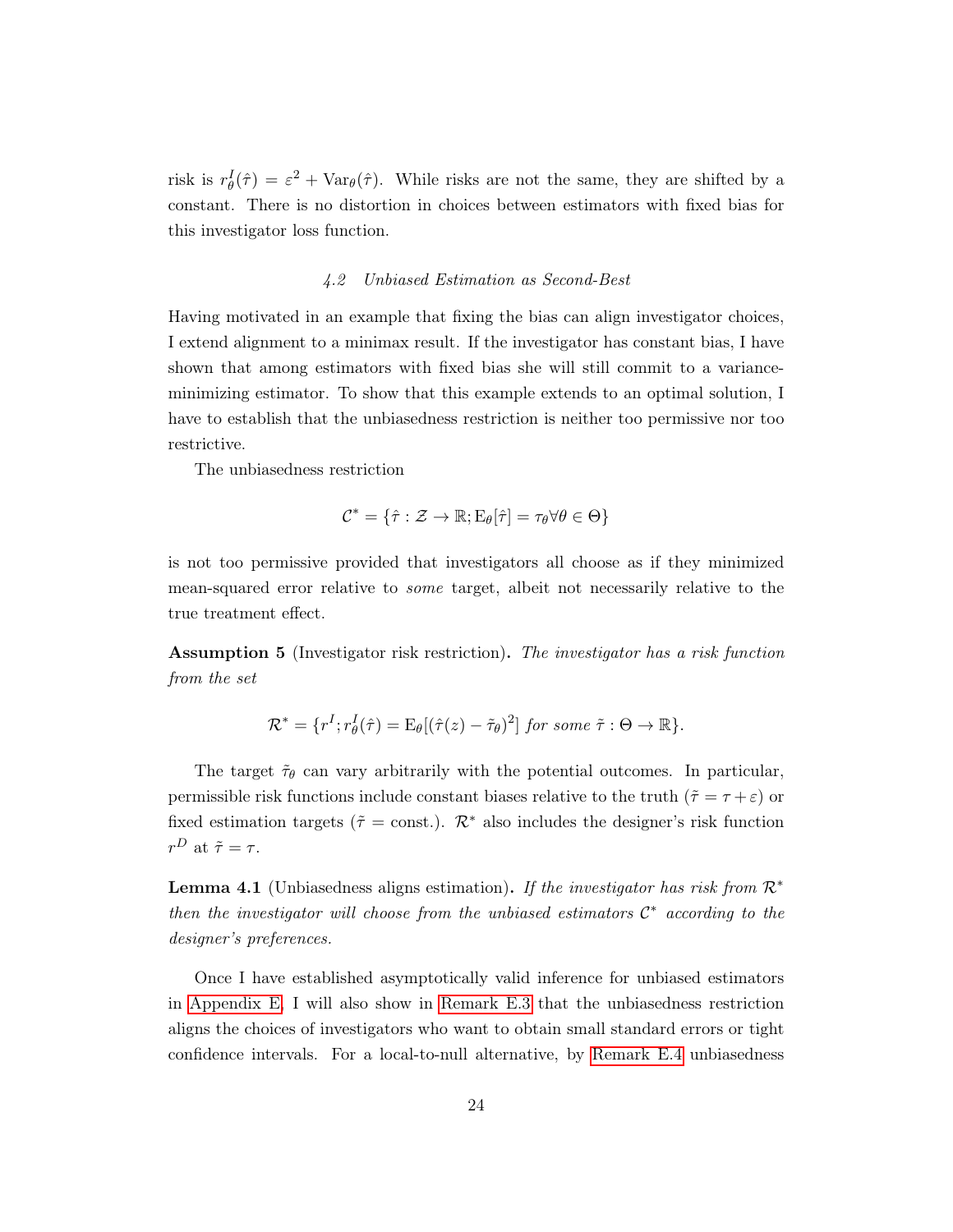also insures asymptotic alignment in large samples when the investigator wants to obtain a low p-value (that is, wants to maximize the power of a test against some null hypothesis  $\tau_{\theta} = \tau_0$ ).

Note, however, that there are many risk (or equivalently utility) functions for which unbiasedness does not provide alignment. In particular, unbiasedness may be a poor alignment device for non-convex loss functions. Take an investigator who wants to produce an estimate that does *not* reject some null hypothesis, for example when running a balance or robustness check. In that case, if some valid way of calculating standard errors is available, the investigator would want to obtain high variance even among unbiased estimators in order to weaken the evidence against her preferred null hypothesis.

For the class  $\mathcal{R}^*$  of investigator risk functions, fixing the bias is not too restrictive because it is minimax optimal over investigator preferences. While Lemma [4.1](#page-19-0) establishes that choices from unbiased estimators will be the same for any  $r^I \in \mathcal{R}^*$ , there could be a larger set of estimators that provide alignment, or full alignment of preferences could be too costly.

**Theorem 1** (Fixed bias is minimax optimal). Write  $\Delta^*(\Theta)$  for all distributions over  $\Theta$  with full support. For every hyperprior  $\eta$  with support within  $\Delta^*(\Theta)$  there is a set of biases  $\beta^{\eta}: \Theta \to \mathbb{R}$  such that the fixed-bias restriction

$$
\mathcal{C}^{\eta} = \{ \hat{\tau} : \mathcal{Z} \to \mathbb{R}; E_{\theta}[\hat{\tau}] = \tau_{\theta} + \beta^{\eta}_{\theta} \}
$$

is a minimax optimal mechanism in the sense of [Definition 1,](#page-16-1) i.e.

$$
\mathcal{C}^{\eta} \in \arg\min_{\mathcal{C}} \sup_{r^I \in \mathcal{R}^*} \mathcal{E}_{\eta} \left[ r_{\eta}^D \left( \arg\min_{\hat{\tau} \in \mathcal{C}} \mathcal{E}_{\pi} [r_{\theta}^I(\hat{\tau})] \right) \right].
$$

This minimax result shows that the gains from variance reduction of being flexible on bias are fully undone by the cost of misalignment for a worst-case risk function, for any relaxation of the fixed-bias restriction. Once we allow the bias to track the prior, it could as well reflect the preference of a worst-case investigator. The designer therefore chooses fixed biases that reflect her hyperprior.

Setting  $\beta_{\theta} \equiv 0$  (and thus  $\mathcal{C}^{\eta} = \mathcal{C}^*$ ) represents a hyperprior that is uninformative about the location of treatment effects. In principle, if the designer has a hyperprior  $\eta$  that is quite informative, she could introduce biases towards expected treatment effects under that hyperprior. Crucially, however, these biases would be fixed ex-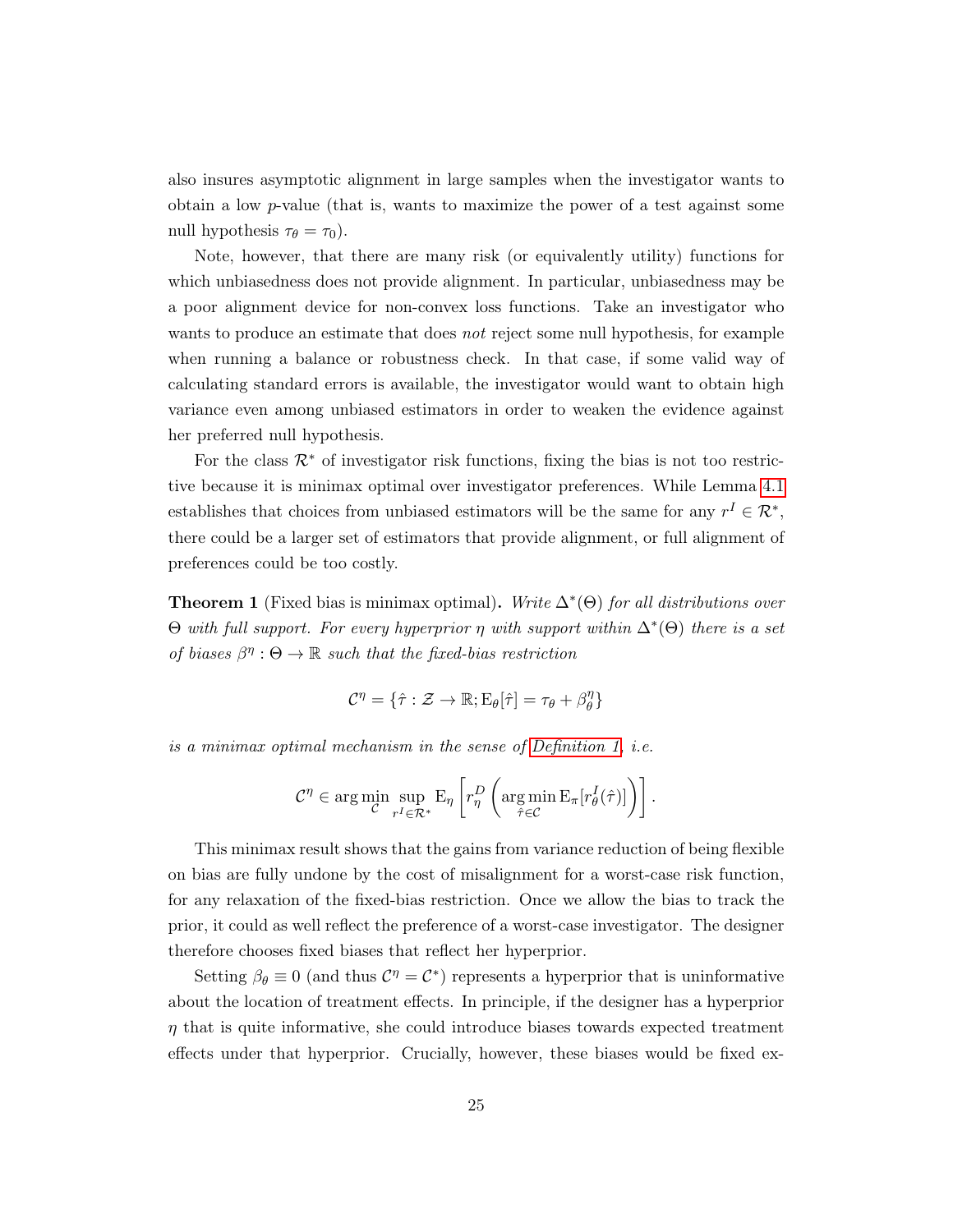ante and not chosen by the investigator. In Supplementary Appendix F, I construct hyperpriors that deliver zero bias. There I also argue how an approximately uninformative hyperprior delivers approximately unbiased estimation in general as the support grows.

## 4.3 Connection to Aligned Delegation

My econometric finding that unbiased estimation is minimax optimal [\(Theorem 1\)](#page-18-0) builds upon a mechanism-design result by [Frankel](#page-44-0) [\(2014\)](#page-44-0). There, a principal delegates decisions to an agent who observes states. [Frankel](#page-44-0) [\(2014\)](#page-44-0) characterizes optimal delegation mechanisms without transfers. In a class of maxmin optimal, simple mechanisms, the agent behaves according to the principal's preferences.

In a leading example from [Frankel](#page-44-0) [\(2014\)](#page-44-0), a school principal delegates the grading of a group of students to a teacher. The teacher may prefer to give more skewed or better grades than the principal, who does not observe the students' performance. However, the principal can exploit that the teacher's biased preferences are consistent across students. If the teacher and the principal agree on the ranking of students, fixing the distribution of grades obtains a second-best grade assignment. If the teacher has a constant bias, fixing the average grade already achieves agreement between principal and teacher. In both cases, the teacher chooses from the restricted grade assignments according to the principal's preferences.

What a fixed average is to grading in [Frankel](#page-44-0) [\(2014\)](#page-44-0), constant bias is to estimation in my setting. More precisely, I identify [Frankel'](#page-44-0)s [\(2014\)](#page-44-0) school principal with my designer, the teacher with the investigator, and individual students with different draws of the data. In the school example, the performance of students is the private information of the teacher. For estimation, the prior distribution over potential outcomes is the private information of the investigator. Where the teacher chooses a grade for each student, the investigator commits to an estimator, that is, the investigator chooses an estimate for each (potential) draw of the data.

[Frankel](#page-44-0) [\(2014\)](#page-44-0) shows that fixing the average over grades is a maxmin (in utility terms) optimal mechanism for a class of biased squared-error preferences. Analogously, my fixed-bias restriction fixes weighted sums over estimates. But since fixing the bias requires setting many sums at once, and the designer's and investigator's preferences involve weights determined by the prior, additional work is required to establish the minimax optimality in [Theorem 1.](#page-18-0) In [Appendix A,](#page-48-1) I show how [Frankel'](#page-44-0)s [\(2014\)](#page-44-0) result carries over to the designer's problem across all  $\theta \in \Theta$ , where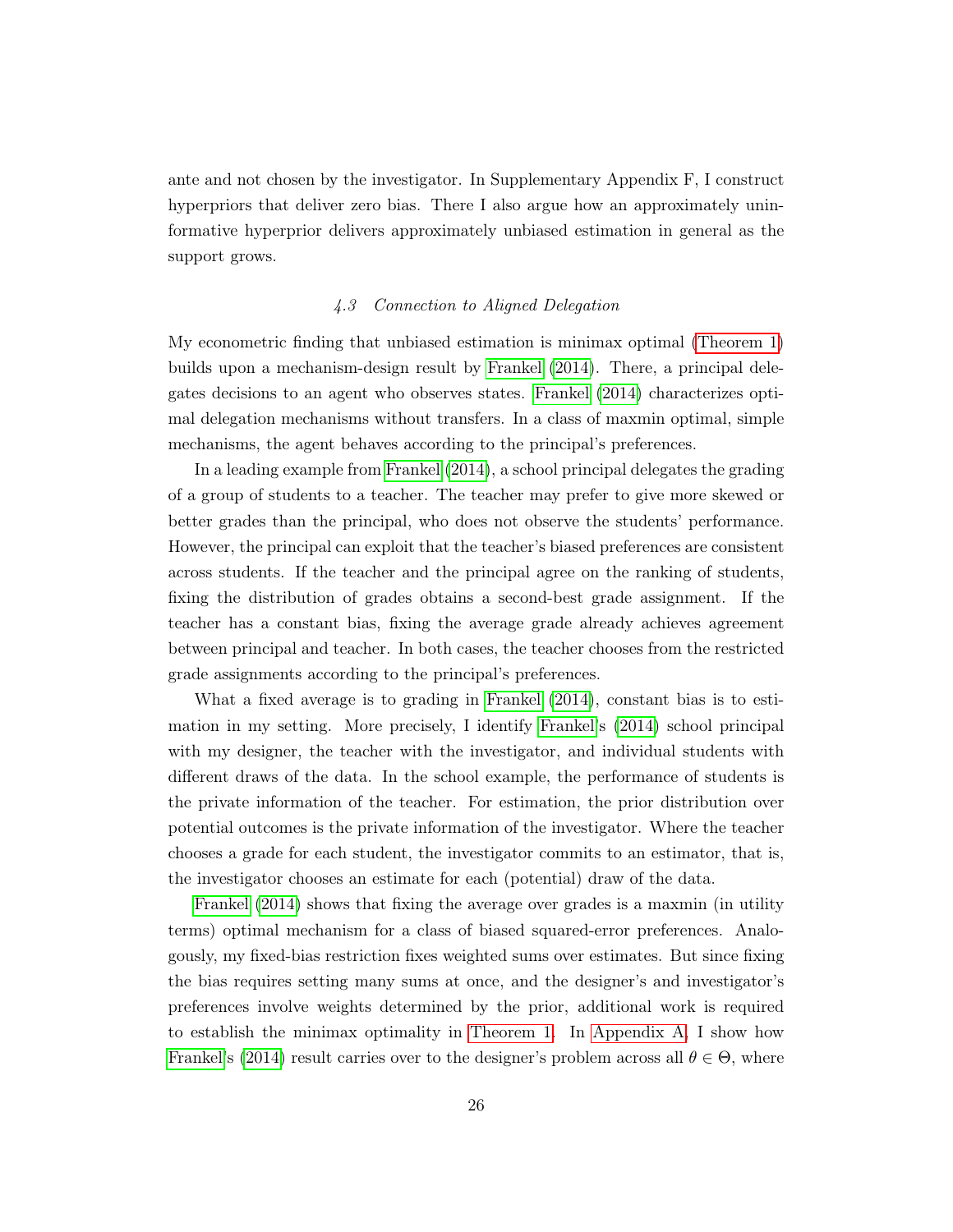the investigator sets all  $(2|\mathcal{Y}|)^n$  values of  $\hat{\tau}(y, d)$  simultaneously.

#### 4.4 Design of Experiment vs Design of Estimator

In [Theorem 1,](#page-18-0) I have assumed that treatment is assigned randomly according to some fixed rule, but my results extend to the design of treatment assignment itself. The investigator may leverage prior knowledge about potential outcomes to adjust propensity scores [\(Kasy, 2016\)](#page-46-12). For example, if the prior distribution of treated outcomes has larger variance than that of controls, the investigator may want to assign more units to treatment. Under the unbiasedness restriction, the investigator's preference over this additional decision remains aligned with the goal of the designer.

## 5 Investigator's Solution

<span id="page-26-0"></span>The designer restricts the investigator to unbiased estimators. In solving the investigator's constrained optimization problem, I establish that optimal unbiased estimation is equivalent to a set of out-of-sample prediction tasks. I obtain a complete-class theorem that characterizes admissible unbiased estimators of the sample-average treatment effect.

Throughout this section, I assume that the investigator fully specifies her estimator before it is applied to outcome and treatment data  $z = (y, d)$ . Although the estimator is pre-specified, it can still include (automated) specification searches. The pre-specified estimator thus plays the role of a flexible pre-analysis plan. Since my results hold conditional on potential outcomes, the covariates  $x_1, \ldots, x_n$  can be common knowledge before this pre-analysis plan is filed. In Section [6,](#page-34-0) I show how the results in this section extend when pre-specification is impractical. There, I provide a constructive characterization of pre-analysis plans that only commit to the way the sample is split and distributed.

#### 5.1 Characterization of Unbiased Estimators

When is an estimator unbiased, conditional on potential outcomes? The designer requires that the investigator provides an unbiased estimator. In this section, I provide an intuitive representation of unbiased estimators that the investigator can achieve transparently by construction.

A class of estimators that ensures unbiasedness is obtained by sample splitting. For known treatment probability  $p$ , the [Horvitz and Thompson](#page-45-3) [\(1952\)](#page-45-3) estimator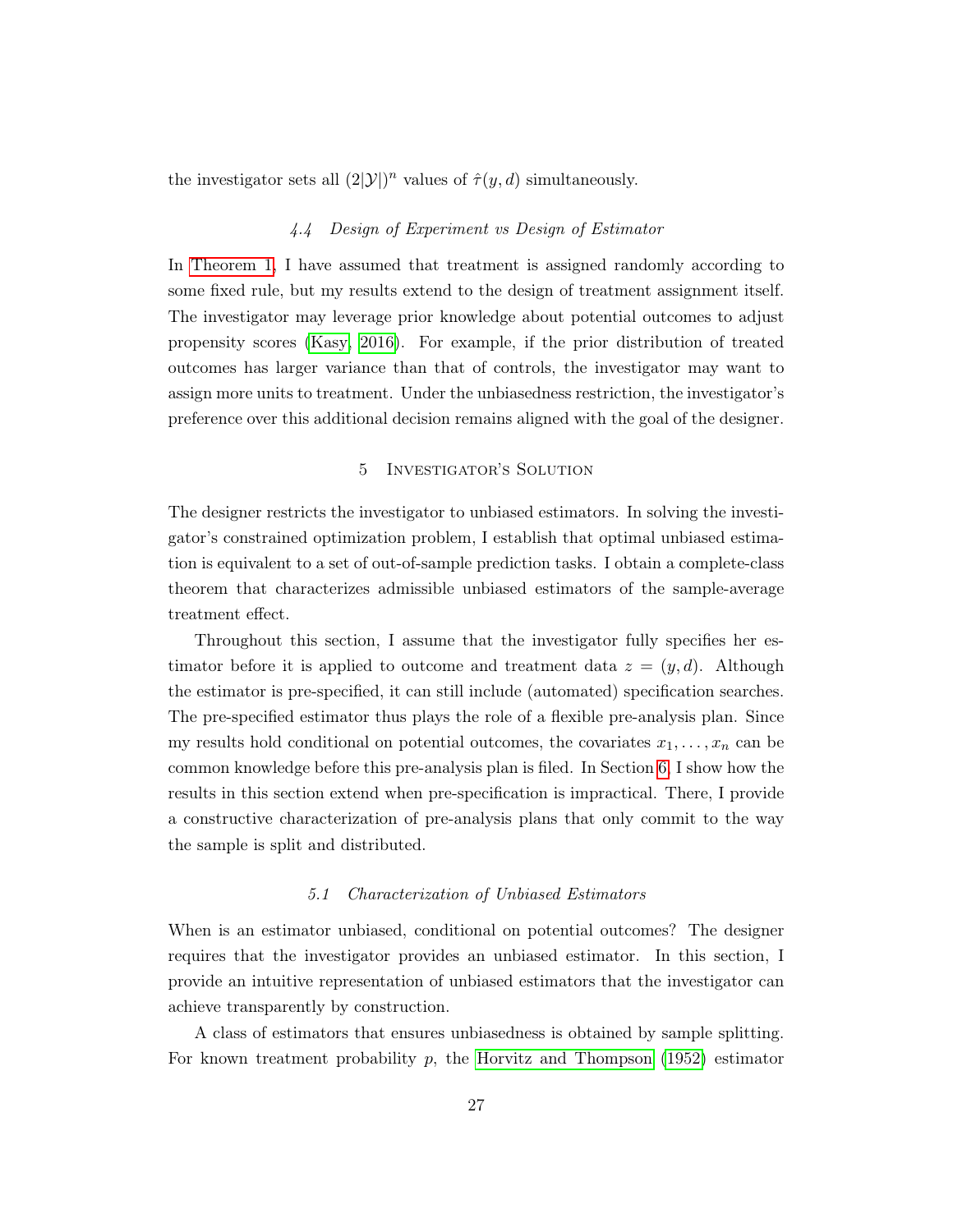$\hat{\tau}^{\text{HT}} = \frac{1}{n}$  $\frac{1}{n}\sum_{i=1}^n \frac{d_i-p}{p(1-p)}$  $\frac{a_i-p}{p(1-p)}y_i$  is unbiased for any pair of potential outcome vectors because

$$
\mathrm{E}_{\theta}\left[\frac{d_i-p}{p(1-p)}y_i\right] = y_i(1) - y_i(0).
$$

If we replace outcomes  $y_i$  by adjusted outcomes  $y_i - \phi_i(z_{-i})$  with regression adjustments that do not vary with  $(y_i, d_i)$ , where  $z_{-i}$  denotes the data  $(y_j, d_j)_{j \neq i}$  from all units other than i, then the resulting estimator is still unbiased.<sup>[15](#page-27-0)</sup> (Recall that I condition on controls  $x_1, \ldots, x_n$  throughout.) Since the adjustment  $\phi_i(z_{-i})$  is the same whether unit *i* is treated or not and  $E_{\theta} \left[ \frac{d_i - p}{p(1 - n)} \right]$  $\left\lfloor \frac{d_i-p}{p(1-p)} \Big| z_{-i} \right\rfloor = 0$ , their addition averages out to zero, no matter the potential outcomes or realized treatment of the other units.<sup>[16](#page-27-1)</sup>

I show that these sample-splitting estimators are also all estimators that are unbiased conditional on potential outcomes. If an estimator cannot be written as a [Horvitz and Thompson](#page-45-3) [\(1952\)](#page-45-3) estimator with leave-one-out regression adjustments, it must have bias for some matrix of potential outcomes. If instead we considered estimators that are unbiased given some distribution of potential outcomes (for example, we may want to model noise terms in potential outcomes that we do not want to condition on), then the result would trivially extend as long as we do not restrict this distribution. If an estimator cannot be written in this leave-one-out form, it must have bias for some distribution of potential outcomes.

A leave-one-out estimator can have bias conditional on the number of treated units. If the number  $n_1$  of treated units is known, the leave-one-out adjustment  $\phi_i(z_{-i})$  implicitly depends on  $d_i = n_1 - \sum_{j \neq i} d_j$ . For permutation randomization, I therefore start with the difference in averages  $\hat{\tau}^* = \frac{1}{n_1 n_2}$  $\frac{1}{n_1 n_0} \sum_{d_i=1, d_j=0} (y_i - y_j)$  and establish that all unbiased estimators differ from  $\hat{\tau}^*$  only by leave-two-out regression adjustments  $\phi_{ij}(z_{-ij})$ . In every sample split, these unbiased estimators leave out one treated and one untreated unit.<sup>[17](#page-27-2)</sup>

**Lemma 1** (Representation of unbiased estimators). The estimator  $\hat{\tau}$  is unbiased,  $E_{\theta}[\hat{\tau}(z)] = \tau_{\theta}$  for all potential outcomes  $\theta \in \Theta$ , if and only if:

<span id="page-27-0"></span><sup>15</sup>When adjustments are constructed from estimated potential outcomes, [Wu and Gagnon-](#page-47-2)[Bartsch](#page-47-2) [\(2017\)](#page-47-2) call the resulting estimator for known  $p$  the "leave-one-out potential outcomes" (LOOP) estimator. This estimator is a special case of [Aronow and Middleton'](#page-43-2)s [\(2013\)](#page-43-2) modification of the [Horvitz and Thompson](#page-45-3) [\(1952\)](#page-45-3) estimator.

<span id="page-27-1"></span><sup>&</sup>lt;sup>16</sup>It would not be enough to exclude the treatment status  $d_i$  from the constriction of unit i's regression adjustment, and thus use  $y_i$ , since  $y_i$  can be correlated with  $d_i$ .

<span id="page-27-2"></span> $17$ [Wager et al.](#page-47-4) [\(2016\)](#page-47-4) consider leave-one-out estimators separately in the treatment and control groups, and use a leave-two-out construction to derive asymptotic unbiasedness.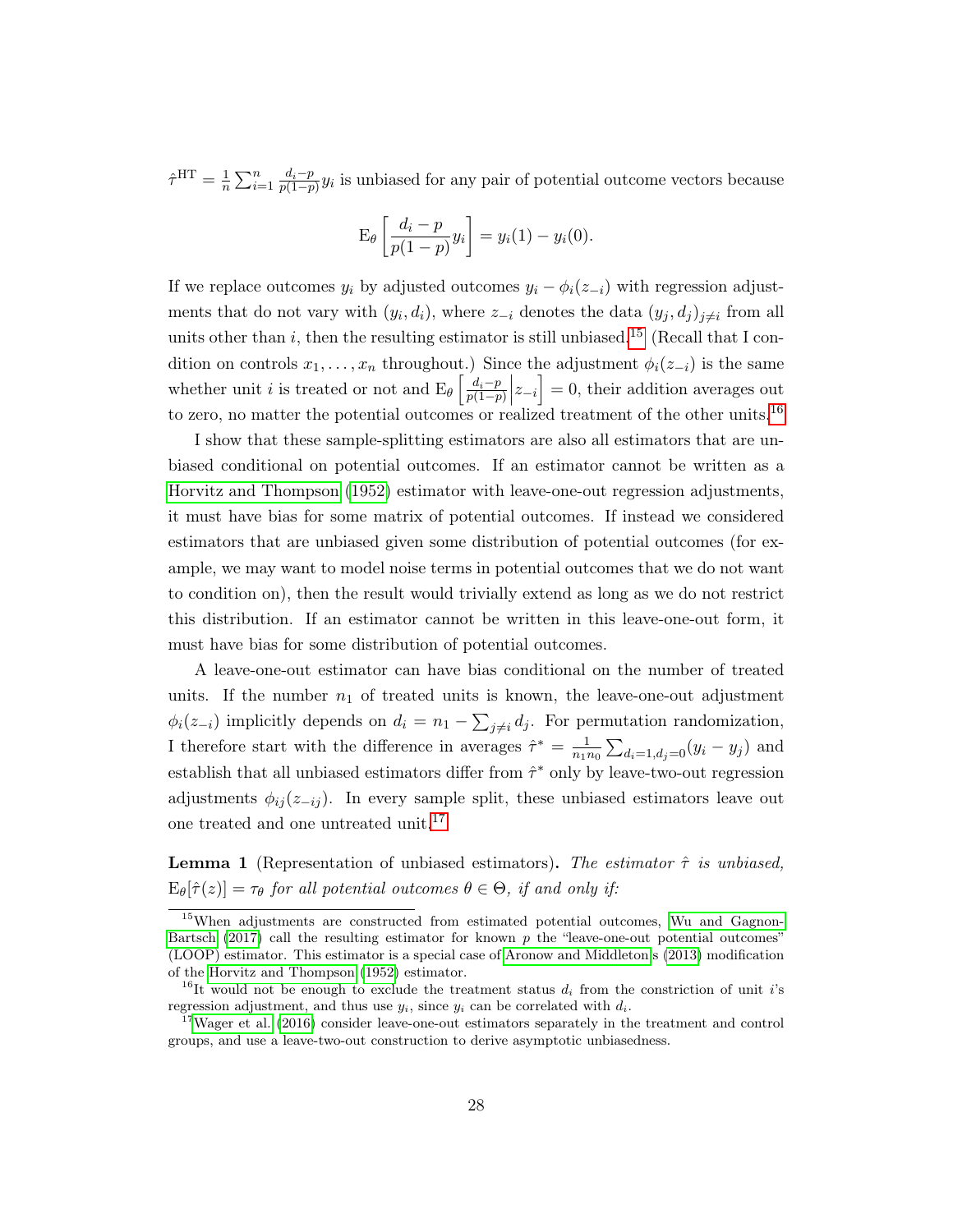1. For a known treatment probability p, there exist leave-one-out regression adjustments  $(\phi_i : (\mathcal{Y} \times \{0,1\})^{n-1} \to \mathbb{R})_{i=1}^n$  such that

$$
\hat{\tau}(z) = \frac{1}{n} \sum_{i=1}^{n} \frac{d_i - p}{p(1-p)} (y_i - \phi_i(z_{-i})).
$$

2. For a fixed number  $n_1$  of treated units, there exist leave-two-out regression adjustments  $(\phi_{ij} : (\mathcal{Y} \times \{0,1\})^{n-2} \to \mathbb{R})_{i < j}$  such that

$$
\hat{\tau}(z) = \frac{1}{n_1 n_0} \sum_{i < j} (d_i - d_j)(y_i - y_j - \phi_{ij}(z_{-ij})),
$$

where  $\phi_{ij}(z_{-ij})$  may be undefined outside  $1'd_{-ij} = n_1 - 1$ .

The representations are restrictive, but not unique. In the minimal non-trivial case  $n = 2$  and  $|\mathcal{Y}| = 2$  for known treatment probability, the leave-one-out representation reduces the dimension of estimators  $\hat{\tau} \in \mathbb{R}^{(\mathcal{Y}\times\{0,1\})^n}$  from 16 to 8. The unbiased estimators form a 7-dimensional affine linear subspace, and equivalent representations lie on lines in Euclidean space.

Notably, linear regression can not generally be represented in this way, as it is not generally unbiased in my setting [\(Freedman, 2008\)](#page-44-9). In [Appendix D,](#page-68-0) I provide a simple example of a biased OLS regression. Also, I make a connection between overfitting and bias, and show that bias can persist even under sampling from a population distribution and in large samples with high-dimensional controls.

We usually associate sample splitting with losses in efficiency in return for robustness. Since all unbiased estimators must split the sample, this logic applies here only through the robustness of the unbiasedness assumption to any distribution of potential outcomes. As long as we do not impose additional structure, all admissible (with respect to variance or equivalently mean-squared error) unbiased estimators must be among the sample-splitting estimators.

This result implies that the set of unbiased estimators the investigator chooses from is characterized by prohibitions. When we represent an estimator by a sum over adjusted outcomes, then there must be one such representation for which the investigator is not allowed to use the outcome and treatment assignment of a unit to construct its adjustment. For this prohibition to apply, in practice the investigator has to commit how the adjustment is constructed before she has access to the respective outcome and treatment status. I show below that this commitment leaves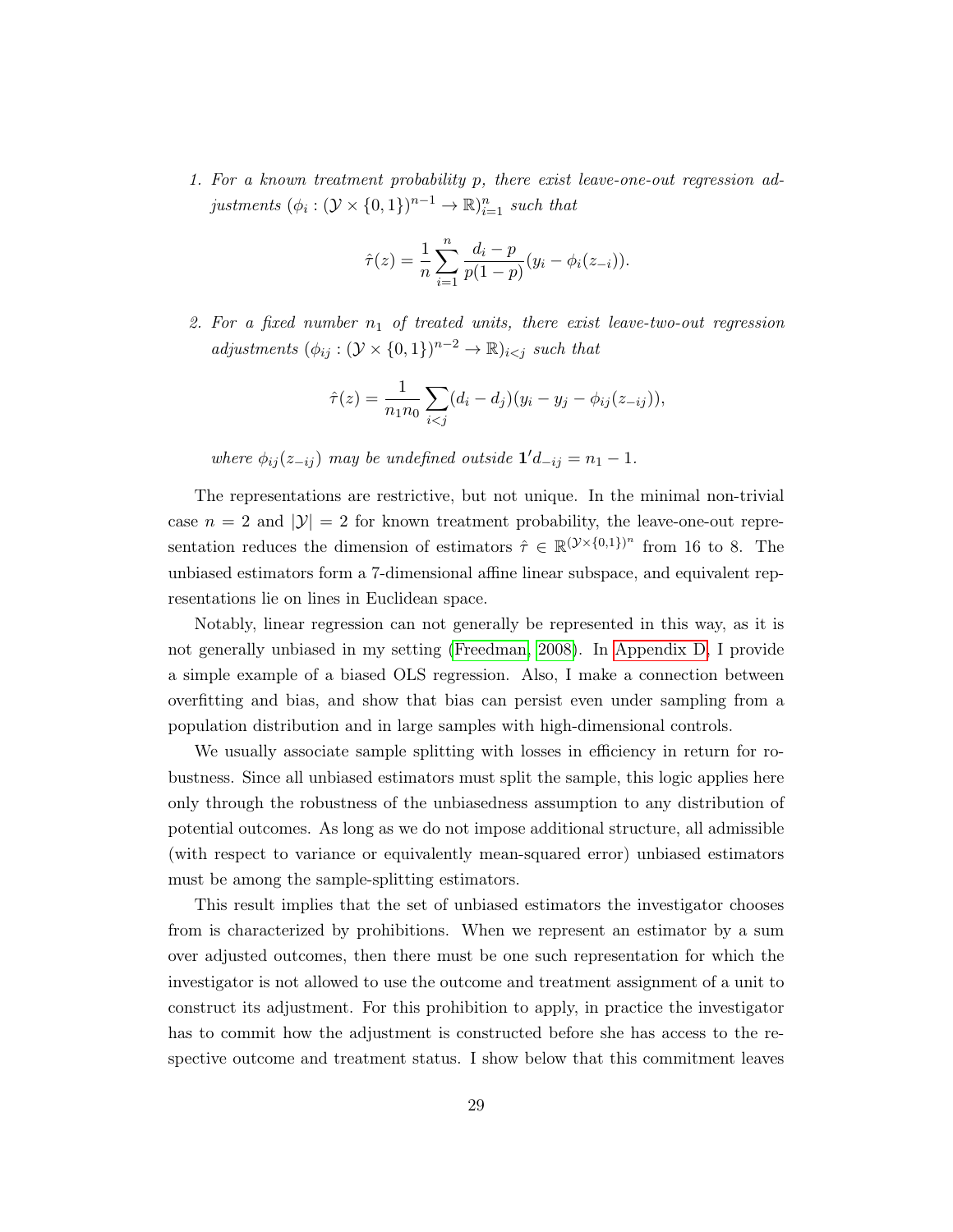room for automated specification searches, and discuss in [Section 6](#page-34-0) that human specification searches also remain feasible.

#### 5.2 Solution to the Investigator's Problem

Given the unbiasedness restriction, what is the optimal solution of the investigator? The sample-splitting representation provides an objective criterion for unbiasedness. Since preferences are aligned, the investigator applies their subjective prior to minimize average risk among unbiased estimators. I characterize the resulting Bayes estimator by the solution to prediction problems.

The investigator solves a variance-minimization problem over the regression adjustments from [Lemma 1.](#page-19-0) If the investigator knew the potential outcomes, a set of variance-minimizing regression adjustments would be given by the infeasible oracle solutions

$$
\bar{y}_i = (1-p)y_i(1) + py_i(0),
$$
  
\n
$$
\Delta \bar{y}_{ij} = \underbrace{\left(\frac{n_0}{n}y_i(1) + \frac{n_1}{n}y_i(0)\right)}_{=\bar{y}_i} - \left(\frac{n_0}{n}y_j(1) + \frac{n_1}{n}y_j(0)\right) = \bar{y}_i - \bar{y}_j.
$$

I establish that the respective Bayesian leave-one-out and leave-two-out posterior expectations minimize average risk.<sup>[18](#page-29-0)</sup> The resulting estimator is a constrained Bayes estimator in the sense of [Wald](#page-47-6) [\(1950\)](#page-47-6).

**Theorem 2** (Solution of the investigator). An investigator with risk  $r \in \mathbb{R}^*$  and prior  $\pi$  over  $\Theta$  chooses the following unbiased Bayes estimators:

1. For a known treatment probability p,

$$
\hat{\tau}(z) = \frac{1}{n} \sum_{i=1}^{n} \frac{d_i - p}{p(1-p)} (y_i - \mathbf{E}_{\pi}[\bar{y}_i | z_{-i}]).
$$

2. For a fixed number  $n_1$  of treated units,

$$
\hat{\tau}(z) = \frac{1}{n_1 n_0} \sum_{i < j} (d_i - d_j)(y_i - y_j - \mathbf{E}_{\pi}[\Delta \bar{y}_{ij} | z_{-ij}]).
$$

<span id="page-29-0"></span><sup>&</sup>lt;sup>18</sup>In the case of known p this is similar to [Wu and Gagnon-Bartsch'](#page-47-2)s [\(2017\)](#page-47-2) LOOP estimator, which estimates  $y_i(1)$  and  $y_i(0)$  separately from all other units and then averages these estimates with weights 1 − p and p to obtain an adjustment that estimates  $\bar{y}_i$ .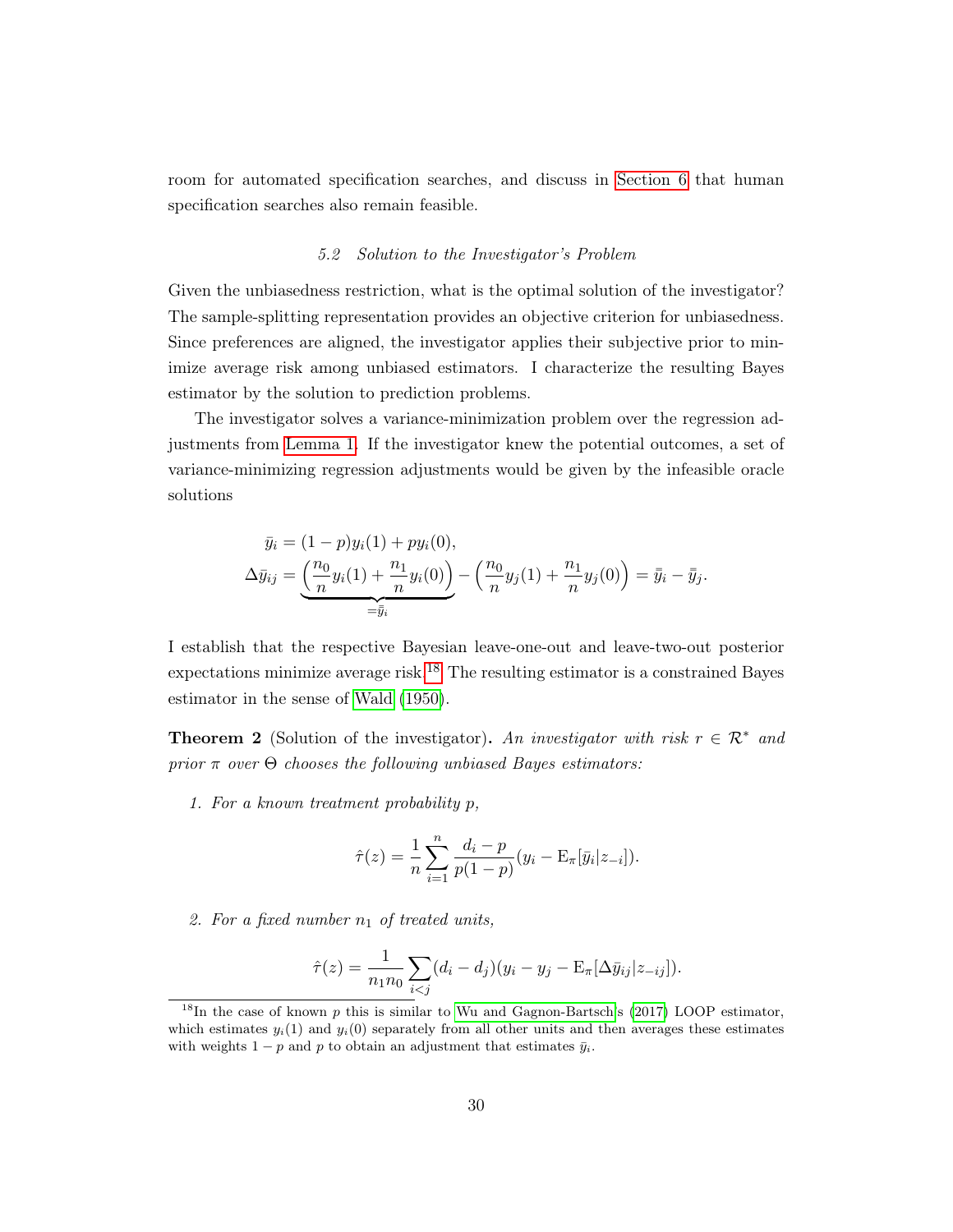The theorem is non-trivial because one adjustment appears in the estimate for multiple draws of the data. In particular, if two sample draws only differ in one unit, then the adjustments to that unit are the same. Key to the proof (which I develop in [Appendix C\)](#page-65-0) is solving a system of first-order conditions jointly for all potential draws of the data.

While the objective unbiasedness restriction dictates sample splitting and guarantees preference alignment, the prior picks one suitable estimator that trades off risk optimally between different unobserved states. If the prior assigns low probability to the realized set of potential outcomes, then the estimator is still unbiased, but may have high variance. In any case, the investigator wants to reveal her best guess given prior knowledge.

Sample splitting guards not just against misaligned preferences, but also against priors that are dogmatic in the treatment effect. From a Bayesian point of view, we only use the prior information orthogonal to the treatment effect. Hence, even if the investigator's prior is very informative about the treatment effect, the estimator will not reflect this ex-ante bias. The definition of investigator risk functions  $\mathcal{R}^*$ as mean-squared error with respect to some pseudo-target therefore plays a second role. Alignment with respect to these preferences also implies robustness against misspecification of priors in the direction of the treatment effect. Hence, wrong preconceptions about treatment effects will not lead to systematic distortions in estimates if we restrict researchers to unbiased estimators.

#### 5.3 Complete Class and Estimation-Prediction Duality

Since there is generally no single best estimator for all values of the truth, we have minimized average loss for some prior. If instead we consider admissible estimators that are not dominated by any other estimator in a purely frequentist sense, the same conclusions apply. Indeed, a duality result connects admissible unbiased estimation and admissible prediction.

For finite support any admissible estimator is the limit of a Bayes estimator that minimizes posterior loss given the data for some prior with full support (e.g. [Ferguson, 1967\)](#page-44-11). I extend this complete-class argument to unbiased estimators by applying it to the representation in [Lemma 1.](#page-19-0)

**Theorem 3** (Complete-class theorem for unbiased estimators). For any unbiased estimator  $\hat{\tau}$  of the sample-average treatment effect that is not dominated with respect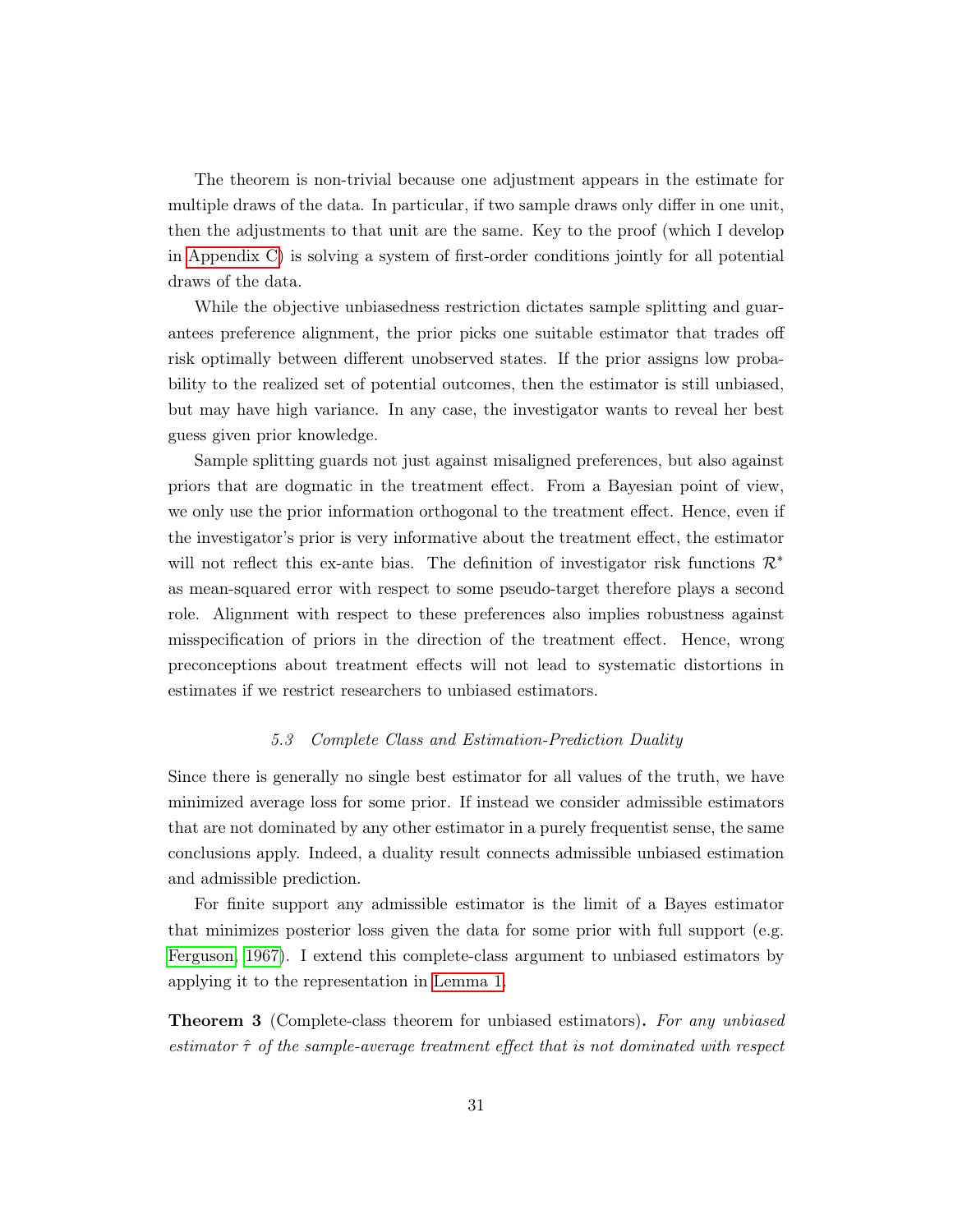to variance, there is a converging sequence of priors  $(\pi_t)_{t=1}^{\infty}$  with full support such that  $\hat{\tau}$  equals the limit of the respective estimators in [Theorem 2.](#page-19-1) Conversely, for any converging sequence of priors  $(\pi_t)_{t=1}^{\infty}$  that put positive weight on every state  $\theta \in \Theta$ , the limit of the estimators is admissible among unbiased estimators.

The individual increments

$$
\phi_i(z_{-i}) = \mathcal{E}_{\pi}[\bar{y}_i|z_{-i}],
$$
  

$$
\phi_{i;j}(z_{-ij}) = \mathcal{E}_{\pi}[\bar{y}_i|z_{-ij}]
$$

solve a leave-one-out and leave-two-out out-of-sample prediction problem, respectively. (The adjustment  $\phi_{ij}(z_{-ij})$  is obtained as  $\phi_{ij}(z_{-ij}) = \phi_{i;j}(z_{-ij}) - \phi_{j;i}(z_{-ij}).$ ) Indeed,  $\phi_i$  and  $\phi_{i,j}$  minimize the average of the forecast risk

<span id="page-31-0"></span>
$$
r_{\theta}^{i}(\hat{y}_{i}) = \mathcal{E}_{\theta}[w(d_{i})(\hat{y}_{i} - y_{i})^{2}] \tag{2}
$$

given the respective data and the prior  $\pi$ . The weights

$$
w(d_i) = \left(\frac{(d_i - p)}{p(1 - p)}\right)^2, \qquad w(d_i) = \left(\frac{n(d_i n - n_1)}{n_1 n_0}\right)^2
$$

put higher emphasis on the smaller of the the treatment and control groups.<sup>[19](#page-31-1)</sup>

I apply the complete-class logic to both sides of the problem to obtain a one-tomany correspondence between unbiased admissible estimation and admissible pre-diction.<sup>[20](#page-31-2)</sup> The relationship is not one-to-one because different prediction solutions may correspond to the same estimator.

Corollary 5.1 (Estimation-prediction duality). Any admissible unbiased estimator can be expressed in terms of a jointly admissible solution to the prediction problems with risks  $r_{\theta}^{i}$ . Conversely, any jointly admissible solution to the prediction problems defined by risks  $r_{\theta}^{i}$  yields an admissible unbiased estimator of the sample-average treatment effect via the representation in [Lemma 1.](#page-19-0) (Here, by joint admissibility

<span id="page-31-1"></span><sup>&</sup>lt;sup>19</sup>This mirrors [Lin'](#page-46-9)s [\(2013\)](#page-46-9) "tyranny of the minority" estimator, which puts similar weights into a least-squares regression.

<span id="page-31-2"></span><sup>&</sup>lt;sup>20</sup>[Wager et al.](#page-47-4) [\(2016\)](#page-47-4) in an asymptotic framework using a similar sample-splitting construction note that "the precision of the treatment effect estimates obtained by such regression adjustments depends only on the prediction risk of the fitted regression adjustment." Similary, [Wu and Gagnon-](#page-47-2)[Bartsch](#page-47-2) [\(2017\)](#page-47-2) show that the variance of their LOOP estimator is approximately the average mean-squared error in predicting the oracle adjustments, provided that certain covariance terms are negligible. In my finite-sample Bayesian setting, the duality holds exactly.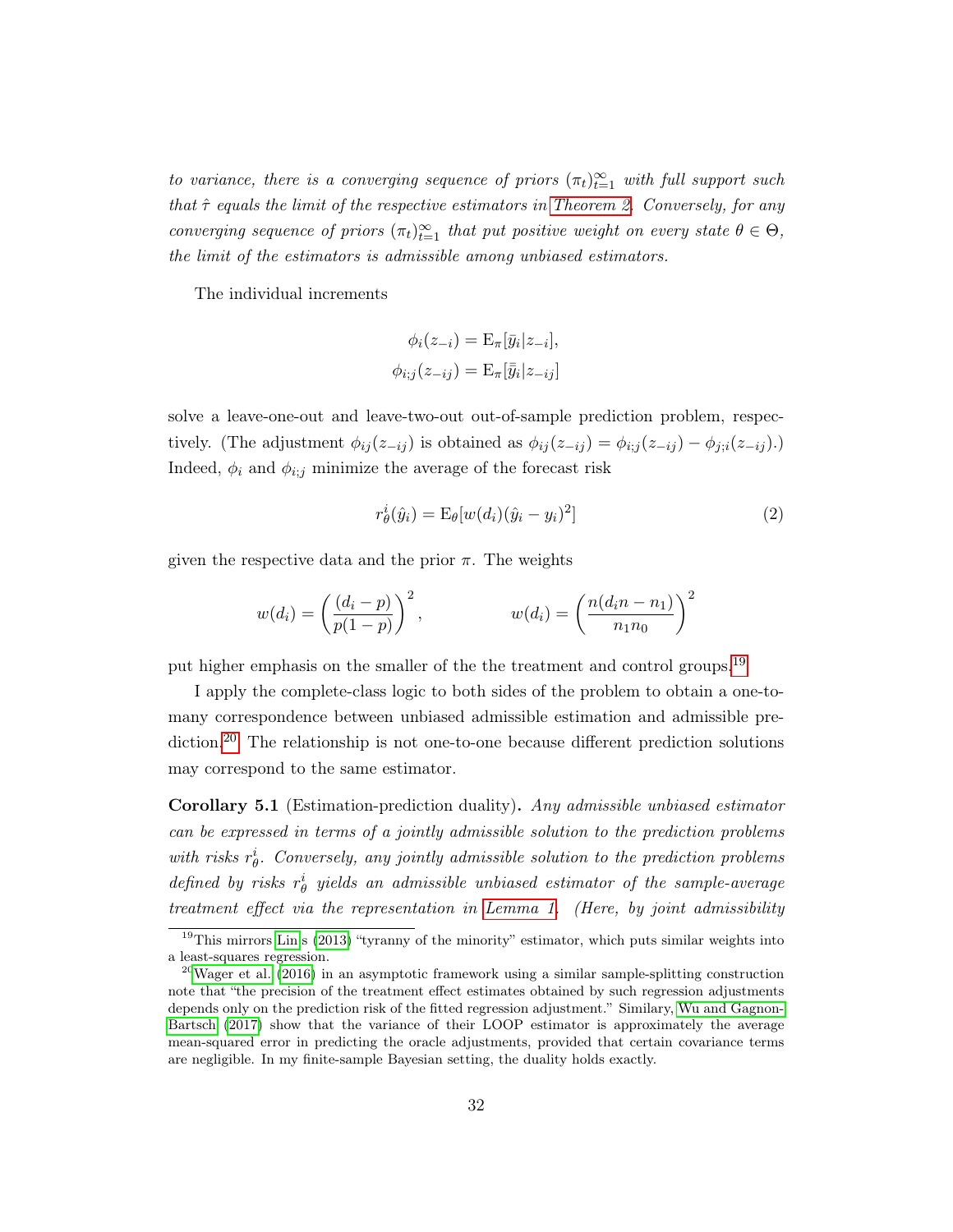I mean that the solutions to all prediction problems are the limits of average-risk minimizers with respect to the same sequence of priors.)

While the estimator itself is unbiased, the implicit prediction solution of a lowvariance estimator will typically have bias.

# 5.4 Constrained Cross-Fold Solutions

It may be infeasible to estimate all regression adjustments optimally. Mimicking machine-learning practice, one could instead partition the sample into K folds and estimate adjustments in one fold jointly from the units in all other folds. The resulting estimator resembles [Wager et al.'](#page-47-4)s [\(2016\)](#page-47-4) "cross-estimation" and [Chernozhukov](#page-44-7) [et al.'](#page-44-7)s [\(2017a\)](#page-44-7) "cross-fitting" estimator.

**Remark 5.1** (Exact K-fold cross-fitting). For a partition of the sample

$$
\{1,\ldots,n\} = \bigcup_{k=1}^K \mathcal{I}^{(k)}
$$

into K folds with  $n^{(k)} \geq 2$  units each of which  $n_1^{(k)} > 0$  treated and  $n_0^{(k)} > 0$  untreated, the estimator

$$
\hat{\tau}(z) = \frac{1}{n} \sum_{k=1}^{K} n^{(k)} \sum_{i \in \mathcal{I}^{(k)}} \frac{d_i n^{(k)} - n_1^{(k)}}{n_1^{(k)} n_0^{(k)}} \left( y_i - \phi_i^{(k)}(z_{\mathcal{I}^{(k)}}) \right)
$$

is unbiased for the sample-average treatment effect  $\tau$  conditional on  $(\mathcal{I}^{(k)})_{k=1}^K$  and  $(n_1^{(k)}$  $\binom{k}{1}\}_{k=1}^K$  under either randomization. The investigator obtains their constrained optimal (Bayes)  $\hat{\tau}$  among these estimators at

$$
\phi_i^{(k)}(z_{-\mathcal{I}^{(k)}}) = \mathcal{E}_{\pi}[n_0^{(k)}y_i(1) + n_1^{(k)}y_i(0)|z_{-\mathcal{I}^{(k)}}]/n^{(k)}.
$$

Randomization could be within folds or folds could be chosen after overall randomization. If K divides  $n_1$  and  $n_0$ , we achieve perfect balance by stratifying folds by treatment (or the other way around),  $Kn_1^{(k)} = n_1$  and  $Kn_0^{(k)} = n_0$ .

In particular, the optimal regression adjustments are predictions even when not all adjustments are estimated. Indeed,  $\phi_i^{(k)}$  minimizes average risk  $r_\theta^i$  in [\(2\)](#page-31-0) with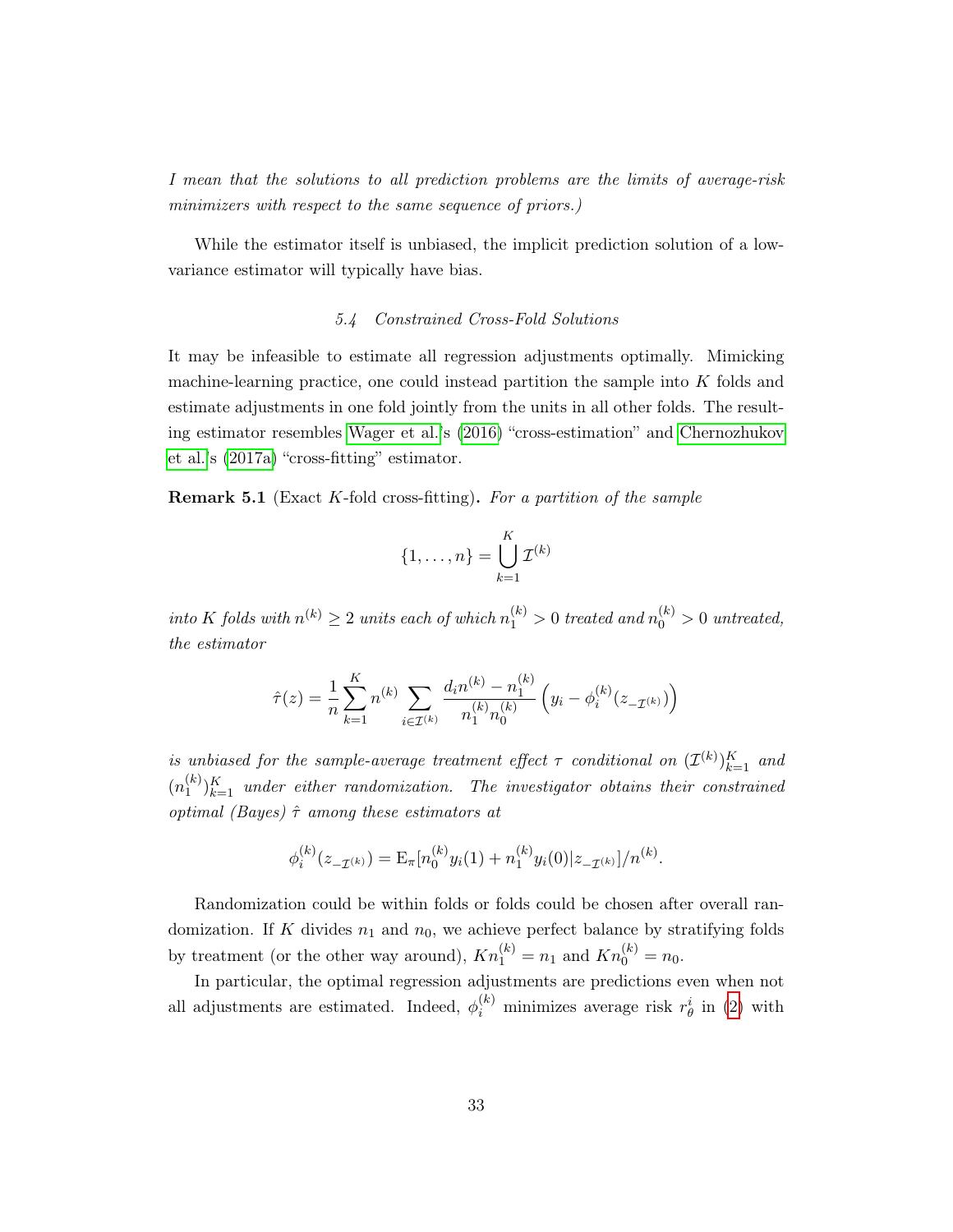weight

$$
w_i^{(k)}(d_i) = \left(\frac{n^{(k)}(d_i n^{(k)} - n_1^{(k)})}{n_1^{(k)} n_0^{(k)}}\right)^2
$$

given data from other folds and the prior  $\pi$ . An unbiased estimator of the risk is the average loss on fold k.

#### 5.5 Machine Learning Algorithms as Agents

When high-dimensional unit characteristics are available, machine learning offers a solution to the prediction problems implicit to unbiased estimation. Effectively, machine learning engages in automated specification searches to find a model that predicts well. I take a principal-agent perspective on machine-learning algorithms to provide a formal embedding. The investigator as principal delegates to the machinelearning agent. Through sample splitting, there is no misalignment of preferences between the investigator and the machine-learning agent provided the latter minimizes prediction risk, and the investigator achieves a second-best estimation solution from first-best predictions.

For randomly sampled units, the implicit prediction solutions forecast outcomes from characteristics. If units are draw according to the population distribution  $(y_i(1), y_i(0), x_i) \stackrel{\text{iid}}{\sim} P$  that includes characteristics  $x_i$ , then

$$
y_i(1), y_i(0)|x_1,\ldots,x_n \sim P(x_i).
$$

Increments  $\phi_i(y_{\mathcal{T}_i}, d_{\mathcal{T}_i})$  fitted on  $\mathcal{T}_i \subseteq \{1, \ldots, n\} \setminus \{i\}$  minimize expected forecast risk

$$
E[r_{\theta}^{i}(\hat{y}_{i})|x_{1},...,x_{n},y_{\mathcal{T}_{i}},d_{\mathcal{T}_{i}}] = E[E_{\theta}[w(d_{i})(\hat{y}_{i}-y_{i})^{2}|y_{i}(1),y_{i}(0)]|x_{i}]
$$

over  $\hat{y}_i \in \mathbb{R}$ . Writing  $\hat{y}_i = \hat{f}_i(x_i)$  with  $\hat{f}_i : \mathcal{X} \to \mathbb{R}$  a function of training data  $(y_{\mathcal{T}_i}, d_{\mathcal{T}_i}, x_{\mathcal{T}_i})$  evaluated on the test point  $x_i$ ,  $\hat{f}_i$  solves the prediction problem

<span id="page-33-0"></span>
$$
L_i(\hat{f}) = \mathbb{E}[w(d_i)(\hat{f}(x_i) - y_i)^2 | x_i] \to \min_{\hat{f}}.
$$
 (3)

Here, I conflate the population distribution P with the sampling process to describe the distribution of observable data.

Supervised machine learning offers non-parametric solutions of out-of-sample prediction problems like [\(3\)](#page-33-0) that are particularly suitable for high-dimensional charac-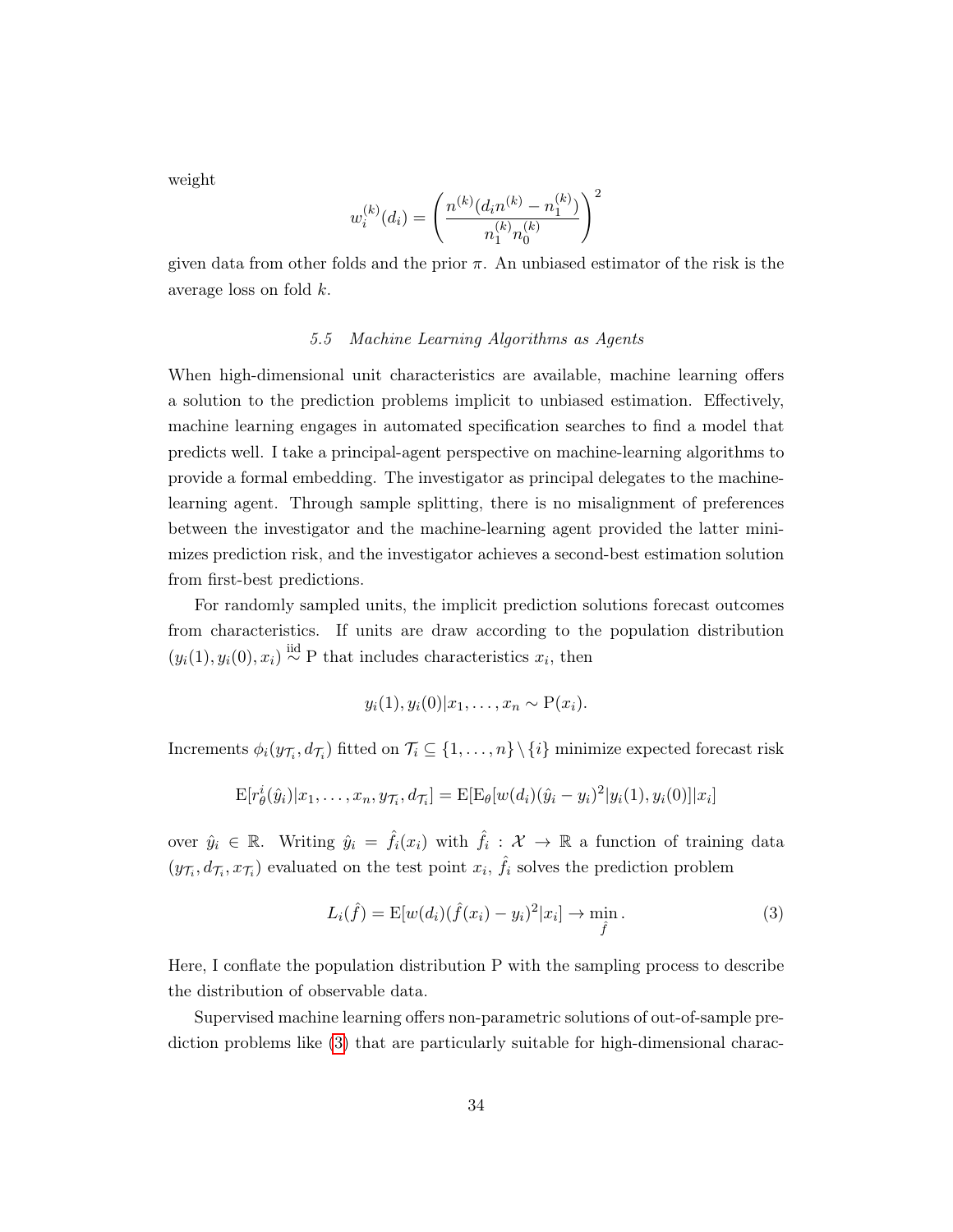teristics  $x_i$ . Since the test point  $(y_i, d_i, x_i)$  follows the same distribution as the training sample  $\mathcal{T}_i$ , sample-splitting techniques within the training sample allow for specification searches (in the form of model regularization and combination) to obtain good average predictions at the test point. Furthermore, the realized loss at  $i$ is an unbiased estimate of  $L_i(\hat{f}_i)$ .

I capture machine learning as an agent who minimizes average forecast risk for weighted loss  $w(d_i)(\hat{f}(x_i) - y_i)^2$ . The machine-learning agent's choice  $\hat{f}_i$  may have complex structure that eludes causal interpretation and its parameters may not even be stable approximations of correlation patterns [\(Mullainathan and Spiess, 2017\)](#page-46-4). However, the investigator as principal cares only about the forecast properties of the agent's solution.

Provided that the agent (approximately) minimizes risk, their choices are (approximately) aligned with the preferences of the investigator. There is no moral hazard from unobserved modeling decisions in the delegation of the prediction task from investigator to machine-learning agent. The machine-learning delegation task can be realized as a contract that pays the provider of the machine-learning solution according to the observed performance of prediction functions  $\hat{f}_i$  on test points  $(y_i, d_i, x_i).$ 

Crucially, sample splitting guards against prediction mistakes. Even when the specific prediction method does not minimize forecast risk or makes systematic mistakes, the resulting estimator is still unbiased. Worse predictions can lead to worse estimation performance, but only through variance.

## 6 Pre-Analysis Plans and Ex-Post Analysis

<span id="page-34-0"></span>There are two ways in which we can guarantee that the investigator delivers an unbiased estimator. In the previous section, I derived a representation of unbiased estimators that require that the investigator's estimator only uses one part of the sample when constructing regression adjustments for another part. Since the investigator will ultimately work with all of the data, this condition cannot be verified ex-post, but has to be guaranteed by ex-ante commitment. One way to guarantee that the estimator fulfills this condition is to require that the investigator commits to the construction of all regression adjustments before she has seen any of the data.

In this section, I consider instead that the investigator commits to how she will split and distribute the data to one or multiple researchers who have not yet accessed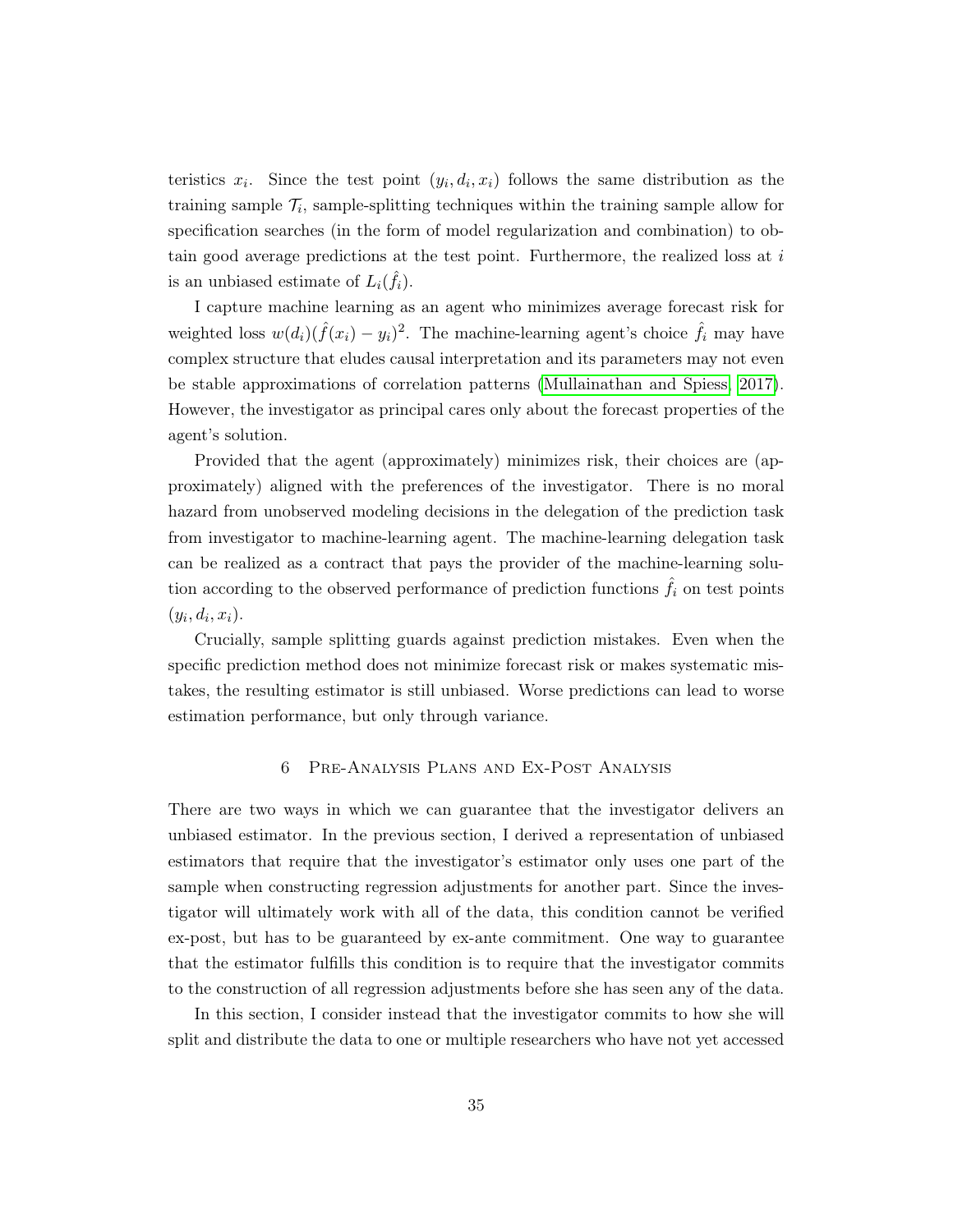the data. Detailed commitment may be infeasible for methods that require active guidance by the researcher, impractical for very complex algorithms, or inefficient when some prior uncertainty is resolved only after the initial commitment. I therefore consider sample-splitting schemes that leave some or all regression adjustments unspecified, and instead delegate their estimation. Delegating to one researcher can already improve over simple pre-specified estimators. Delegating to two researchers attains semi-parametric efficiency without any commitment beyond sample splitting.

#### 6.1 Automated vs Human Specification Searches

The results in this article imply a constructive characterization of robust yet flexible pre-analysis plans. The two ways of ensuring unbiasedness correspond to two different types of specification searches. The first way in which we can be flexible while also ensuring unbiasedness is that the investigator commits in her pre-analysis plan which algorithm she will use to construct regression adjustments. This algorithm then engages in automated specification searches to solve the prediction problems I have shown to be equivalent to unbiased estimation.

The second way in which specification searches remain possible applies when the investigator splits the sample and distributes it to one or multiple researchers. Then each researcher can search through specifications using his full subsample and does not have to commit to an empirical strategy ex ante. As long as the investigator commits to how she will distribute the sample and use the output from the researchers, and follows the procedures I characterize below, the resulting estimator is again guaranteed to be unbiased.

Automated and human specification searches can be combined to ensure precise and unbiased estimation under logistical constraints. An investigator who analyzes the data by herself can split the sample into two, apply a pre-specified algorithm to the first half of the data, and search through specifications by hand only in the second half.

#### 6.2 Unbiased Estimators without Full Commitment

I show that the class of unbiased estimators includes protocols that do not require full pre-commitment, but leave additional degrees of freedom open. The investigator commits to an estimator that includes flexible inputs by one or multiple researchers. Each researcher obtains access to a subset of the data, but does not have to pre-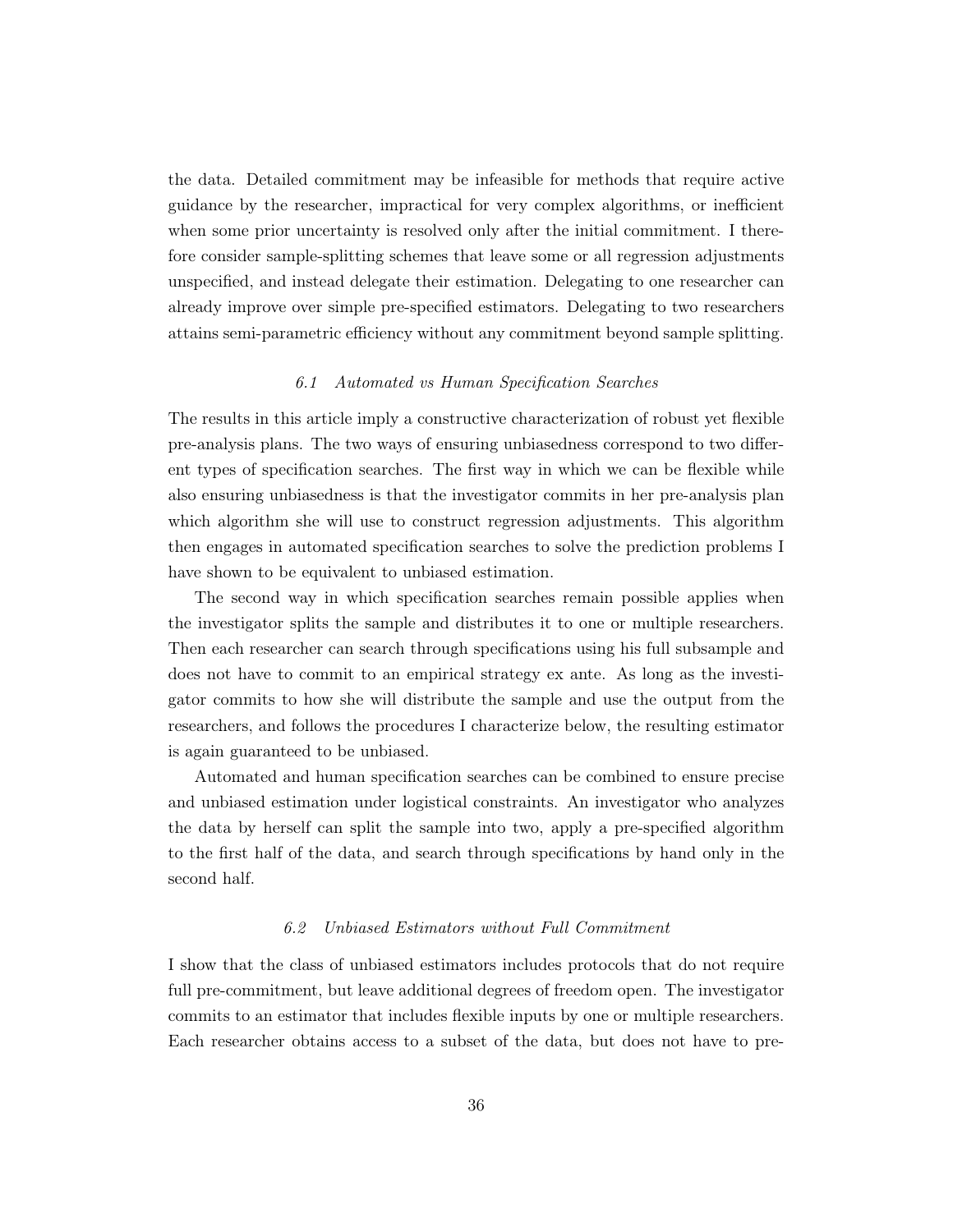commit to their output.

**Definition 2** (*K*-distribution contract). A *K*-distribution contract  $\hat{\tau}^{\Phi}$  distributes data  $z = (y, d) \in (\mathcal{Y} \times \{0, 1\})^n = \mathcal{Z}$  to K researchers. Researcher k receives data  $g_k(z) \in A_k$  and returns the intermediate output  $\hat{\phi}_k(g_k(z)) \in B_k$ . The estimate is

$$
\hat{\tau}^{\Phi}((\hat{\phi}_k)_{k=1}^K; z) = \Phi((\hat{\phi}_k(g_k(z))_{k=1}^K; z).
$$

The investigator chooses the functions  $g_k$  (from data in Z to researcher input in  $A_k$ ) and  $\Phi$  (from the researcher outputs in  $\chi_{k=1}^K B_k$  and data in  $\mathcal Z$  to estimates in  $\mathbb R$ ) before accessing the data.

While the investigator still commits which part of the data individual researchers receive and how their choices and the data form an overall estimate, the individual researchers' actions are not pre-specified. From my results in the previous section, I obtain a full characterization of K-distribution contracts that are unbiased no matter the choices of the researchers. Since the resulting estimators are always unbiased, the preferences of the researchers, the investigator, and the designer over these contracts are aligned provided that the investigator and the researchers all minimize average risk for risk functions in  $\mathcal{R}^*$  and have the same prior  $\pi$ .

**Lemma 6.1** (Characterization of unbiased  $K$ -distribution contracts). A  $K$ -distribution contract  $\hat{\tau}^{\Phi}$  is unbiased for the sample-average treatment effect  $\tau_{\theta}$  for any conformable researcher input  $(\hat{\phi}_k)_{k=1}^K$  if and only if:

1. For known treatment probability p, there exist regression adjustments  $(\phi_i$ :  $(\times_{k \in C_i} B_k) \times (\mathcal{Y} \times \{0,1\})^{n-1} \to \mathbb{R})_{i=1}^n$  such that

$$
\hat{\tau}^{\Phi}((\hat{\phi}_k)_{k=1}^K; z) = \frac{1}{n} \sum_{i=1}^n \frac{d_i - p}{p(1-p)} (y_i - \phi_i((\hat{\phi}_k(g_k(z))_{k \in C_i}; z_{-i}))
$$

for  $C_i = \{k; q_k(z) = \tilde{q}(z_{-i}) \text{ for some } \tilde{q}\}.$ 

2. For fixed number  $n_1$  of treated units, there exist regression adjustments ( $\phi_{ij}$ :  $(\mathsf{X}_{k\in C_{ij}} B_k) \times (\mathcal{Y} \times \{0,1\})^{n-2} \to \mathbb{R})_{i < j}$  such that

$$
\hat{\tau}^{\Phi}((\hat{\phi}_k)_{k=1}^K; z) = \frac{1}{n_1 n_0} \sum_{i < j} (d_i - d_j)(y_i - y_j - \phi_{ij}((\hat{\phi}_k(g_k(z))_{k \in C_{ij}}; z_{-ij})),
$$

for  $C_{ij} = \{k; g_k(z) = \tilde{g}(z_{-ij}) \text{ for some } \tilde{g}\}.$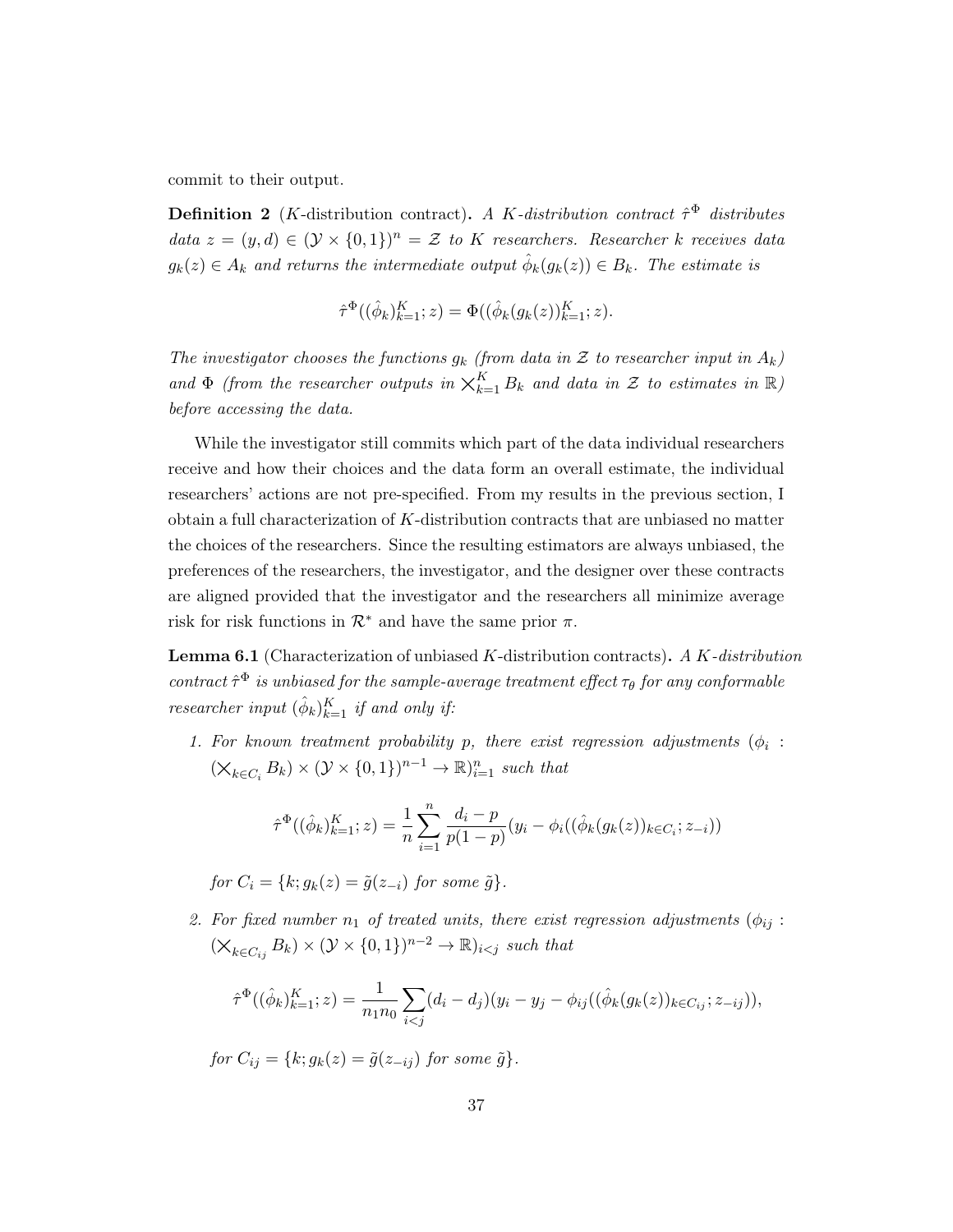In other words, the regression adjustments of a given unit are only controlled by the choices of researchers who do not have access to data from that unit. The sets  $C_i, C_{ij}$  are thus the set of researchers who have control over regression adjustments  $\phi_i, \phi_{ij}$ . For the special case  $K = 1$ , this construction resembles proposals to use holdout sets to avoid false positives in multiple testing [\(Dahl et al., 2008;](#page-44-0) [Fafchamps and](#page-44-1) [Labonne, 2016;](#page-44-1) [Anderson and Magruder, 2017\)](#page-43-0). For general  $K$ , the construction resembles K-fold cross-validation. Indeed, we obtain a particularly simple form if we restrict sample distribution to K-fold partitions.

**Corollary 1** (Characterization of unbiased K-fold distribution contracts). For K disjoint folds  $\mathcal{I}_k \subseteq \{1,\ldots,n\}$  with projections  $g_k : (y,d) = z \mapsto z_{-\mathcal{I}_k} = (y_i, d_i)_{i \neq \mathcal{I}_k}$ , a K-distribution contract  $\hat{\tau}^{\Phi}$  is unbiased if and only if:

1. For a known treatment probability p, there exist a fixed unbiased estimator  $\hat{\tau}_0(z)$ and regression adjustment mappings  $(\Phi_k)_{k=1}^K$  such that

$$
\hat{\tau}^{\Phi}((\hat{\phi}_k)_{k=1}^K; z) = \hat{\tau}_0(z) - \frac{1}{n} \sum_{k=1}^K \sum_{i \in \mathcal{I}_k} \frac{d_i - p}{p(1-p)} \phi_i^k(z_{-i})
$$

where  $(\phi_i^k)_{i \in \mathcal{I}_k} = \Phi_k(\hat{\phi}_k(z_{-\mathcal{I}_k}))$ .

2. For a fixed number  $n_1$  of treated units, there exist a fixed unbiased estimator  $\hat{\tau}_0(z)$  and regression adjustment mappings  $(\Phi_k)_{k=1}^K$  such that

$$
\hat{\tau}^{\Phi}((\hat{\phi}_k)_{k=1}^K; z) = \hat{\tau}_0(z) - \frac{1}{n_1 n_0} \sum_{k=1}^K \sum_{\{i < j\} \subseteq \mathcal{I}_k} (d_i - d_j) \phi_{ij}^k(z_{-ij}),
$$

where  $(\phi_i^k)_{i \in \mathcal{I}_k} = \Phi_k(\hat{\phi}_k(z_{-\mathcal{I}_k}))$ .

K-fold distribution contracts are similar to K-fold cross-fitting from [Remark 5.1,](#page-32-0) but different in terms of motivation and more flexible in terms of application. K-fold distribution is motivated by ensuring unbiasedness, not by computational limitations. While K-fold cross-fitting is contained as the special case where a researcher determines the regression adjustments for all units in the target fold directly from their training data (that is, no data from the target fold is used to adjust any of the units in that fold),  $K$ -fold distribution contracts also contain solutions that use additional data without bias. Indeed, for the case of known  $p$ , say, if regression adjustments take the form  $\phi_i^k(\lambda_k; z_{-i})$  with a pre-determined function  $\phi_i^k(\cdot; \cdot)$  and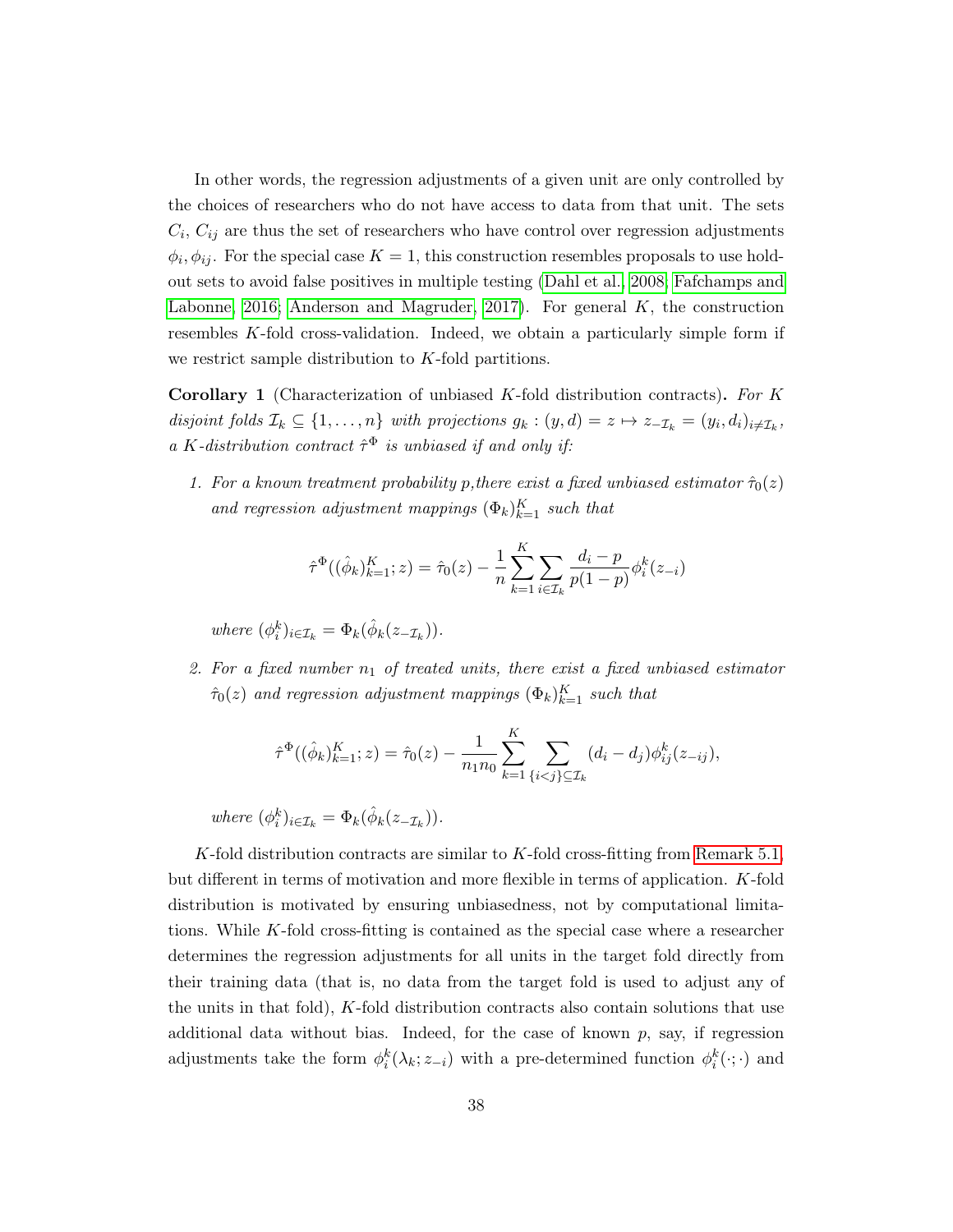some tuning parameter  $\lambda_k$ , then the adjustments can be be a function of all the data in  $z_{-i}$  as long as the tuning parameter  $\lambda_k$  is fitted only on the other folds.<sup>[21](#page-38-0)</sup>

# 6.3 Hybrid Pre-Analysis Plans

I apply the previous result to show that a simple pre-analysis plan is dominated by a hybrid pre-analysis plan that allows for additional discretion after part of the data is revealed. The investigator fixes some regression adjustment, but can modify others after access to a subset of the sample. Since sample splitting ensures preference alignment, the hybrid estimator will dominate if the ex-post analysis permits better implementation of prior information.

I now assume that the investigator's prior  $\pi$  is only realized after the data is available. Before the data is available, the investigator has a prior  $\eta^I$  over  $\pi$ . I think of  $\eta^I$  as a crude approximation to  $\pi$ . A simple ex-ante prior  $\eta^I$  could come from high costs of fully writing down or automating the way in which the investigator translates prior information and data into predictions of potential outcomes. The ex-post prior  $\pi$  could also represent updated beliefs after the pre-analysis plan has been filed. In both cases, however, the difference does not represent the information in the collected data itself, which will be incorporated in the posterior distribution instead.

[Anderson and Magruder](#page-43-0) [\(2017\)](#page-43-0) propose a hybrid pre-analysis plan for multiple testing. The investigator pre-specifies some hypothesis they will test, and then selects additional hypotheses from a training sample. The additional hypotheses are only evaluated on the remaining hold-out sample. I adopt their proposal to my estimation setting.

Definition 6.1 (Hybrid pre-analysis plan). A hybrid pre-analysis plan is a 1-fold distribution contract, i.e. an estimator

$$
\hat{\tau}^{\Phi}(\hat{\phi}; z) = \Phi(\hat{\phi}(z_{\mathcal{T}}); z)
$$

that pre-specifies a mapping  $\Phi$  from ex-post researcher input  $\hat{\phi}(z_{\mathcal{T}})$  and realized sample data z to an estimate of the sample-average treatment effect. The researcher

<span id="page-38-0"></span><sup>&</sup>lt;sup>21</sup> This idea can be applied to the post-LASSO [\(Belloni et al., 2013\)](#page-43-1) after selection on the training sample. Unlike the cross-fitted LASSO, the post-selection fitting step can include the full sample (provided all regression adjustments are fitted using a leave-one- or leave-two-out construction). Furthermore, the selection step can include researcher intervention that has not been pre-specified.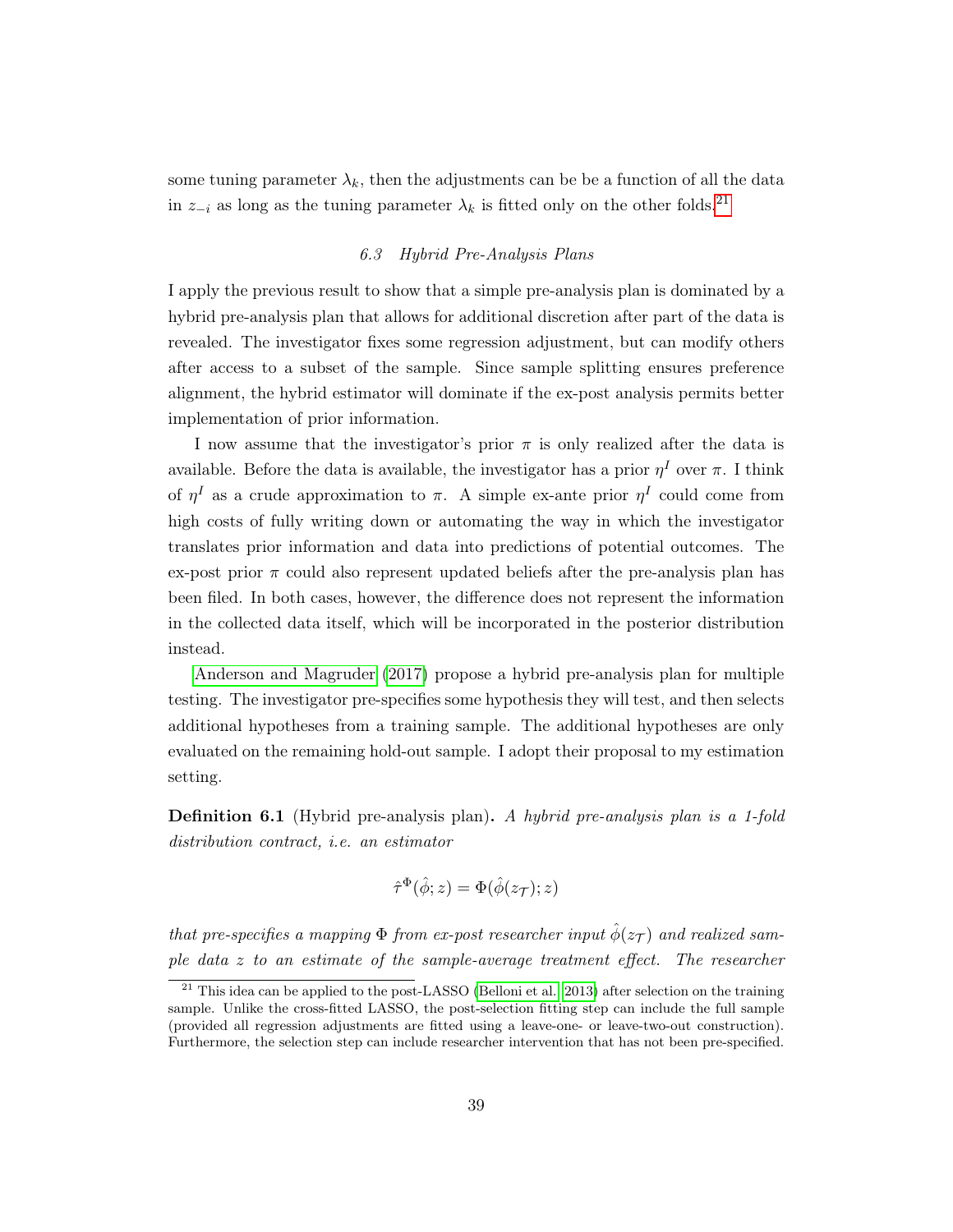(which here could be the investigator herself) obtains access to training data  $\mathcal{T} \subseteq$  $\{1, \ldots, n\}$  before the final estimator is formed.

I assume that the investigator must still pre-commit to an unbiased estimator, so [Corollary 1](#page-21-0) for  $K = 1$  fully characterizes the plans available to the investigator. In these sample-splitting plans, the choices of the researcher after gaining access to the training sample are fully aligned with the intentions of the investigator according to their updated prior. The investigator pre-commits all adjustments in the training sample according to  $\eta^I$ , while the researcher chooses the remaining regression adjustments according to  $\pi$  and their training data.

**Theorem 6.1** (Hybrid pre-analysis plan dominates rigid pre-analysis plan). Assume that investigator and researcher have risk functions in  $\mathcal{R}^*$ . The optimal unbiased precommitted estimator  $\hat{\tau}^{\text{pre}}$  is strictly dominated by an unbiased hybrid pre-analysis plan with respect to average variance, i.e. the hybrid plan is as least as precise on average over any ex-ante prior  $\eta^I$  and strictly better for many non-trivial ex-ante priors  $\eta^I$ .

Since the researcher's and investigator's preference over unbiased estimators is fully aligned with the designer's goal, there is no preference misalignment and the variance captures all of their risk functions.

**Remark 6.1** (Optimal hybrid pre-analysis plan). The dominating hybrid plan is:

1. For known treatment probability p, the researcher chooses regression adjustments  $(\phi_i^{\text{post}})$  $i_i^{\text{post}}: (\mathcal{Y} \times \{0,1\})^{n-1} \to \mathbb{R}$ )<sub>i</sub> $\notin \mathcal{T} = \hat{\phi}(z_{\mathcal{T}})$  to obtain

$$
\hat{\tau}^{\text{hybrid}}(\hat{\phi}; z) = \hat{\tau}^{\text{pre}}(z) - \frac{1}{n} \sum_{i \notin \mathcal{T}} \frac{d_i - p}{p(1 - p)} \phi_i^{\text{post}}(z_{-i})
$$

where  $1 \leq |\mathcal{T}| \leq n-1$ .

2. For fixed number  $n_1$  of treated units, the researcher chooses adjustments  $(\phi_{ij}^{\text{post}})$ :  $(\mathcal{Y} \times \{0,1\})^{n-2} \to \mathbb{R})_{\{i \leq j\} \cap \mathcal{T} = \emptyset} = \hat{\phi}(z_{\mathcal{T}})$  to obtain

$$
\hat{\tau}^{\text{hybrid}}(\hat{\phi}; z) = \hat{\tau}^{\text{pre}}(z) - \frac{1}{n_1 n_0} \sum_{\{i < j\} \cap \mathcal{T} = \emptyset} (d_i - d_j) \phi_{ij}^{\text{post}}(z_{-ij})
$$

where  $1 \leq |\mathcal{T}| \leq n-2$ .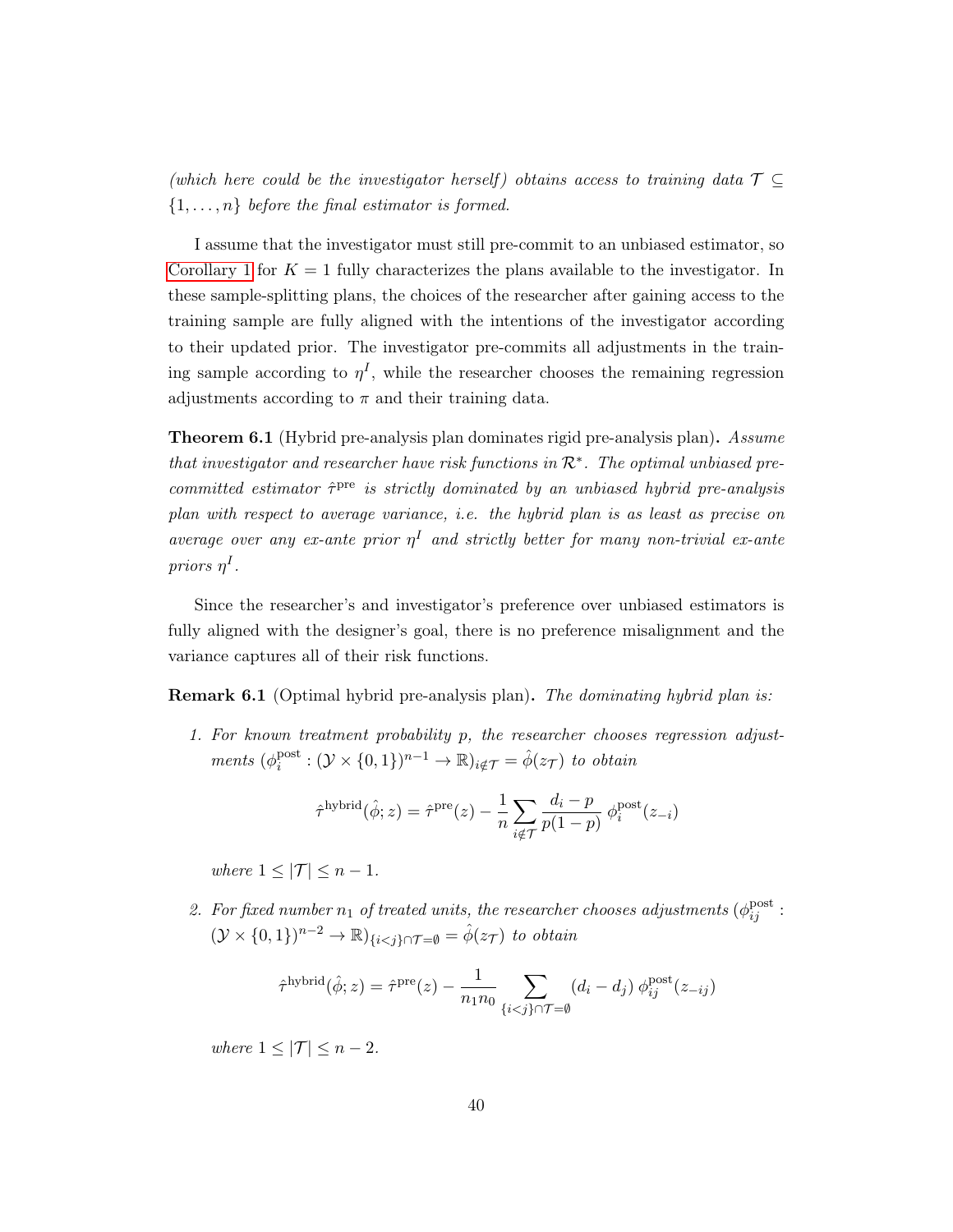In both cases, the investigator commits to the training sample  $\mathcal{T} \subseteq \{1, \ldots, n\}$  and the unbiased estimator  $\hat{\tau}^{\text{pre}} : \mathcal{Z} \to \mathbb{R}$ .

The optimal ex-post adjustments modify the implicit adjustments of the ex-ante estimator to match the solution from [Theorem 2](#page-19-0) on the relevant subset, i.e. they solve an out-of-sample prediction problem.

# 6.4 Many-Researcher Delegation

The hybrid pre-analysis plan is itself dominated by a plan that distributes the data to multiple researchers. If a single researcher has access to the full dataset before committing their estimator, bias can return even if the researcher represents their estimate by regression adjustments. Distribution to multiple researchers reduces inefficiency without introducing misalignment. Even when ex-ante commitment beyond a trivial estimator is infeasible or undesirable, distribution between at least two researchers can produce an ex-post desirable estimator.

**Remark 6.2.** Assume that the investigator and researchers all have risk functions in  $\mathcal{R}^*$ , and that the researchers all share the same (ex-post) prior  $\pi$ . Then an optimal unbiased K-distribution contract is dominated by an unbiased  $K + 1$ -distribution contract in the sense of [Theorem 6.1.](#page-18-0)

I now consider standard large-sample efficiency criteria for the estimation of the population-average treatment effect. There is no unique variance-minimal solution in finite samples, as the class of admissible estimators is large. In the large-sample limit, however, essentially all admissible estimators have approximately equal performance, and coordination between researchers with different (non-dogmatic) priors is resolved by a common understanding of the truth.

Under random sampling of units, the semi-parametric efficiency bound of [Hahn](#page-45-0) [\(1998\)](#page-45-0) is achieved at oracle prediction adjustments.<sup>[22](#page-40-0)</sup> For  $(y_i(1), y_i(0), x_i) \stackrel{\text{iid}}{\sim} P$  with fixed probability  $p$  of treatment, an infeasible estimator of the population average treatment effect  $\tau$  is

$$
\hat{\tau}^{\mathcal{P}}(z) = \frac{1}{n} \sum_{i=1}^{n} \frac{d_i - p}{p(1-p)} (y_i - \mathcal{E}[\bar{y}_i | x_i])
$$

<span id="page-40-0"></span> $22$ See also [Imbens](#page-45-1) [\(2004\)](#page-45-1) for a discussion of efficient estimation of average treatment effects.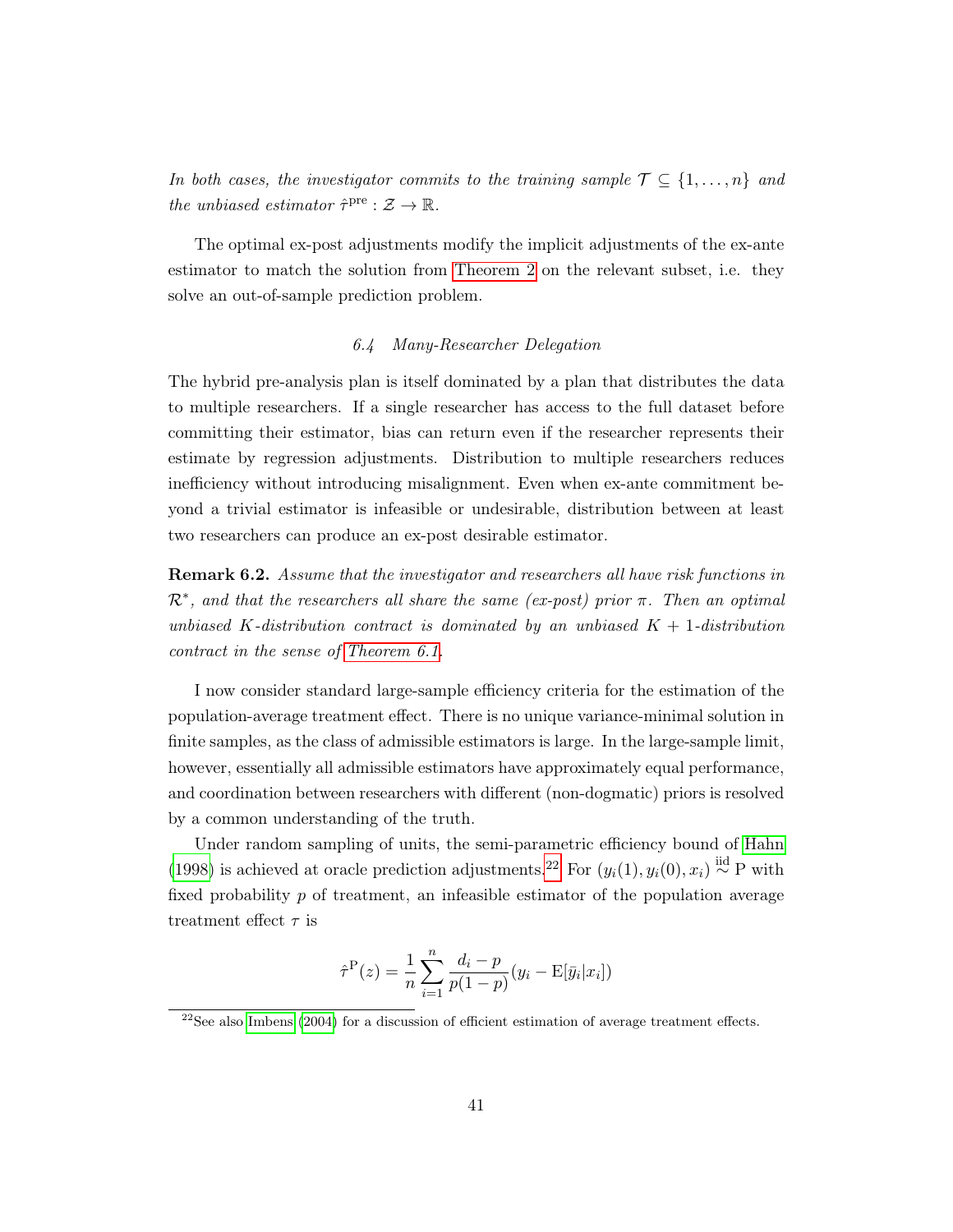where the oracle regression adjustments are optimal given knowledge of P. While we will not generally be able to achieve the variance of  $\hat{\tau}^{\text{P}}$ , under assumptions we can achieve a variance that is asymptotically equivalent (i.e.  $\text{Var}(\hat{\tau})/\text{Var}(\hat{\tau}^{\text{P}}) \to 1$ as  $n \to \infty$ ).

Remark 6.3 (Semi-parametric efficiency). If researchers use prediction algorithms  $(A_n : \mathcal{Z} \to \mathbb{R}^{\mathcal{X}}, z \mapsto \hat{f}_n)_{n=1}^{\infty}$  with

$$
\mathbf{E}[(\hat{f}_n(x_i) - \mathbf{E}[\bar{y}_i|x_i])^2] \to 0
$$

as  $n \to \infty$ , then delegation to two researchers with risk functions in  $\mathcal{R}^*$  (who each obtain access to half of the data, say) without further commitment achieves both finite-sample unbiased estimation of  $\tau_{\theta}$ , and large-sample semi-parametric efficient estimation of  $\tau$  for the semi-parametric efficiency bound of [Hahn](#page-45-0) [\(1998\)](#page-45-0).

In other words, semi-parametric efficiency is achieved from distribution of the data to at least two independent researchers with risk-consistent predictors. Data distribution ensures that there is no misalignment.

# **CONCLUSION**

By taking a mechanism-design approach to econometrics, I account for misaligned researcher incentives in causal inference. I motivate why and how we should precommit our empirical strategies, and demonstrate that there exist flexible preanalysis plans that allow for exploratory data analysis and machine learning without leaving room for biases. In particular, I characterize all unbiased estimators of an average treatment effect as sample-splitting procedures that permit beneficial specification searches.

My results shed light on the role of bias and variance in treatment-effect estimation from experimental data. Allowing for bias can reduce the variance and thus improve precision. But when incentives are misaligned, giving a researcher the freedom to choose the bias may, in fact, reduce precision. However, once we restrict the researcher to unbiased estimators, there will again be a bias-variance tradeoff in the nuisance parameters associated with the control variables. I have shown in this article that unbiased estimation of a treatment effect in an experiment is equivalent to a set or prediction tasks. Inside these tasks, some bias in return for a substantial variance reduction can improve prediction quality. Better predictions in turn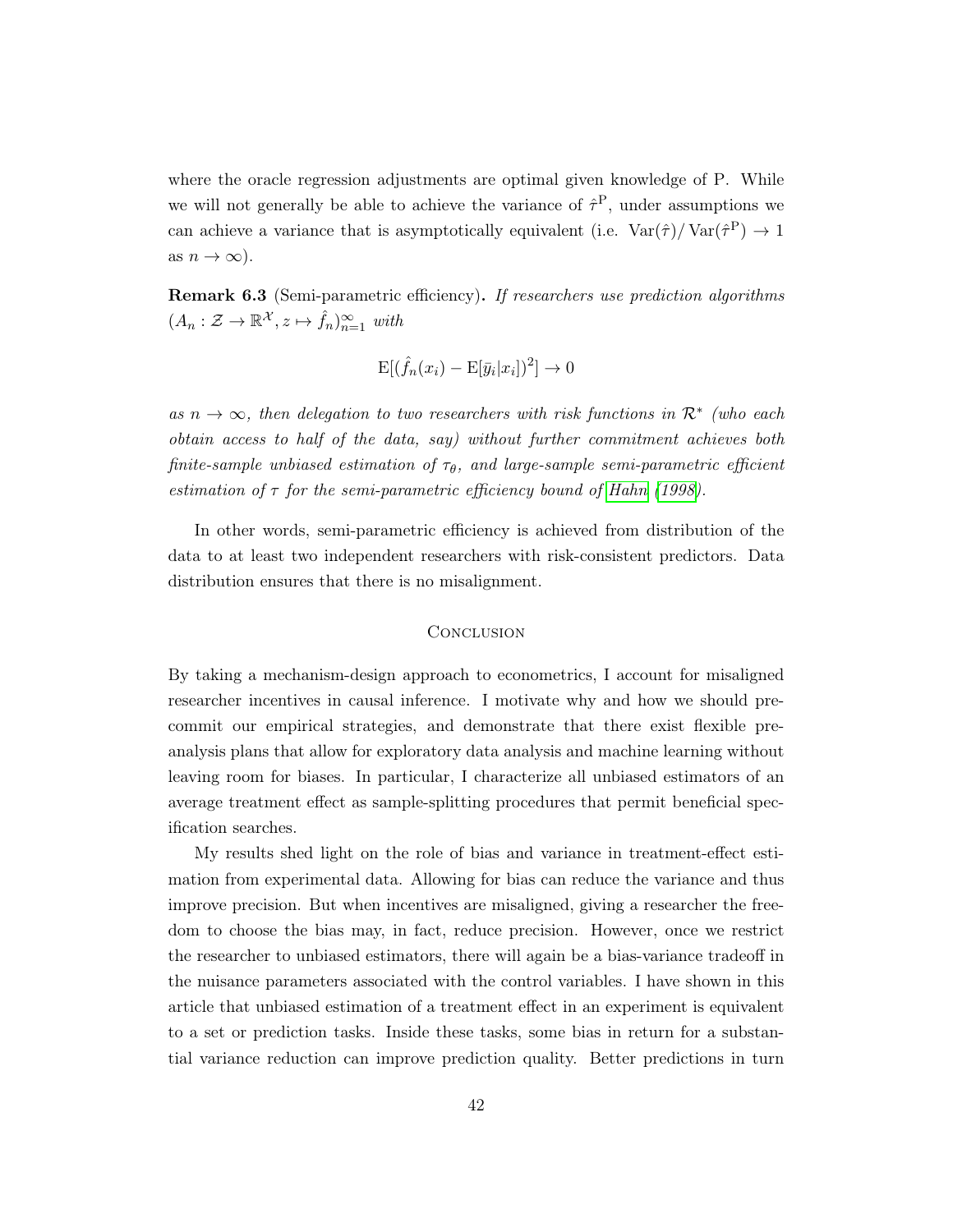translate into lower variance of the unbiased estimator.

In related work, I show that under additional parametric assumptions standard treatment-effect estimators are dominated because shrinkage can reduce variance without introducing bias. In a linear model with homoscedastic, Normal noise and exogenous treatment, the usual linear least-squares estimator for the treatment effect is dominated provided that there are at least three Normally-distributed control variables [\(Spiess, 2017b\)](#page-47-0).<sup>[23](#page-42-0)</sup> In that case, I reduce variance without introducing bias by [James and Stein](#page-46-0)  $(1961)$  shrinkage in the underlying prediction problem.<sup>[24](#page-42-1)</sup>

I am working on extending my mechanism-design approach to other estimation tasks in experimental or quasi-experimental data. Applications include effects on endogenously chosen subgroups, heterogeneous treatment effects, treatment effects under optimal assignment, and tests for effects on multiple outcome variables. In each case, I conjecture that my approach can motivate a design restriction by its preference alignment property, yield a representation of the resulting estimators as sample-splitting procedures, and suggest a characterization of optimal mechanisms and second-best pre-analysis plans.

One possible direction to pursue is to extend the approach of this article to cases where unbiased estimators are generally unavailable. In instrumental-variable estimation, unbiased estimation is possible under sign restrictions on the first stage [\(Andrews and Armstrong, 2017\)](#page-43-2), but generally infeasible when the parameter space is unrestricted [\(Hirano and Porter, 2015\)](#page-45-2). Still, when there are many instruments, we can improve estimation by providing better solutions to the first-stage prediction problem implicit to the two-stage linear IV model. For example, shrinkage in the first stage reduces bias relative to the standard two-stage least-squares estimator [\(Spiess, 2017a\)](#page-47-1). This finding raises the question how the delegation of the first-stage prediction problem can be realized in a way that aligns researcher preferences.

<span id="page-42-0"></span> $^{23}$ The usual linear least-squares estimator is, by Gauss-Markov, still variance-minimal among conditionally unbiased estimators. However, once we integrate over the distribution of control variables (and if these are orthogonal to treatment), I show that there is an unbiased estimator with lower variance.

<span id="page-42-1"></span> $^{24}$ In the nonparametric setting in this paper and the Normal-linear setting in [Spiess](#page-47-0) [\(2017b\)](#page-47-0), unbiased estimation reduces to prediction problems. The results are connected because they both stem from invariances that characterize the distributions - in the case of this paper reflections and permutations, in the case of [Spiess](#page-47-0) [\(2017b\)](#page-47-0) rotations that leave the Normal distribution invariant.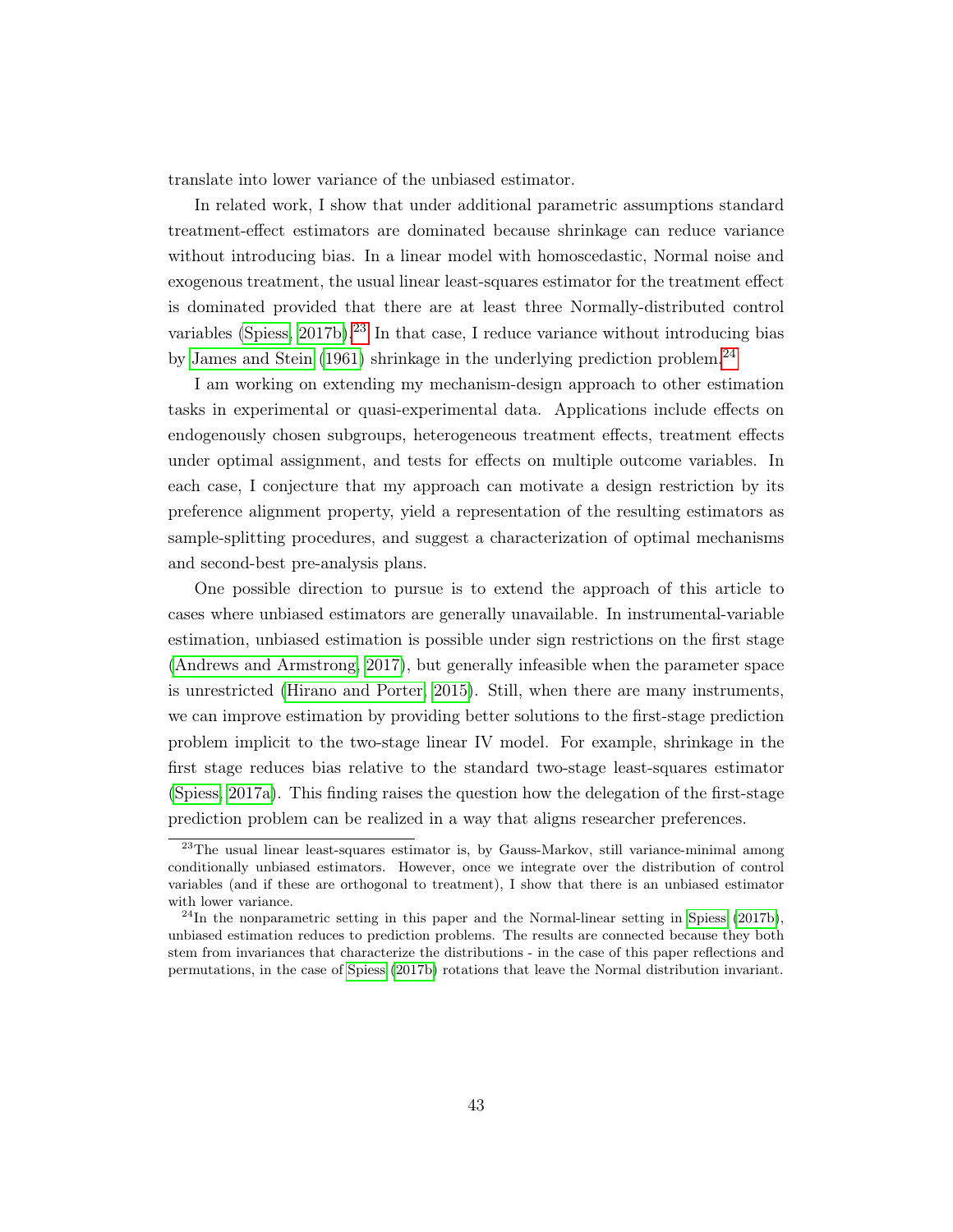#### **REFERENCES**

- <span id="page-43-0"></span>Anderson, M. L. and Magruder, J. (2017). Split-sample strategies for avoiding false discoveries. NBER working paper.
- <span id="page-43-2"></span>Andrews, I. and Armstrong, T. B. (2017). Unbiased instrumental variables estimation under known first-stage sign. Quantitative Economics, 8(2):479–503.
- Andrews, I. and Kasy, M. (2017). Identification of and correction for publication bias. NBER working paper.
- Angrist, J. D., Imbens, G. W., and Krueger, A. B. (1999). Jackknife instrumental variables estimation. Journal of Applied Econometrics, 14(1):57–67.
- Aronow, P. M. and Middleton, J. A. (2013). A Class of Unbiased Estimators of the Average Treatment Effect in Randomized Experiments. Journal of Causal Inference, 1(1).
- Athey, S. and Imbens, G. (2016). Recursive partitioning for heterogeneous causal effects. Proceedings of the National Academy of Sciences, 113(27):7353–7360.
- Balzer, L. B., van der Laan, M. J., Petersen, M. L., and the SEARCH Collaboration (2016). Adaptive pre-specification in randomized trials with and without pairmatching. Statistics in Medicine, 35(25):4528–4545.
- <span id="page-43-1"></span>Belloni, A., Chernozhukov, V., et al. (2013). Least squares after model selection in high-dimensional sparse models. *Bernoulli*, 19(2):521–547.
- Belloni, A., Chernozhukov, V., and Hansen, C. (2014). Inference on treatment effects after selection among high-dimensional controls. The Review of Economic Studies, 81(2):608–650.
- Bloniarz, A., Liu, H., Zhang, C.-H., Sekhon, J. S., and Yu, B. (2016). Lasso adjustments of treatment effect estimates in randomized experiments. Proceedings of the National Academy of Sciences, 113(27):7383–7390.
- Brodeur, A., Lé, M., Sangnier, M., and Zylberberg, Y. (2016). Star Wars: The Empirics Strike Back. American Economic Journal: Applied Economics, 8(1):1– 32.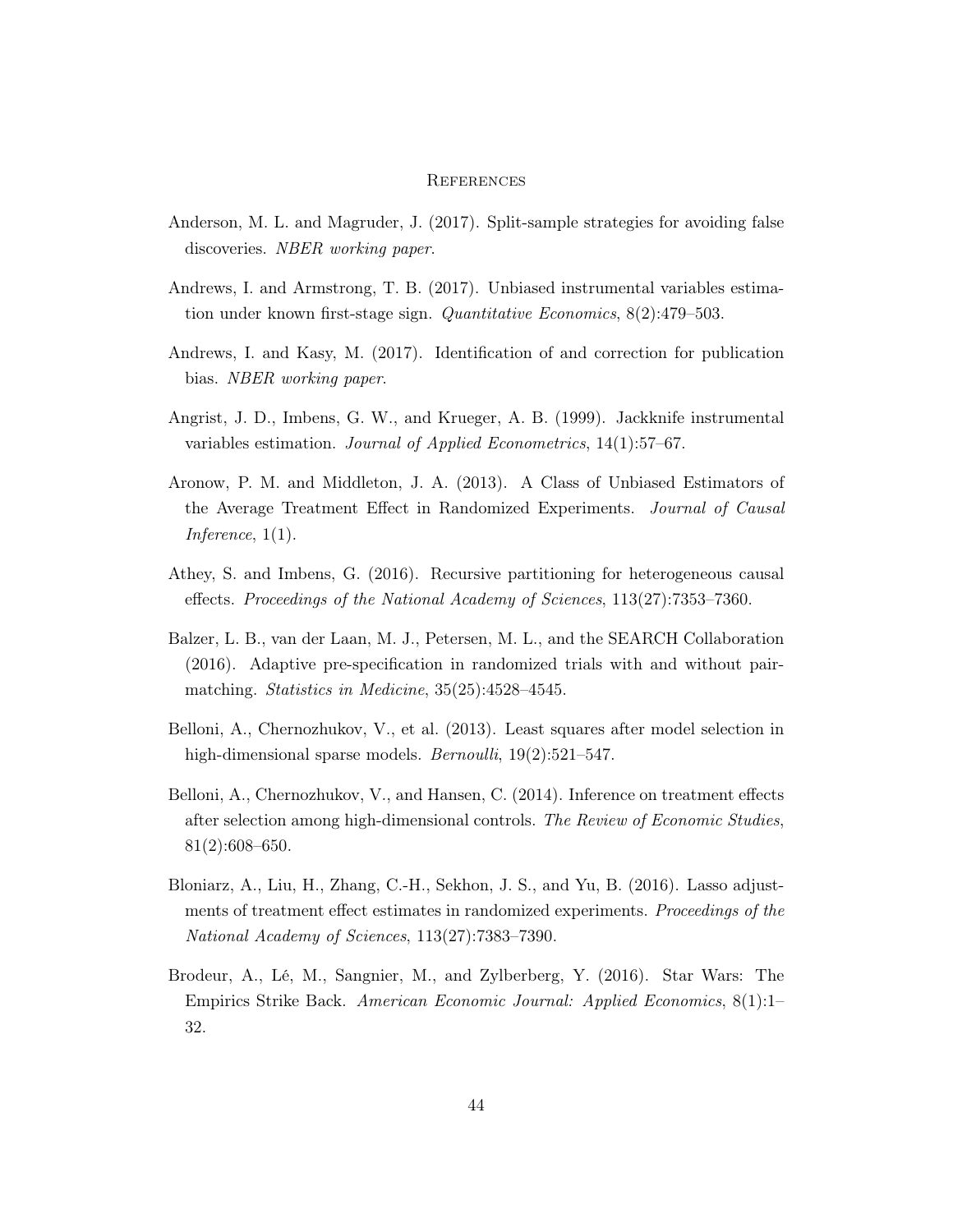- Carroll, G. (2015). Robustness and linear contracts. The American Economic Review, 105(2):536–563.
- Chernozhukov, V., Chetverikov, D., Demirer, M., Duflo, E., Hansen, C., and Newey, W. (2017a). Double/Debiased/Neyman Machine Learning of Treatment Effects. American Economic Review, 107(5):261–65.
- Chernozhukov, V., Chetverikov, D., Demirer, M., Duflo, E., Hansen, C., Newey, W., and Robins, J. (2017b). Double/debiased machine learning for treatment and structural parameters. The Econometrics Journal.
- Cochran, W. G. (1972). Observational studies. Reprinted in Observational Studies, 2015.
- Coffman, L. C. and Niederle, M. (2015). Pre-Analysis Plans Have Limited Upside, Especially Where Replications Are Feasible. Journal of Economic Perspectives, 29(3):81–98.
- <span id="page-44-0"></span>Dahl, F. A., Grotle, M., Šaltytė Benth, J., and Natvig, B. (2008). Data splitting as a countermeasure against hypothesis fishing: with a case study of predictors for low back pain. European Journal of Epidemiology, 23(4):237–242.
- Diebold, F. X. (2015). Comparing Predictive Accuracy, Twenty Years Later: A Personal Perspective on the Use and Abuse of Diebold–Mariano Tests. Journal of Business & Economic Statistics,  $33(1):1-1$ .
- Dwork, C., Feldman, V., Hardt, M., Pitassi, T., Reingold, O., and Roth, A. (2015). The reusable holdout: Preserving validity in adaptive data analysis. Science, 349(6248):636–638.
- <span id="page-44-1"></span>Fafchamps, M. and Labonne, J. (2016). Using Split Samples to Improve Inference about Causal Effects. NBER working paper.
- Ferguson, T. S. (1967). Mathematical statistics: A decision theoretic approach. Academic press.
- <span id="page-44-2"></span>Frankel, A. (2014). Aligned Delegation. American Economic Review, 104(1):66–83.
- Freedman, D. A. (2008). On regression adjustments to experimental data. Advances in Applied Mathematics, 40(2):180–193.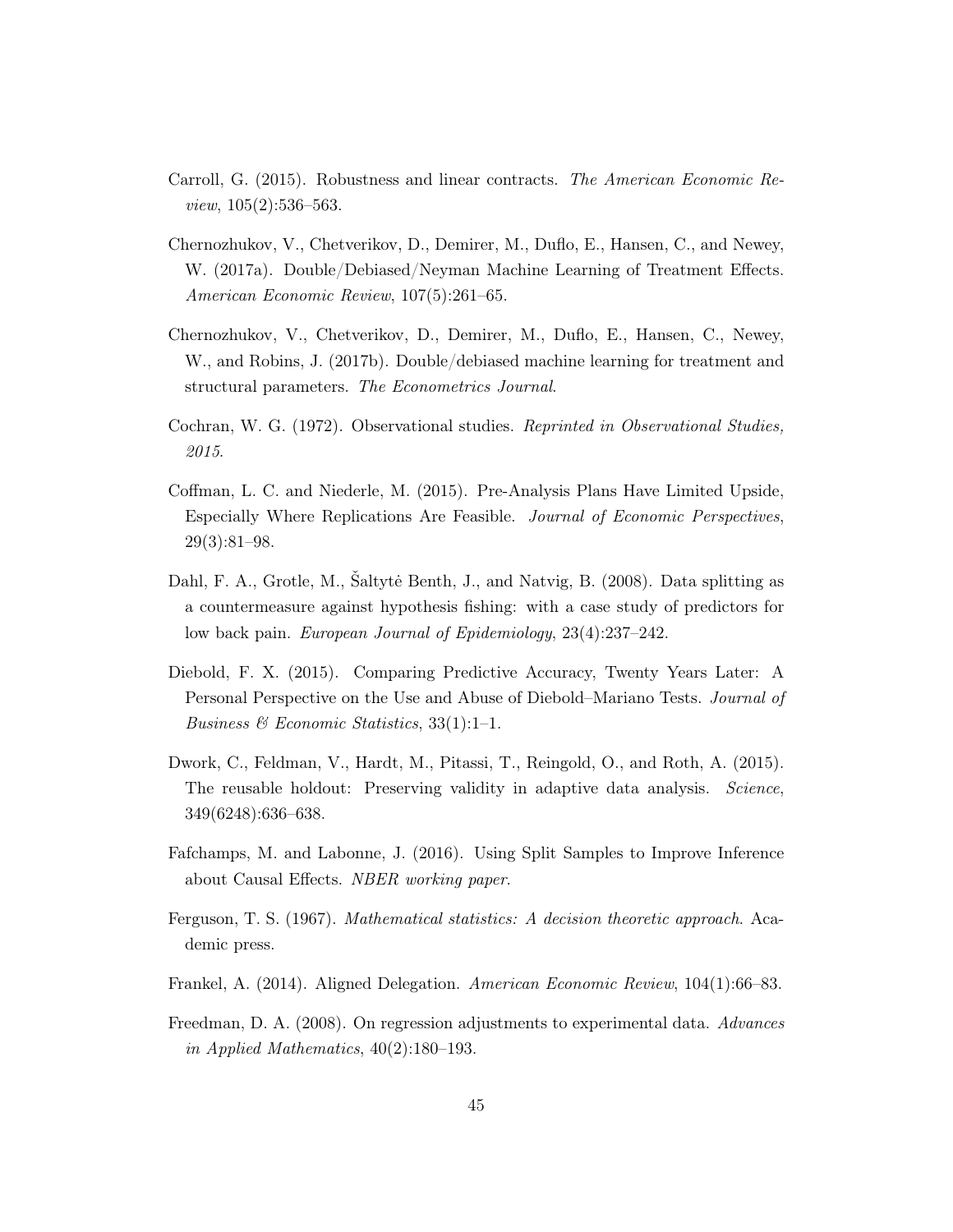- Glaeser, E. L. (2006). Researcher incentives and empirical methods. NBER working paper.
- <span id="page-45-0"></span>Hahn, J. (1998). On the Role of the Propensity Score in Efficient Semiparametric Estimation of Average Treatment Effects. Econometrica, 66(2):315.
- Hájek, J. (1962). Asymptotically most powerful rank-order tests. The Annals of Mathematical Statistics, pages 1124–1147.
- Hansen, B. E. and Racine, J. S. (2012). Jackknife model averaging. Journal of Econometrics, 167(1):38–46.
- Heckman, J. J. and Singer, B. (2017). Abducting Economics. American Economic Review, 107(5):298–302.
- <span id="page-45-2"></span>Hirano, K. and Porter, J. R. (2015). Location properties of point estimators in linear instrumental variables and related models. Econometric Reviews, 34(6-10):720– 733.
- Hirano, K. and Wright, J. H. (2017). Forecasting With Model Uncertainty: Representations and Risk Reduction. Econometrica, 85(2):617–643.
- Holland, P. W. (1986). Statistics and Causal Inference. Journal of the American Statistical Association, 81(396):945.
- Holmström, B. R. (1978). On Incentives and Control in Organizations. PhD thesis, Stanford University.
- Holmström, B. R. (1984). On the theory of delegation. Bayesian models in economic theory.
- Horvitz, D. G. and Thompson, D. J. (1952). A generalization of sampling without replacement from a finite universe. Journal of the American Statistical Association, 47(260):663–685.
- Hurwicz, L. and Shapiro, L. (1978). Incentive structures maximizing residual gain under incomplete information. The Bell Journal of Economics, pages 180–191.
- <span id="page-45-1"></span>Imbens, G. W. (2004). Nonparametric Estimation of Average Treatment Effects Under Exogeneity: A Review. *Review of Economics and Statistics*,  $86(1)$ :4–29.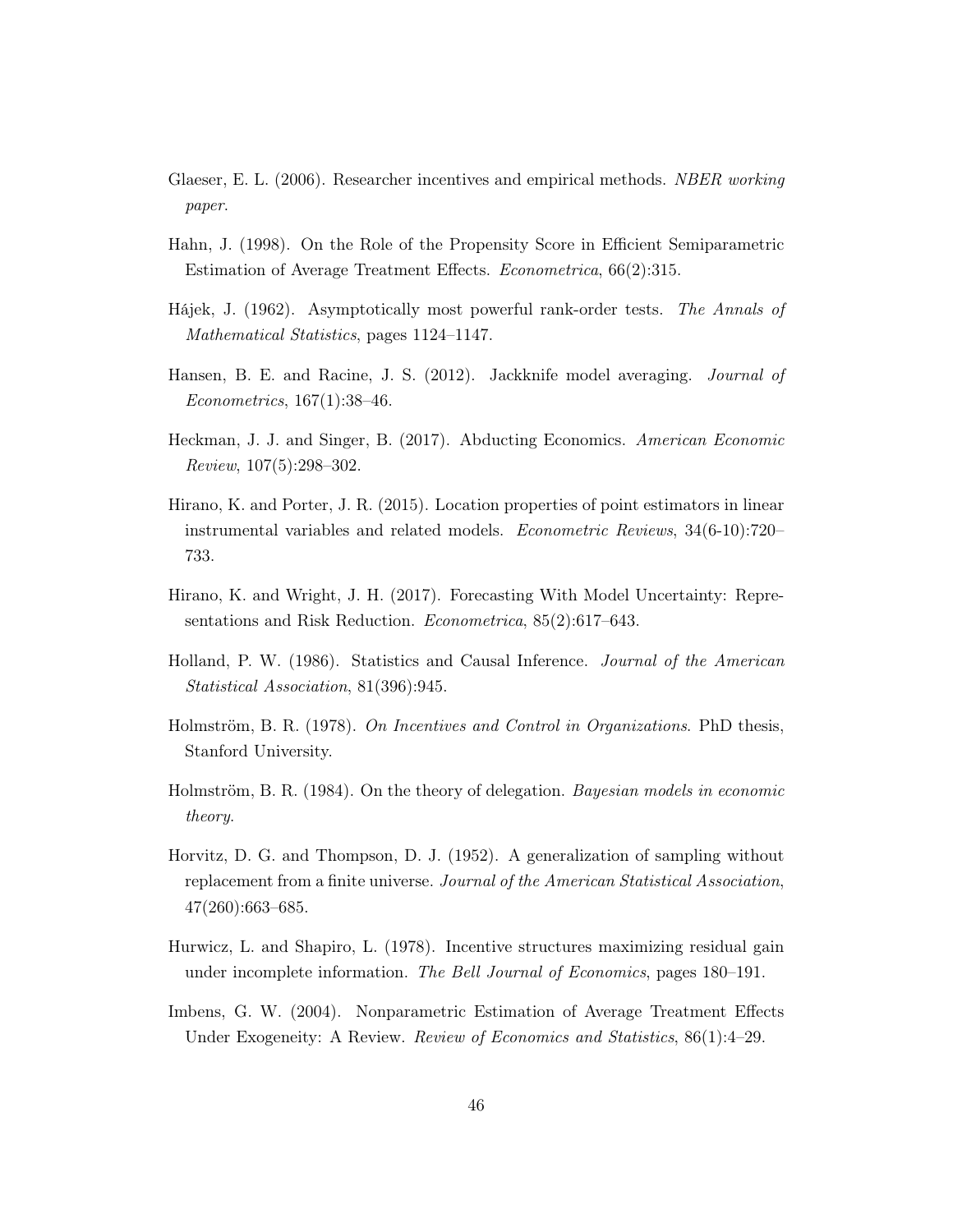- <span id="page-46-0"></span>James, W. and Stein, C. (1961). Estimation with quadratic loss. Fourth Berkeley Symposium.
- Kasy, M. (2016). Why experimenters might not always want to randomize, and what they could do instead. Political Analysis, 24(03):324–338.
- Leamer, E. E. (1974). False models and post-data model construction. *Journal of* the American Statistical Association, 69(345):122–131.
- Leamer, E. E. (1978). Specification searches: Ad hoc inference with nonexperimental data. Wiley.
- Lehmann, E. L. and Romano, J. P. (2006). Testing Statistical Hypotheses. Springer Science & Business Media.
- Lenz, G. and Sahn, A. (2017). Achieving statistical significance with covariates.
- Lin, W. (2013). Agnostic notes on regression adjustments to experimental data: Reexamining freedman's critique. The Annals of Applied Statistics, 7(1):295–318.
- Mullainathan, S. and Spiess, J. (2017). Machine learning: An applied econometric approach. Journal of Economic Perspectives, 31(2):87–106.
- Neyman, J. (1923). On the application of probability theory to agricultural experiments. essay on principles. section 9. Translated in Statistical Science, 1990.
- Olken, B. A. (2015). Promises and Perils of Pre-Analysis Plans. Journal of Economic Perspectives, 29(3):61–80.
- Open Science Collaboration (2015). Estimating the reproducibility of psychological science. Science, 349(6251):aac4716–aac4716.
- Robins, J. M. and Rotnitzky, A. (1995). Semiparametric Efficiency in Multivariate Regression Models with Missing Data. Journal of the American Statistical Association, 90(429):122.
- Rubin, D. B. (1974). Estimating causal effects of treatments in randomized and nonrandomized studies. Journal of Educational Psychology, 66(5):688.
- Rubin, D. B. (1975). Bayesian inference for causality: The importance of randomization. In The Proceedings of the social statistics section of the American Statistical Association, pages 233–239.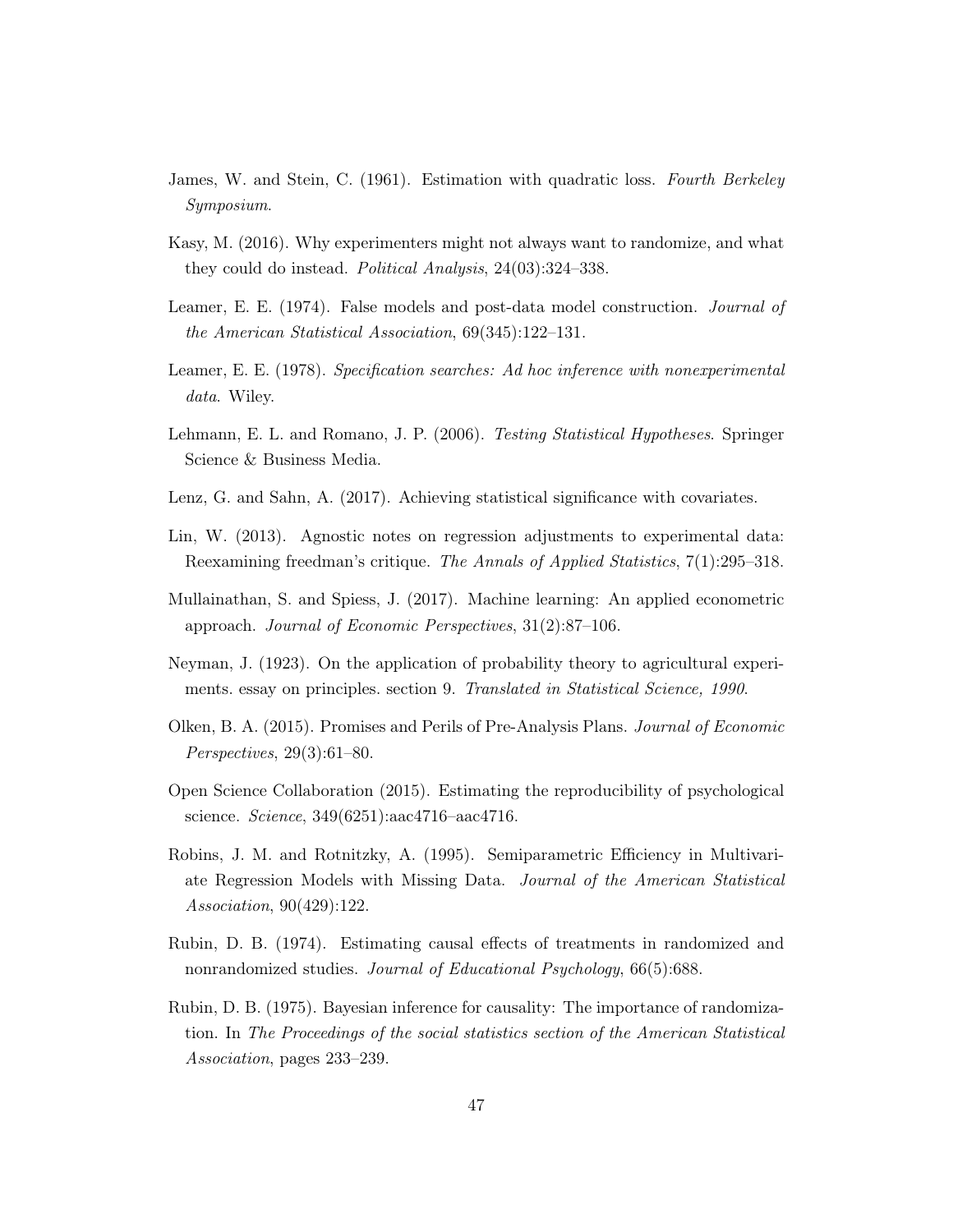- Rubin, D. B. (1978). Bayesian Inference for Causal Effects: The Role of Randomization. The Annals of Statistics, 6(1):34–58.
- <span id="page-47-1"></span>Spiess, J. (2017a). Bias Reduction in Instrumental Variable Estimation through First-Stage Shrinkage. arXiv preprint arXiv:1708.06443.
- <span id="page-47-0"></span>Spiess, J. (2017b). Unbiased Shrinkage Estimation. arXiv preprint arXiv:1708.06436.
- Sterling, T. D. (1959). Publication Decisions and Their Possible Effects on Inferences Drawn from Tests of Significance–Or Vice Versa. Journal of the American Statistical Association, 54(285):30.
- Tullock, G. (1959). Publication decisions and tests of significance—a comment. Journal of the American Statistical Association, 54(287):593–593.
- Wager, S. and Athey, S. (2017). Estimation and inference of heterogeneous treatment effects using random forests. Journal of the American Statistical Association.
- Wager, S., Du, W., Taylor, J., and Tibshirani, R. J. (2016). High-dimensional regression adjustments in randomized experiments. Proceedings of the National Academy of Sciences, 113(45):12673–12678.
- Wald, A. (1950). Statistical decision functions. Wiley.
- Wu, E. and Gagnon-Bartsch, J. (2017). The loop estimator: Adjusting for covariates in randomized experiments. arXiv preprint arXiv:1708.01229.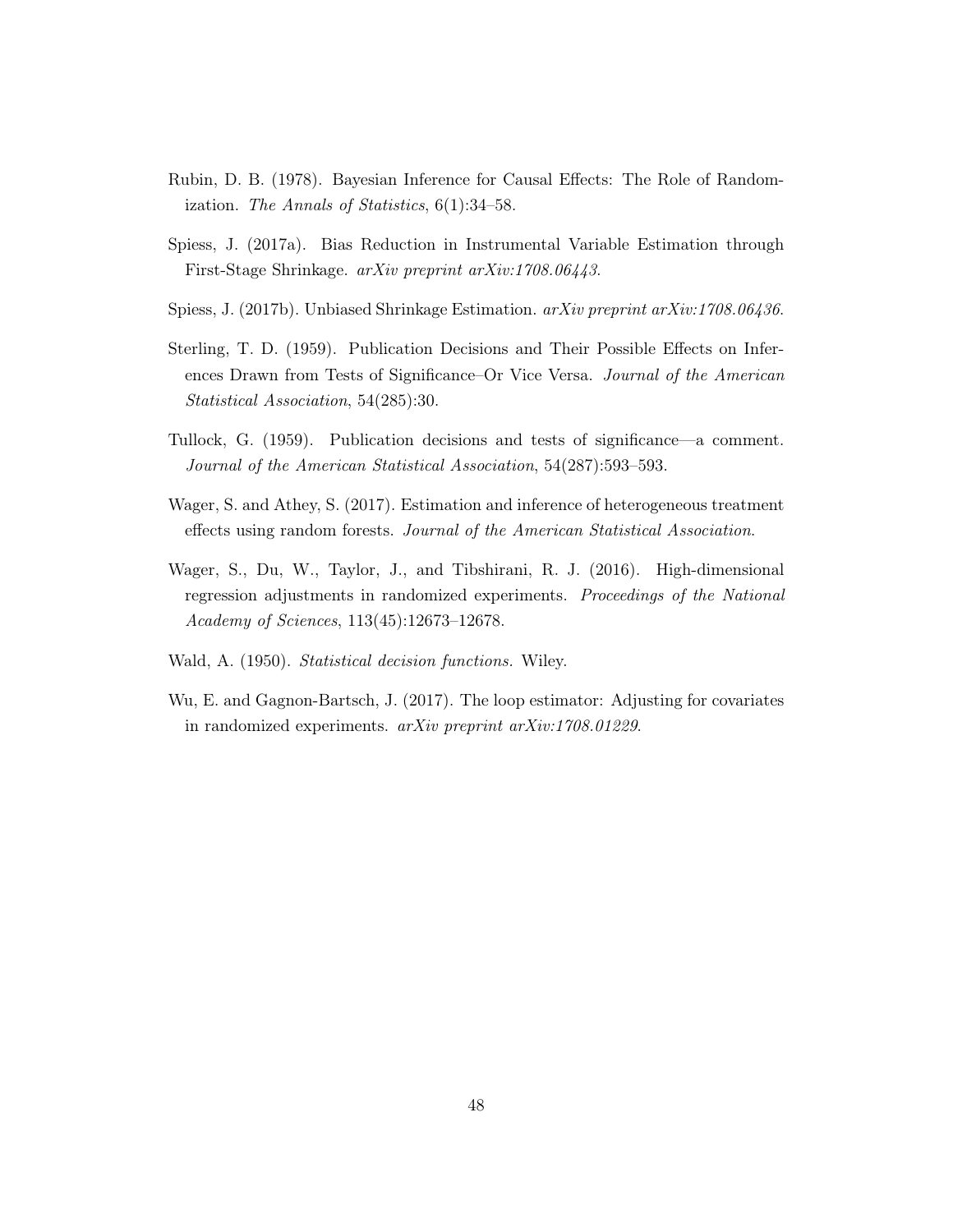# Appendix

This appendix builds up to the proofs of the main results [\(Theorem 1,](#page-18-0) [Lemma 1,](#page-19-1) [Theorem 2\)](#page-19-0). Additional proofs and results I collect in the Supplementary Appendix. Throughout, I restate the relevant claims from the main paper with their original numbering. I prepend the letter of the respective section to additional and auxiliary results.

# A Minimax Optimality of Fixed Bias

**Lemma 4.1** (Unbiasedness aligns estimation). If the investigator has risk from  $\mathcal{R}^*$ then the investigator will choose from the unbiased estimators  $\mathcal{C}^*$  according to the designer's preferences.

*Proof of [Lemma 4.1.](#page-19-1)* Take any investigator risk function  $r^I \in \mathcal{R}^*$ , unbiased estimator  $\hat{\tau} \in C^*$ , and prior  $\pi \in \Delta(\Theta)$ . ( $\Delta(\Theta)$  denotes the unit  $|\theta| - 1$ -simplex in  $\mathbb{R}^{\Theta}$ .) Then, the designer's average risk is

$$
E_{\pi}[r_{\theta}^{D}(\hat{\tau})]
$$
\n
$$
r^{I} \in \mathbb{R}_{+}^{*} = E_{\pi}[(\hat{\tau}(z) - \tilde{\tau}_{\theta})^{2}]
$$
\n
$$
= E_{\pi}[((\hat{\tau}(z) - E_{\theta}[\hat{\tau}(z)]) - (E_{\theta}[\hat{\tau}(z)] - \tilde{\tau}_{\theta}))^{2}]
$$
\n
$$
= E_{\pi}[(\hat{\tau}(z) - E_{\theta}[\hat{\tau}(z)])^{2}] + E_{\pi}[(E_{\theta}[\hat{\tau}(z)] - \tilde{\tau}_{\theta})^{2}]
$$
\n
$$
\hat{\tau} \in \mathcal{C}_{+}^{*} = E_{\pi}[\text{Var}_{\theta}(\hat{\tau}(z))] + E_{\pi}[(\tau_{\theta} - \tilde{\tau}_{\theta})^{2}]
$$

by a bias-variance decomposition. (I conflate  $P_{\theta}$  into  $P_{\pi}$ .) Since  $E_{\pi}[(\tau_{\theta} - \tilde{\tau}_{\theta})^2]$  is constant with respect to  $\hat{\tau}$  and  $E_{\pi}[\text{Var}_{\theta}(\hat{\tau}(z))]$  does not vary with  $\tilde{\tau}$ , the estimation target  $\tilde{\tau}$  does not affect the choice of the estimator from  $\mathcal{C}^*$ . Hence, choices are as if  $\tilde{\tau} = \tau$ . The investigator chooses from  $\mathcal{C}^*$  according to the designer's risk  $r^D$ .  $\Box$ 

**Theorem 1** (Fixed bias is minimax optimal). Write  $\Delta^*(\Theta)$  for all distributions over  $\Theta$  with full support. For every hyperprior  $\eta$  with support within  $\Delta^*(\Theta)$  there is a set of biases  $\beta^{\eta}: \Theta \to \mathbb{R}$  such that the fixed-bias restriction

$$
\mathcal{C}^{\eta} = \{ \hat{\tau} : \mathcal{Z} \to \mathbb{R}; \mathrm{E}_{\theta}[\hat{\tau}] = \tau_{\theta} + \beta^{\eta}_{\theta} \}
$$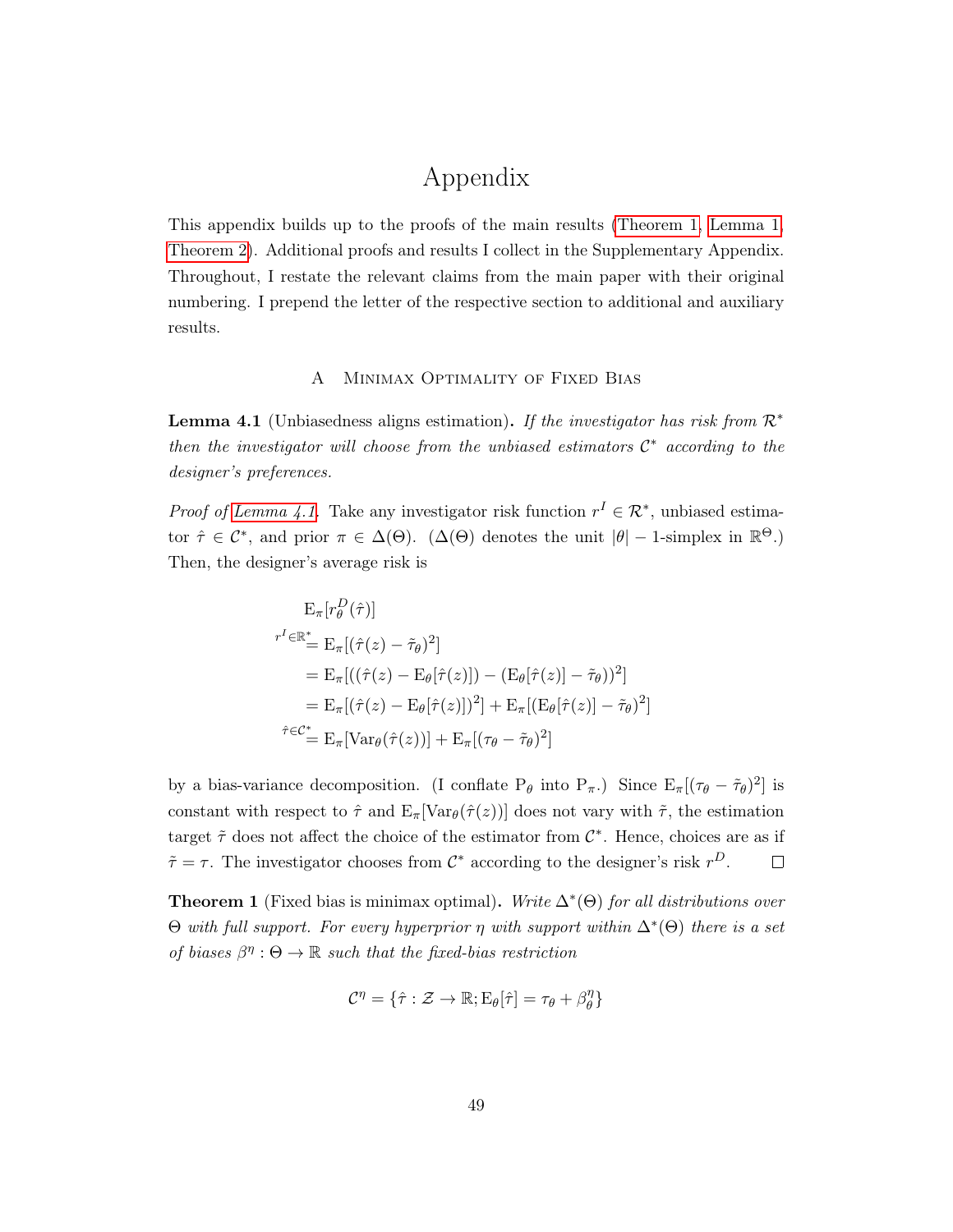is a minimax optimal mechanism in the sense of [Definition 1,](#page-16-0) i.e.

$$
\mathcal{C}^{\eta} \in \arg\min_{\mathcal{C}} \sup_{r^I \in \mathcal{R}^*} \mathcal{E}_{\eta} \left[ r_{\eta}^D \left( \arg\min_{\hat{\tau} \in \mathcal{C}} \mathcal{E}_{\pi} [r_{\theta}^I(\hat{\tau})] \right) \right].
$$

*Proof of [Theorem 1.](#page-18-0)* I apply the strategy from Theorem 1 in [Frankel](#page-44-2) [\(2014\)](#page-44-2) to establish that the unbiasedness restriction yields a minimax (maxmin in utility terms) optimal mechanism. Relative to the quadratic-loss constant-bias setup in [Frankel](#page-44-2) [\(2014\)](#page-44-2), average risk yields weighted sums where the prior changes weights and the bias changes across decisions (sample draws) and states (posterior expectations). Rather than using Lemma 3 on quadratic-loss constant-bias utilities in [Frankel](#page-44-2) [\(2014\)](#page-44-2) as stated there, I therefore appeal directly to the logic of his more general Theorem 1, which I extend to deal with the non-compact type and action spaces in my application.

The agent's (investigator's) actions are the estimates  $\hat{\tau}(z)$  at all  $N = (2|\mathcal{Y}|)^n$ sample points  $z \in \mathcal{Z}$ . (I assume that the covariates x are already known when the investigator commits to their estimator.) The state that only the agent observes is the investigator's prior  $\pi \in \Delta(\Theta)$ .  $\pi$  is drawn from the (hyper-)prior  $\eta$ .

In the parlance of [Frankel](#page-44-2)  $(2014)$ , I consider the  $\Phi$ -moment mechanisms where the agent chooses from estimators

$$
\mathcal{C}_{\beta} = \{ \hat{\tau} : \mathcal{Z} \to \mathbb{R}; E_{\theta}[\hat{\tau}] = \tau_{\theta} + \beta_{\theta} \forall \theta \in \Theta \}
$$

for a set of fixed biases  $\beta \in \mathbb{R}^{\Theta}$ . (Each expectation – a weighted sum over actions  $\hat{\tau}(z)$  – is a map from actions to real numbers.) To show that this mechanism is maxmin optimal for some choice of  $\beta$ , I establish that:

- 1. Any feasible such Φ-moment mechanism (i.e. any bias vector  $\beta$  with  $\mathcal{C}_{\beta} \neq \emptyset$ ) induces aligned delegation over  $\mathcal{R}^*$ , that is, subject to the restriction  $\hat{\tau} \in \mathcal{C}_{\beta}$ agents of all risk types  $r^I \in \mathcal{R}^*$  choose as if they were of risk type  $r^D$ .
- 2.  $\mathcal{R}^*$  is  $\Phi$ -rich, that is, for any mechanism there exists some  $\overline{\beta} \in \mathbb{R}^{\Theta}$  and a sequence of risk types  $(r^{I_k})_{k=1}^{\infty} \in (\mathcal{R}^*)^{\mathbb{N}}$  such that for all realized  $\pi \in \Delta^*(\Theta)$  and all corresponding sequences  $(\hat{\tau}_k)_{k=1}^{\infty}$  of chosen estimators,  $\lim_{k\to\infty} E_{\theta}[\hat{\tau}_k(z)] =$  $\tau_{\theta} + \beta_{\theta}$  for all  $\theta$  in the support of  $\pi$ . (Unlike [Frankel](#page-44-2) [\(2014\)](#page-44-2) I do not explicitly consider mixed strategies since randomized estimators are dominated in my setting.)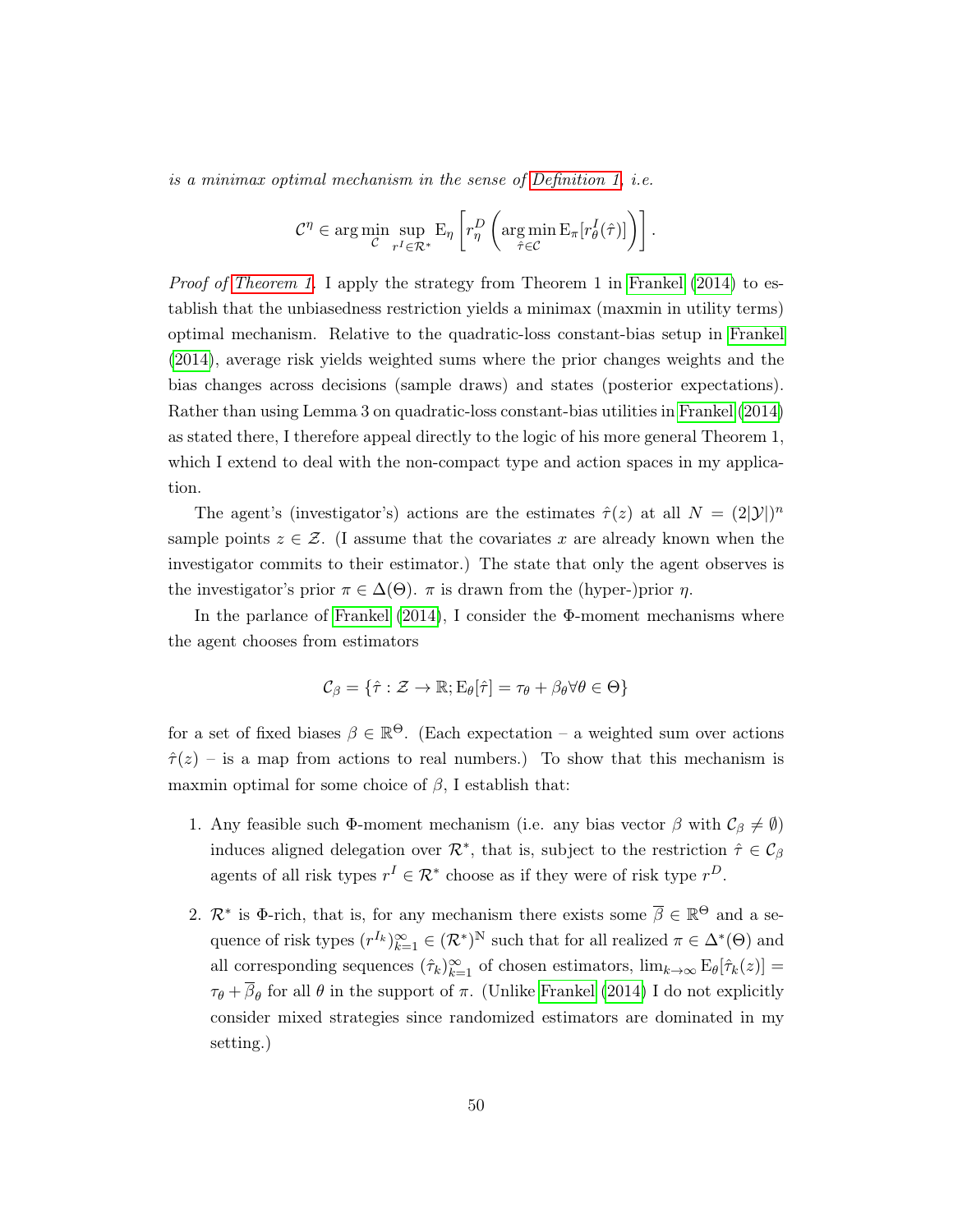Similar to [Frankel'](#page-44-2)s [\(2014\)](#page-44-2) Theorem 1, the restriction  $\mathcal{C}_{\beta}$  is then minimax optimal provided that  $\beta$  is chosen to minimize the designer's average risk, for some distribution (hyperprior)  $\eta$  over  $\pi$ . I will develop this deduction below for my specific case (in which type and action spaces are not compact) once I have established aligned delegation and richness.

**1.** Aligned delegation. For  $\beta \in \mathbb{R}^{\Theta}$  such that  $\mathcal{C}_{\beta} \neq \emptyset$ , the average over risk  $r^I \in \mathcal{R}^*$  for an estimator  $\hat{\tau} \in \mathcal{C}_{\beta}$  over the prior  $\pi \in \Delta(\Theta)$  is

$$
\mathbf{E}_{\pi} r_{\theta}^{I}(\hat{\tau}) = \mathbf{E}_{\pi} [\text{Var}_{\theta}(\hat{\tau}(z))] + \mathbf{E}_{\pi} [(\tau_{\theta} + \beta_{\theta} - \tilde{\tau}_{\theta})^{2}]
$$

as in the proof of [Lemma 4.1.](#page-19-1) Hence, choices do not vary with the risk type of the investigator and are as if the investigator shared the designer's risk function  $r^D$ .

2. Richness. For some arbitrary, but fixed mechanism, our goal is to find a vector of biases  $\bar{\beta}$  and a risk sequence  $r^{I_1}, r^{I_2}, \ldots$  such that biases of mechanism outcomes along this sequence always converge to  $\bar{\beta}$ . I first justify assumptions on the mechanism, then pick a bias vector  $\beta$ , and finally construct a suitable sequence of risk types that ensures bias convergence.

For some conformal mechanism, consider the set  $\mathcal{C} \subseteq \mathbb{R}^{\mathcal{Z}}$  of estimators  $\hat{\tau}$  that are outcomes for some investigator risk function  $r^I \in \mathcal{R}^*$  and prior  $\pi$  in the support of  $\eta$ . Note that the outcomes of the mechanism are the investigator choices

<span id="page-50-0"></span>
$$
\hat{\tau}_{\pi}(r^I) \in \underset{\hat{\tau} \in \mathcal{C}}{\arg \min} \, \mathcal{E}_{\pi} r_{\theta}^I(\hat{\tau}) \tag{4}
$$

where by assumption ties are broken in favor of the designer. I first show that  $\mathcal C$  in  $(4)$  is wlog closed. Since the minimizers are already included in C, taking the closure of C does not change investigator risk at their optimal choices. Replacing C by its closure thus does not affect investigator risk at choices [\(4\)](#page-50-0), and can only improve outcomes for the designer, since additional ties are broken in their favor. For the analysis of minimax optimal mechanisms, we can therefore assume wlog that  $\mathcal C$  is closed.

I first assume that  $\mathcal C$  is also bounded. Define the set

$$
\mathcal{D} = \{ \theta \mapsto \mathrm{E}_{\theta}[\hat{\tau}(z)]; \hat{\tau} \in \mathcal{C} \} \subseteq \mathbb{R}^{\Theta}
$$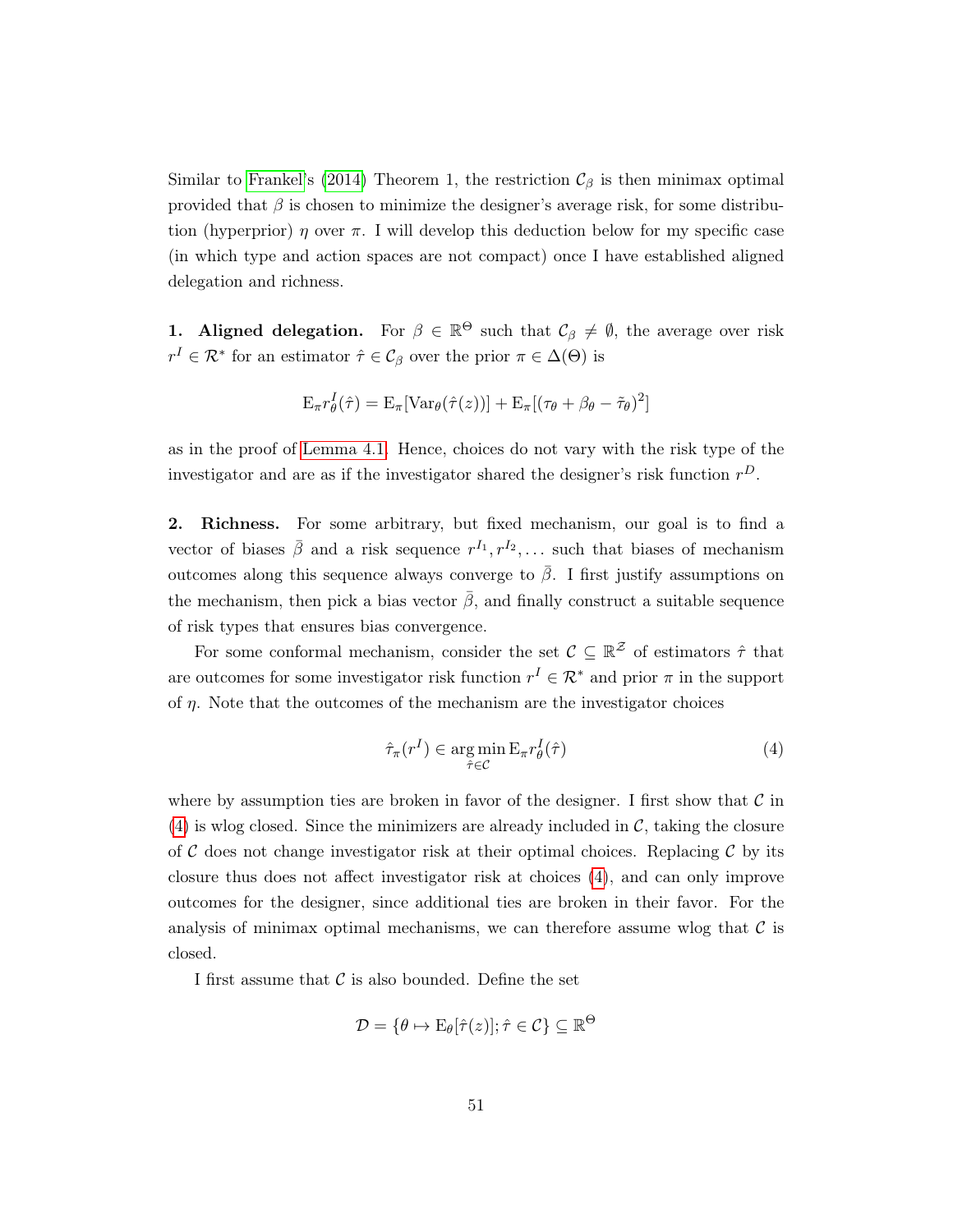of vectors of expectations achieved by estimators in  $C$ . By linearity of expectation, D is wlog compact by the above reasoning. Fix some ordering  $\theta_1, \ldots, \theta_J$  of  $\Theta$  (where  $J = |\Theta|$ ). Let  $\delta^0$  be the maximal element in  $\mathcal D$  with respect to the corresponding lexicographic ordering (so that, in particular,  $\delta_{\theta_1}^0 \ge \delta_{\theta_1}$  for all  $\delta \in \mathcal{D}$ ). For every  $h \in \{2,\ldots,J\}$ , there exists a function  $f_h : \mathbb{R}_{>0} \to \mathbb{R}_{>0}$  such that for all  $\varepsilon > 0$ 

$$
\delta \in \mathcal{D}, \sum_{j=1}^{h-1} |\delta_{\theta_j} - \delta_{\theta_j}^0| < f_h(\varepsilon) \qquad \Rightarrow \qquad \delta_{\theta_h} < \delta_{\theta_h}^0 + \varepsilon. \tag{5}
$$

Indeed, assume not, then there must be some h and some  $\varepsilon > 0$  such that for every  $k \in \mathbb{N}$  there exists a  $\delta^k \in \mathcal{D}$  with  $\sum_{j=1}^{h-1} |\delta_{\theta_j}^{\nu}| < 1/k$  and  $\delta_{\theta_h}^k \ge \delta_{\theta_j}^0 + \varepsilon$ . Since  $\mathcal D$  is compact,  $\delta^k$  must have a convergent subsequence with limit  $\delta^{\varepsilon} \in \mathcal{D}$ . But  $\delta^{\varepsilon}_{\theta_j} = \delta^0_{\theta_j}$ for  $j < h$  and  $\delta_{\theta_h}^{\varepsilon} \geq \delta_{\theta_h}^0 + \varepsilon > \delta_{\theta_h}^0$ , contradicting that  $\delta^0$  is maximal in  $\mathcal D$  with respect to the lexicographic order. Hence there exists such  $f_h$ , and we can assume wlog  $\frac{f_h(\varepsilon)}{\varepsilon}$ is monotonically increasing in  $\varepsilon > 0$  (otherwise we can choose an  $f_h$  that is smaller for small values of  $\varepsilon$ ).

Given the target  $\delta^0 \in \mathcal{D}$  and the functions  $f_h, h \geq 2$ , I construct a sequence of risk functions  $r^{I_k}$  such that the expectation of the corresponding investigator choices converges to  $\delta^0$  for all  $\pi \in \Delta^*(\Theta)$ . Concretely, for  $k \in \mathbb{N}$  define  $\alpha^k \in \mathbb{R}^\Theta$  recursively by

$$
\alpha_{\theta_J}^k = k \qquad \qquad \alpha_{\theta_j}^k = k / \min_{h > j} f_h(1/\alpha_{\theta_h}^k), j < J
$$

and consider the sequence of investigator risk functions

$$
r_{\theta}^{I_k}(\hat{\tau}) = \mathcal{E}_{\theta}[(\hat{\tau}(z) - \tilde{\tau}_{\theta}^k)^2], \qquad \tilde{\tau}_{\theta_j}^k = \delta_{\theta_j}^0 + \alpha_{\theta_j}^k
$$

which falls within  $\mathcal{R}^*$ .

For the case of bounded C and some arbitrary, but fixed  $\pi \in \Delta^*(\Theta)$ , it remains to show that the expectation of  $\hat{\tau}_{\pi}(r^{I_k})$  converges to  $\delta^0$ . Write  $\delta^k_{\theta} = \mathcal{E}_{\theta} \hat{\tau}_{\pi}(r^{I_k})$ . Assume for contradiction that  $\delta_{\theta}^k$  does not converge to  $\delta_{\theta}^0$ . Since also  $\delta_{\theta}^k \in \mathcal{D}$  for all k and D compact,  $(\delta_{\theta}^k)_{k=1}^{\infty}$  must have a converging subsequence  $(\delta_{\theta}^{k_{\ell}})_{h=1}^{\infty}$  with  $\delta^{k_{\ell}} \to \delta^1 \in \mathcal{D} \setminus \{\delta^0\}$  as  $h \to \infty$ . The average investigator loss along the sequence is

<span id="page-51-0"></span>
$$
\mathcal{E}_{\pi} r_{\theta}^{I_{k_{\ell}}}(\hat{\tau}_{\pi}(r^{I_{k_{\ell}}})) = \mathcal{E}_{\pi} \underbrace{\text{Var}_{\theta}(\hat{\tau}_{\pi}(r^{I_{k_{\ell}}}))}_{\text{ 1}} + \mathcal{E}_{\pi}(\delta_{\theta}^{k_{\ell}} - (\delta_{\theta}^{0} + \alpha_{\theta}^{k_{\ell}}))^{2}.
$$
 (6)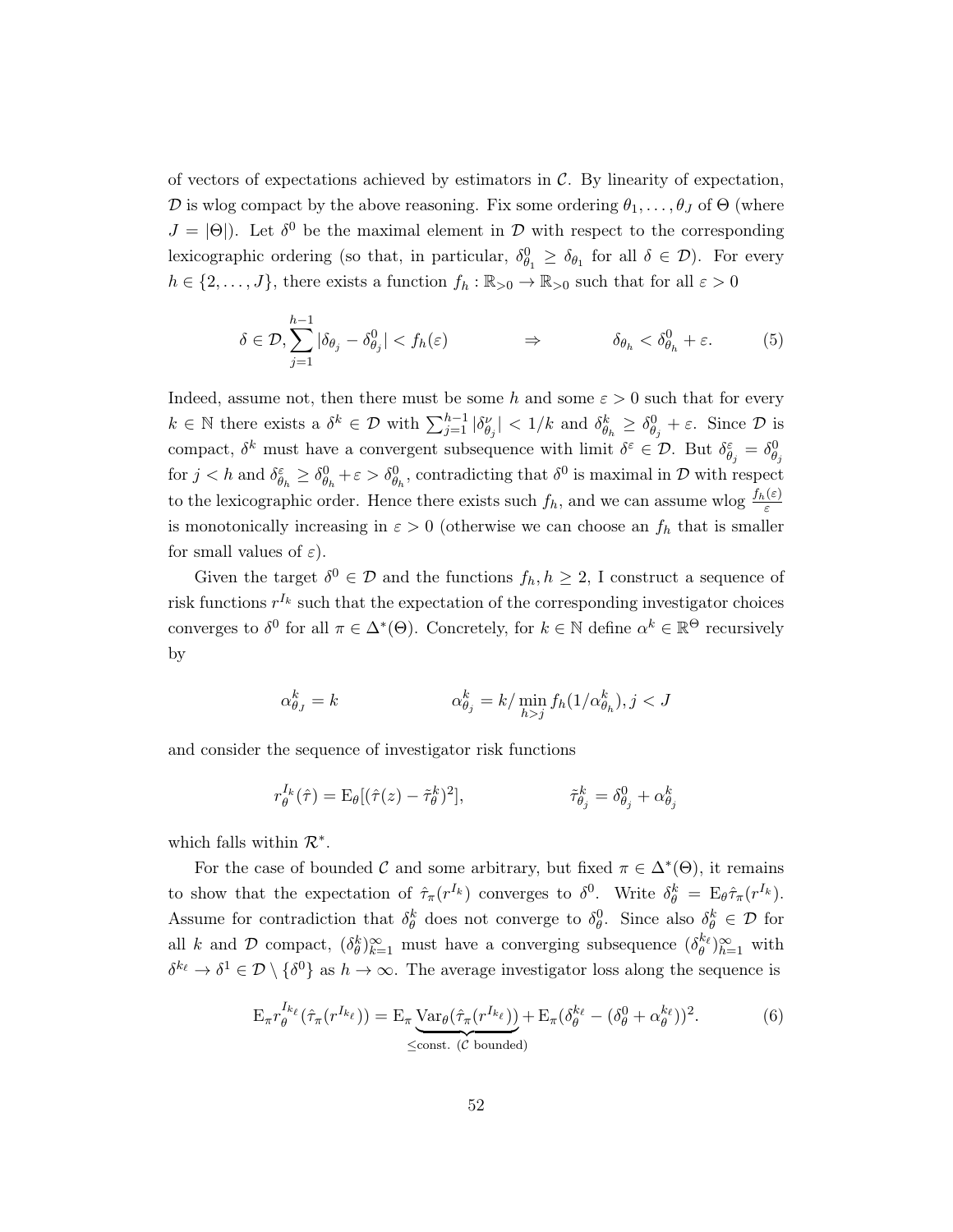Note that an estimator  $\hat{\tau}^0$  with expectation  $\delta^0 \in \mathcal{D}$  would also have been available in  $C$  by definition of  $D$ , and the difference in risk between the chosen subsequence and the alternative is

$$
\Delta_{\ell} = \mathbf{E}_{\pi} r_{\theta}^{I_{k_{\ell}}}(\hat{\tau}_{\pi}(r^{I_{k_{\ell}}})) - \mathbf{E}_{\pi} r_{\theta}^{I_{k_{\ell}}}(\hat{\tau}^{0})
$$
\n
$$
\stackrel{(6)}{=} \mathbf{E}_{\pi} (\delta_{\theta}^{k_{\ell}} - (\delta_{\theta}^{0} + \alpha_{\theta}^{k_{\ell}}))^{2} - \mathbf{E}_{\pi} (\alpha_{\theta}^{k_{\ell}})^{2} + \mathcal{O}(1)
$$
\n
$$
= \mathbf{E}_{\pi} \underbrace{(\delta_{\theta}^{k_{\ell}} - \delta_{\theta}^{0})^{2}}_{\rightarrow (\delta_{\theta}^{1} - \delta_{\theta}^{0})^{2}} - 2 \mathbf{E}_{\pi} (\delta_{\theta}^{k_{\ell}} - \delta_{\theta}^{0}) \alpha_{\theta}^{k_{\ell}} + \mathcal{O}(1)
$$
\n
$$
= -2 \sum_{j=1}^{J} \pi(\theta_{j}) \alpha_{\theta_{j}}^{k_{\ell}} (\delta_{\theta_{j}}^{k_{\ell}} - \delta_{\theta_{j}}^{0}) + \mathcal{O}(1).
$$

Denote by h the smallest index of for which  $\delta_{\theta_h}^0 \neq \delta_{\theta_h}^1$ . Since  $\delta^0$  is maximal with respect to the lexicographic ordering of  $D$  and  $\delta^1$  also in  $D$ , we must have  $\delta_{\theta_h}^0 - \delta_{\theta_h}^1 >$ 0. By revealed preference and since  $\alpha_{\theta_{j+1}}^k = o(\alpha_{\theta_j}^k)$  for all j, it follows that

$$
0 \geq \Delta_{\ell}/\alpha_{\theta_h}^{k_{\ell}} = -2\sum_{j=1}^{h-1}\pi(\theta_j)\frac{\alpha_{\theta_j}^{k_{\ell}}}{\alpha_{\theta_h}^{k_{\ell}}}(\delta_{\theta_j}^{k_{\ell}} - \delta_{\theta_j}^0) - 2\pi(\theta_h)(\delta_{\theta_h}^1 - \delta_{\theta_h}^0) + o(1).
$$

In particular, for  $\varepsilon = \pi(\theta_h)(\delta_{\theta_h}^0 - \delta_{\theta_h}^1)$ ,

<span id="page-52-1"></span><span id="page-52-0"></span>
$$
\liminf_{\ell \to \infty} \sum_{j=1}^{h-1} \pi(\theta_j) \frac{\alpha_{\theta_j}^{k_\ell}}{\alpha_{\theta_h}^{k_\ell}} (\delta_{\theta_j}^{k_\ell} - \delta_{\theta_j}^0) \ge \varepsilon > 0.
$$
\n
$$
(7)
$$

Hence there must exists some  $h^*$  and a subsequence  $\ell_s$  such that

$$
a_{h^*}^{\ell_s} \to \nu \in (0, \infty], \qquad \limsup_{s \to \infty} \frac{a_j^{\ell_s}}{a_{h^*}^{\ell_s}} \le 1 \ \forall j < h. \tag{8}
$$

(That is,  $a_{h^*}^{\ell_s}$  is a maximal sequence within that subsequence, for a suitable asymptotic notion of maximality; it is not unique, but an instance can be constructed from iterated subsequences.) For simplicity, I write  $k_s = k_{\ell_s}$ . I assume wlog that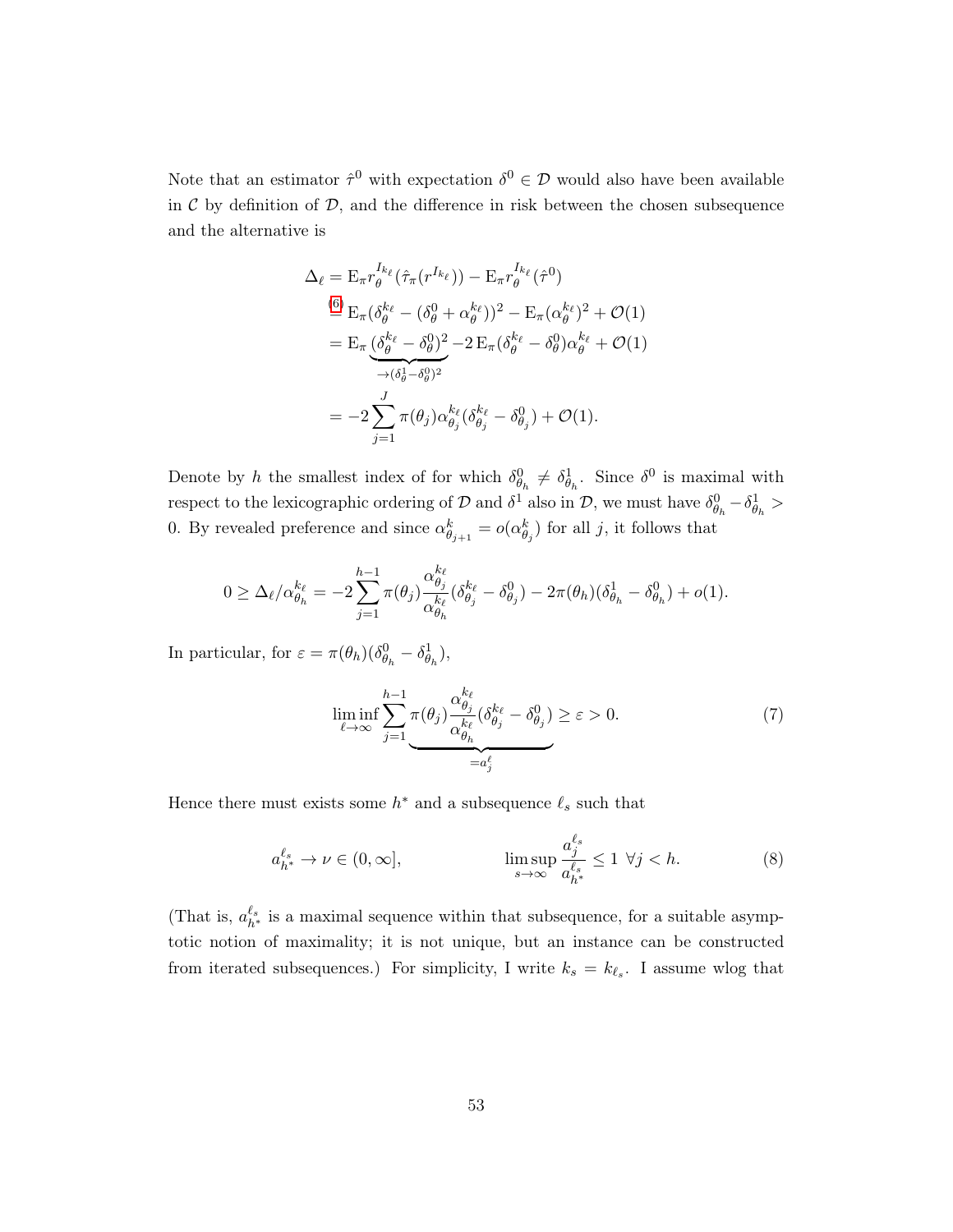$$
\begin{aligned} \delta^{k_s}_{\theta_{h^*}}-\delta^0_{\theta_j}>0 \text{ for all }s. \text{ By (6)},\\ \sum_{j=1}^{h^*-1}|\delta^{k_s}_{\theta_j}-\delta^0_{\theta_j}|\geq f_{h^*}(\delta^{k_s}_{\theta_{h^*}}-\delta^0_{\theta_{h^*}}), \end{aligned}
$$

so there must exist some  $j^* < h^*$  and a refinement of the subsequence along which  $|\delta^{k_s}_{\theta_{j^*}} - \delta^0_{\theta_{j^*}}| \ge f_{h^*}(\delta^{k_s}_{\theta_{h^*}} - \delta^0_{\theta_{h^*}})/(h^* - 1)$ . Note that

$$
\frac{\pi(\theta_{j^*})\frac{\alpha_{\theta_{j^*}}^{k_s}}{\alpha_{\theta_h}^{k_s}}|\delta_{\theta_{j^*}}^{k_s}-\delta_{\theta_{j^*}}^0|}{\pi(\theta_{h^*})\frac{\alpha_{\theta_{h^*}}^{k_s}}{\alpha_{\theta_h}^{k_s}}(\delta_{\theta_{h^*}}^{k_s}-\delta_{\theta_{h^*}}^0)}\geq \frac{\pi(\theta_{j^*})}{\pi(\theta_{h^*})(h^*-1)}\frac{\alpha_{\theta_{j^*}}^{k_s}}{\alpha_{\theta_{h^*}}^{k_s}}\frac{f_{h^*}(\delta_{\theta_{h^*}}^{k_s}-\delta_{\theta_{h^*}}^0)}{\delta_{\theta_{h^*}}^{k_s}-\delta_{\theta_{h^*}}^0}.
$$

By [\(8\)](#page-52-0) there exists some  $\nu_0 \in (0,\infty)$  such that  $a_{h^*}^{\ell_s} \geq \nu_0$  for all large s. By the definition of  $a_{h^*}^{\ell}$  we find, again for large s, that

$$
\delta_{\theta_{h^*}}^{k_s}-\delta_{\theta_{h^*}}^0=\frac{a_{h^*}^{\ell_s}}{\pi(\theta_{h^*})}\frac{\alpha_{\theta_h}^{k_s}}{\alpha_{\theta_{h^*}}^{k_s}}\geq \frac{\nu_0}{\pi(\theta_{h^*})}\frac{\alpha_{\theta_h}^{k_s}}{\alpha_{\theta_{h^*}}^{k_s}}.
$$

By monotonicty of  $\frac{f_{h^*}(\varepsilon)}{\varepsilon}$  therefore for large s

$$
\frac{\pi(\theta_{j^*})\frac{\alpha_{\theta_{j^*}}^{k_s}}{\alpha_{\theta_h}^{k_s}}|\delta_{\theta_{j^*}}^{k_s}-\delta_{\theta_{j^*}}^0|}{\pi(\theta_{h^*})\frac{\alpha_{\theta_{h^*}}^{k_s}}{\alpha_{\theta_h}^{k_s}}(\delta_{\theta_{h^*}}^{k_s}-\delta_{\theta_{h^*}}^0)}\geq \frac{\pi(\theta_{j^*})}{\pi(\theta_{h^*})(h^*-1)}\frac{\alpha_{\theta_{j^*}}^{k_s}}{\alpha_{\theta_{h^*}}^{k_s}}\frac{f_{h^*}\left(\frac{\nu_0}{\pi(\theta_{h^*})}\frac{\alpha_{\theta_{h}^*}^{k_s}}{\alpha_{\theta_{h}^*}^{\theta_{h^*}}}\right)}{\frac{\nu_0}{\pi(\theta_{h^*})}\frac{\alpha_{\theta_{h}^*}^{k_s}}{\alpha_{\theta_{h^*}}^{\theta_{h^*}}}}.
$$

By construction of the rates  $\alpha_{\theta}^k$ , we have that for every triple  $j^* < h^* < h$  and every constant  $c > 0$  and all large  $k$ 

$$
\frac{\alpha_{\theta_{j^*}}^k}{\alpha_{\theta_h}^k} f_{h^*} \left( c \frac{\alpha_{\theta_h}^k}{\alpha_{\theta_{h^*}}^k} \right) \ge \frac{\alpha_{\theta_{j^*}}^k}{\alpha_{\theta_j}^k} f_{h^*} \left( c \frac{\alpha_{\theta_{j}}^k}{\alpha_{\theta_{h^*}}^k} \right) = \frac{\alpha_{\theta_{j^*}}^k}{k} f_{h^*} \left( \frac{ck}{\alpha_{\theta_{h^*}}^k} \right)
$$

$$
\ge c \alpha_{\theta_{j^*}}^k f_{h^*} \left( \frac{1}{\alpha_{\theta_{h^*}}^k} \right) \ge ck \to \infty.
$$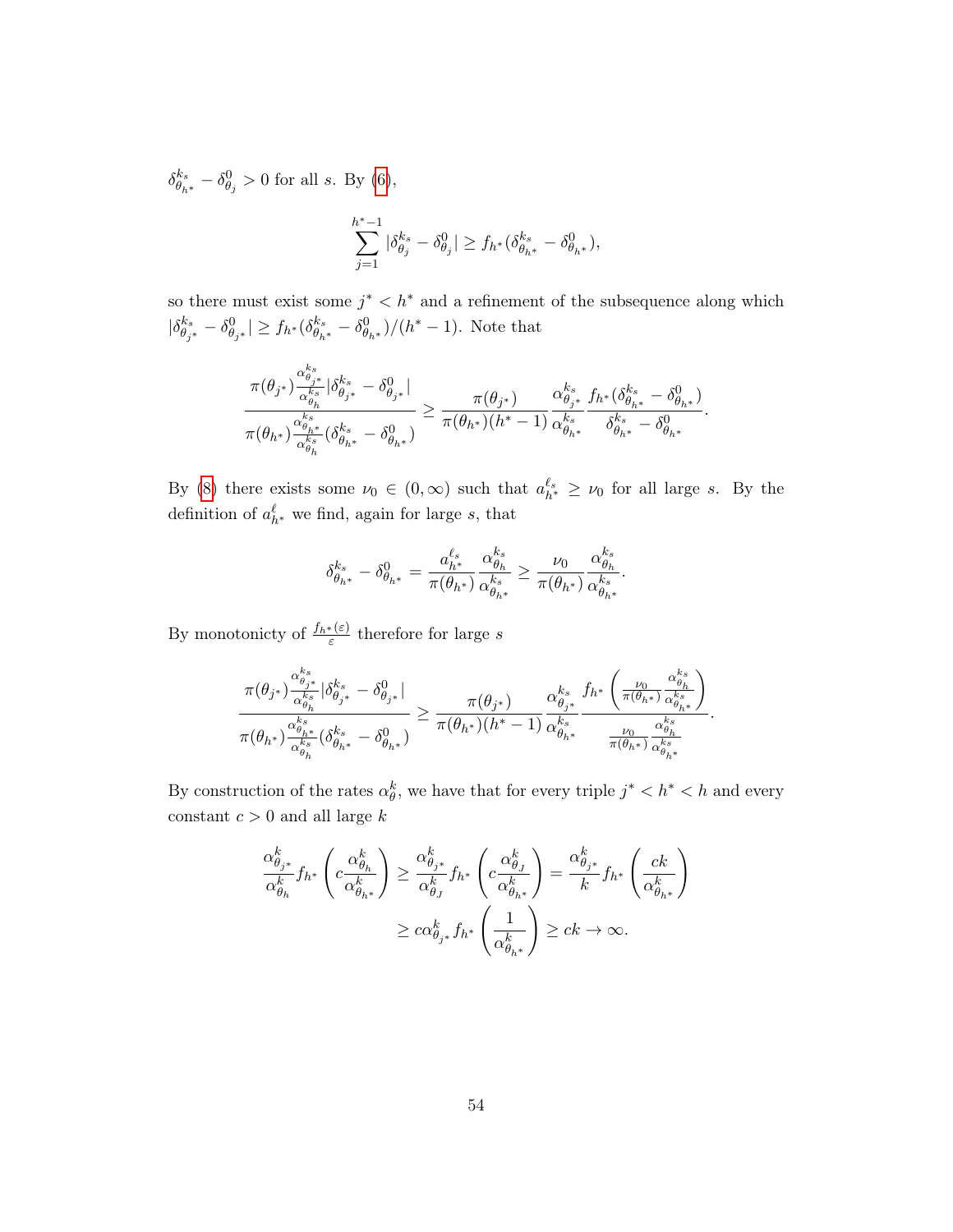It follows that

$$
\frac{\pi(\theta_{j^*})\frac{\alpha_{\theta_{j^*}}^{\dot{k}_s}}{\alpha_{\theta_h}^{\dot{k}_s}}|\delta^{k_s}_{\theta_{j^*}}-\delta^{0}_{\theta_{j^*}}|}{\pi(\theta_{h^*})\frac{\alpha_{\theta_{h^*}}^{\dot{k}_s}}{\alpha_{\theta_h}^{\dot{k}_s}}(\delta^{k_s}_{\theta_{h^*}}-\delta^{0}_{\theta_{h^*}})}\to\infty.
$$

By [\(8\)](#page-52-0),  $\delta_{\theta_{j^*}}^{k_s} - \delta_{\theta_{j^*}}^0 < 0$  for all but at most finitely many s. Hence  $a_{j^*}^{\ell_s}/a_{h^*}^{\ell_s} \to -\infty$ , and thus  $\sum_{j=1}^{h-1} a_j^{\ell_s} \to -\infty$ , contradicting [\(7\)](#page-52-1). Therefore  $\delta^1 = \delta^0$ .

Consider now the case when C is unbounded. First, if C is unbounded but  $\beta$  is still bounded (and thus wlog compact by linearity of the expectation projection), then the same argument as above goes through since there is always an estimator with finite variance and expectation  $\delta^0$  available (and the investigator minimizes variance given expectation), so unbounded variance along the investigator path can only make the choice with expectation  $\delta^0$  more attractive.

Second, if  $\beta$  is also unbounded, then  $\mathcal C$  cannot be minimax optimal. Since  $\beta$  is unbounded, it must contain a sequence  $\delta^k \in \mathcal{B}$  with  $\|\delta^k\|$  diverging. The projection of  $\delta^k$  on the unit sphere towards the origin must contain a converging subsequence with limit v where  $||v|| = 1$ . Consider a sequence of investigators with  $\tilde{\tau}^k = v$  along the ray defined by the direction of this cluster point. One, if the average variance along the sequence of investigator choices is unbounded, then so is the average risk of the designer. Two, if the average variance along the sequence of investigator choices is bounded, then the bias diverges and average risk of the designer is again unbounded. Indeed, I show that it is not possible that both average variance and average expectation remain bounded along the ray. If the expectation vector  $E_{\theta}[\hat{\tau}(z)]$ along that sequence of investigators remains bounded, pick a point arbitrarily close to the ray that falls outside that bound. (Such a point exists by construction of  $v.$ ) As investigator preference moves along the ray, the gain in average investigator risk from moving to that point outweigh any cost in terms of variance since the marginal cost of being off the expectation target only increases, while the variance cost remains bounded. Hence, the bias cannot remain bounded and the average risk of the designer diverges.

We therefore have that for any  $\pi \in \Delta^*(\Theta)$  the bias of investigator choices along the sequence  $r^{I_k}$  converges to  $\bar{\beta}_{\theta} = \delta_{\theta}^0 - \tau_{\theta}$  for all  $\theta \in \Theta$ .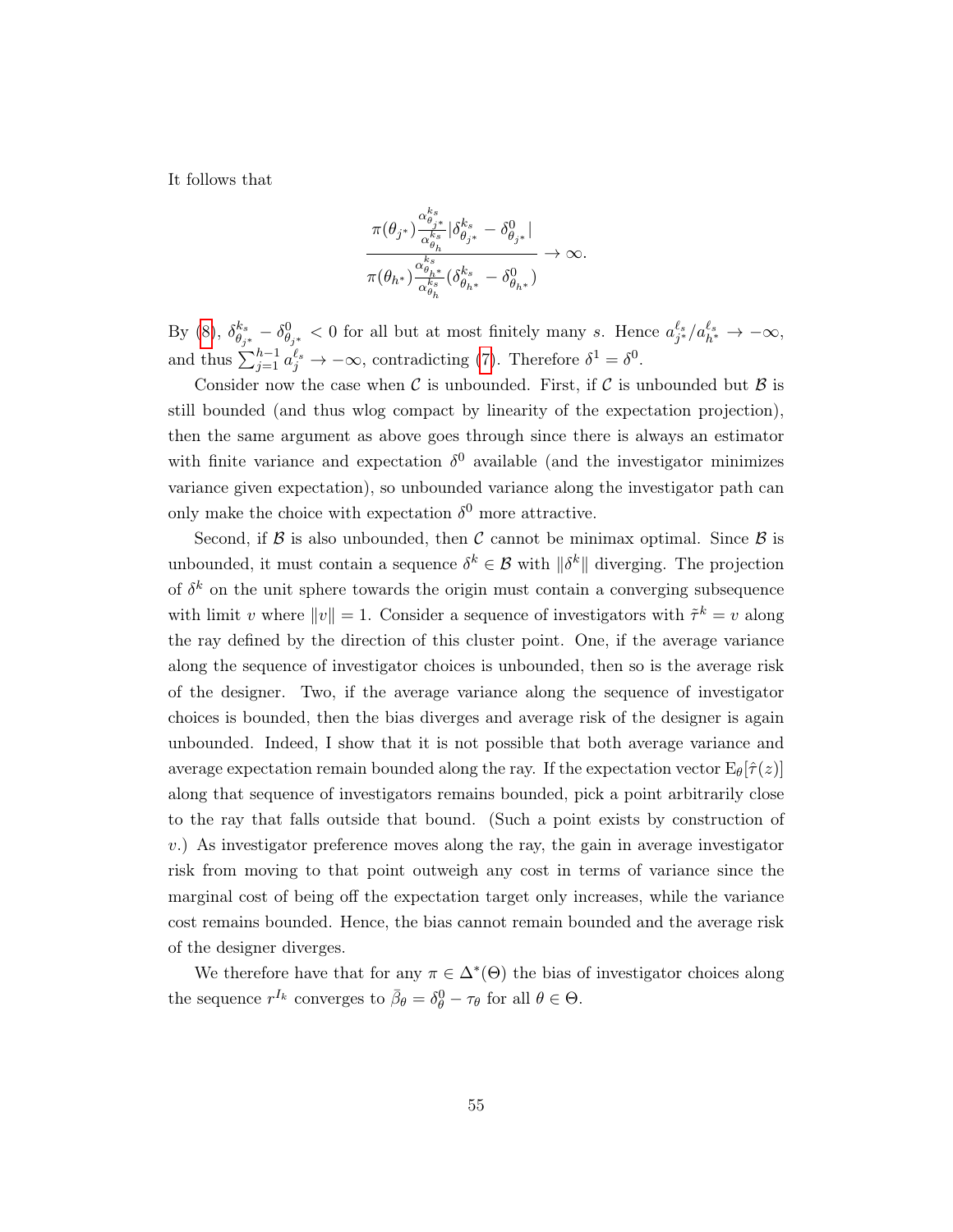Proof of minimax optimality. Given any mechanism, by richness there exists a sequence of investigator risk functions  $r^{I_k}$  in  $\mathcal{R}^*$  and a bias vector  $\bar{\beta}$  such that  $E_{\theta}[\hat{\tau}_{\pi}(r^{I_k})] - \tau_{\theta} \to \bar{\beta}_{\theta}$  for all  $\pi \in \Delta^*(\Theta)$  and all  $\theta \in \Theta$ . The expected average designer's risk along this sequence is

$$
E_{\eta}[(\hat{\tau}_{\pi}(r^{I_k}) - \tau_{\theta})^2] = E_{\eta} \operatorname{Var}_{\theta}(\hat{\tau}_{\pi}(r^{I_k})) + E_{\eta} \underbrace{(E_{\theta}[\hat{\tau}_{\pi}(r^{I_k})] - \tau_{\theta})^2}_{\to \bar{\beta}_{\theta}^2 \forall \theta \in \Theta, \pi \in \Delta^*(\Theta)},
$$

where I omit the argument  $z$  of the estimators. Since biases are bounded (since  $D$ is) and the support of  $\eta$  is in  $\Delta^*(\Theta)$ , by dominated convergence

$$
\liminf_{k \to \infty} \mathcal{E}_{\eta}[(\hat{\tau}_{\pi}(r^{I_k}) - \tau_{\theta})^2] = \liminf_{k \to \infty} \mathcal{E}_{\eta} \operatorname{Var}_{\theta}(\hat{\tau}_{\pi}(r^{I_k})) + \mathcal{E}_{\eta} \bar{\beta}_{\theta}^2
$$

$$
\geq \mathcal{E}_{\eta} \liminf_{k \to \infty} \mathcal{E}_{\pi} \operatorname{Var}_{\theta}(\hat{\tau}_{\pi}(r^{I_k})) + \mathcal{E}_{\eta} \bar{\beta}_{\theta}^2.
$$

For fixed  $\pi \in \Delta^*(\Theta)$ ,  $\liminf_{k \to \infty} E_{\pi} \text{Var}_{\theta}(\hat{\tau}_{\pi}(r^{I_k}))$  is at least the minimal asymptotic variance along a sequence  $\hat{\tau}_{\pi}^{k}$  with bounded bias that converges to  $\bar{\beta}$ , and is otherwise unrestricted. Take such a sequence for which  $E_{\pi} Var_{\theta}(\hat{\tau}_{\pi}^{k})$  converges to its minimal limit. Along this sequence,  $\hat{\tau}_{\pi}^{k}$  must be bounded, so it must have a convergent subsequence with some limit  $\hat{\tau}_{\pi}^0$  in  $\mathbb{R}^{\mathcal{Z}}$  for which by continuity also  $E_{\theta}[\hat{\tau}_{\pi}^0] - \tau_{\theta} = \bar{\beta}_{\theta}$ . But then the variance of  $\hat{\tau}_{\pi}^0$  must be at least the variance of a variance-minimizing estimator subject to the bias constraint. Taken together,

$$
\inf_{r^I \in \mathcal{R}^*} \mathcal{E}_{\eta}[r_{\theta}^D(\hat{\tau}_{\pi}(r^I))] \ge \liminf_{k \to \infty} \mathcal{E}_{\eta}[(\hat{\tau}_{\pi}(r^{I_k}) - \tau_{\theta})^2]
$$
  

$$
\ge \mathcal{E}_{\eta} \min_{\hat{\tau} \in \mathcal{C}_{\bar{\beta}}} \mathcal{E}_{\pi} \operatorname{Var}_{\theta}(\hat{\tau}) + \mathcal{E}_{\eta} \bar{\beta}_{\theta}^2.
$$

Now, by aligned delegation,

$$
\min_{\hat{\tau}\in\mathcal{C}_{\bar{\beta}}} \mathbf{E}_{\pi}(\text{Var}_{\theta}(\hat{\tau}) + \bar{\beta}_{\theta}^2) = \min_{\hat{\tau}\in\mathcal{C}_{\bar{\beta}}} \mathbf{E}_{\pi}r_{\theta}^D(\hat{\tau}) = \mathbf{E}_{\pi}r_{\theta}^D(\hat{\tau}_{\pi}(r^I))
$$

for every  $r^I \in \mathcal{R}^*$  for choices from  $\mathcal{C}_{\bar{\beta}}$ . It follows that for every mechanism there is a set of biases such that the fixed-bias mechanisms has at least weakly better worst-case (over investigator types in  $\mathcal{R}^*$ ) performance. Hence, at an optimal choice of biases  $\beta^{\eta}$  given the hyperprior  $\eta$ , the fixed-bias restriction  $\mathcal{C}^{\eta}$  is minimax optimal. Such a minimizer exists because the set of biases is wlog compact (indeed, we can assume  $E_{\eta}\beta_{\theta}^2 \le E_{\eta}r_{\theta}^D(z \to 0) < \infty$ ) and the expected average risk continuous in the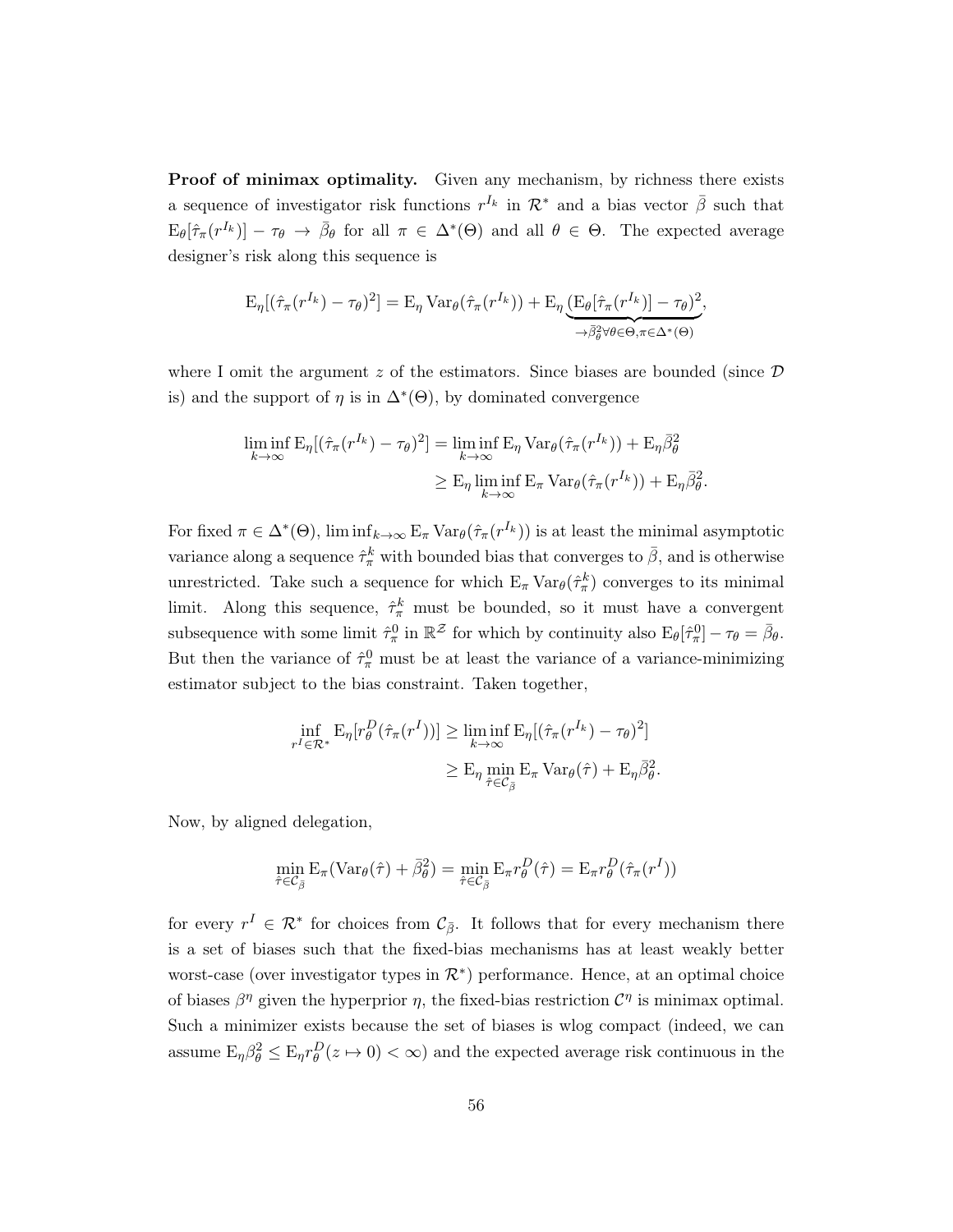choice of bias.

I conjecture that the restriction of the support to priors with full support is not necessary.

## B Representation of Unbiased Estimators

As in the main text, for fixed  $n \geq 1$  and finite support Y I consider potential outcomes  $\theta = (y(1), y(0)) \in \Theta = (\mathcal{Y}^2)^n$  from which for treatment  $d \in \{0,1\}^n$  we observe  $y = d \circ y(1) + (1-d) \circ y(0) \in \mathcal{Y}^n$ . (Here,  $\circ$  denotes the Hadamard (entry-wise) product.) The estimate of interest is  $\tau_{\theta} = \mathbf{1}'(y(1) - y(0))/n$ .

**Lemma 1** (Representation of unbiased estimators). The estimator  $\hat{\tau}$  is unbiased,  $E_{\theta}[\hat{\tau}(z)] = \tau_{\theta}$  for all potential outcomes  $\theta \in \Theta$ , if and only if:

1. For a known treatment probability p, there exist leave-one-out regression adjustments  $(\phi_i : (\mathcal{Y} \times \{0,1\})^{n-1} \to \mathbb{R})_{i=1}^n$  such that

$$
\hat{\tau}(z) = \frac{1}{n} \sum_{i=1}^{n} \frac{d_i - p}{p(1-p)} (y_i - \phi_i(z_{-i})).
$$

2. For a fixed number  $n_1$  of treated units, there exist leave-two-out regression adjustments  $(\phi_{ij} : (\mathcal{Y} \times \{0,1\})^{n-2} \to \mathbb{R})_{i < j}$  such that

$$
\hat{\tau}(z) = \frac{1}{n_1 n_0} \sum_{i < j} (d_i - d_j)(y_i - y_j - \phi_{ij}(z_{-ij})),
$$

where  $\phi_{ij}(z_{-ij})$  may be undefined outside  $\mathbf{1}'d_{-ij} = n_1 - 1$ .

I build up this general representation result in steps from simple estimators with binary outcomes to general estimators with finite support.

#### B.1 Known treatment probability, binary outcomes

I start with known treatment probability  $p = \mathbb{E}_{\theta}[d_i]$  with  $d_i$  iid and binary support.

A natural class of admissible estimators are Bayes estimators, so a tempting starting point for the analysis of optimal unbiased estimators are (limits of) Bayes estimators that minimize average mean-squared error given the data and are also unbiased. However:

57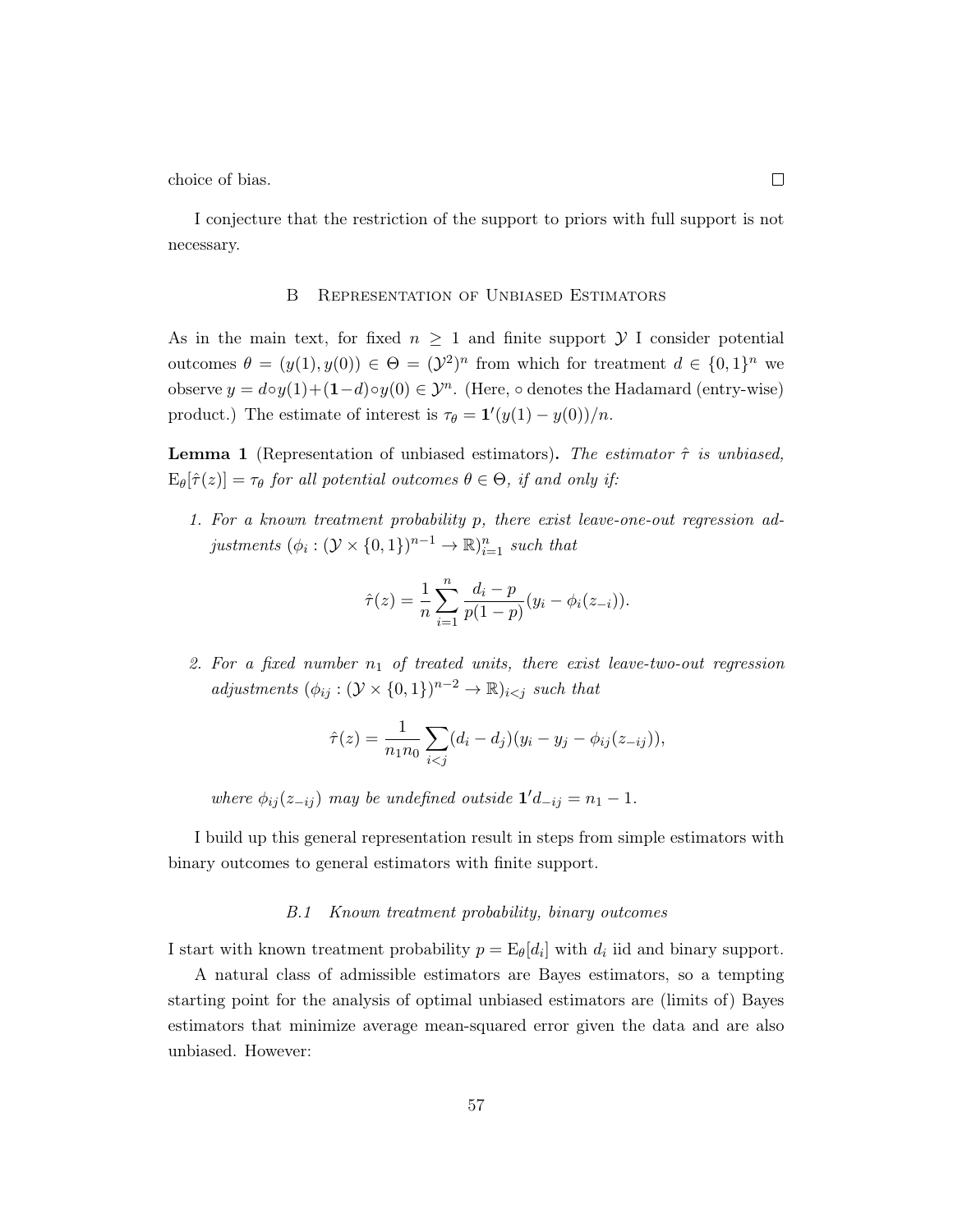**Remark B.1.** For  $\mathcal{Y} = \{0, 1\}$  and  $p = .5$ , the only unconstrained Bayes estimator (with respect to average mean-squared error) that is unbiased (conditional on  $(y(1), y(0))$ ) is  $\hat{\tau}(y, d) = \frac{1}{n}(2d - 1)'(2y - 1)$ . For  $\mathcal{Y} = \{0, 1\}$  and  $p \neq .5$ , there are no unconstrained Bayes estimators that are also unbiased.

Sketch of proof. For any prior, the unconstrained Bayes estimator with respect to average mean-squared error is the posterior expectation of  $\tau_{\theta}$  given the data. Any posterior expectation of  $\tau_{\theta}$  is bounded between the maximal treatment effect  $+1$ and the minimal treatment effect  $-1$ . To achieve unbiasedness, any data that is consistent with either of the extremes must therefore yield an estimate of +1 or −1, respectively. Iterating this argument, the unique unconstrained Bayes estimator is the one achieved from a prior that puts full probability on  $(y_i(1), y_i(0)) \in$  $\{(1,0),(0,1)\}\$  and zero probability on the configurations  $\{(1,1),(0,0)\}\$ . This yields  $E_{\theta}[y_i(1) - y_i(0)|y_i, d_i] = (2d_i - 1)(2y_i - 1)$ , which is unbiased for  $p = .5$ , but not for  $p \neq .5.$  $\Box$ 

The remark implies that searching for unbiased estimators among unconstrained Bayes estimators to characterize the class of admissible unbiased estimators is futile, and I instead first characterize unbiased estimators before returning to optimality by solving for constrained Bayes estimators subject to the resulting representation.

**Theorem B.1.** For  $\mathcal{Y} = \{0, 1\}$ , assume that the estimators  $\hat{\tau}^A$ ,  $\hat{\tau}^B$  are unbiased  $\tau_{\theta}$ (conditional on  $\theta = (y(1), y(0))$ ). Then,

$$
\hat{\tau}^{B}(y,d) - \hat{\tau}^{A}(y,d) = \frac{1}{n} \sum_{i=1}^{n} \frac{d_i - p}{p(1-p)} \phi_i(y_{-i}, d_{-i})
$$

for a set of functions  $\phi_i : (\mathcal{Y} \times \{0,1\})^{n-1} \to \mathbb{R}$ .

For  $n = 2$ , the proof of [Theorem B.1](#page-18-0) can be made on a two-dimensional lattice folded into a torus. The general proof can similarly be understood as summing over hypercubes on the surface of an *n*-torus.

*Proof.* For  $\hat{\delta}(y, d) = \hat{\tau}^B(y, d) - \hat{\tau}^A(y, d)$ , take  $\phi_i(y_{-i}, d_{-i})$  such that

<span id="page-57-0"></span>
$$
\hat{\delta}(y, d) = \frac{1}{n} \sum_{i=1}^{n} \frac{d_i - p}{p(1-p)} \phi_i(y_{-i}, d_{-i})
$$
\n(9)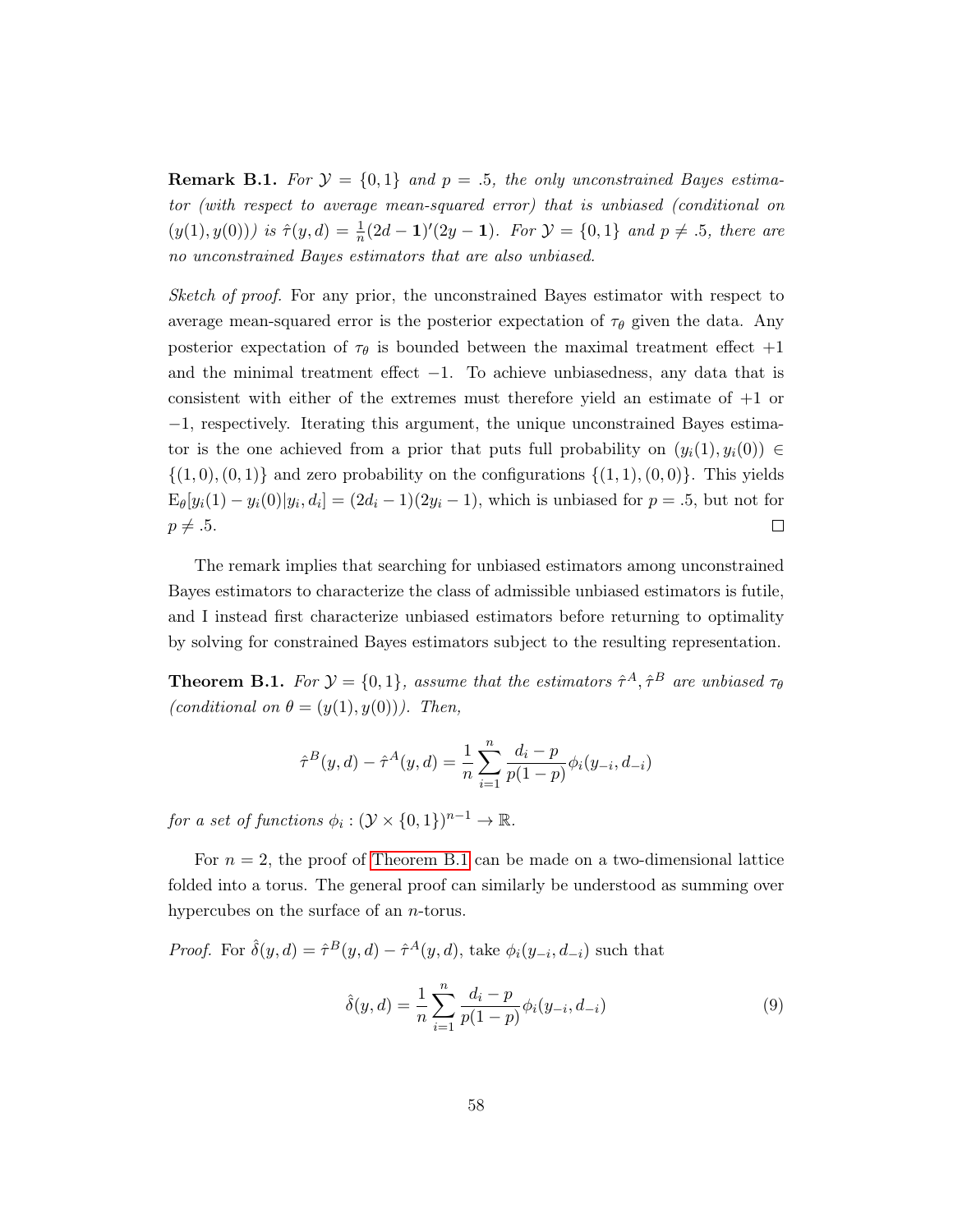for all  $(y, d)$  with  $y'd > 0$  (that is, all those that include some pair  $(y_j, d_j) = (1, 1)$ ). This is always feasible, say by the following inductive construction:

- 1. Set the  $\phi_i(\mathbf{1}_{n-1}, \mathbf{1}_{n-1})$  in any way that has [\(9\)](#page-57-0) hold for  $\hat{\delta}(\mathbf{1}_n, \mathbf{1}_n)$ .
- 2. Assuming that  $\phi_i(y_{-i}, d_{-i})$  has been set for all i and  $(y, d)$  with  $y'd \geq n k$ such that [\(9\)](#page-57-0) holds for such  $(y, d)$  (as is the case for  $k = 0$  by the previous step), consider  $(y, d)$  with  $y'd = n-(k+1)$ . Among the terms  $\phi_i(y_{-i}, d_{-i})$  in [\(9\)](#page-57-0), those with  $y'_{-i}d_{-i} = n - (k+1)$  have already been set by the induction assumption, and it remains to show that we can set conformable terms  $\phi_i(y_{-i}, d_{-i})$  for  $y'_{-i}d_{-i} = n - (k+2).$

Provided that  $k < n - 1$ , note that any  $(y, d)$  with  $y'd = n - (k + 1)$  contains at least one  $(y_i, d_i)$  with  $y'_i d_i = 1$ ,  $\hat{\delta}(y, d)$  has the term  $\phi_i(y_{-i}, d_{-i})$  appear on the right in [\(9\)](#page-57-0), where thus  $y'_{-i}d_{-i} = y'd - 1 = n - (k + 2)$  (so it has not yet been set). But note that this specific  $\phi_i(y_{-i}, d_{-i})$  also appears only for that  $(y, d)$  among all  $(y, d)$  with  $y'd = n - (k + 1)$  as necessarily  $y'_i d_i = 1$ . Hence, we can set all previously undetermined  $\phi_i(y_{-i}, d_{-i})$  for all i and  $y'd$ with  $y'd \ge n - (k+1)$  in a way that [\(9\)](#page-57-0) holds for such  $(y, d)$ .

By induction, we have set all  $\phi_i(y_{-i}, d_{-i})$  for any i and  $y'd \geq 1$  conformably with [\(9\)](#page-57-0) for such  $(y, d)$ . since this includes all terms of the form  $\phi_i(y_{-i}, d_{-i})$ , it remains to show that the unbiasedness assumption implies that  $(9)$  extends to  $(y, d)$  with  $y'd=0.$ 

Write  $\hat{\delta}^{\phi}$  for the function defined by [\(9\)](#page-57-0) for all  $(y, d)$ . We have thus shown that  $\hat{\delta}^{\phi}(y, d) = \hat{\delta}(y, d)$  for all  $(y, d)$  with  $y'd > 0$ . By assumption,  $E_{\theta}[\hat{\delta}(y, d)] = 0$  for all  $\theta = (y(1), y(0)),$  so

<span id="page-58-0"></span>
$$
0 = \mathcal{E}_{\theta}[\hat{\delta}(y, d)] = \sum_{d \in \{0, 1\}^n} \mathcal{P}(d) \,\hat{\delta}(d \circ y(1) + (1 - d) \circ y(0), d).
$$

Fixing  $(y^*, d^*)$ , it follows for any  $\tilde{y}$  that

$$
\hat{\delta}(y^*, d^*) = \sum_{d \in \{0, 1\}^n \setminus \{d^*\}} \mathcal{P}(d) / \mathcal{P}(d^*) \, \hat{\delta}((\mathbb{1}_{d_i = d_i^*})_{i=1}^n \circ y^* + (\mathbb{1}_{d_i \neq d_i^*})_{i=1}^n \circ \tilde{y}, d)
$$
\n(10)

Since  $\hat{\delta}^{\phi}$  is similarly zero-bias by construction, the same holds for  $\hat{\delta}^{\phi}$ . Thus, if for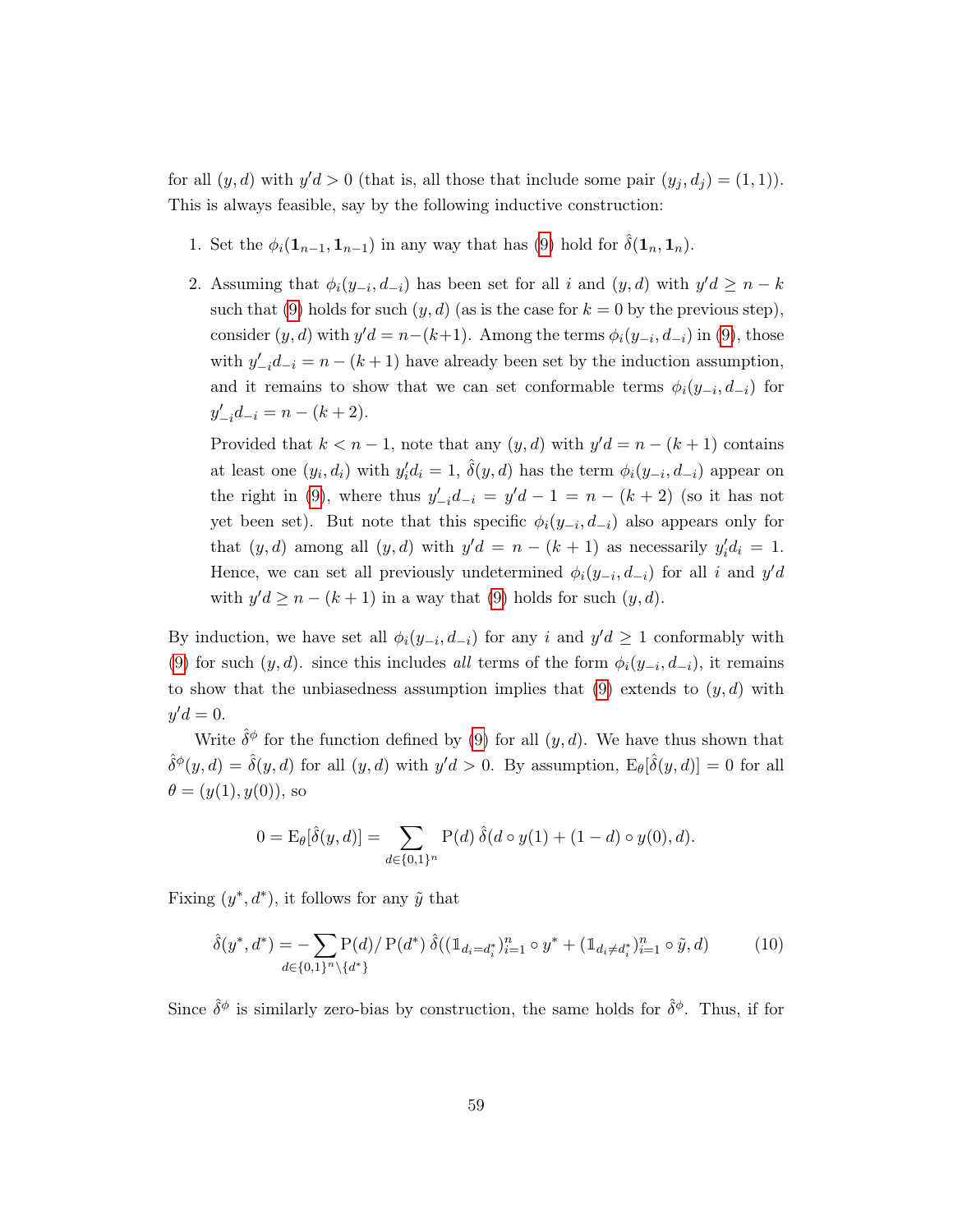some  $(y^*, d^*)$   $\hat{\delta}$  and  $\hat{\delta}^{\phi}$  agree on

$$
\tilde{y}^*(d) = (\mathbb{1}_{d_i = d_i^*})_{i=1}^n \circ y^* + (\mathbb{1}_{d_i \neq d_i^*})_{i=1}^n \circ \tilde{y}, d)
$$

for some  $\tilde{y}$  and all  $d \neq d^*$ , then  $\hat{\delta}(y^*, d^*) = \hat{\delta}^{\phi}(y^*, d^*).$ 

We are ready to show [\(9\)](#page-57-0) for all  $(y^*, d^*)$ , by induction over  $\mathbf{1}' d^*$ . We let  $\tilde{y} = \mathbf{1}$ throughout. At  $k = 0$ ,  $d^* = 0$ . For any  $d \neq d^*$ ,  $\tilde{y}^*(d)'d \geq 1$ , so  $\hat{\delta}(\tilde{y}^*(d), d) =$  $\hat{\delta}^{\phi}(\tilde{y}^*(d), d)$ . By [\(10\)](#page-58-0),  $\hat{\delta}(y^*, d^*) = \hat{\delta}^{\phi}(y^*, d^*)$ . Assume now that the claim holds for all  $(y^*, d^*)$  with  $\mathbf{1}' d^* \leq k$ , and consider some  $(y^*, d^*)$  with  $\mathbf{1}' d^* = k+1$ . Then, for any  $d \neq d^*$  with  $\mathbf{1}'d \leq k$ ,  $\hat{\delta}(y^*, d^*) = \hat{\delta}^{\phi}(y^*, d^*)$  by the induction assumption. For any  $d \neq d^*$  with  $\mathbf{1}'d \geq k+1$  there must be at least one dimension i with  $d_i = 1, d_i^* = 0$ , thus  $\tilde{y}^*(d)'d \geq 1$  and  $\hat{\delta}(y^*, d^*) = \hat{\delta}^{\phi}(y^*, d^*)$  follows by construction. We conclude that  $\hat{\delta}(y^*, d^*) = \hat{\delta}^{\phi}(y^*, d^*)$  for all  $(y^*, d^*)$ .  $\Box$ 

Since  $\hat{\tau}(y, d) = \frac{1}{n} \sum_{i=1}^n \frac{d_i - p}{p(1-p)}$  $\frac{a_i-p}{p(1-p)}y_i$  is unbiased for  $\tau_\theta$ , the following characterization is immediate:

Corollary B.1. For  $\mathcal{Y} = \{0, 1\}$ , any unbiased estimator  $\hat{\tau}$  of  $\tau_{\theta}$  can be expressed as

$$
\hat{\tau} = \frac{1}{n} \sum_{i=1}^{n} \frac{d_i - p}{p(1-p)} (y_i - \phi_i(y_{-i}, d_{-i})).
$$

The following result for the special case  $n = 2$  shows that the reduction in degrees of freedom in the estimator implied by unbiasedness is substantial:

**Remark B.2.** For  $n = 2$ , the  $\phi_i(y_{-i}, d_{-i})$  are unique up to the one-dimensional equivalence class  $\phi'_i(y_{-i}, d_{-i}) = \phi'_i(y_{-i}, d_{-i}) + (-1)^i (2d_{3-i} - 1)\Delta$ , so unbiasedness reduces the degrees of freedom from  $\hat{\tau} \in \mathbb{R}^{16}$  to  $[\phi] \in \mathbb{R}^7$ .

## B.2 Fixed treatment group size, binary

Assume now that instead of the treatment probability, the number of treated is fixed at  $n_1$ , so that  $d \sim \mathcal{U}(\mathcal{D}_{n_1})$  with  $\mathcal{D}_{n_1} = \{t \in \{0,1\}^n; t'n = n_1\}$ . Effectively, we assume invariance to permutations in the assignment of treatment, but not more.

The natural, unbiased treatment-control-difference estimator can be written as

$$
\hat{\tau}^*(y, d) = \frac{1}{n_1} \sum_{d_i=1} y_i - \frac{1}{n_0} \sum_{d_i=0} y_i = \frac{1}{n_1 n_0} \sum_{d_i=1, d_j=0} (y_i - y_j),
$$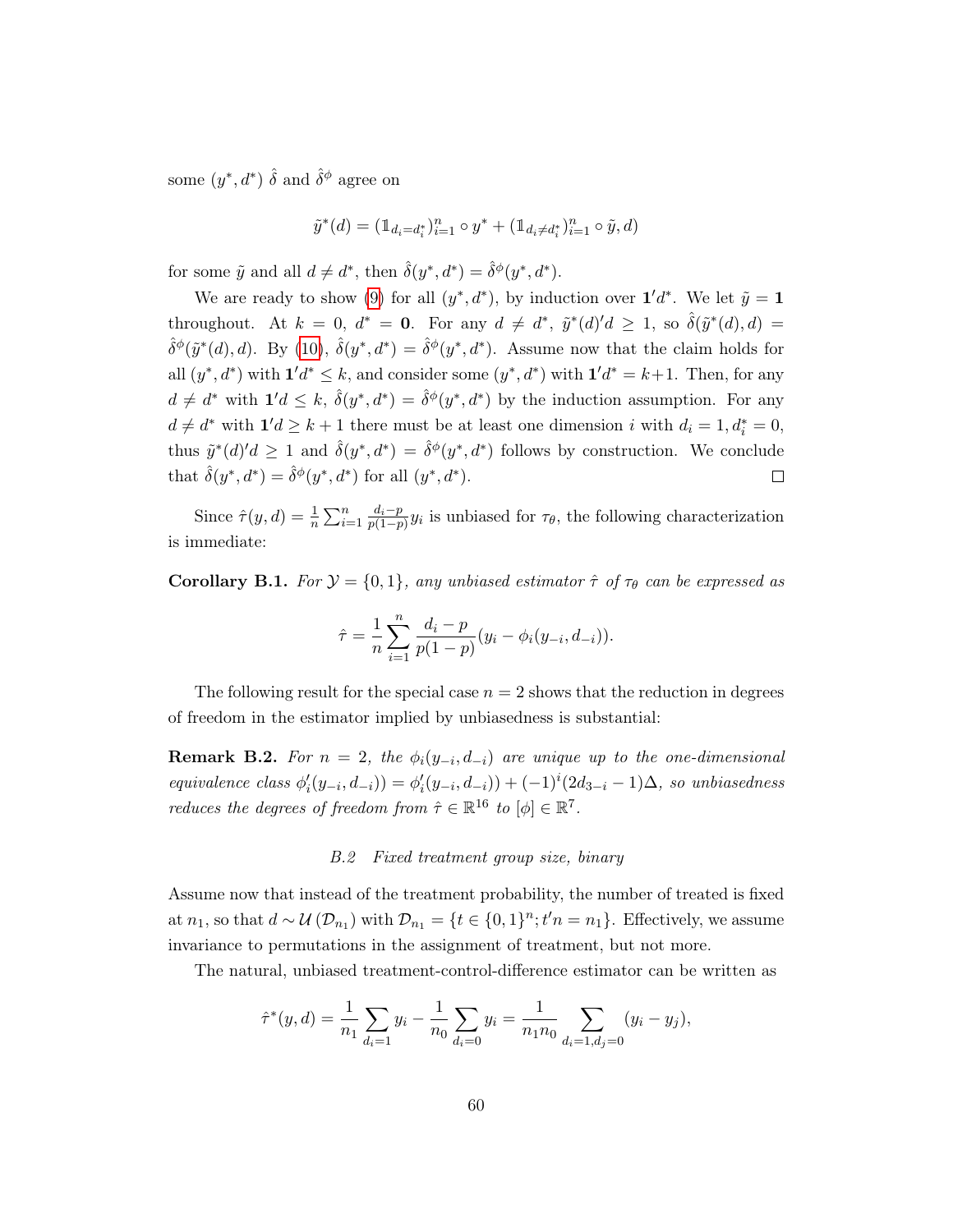of which an unbiased extension is

$$
\hat{\tau}^{\phi}(y, d) = \frac{1}{n_1 n_0} \sum_{d_i = 1, d_j = 0} (y_i - y_j - \phi_{ij}(y_{-ij}, d_{-ij}))
$$

with  $\phi_{ij} = -\phi_{ji}$ . I claim that these are also *all* extensions.

**Theorem B.2.** Let  $\mathcal{Y} = \{0, 1\}$ . Assume that  $\hat{\tau}^A$ ,  $\hat{\tau}^B$  are unbiased for  $\tau_{\theta}$ . Then,

$$
\hat{\tau}^{B}(y,d) - \hat{\tau}^{A}(y,d) = \frac{1}{n_{1}n_{0}} \sum_{d_{i}=1, d_{j}=0} \phi_{ij}(y_{-ij}, d_{-ij}), \qquad \phi_{ij} = -\phi_{ji}
$$

for functions  $\phi_{ij} : (\mathcal{Y} \times \{0,1\})^{n-2} \to \mathbb{R}$ .

Note that we can alternatively write

$$
\hat{\tau}^{B}(y,d) - \hat{\tau}^{A}(y,d) = \frac{1}{n_1 n_0} \sum_{i=1}^{n} \sum_{j=i+1}^{n} (d_i - d_j) \phi_{ij}(y_{-ij}, d_{-ij}),
$$

where we sum over each pair once and  $\phi_{ij}$  is only defined for  $j > i$ .

We first establish a lemma that adopts the proof strategy from [Theorem B.1](#page-18-0) to the setting at hand. To this end, for  $(y(1), y(0)) \in (\mathcal{Y}^2)^n$  write

$$
N(y(1), y(0)) = \{(d \circ y(1) + (1 - d) \circ y(0), d); d \in \mathcal{D}_{n_1}\}\
$$

(the set of observations consistent with  $y(1), y(0)$ ) and let

$$
\mathcal{C} = \bigcup_{(y(1), y(0)) \in (\mathcal{Y}^2)^n} N(y(1), y(0)).
$$

Let  $c : \mathcal{C} \to \mathcal{C}^-$  be the surjective correspondence

$$
(y,d) \mapsto \{ (ij, (y_{-ij}, d_{-ij})); i < j, d_i \neq d_j \}.
$$

**Lemma B.1.** If there exists a partition  $\mathcal{C} = \bigcup_{t=1}^{T} \mathcal{C}_t$  such that for some  $T^*$ 

1. for  $\mathcal{C}_t^- = \bigcup_{(y,d)\in\mathcal{C}_t} c(y,d)$  and

$$
\mathcal{D}_t = \mathcal{C}_t^- \setminus \bigcup_{s < t} \mathcal{C}_s^-,
$$

there exists injections  $b_t : C_t \to \mathcal{D}_t$  for  $t \leq T^*$  and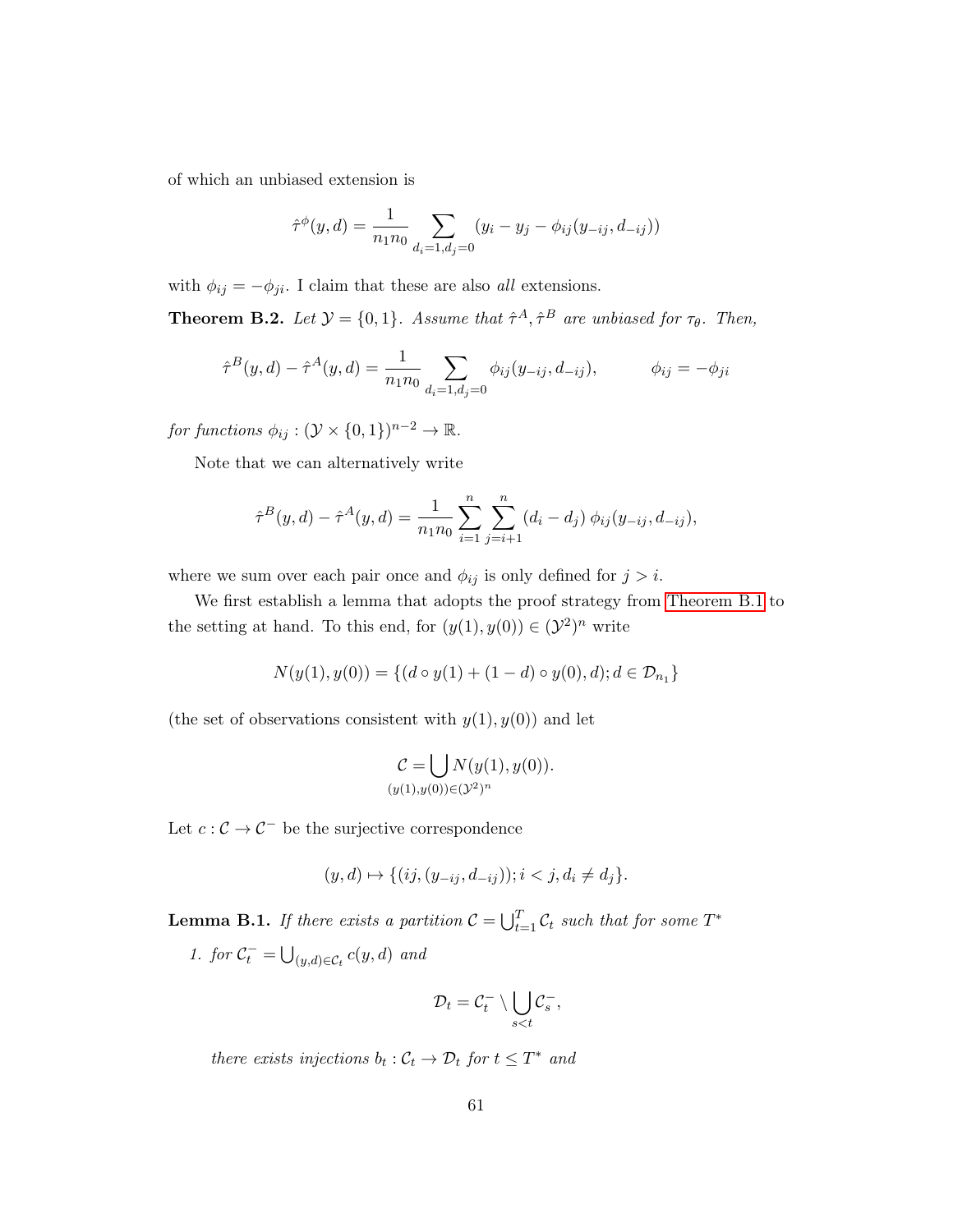2. for all  $t > T^*$  and  $(y,d) \in C_t$ , there exists some  $(y(1), y(0)) \in (\mathcal{Y}^2)^n$  both  $(y, d) \in N(y(1), y(0))$  and

$$
(N(y(1),y(0)) \setminus \{(y,d)\}) \cap \bigcup_{s \ge t} C_s = \emptyset
$$

then for any  $\hat{\delta}$  that is mean-zero there exist a function  $\phi: \mathcal{C}^- \to \mathbb{R}$  such that  $\hat{\delta} = \hat{\delta}^{\phi}$ with

$$
\hat{\delta}^{\phi}(y, d) = \frac{1}{n_1 n_0} \sum_{i=1}^n \sum_{j=i+1}^n (d_i - d_j) \phi_{ij}(y_{-ij}, d_{-ij}).
$$

*Proof.* Given some  $\hat{\delta}$ , we first construct such a family  $\phi$  with  $\hat{\delta}^{\phi}(y, d) = \hat{\delta}$  for all  $(y, d) \in \bigcup_{t \leq T^*} C_t$ , and then establish that this implies  $\hat{\delta}^{\phi}(y, d) = \hat{\delta}$  also for  $(y, d) \in$  $\bigcup_{t>T^*} \mathcal{C}_t.$ 

For the first part, I argue inductively as follows: Take  $t \leq T^*$  and assume  $\phi$  has been set on  $\bigcup_{s such that  $\hat{\delta}^{\phi} = \hat{\delta}$  on  $\bigcup_{s (which is given trivially for  $t = 1$ )$$ then for every  $(y, d) \in C_t$  by the first assumption of the lemma there exists a unique term  $\phi_{ij}(y_{-ij}, d_{-ij}) = \phi(b_t(y, d))$  with  $b_t(y, d) \in \mathcal{D}_t$  that has not yet been set, so we can set the terms  $\phi(\mathcal{D}_t)$  in a way that  $\hat{\delta}^{\phi} = \hat{\delta}$  on  $\mathcal{C}_t$  and thus on  $\bigcup_{s \leq t} \mathcal{C}_s$ . This completes the proof of the first part.

For the second part, note that by assumption  $E_{\theta}[\hat{\delta}(y, d)] = 0$  for all  $\theta = (y(1), y(0)),$ so

$$
0 = \mathcal{E}_{\theta}[\hat{\delta}(y, d)] = \sum_{(y,d) \in N(y(1), y(0))} \hat{\delta}(y, d).
$$

Fixing  $(y^*, d^*)$  it follows for any  $(y(1), y(0))$  with  $(y^*, d^*) \in N(y(1), y(0))$  that

<span id="page-61-0"></span>
$$
\hat{\delta}(y^*, d^*) = -\sum_{(y,d)\in N(y(1),y(0))\setminus\{(y^*, d^*)\}} \hat{\delta}(y, d)
$$
\n(11)

Since  $\hat{\delta}^{\phi}$  is similarly zero-bias by construction, the same holds for  $\hat{\delta}^{\phi}$ . We are now ready to show that  $\hat{\delta}^{\phi} = \hat{\delta}$  for all  $(y, d) \in C_t$ , by induction over t. For some  $t > T^*$ , assuming  $\hat{\delta}^{\phi} = \hat{\delta}$  holds for all  $(y, d) \in \mathcal{C}_s$  with  $s < t$  (as is the case for all  $s \leq T^*$ ), take any  $(y^*, d^*) \in \mathcal{C}_t$ . By the second part of the lemma, [\(11\)](#page-61-0) and the induction assumption we must have  $\hat{\delta}(y^*, d^*) = \hat{\delta}^{\phi}(y^*, d^*)$ . This completes the proof.  $\Box$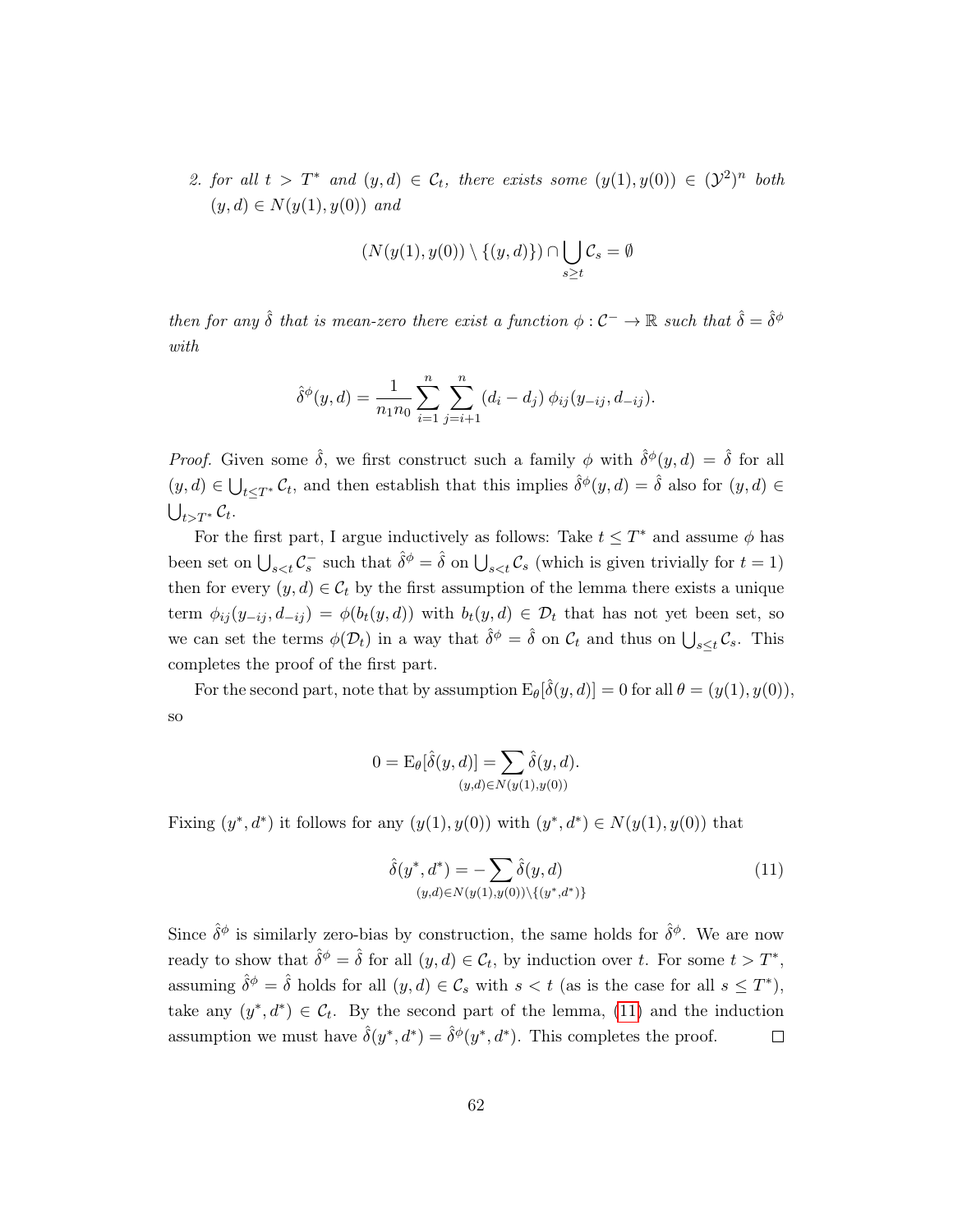We are ready to prove the main result:

*Proof of [Theorem B.2.](#page-19-0)*  $\hat{\delta}(y, d) = \hat{\tau}^B(y, d) - \hat{\tau}^A(y, d)$  is a unbiased estimator of zero. Define  $a, b : C \to \mathbb{N}_0$  by

$$
a(y, d) = y'd, \t b(y, d) = (1 - y)'(1 - d).
$$

Note that  $a(y, d) + b(y, d) \leq n$ .

First, set  $T^* = n - 1$  and for every  $t \leq T$ 

$$
\mathcal{C}_t = \{ (y, d) \in \mathcal{C}; \min(a(y, d), b(y, d)) \ge 1, a(y, d) + b(y, d) = n + 1 - t \}.
$$

Then the first assumption of [Lemma B.1](#page-19-1) is fulfilled, as for every  $(y, d) \in C_t$  there exists some  $(ij, (y_{-ij}, d_{-ij}) \in C_t$  with  $y'_{-ij}d_{-ij} + (1 - y_{-ij})'(1 - d_{-ij}) = n - 1 - t =$  $a(y, d) + b(y, d) - 2$ , but  $(y, d)$  is also the unique element in  $\mathcal{C}_t$  covering that element of  $\mathcal{D}_t$  under the correspondence c (as indeed necessarily  $y_i = d_i, y_j = d_j$ , which pins down  $(y, d)$  from  $(ij, (y_{-ij}, d_{-ij}))$ .

Second, with  $T = n + 1$  and

$$
C_n = \{(y, d) \in C; a(y, d) = 0, b(y, d) \ge 1\},\
$$
  

$$
C_{n+1} = \{(y, d) \in C; b(y, d) = 0\},\
$$

note that for each  $(y^*, d^*) \in C_n \cup C_{n+1}$  we have that  $(y(1), y(0)) = (y^* \circ d^* + 1 \circ (1 (d^*), y^* \circ (1 - d^*))$  produces

$$
N(y(1), y(0)) \cap \{(y, d) \in \mathcal{C}; \min(a(y, d), b(y, d)) = 0\} = \{(y^*, d^*)\}
$$

for  $(y^*, d^*) \in \mathcal{C}_n$  and

$$
N(y(1), y(0)) \cap \{(y, d) \in \mathcal{C}; b(y, d) = 0\} = \{(y^*, d^*)\}
$$

for  $(y^*, d^*) \in \mathcal{C}_{n+1}$ . This verifies the second assumption of [Lemma B.1.](#page-19-1)

 $\Box$ 

Unbiased estimators (for binary outcomes) are thus fully characterized by leavetwo-out adjustments. Note that leave-one-out adjustments as in the case of known treatment probability p would not generally be unbiased.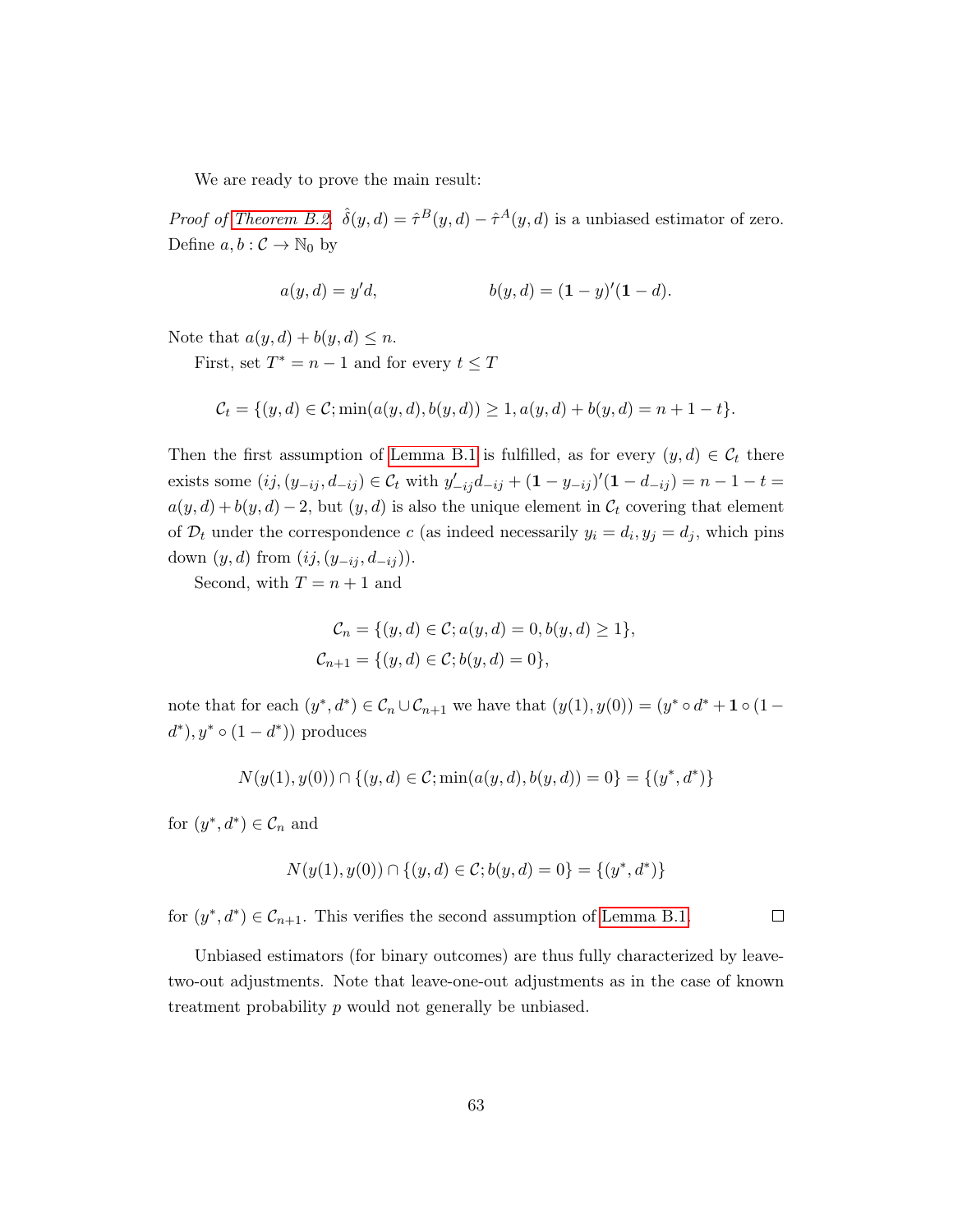# B.3 Extension to finite support

Take some distribution over the treatment assignment vector  $d \in \{0,1\}^n$ , data  $(y(1), y(0)) \in (\mathcal{Y}^2)^n$  as before where  $\mathcal{Y} \subseteq \mathbb{R}$ , and  $y = d \circ y(1) + (1 - d) \circ y(0)$ . Our goal now is to extend a representation for binary outcomes to one for finite (but arbitrarily large) support Y.

<span id="page-63-0"></span>**Lemma B.2.** Assume that for  $\mathcal{Y} = \{0, 1\}$  any  $\hat{\delta}$  with  $E_{\theta}[\delta(y, d)] = 0$  for all  $\theta =$  $(y(1), y(0))$  permits a representation  $\hat{\delta} = \hat{\delta}^{\phi}$  with

$$
\hat{\delta}^{\phi}(y,d) = \sum_{\iota \in \mathcal{I}} w_{\iota}(d_{S_{\iota}}) \phi_{\iota}(y_{-S_{\iota}}, d_{-S_{\iota}})
$$

for fixed  $\mathcal{I}, (w_{\iota})_{\iota \in \mathcal{I}}, (S_{\iota})_{\iota \in \mathcal{I}}$  (where  $\mathcal{I}$  finite) and variable  $(\phi_{\iota})_{\iota \in \mathcal{I}}$  where

$$
\phi_{\iota} : (\mathcal{Y} \times \{0,1\})^{\{1,\ldots,n\} \setminus S_{\iota}} \to \mathbb{R}.
$$

Then the representation result extends to any finite  $\mathcal{Y} \subseteq \mathbb{R}$  (with the same  $\mathcal{I}, (w_{\iota})_{\iota \in \mathcal{I}}, (S_{\iota})_{\iota \in \mathcal{I}})$ . *Proof.* Write  $\mathcal{Y}_\ell = \{0, 1, \ldots, \ell\}$  and define (for  $\ell \geq 2, m \geq 0$ )

$$
\mathcal{Y}_{\ell,m} = \bigtimes_{i=1}^m \mathcal{Y}_{2\ell-1} \times \bigtimes_{i=m+1}^n \mathcal{Y}_\ell
$$

We first establish the following intermediate result by induction over  $t = ns + m$ from  $t = 0$ : For any  $(s, m) \in (\mathbb{N}_0 \times \{1, ..., n\}) \cup \{(0, 0)\}\)$  for  $\ell = 2^s + 1$  any  $\hat{\delta}$  with  $E_{\theta}[\hat{\delta}(y, d)] = 0$  for all  $\theta = (y(1), y(0)) \in \mathcal{Y}_{\ell,m}^2$  permits a representation  $\hat{\delta} = \hat{\delta}^{\phi}$  as above with  $\phi_{\iota}: \mathsf{X}_{i \in \{1,\dots,n\} \setminus S_{\iota}}(\mathcal{Y}_{\ell,m})_i \to \mathbb{R}$ 

For  $t = 0$ , the statement holds by the assumption of the lemma. Assume now that its holds for t with such  $(s, m)$  such that  $t = ns+m$  and  $\ell = 2<sup>s</sup>+1$ , and consider the  $(s^+, m^+) \in \mathbb{N}_0 \times \{1, ..., n\}$  with  $ns^+ + m^+ = t + 1$ , and write  $\ell^+ = 2^{s^+} + 1$ Fix an estimator  $\hat{\delta}$  with  $E_{\theta}[\hat{\delta}(y, d)] = 0$  for all  $\theta = (y(1), y(0)) \in \mathcal{Y}_{\ell^+, m^+}^2$ . Write For  $(y, d) \in \mathcal{Y}_{\ell,m} \times \{0, 1\}^n$  define  $y_{m^+}^+ = \ell^+ + y_{m^+} - 1$ ,  $y_{-m^+}^+ = y_{-m^+}$  as well as  $y_{m^+}^- = \ell^+, y_{-m^+}^- = y_{-m^+}$  to obtain  $y^+, y^- \in \mathcal{Y}_{\ell^+, m^+}$ , and define estimators by

$$
\hat{\delta}_1(y, d) = \hat{\delta}(y^+, d) - \hat{\delta}(y^-, d) \qquad \hat{\delta}_2(y, d) = \hat{\delta}(y, d)
$$

where thus  $\hat{\delta}_2$  is merely a restriction of  $\hat{\delta}$  to  $\mathcal{Y}_{\ell,m} \times \{0,1\}^n$ . For  $(y,d) \in \mathcal{Y}_{\ell^+,m^+} \times$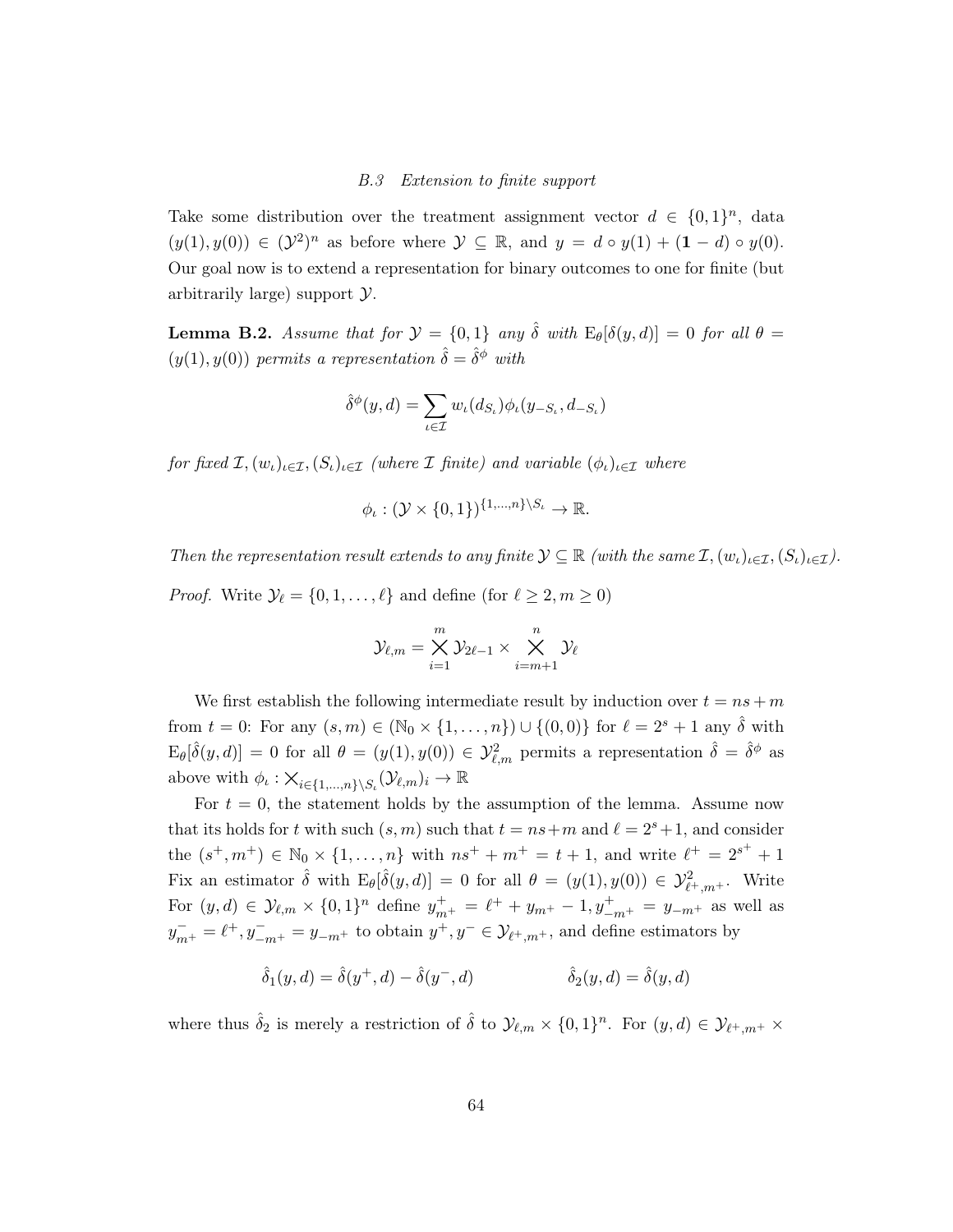$\{0,1\}^n$  define  $\bar{y}_{m^+} = \min(y_{m^+}, \ell^+), \bar{y}_{-m^+} = y_{-m^+}$  to obtain a  $\bar{y} \in \mathcal{Y}_{\ell,m}^2$  for which

$$
\hat{\delta}(y, d) = \hat{\delta}(y, d) - \hat{\delta}(\bar{y}_{m^+}, d) + \hat{\delta}(\bar{y}_{m^+}, d)
$$

$$
= \hat{\delta}_1(y - \bar{y}_{m^+}, d) + \hat{\delta}_2(\bar{y}_{m^+}, d).
$$

 $\delta_2$  is unbiased (for  $\mathcal{Y}_{\ell,m}$ ) by construction. Note that

$$
E_{\theta}[\hat{\delta}_1(y, d)] = E_{\theta}[\hat{\delta}(y^+, d)] - E_{\theta}[\hat{\delta}(y^-, d)] = 0
$$

for any  $y(1), y(0) \in \mathcal{Y}_{\ell,m}$ , as they generate  $y^+(1), y^+(0) \in \mathcal{Y}_{\ell^+,m^+}$  for which  $\hat{\delta}$  is unbiased by assumption, so  $\hat{\delta}_1$  is likewise unbiased (for  $y(1), y(0) \in \mathcal{Y}_{\ell,m}$ ). By the induction assumption, there are thus  $\phi^1, \phi^2$  with

$$
\hat{\delta}(y,d) = \sum_{\iota \in \mathcal{I}} w_{\iota}(d_{S_{\iota}})(\phi_{\iota}^{1}((y - \bar{y}_{m^{+}})_{-S_{\iota}}, d_{-S_{\iota}}) + \phi_{\iota}^{2}((\bar{y}_{m^{+}})_{-S_{\iota}}, d_{-S_{\iota}})
$$

for any  $(y, d) \in \mathcal{Y}_{\ell^+, m^+} \times \{0, 1\}^n$ . For

$$
\phi_{\iota}(y_{-S_{\iota}}, d_{-S_{\iota}}) = \phi_{\iota}^{1}(y_{-S_{\iota}} - (\bar{y}_{m^{+}})_{-S_{\iota}}, d_{-S_{\iota}}) + \phi_{\iota}^{2}((\bar{y}_{m^{+}})_{-S_{\iota}}, d_{-S_{\iota}})
$$

we therefore have  $\hat{\delta} = \hat{\delta}^{\phi}$ . This concludes the induction step and thus the proof of the intermediate result.

Setting  $m = n$ , it is immediate that the statement of the lemma holds for all  $\mathcal{Y} = \mathcal{Y}_{2^s+1}$ . Since it will always hold for subsets, it holds for all  $\mathcal{Y} = \mathcal{Y}_{\ell}$ . Now take arbitrary  $\mathcal{Y} = \{z_1, \ldots, z_\ell\}$ , and define for  $(y, d) \in (\mathcal{Y}_\ell \times \{0, 1\})^n$ 

$$
\tilde{\delta}(y, d) = \hat{\delta}(z_y, d)
$$

where  $(z_y)_i = z_{y_i} \in \mathcal{Y}$ . By the intermediate result there is some  $\tilde{\phi}$  such that  $\tilde{\delta} = \hat{\delta}^{\tilde{\phi}}$ . Setting  $\phi_{\iota}(y_{-S_{\iota}}, d_{-S_{\iota}}) = \tilde{\phi}(\tilde{y}_{-S_{\iota}}, d_{-S_{\iota}})$  with  $\tilde{y}$  such that  $z_{\tilde{y}} = y$  yields  $\hat{\delta}(y, d) =$  $\hat{\delta}^{\phi}(y,d)$ .  $\Box$ 

We are now ready to proof the representation result in the main paper.

Proof of [Lemma 1.](#page-19-1) The representation for general finite support follows from [Lemma B.2](#page-63-0) applied to the binary representation results in [Theorem B.1](#page-18-0) and [Theorem B.2,](#page-19-0) respectively.  $\Box$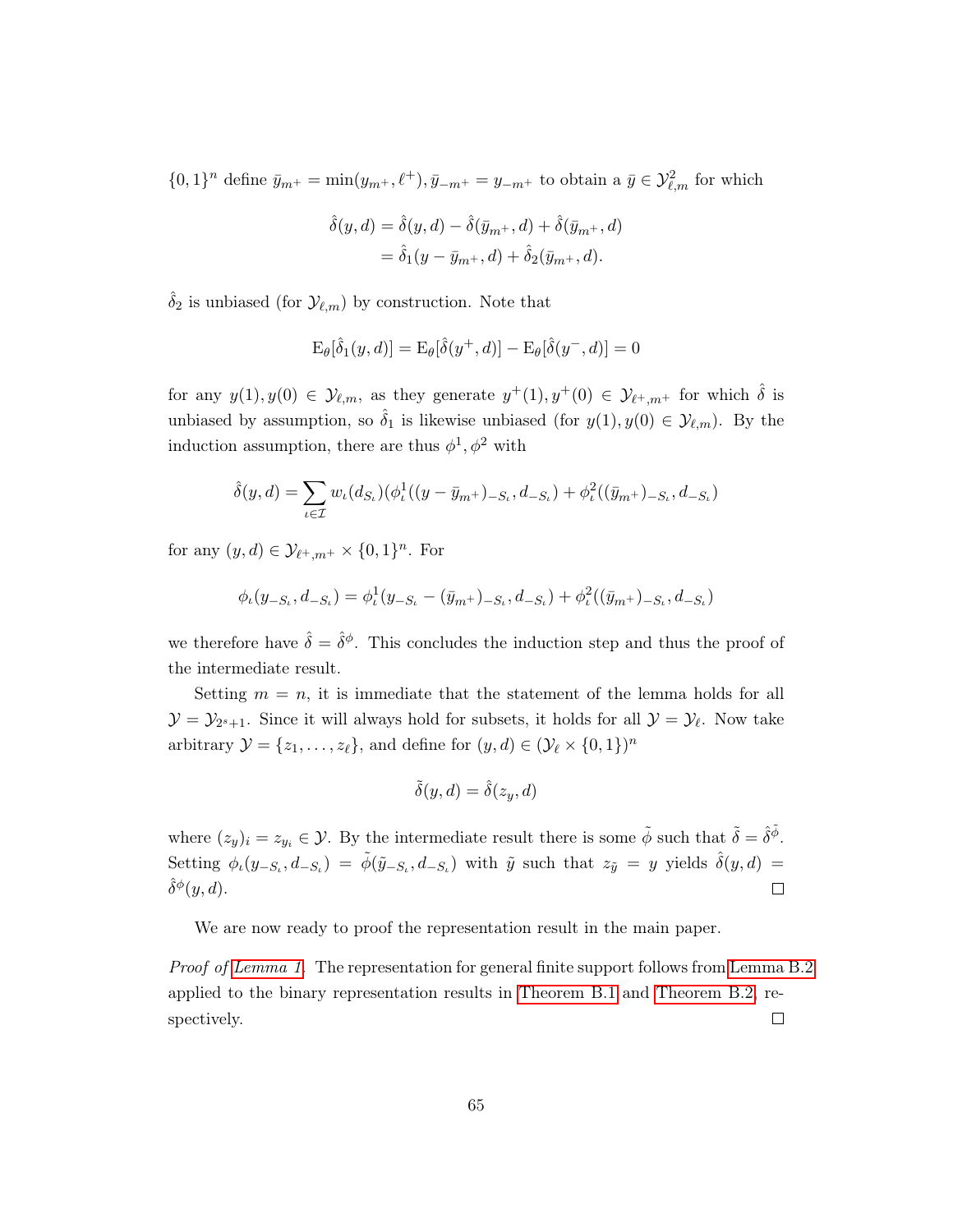## C Characterization of Optimal Unbiased Estimators

When is an estimator not just unbiased, but has also low average mean-squared error? I start with the representation

$$
\hat{\tau}^{\phi}(y, d) = \frac{1}{n} \sum_{i=1}^{n} \frac{d_i - p}{p(1-p)} (y_i - \phi_i(y_{-i}, d_{-i}))
$$

for known treatment probability  $p$  and consider the error

$$
\Delta_{\theta}^{\phi}(y, d) = \hat{\tau}^{\phi}(y, d) - \tau_{\theta}
$$
\n
$$
= \frac{1}{n} \sum_{i=1}^{n} \left( \frac{d_i - p}{p(1-p)} (y_i - \phi_i(y_{-i}, d_{-i})) - (y(1)_i - y(0)_i) \right)
$$
\n
$$
= \frac{1}{n} \sum_{i=1}^{n} \frac{d_i - p}{p(1-p)} (\bar{y}_i - \phi_i(y_{-i}, d_{-i}))
$$

for the adjustment oracle  $\bar{y}_i = (1-p)y(1)_i + py(0)_i$ , which would be the lossminimizing choice for  $\phi_i(y_{-i}, d_{-i})$ .

<span id="page-65-0"></span>**Proposition C.1.** For some prior  $\pi$  over  $\theta = (y(1), y(0))$ , any  $\phi_{\pi}^*$  with

$$
\phi_{\pi}^*(y_{-i}, d_{-i}) = \mathcal{E}_{\pi} \left[ \bar{y}_i | y_{-i}, d_{-i} \right]
$$

is a (global) minimizer of average loss  $E_{\pi}L_{\theta}(\phi)$ , where  $L_{\theta}(\phi) = E_{\theta}(\Delta_{\theta}^{\phi}(y, d))^2$ .

*Proof.* The restriction that adjustments  $\phi_i(y_{-i}, d_{-i})$  are functions only of  $y_{-i}, d_{-i}$ (and of  $\pi$ ) requires some care, as each such adjustments appears given multiple draws of  $(y, d)$ . Write

$$
M_i(y^*_{-i}, d^*_{-i}) = \{(y,d) \in (\mathcal{Y} \times \{0,1\})^n; (y_{-i}, d_{-i}) = (y^*_{-i}, d^*_{-i})\}
$$

for the  $(y, d)$  for which  $\hat{\tau}^{\phi}(y, d)$  (and thus  $\Delta_{\theta}^{\phi}$  $\phi_{\theta}(y, d)$  includes the term  $\phi_i(y_{-i}^*, d_{-i}^*)$ . Then,

$$
\frac{\partial E_{\pi}L_{\theta}(\phi)}{\partial \phi_{i}(y_{-i}^{*}, d_{-i}^{*})} = \frac{\partial E_{\pi}\left[\mathbb{1}_{(y,d)\in M(y_{-i}^{*}, d_{-i}^{*})}(\Delta_{\theta}^{\phi}(y,d))^{2}\right]}{\partial \phi_{i}(y_{-i}^{*}, d_{-i}^{*})}
$$
\n
$$
= E_{\pi}\left[\mathbb{1}_{(y,d)\in M(y_{-i}^{*}, d_{-i}^{*})} \frac{\partial (\Delta_{\theta}^{\phi}(y,d))^{2}}{\partial \phi_{i}(y_{-i}^{*}, d_{-i}^{*})}\right],
$$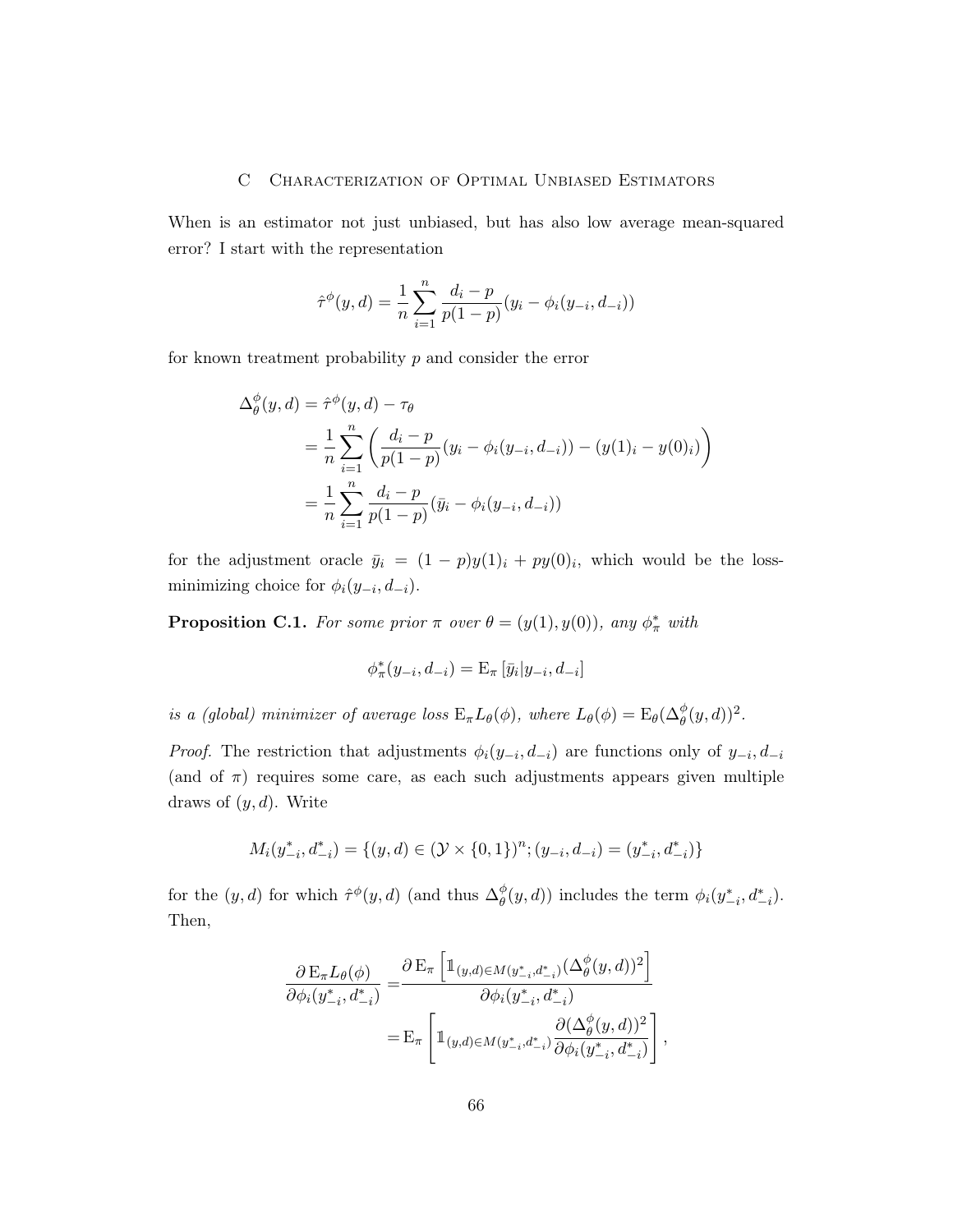where we note that we can exchange differentiation and integration because all summands are bounded. I omit writing  $E_{\theta}$  explicitly inside  $E_{\pi}$  and consider the joint distribution of  $\theta$  and z. Here, for all  $(y, d) \in M(y^*_{-i}, d^*_{-i}),$ 

$$
\frac{\partial (\Delta_{\theta}^{\phi}(y, d))^{2}}{\partial \phi_{i}(y_{-i}^{*}, d_{-i}^{*})} = -\frac{2}{n} \frac{d_{i} - p}{p(1-p)} \Delta_{\theta}^{\phi}(y, d)
$$
\n
$$
= -\frac{2}{n^{2}} \left( \frac{(d_{i} - p)^{2}}{(p(1-p))^{2}} (\bar{y}_{i} - \phi_{i}(y_{-i}^{*}, d_{-i}^{*})) + \sum_{j \neq i} \frac{(d_{i} - p)(d_{j}^{*} - p)}{(p(1-p))^{2}} (\bar{y}_{j} - \phi_{j}(y_{-j}, d_{-j})) \right).
$$

The first-order condition  $\frac{\partial E_{\pi}L_{\theta}(\phi)}{\partial \phi_i(y^*_{-i},d^*_{-i})}=0$  is therefore

$$
\begin{split} & \mathcal{E}_{\pi} \left[ \mathbb{1}_{(y,d) \in M(y^*_{-i}, d^*_{-i})} (d_i - p)^2 (\phi_i(y^*_{-i}, d^*_{-i}) - \bar{y}_i) \right] \\ & = - \sum_{j \neq i} (d^*_j - p) \, \mathcal{E}_{\pi} \left[ \mathbb{1}_{(y,d) \in M(y^*_{-i}, d^*_{-i})} (d_i - p) (\phi_j(y_{-j}, d_{-j}) - \bar{y}_j) \right]. \end{split}
$$

The condition is trivially fulfilled for  $P_{\pi}((y, d) \in M(y_{-i}^*, d_{-i}^*)) = 0$ . Otherwise, equivalently

$$
=p(1-p)(\phi_i(y_{-i}^*,d_{-i}^*)-\mathbf{E}_{\pi}[\bar{y}_i|(y_{-i},d_{-i})=(y_{-i}^*,d_{-i}^*)])
$$
  
\n
$$
\mathbf{E}[(d_i-p)^2]\phi_i(y_{-i}^*,d_{-i}^*)-\mathbf{E}_{\pi}[(d_i-p)^2\bar{y}_i|(y_{-i},d_{-i})=(y_{-i}^*,d_{-i}^*)]
$$
  
\n
$$
=-\sum_{j\neq i}(2d_j^*-1)\mathbf{E}_{\pi}\left[(d_i-p)\phi_j(y_{-j},d_{-j})|(y_{-i},d_{-i})=(y_{-i}^*,d_{-i}^*)\right]
$$

Note that this system of first-order conditions will generally have many solutions, as the  $\phi$ -representation of  $\hat{\tau}^{\phi}$  is not generally unique. I now show that the specific choice

$$
\phi_i(y_{-i}^*, d_{-i}^*) = \mathbf{E}_{\pi}[\bar{y}_i|(y_{-i}, d_{-i}) = (y_{-i}^*, d_{-i}^*)]
$$

(for  $E_{\pi} P_d((y, d) \in M(y_{-i}^*, d_{-i}^*)) > 0$ , otherwise, say, zero) is a (global) posterior-loss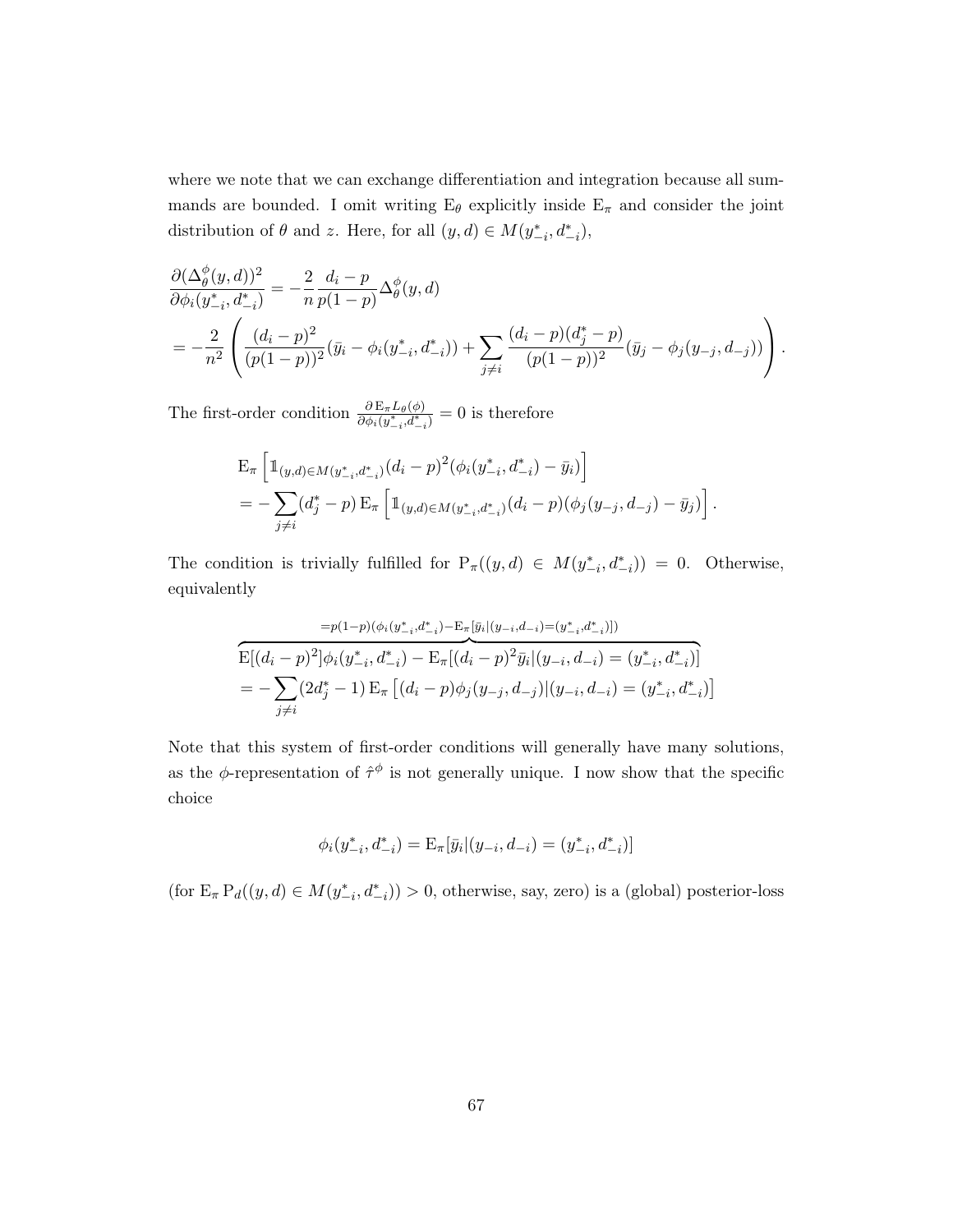minimizer. To that end, note that for  $i\neq j$ 

$$
E_{\pi} [(d_i - p) E_{\pi} [\bar{y}_j | y_{-j}, d_{-j}] | y_{-i}, d_{-i}]
$$
  
\n
$$
= E_{\pi} [(d_i - p) E_{\pi} [\bar{y}_j | y_i, d_i, y_{-ij}, d_{-ij}] | y_j, d_j, y_{-ij}, d_{-ij}]
$$
  
\n
$$
= E_{\pi} [E_{\pi} [(d_i - p) E_{\pi} [\bar{y}_j | y_i, d_i, y_{-ij}, d_{-ij}] | d_i, y_{-ij}, d_{-ij}] | y_{-ij}, d_{-ij}]
$$
  
\n
$$
= E_{\pi} [(d_i - p) E_{\pi} [\bar{y}_j | d_i, y_{-ij}, d_{-ij}] | y_{-ij}, d_{-ij}]
$$
  
\n
$$
= E_{\pi} [(d_i - p) E_{\pi} [\bar{y}_j | y_{-ij}, d_{-ij}] | y_{-ij}, d_{-ij}] = 0.
$$

The first-order condition follows. Also

$$
\frac{\partial^2 E_{\pi} L_{\theta}(\phi)}{\partial \phi_i(y_{-i}^A, d_{-i}^A)\partial \phi_j(y_{-j}^B, d_{-j}^B)}
$$
\n
$$
= \frac{1}{(p(1-p)n)^2} E_{\pi} \left[ 1_{(y,d) \in M(y_{-i}^A, d_{-i}^A) \cap M(y_{-j}^B, d_{-j}^B)} (d_i^B - p)(d_j^A - p) \right]
$$
\n
$$
= \begin{cases}\n\frac{1}{p(1-p)n^2} P_{\pi}((y_{-i}, d_{-i}) = (y_{-i}^A, d_{-i}^A)), & (i, y_{-i}^A, d_{-i}^A) = (j, y_{-j}^B, d_{-j}^B) \\
\frac{(d_i^* - p)(d_j^* - p)}{(p(1-p)n)^2} P_{\pi}(y^*, d^*), & i \neq j, (y_{-i/j}^{A/B}, x_{-i/j}^{A/B}) = (y_{-i/j}^*, d_{-i/j}^*) \\
0, & \text{otherwise.} \n\end{cases}
$$

Note that  $\frac{\partial^2 E_{\pi}L_{\theta}(\phi)}{\partial \phi_{\theta}(\phi^A, d^A, \partial \phi_{\theta}(\phi))}$  $\frac{\partial^2 E_{\pi} L_{\theta}(\varphi)}{\partial \phi_i(y_{-i}^A, d_{-i}^A) \partial \phi_j(y_{-j}^B, d_{-j}^B)}$  is two times the variance-covariance matrix of the (mean-zero) random variables  $\mathbb{1}_{(y,d)\in M(y^*_{-i},d^*_{-i})} \frac{d_i-p}{p(1-p)}$  $\frac{a_i-p}{p(1-p)n}$ , and therefore everywhere positive semi-definite. It follows that the first-order conditions locate a (global) minimum.  $\Box$ 

The proposition directly yields the first part of the general characterization result in the main paper. The second part follows analogously with oracle adjustments

$$
\Delta \bar{y}_{ij} = \underbrace{\left(\frac{n_0}{n} y_i(1) + \frac{n_1}{n} y_i(0)\right)}_{\bar{y}_{ji}} - \left(\frac{n_0}{n} y_j(1) + \frac{n_1}{n} y_j(0)\right).
$$

**Theorem 2** (Solution of the investigator). An investigator with risk  $r \in \mathbb{R}^*$  and  $prior \pi$  over  $Θ$  chooses the following unbiased Bayes estimators:

1. For a known treatment probability p,

$$
\hat{\tau}(z) = \frac{1}{n} \sum_{i=1}^{n} \frac{d_i - p}{p(1-p)} (y_i - \mathbf{E}_{\pi}[\bar{y}_i | z_{-i}]).
$$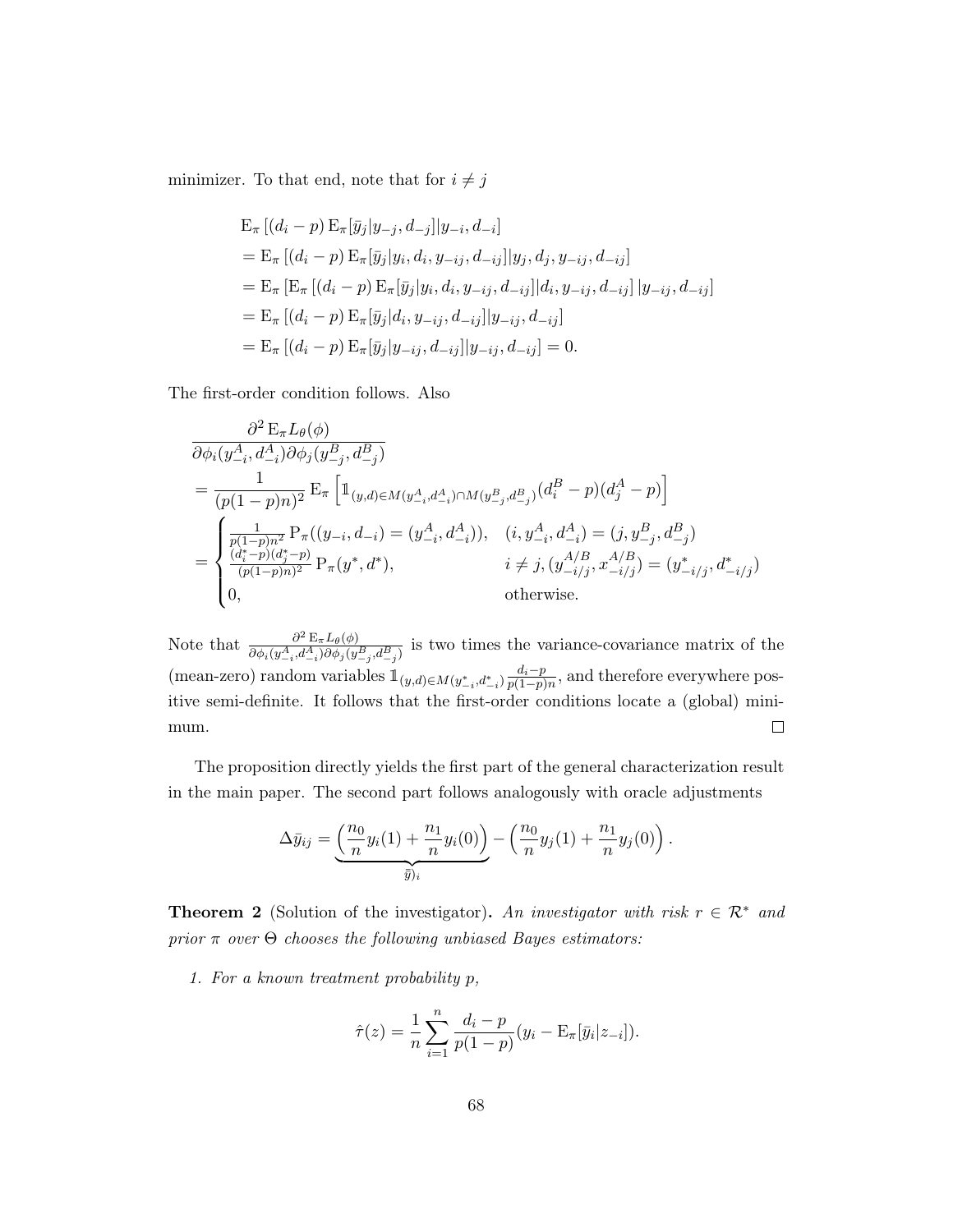2. For a fixed number  $n_1$  of treated units,

$$
\hat{\tau}(z) = \frac{1}{n_1 n_0} \sum_{i < j} (d_i - d_j)(y_i - y_j - \mathbf{E}_{\pi}[\Delta \bar{y}_{ij} | z_{-ij}]).
$$

Proof. The first part is immediate from [Proposition C.1.](#page-65-0) For the second part, we can wlog consider adjustments

$$
\phi_{i,j}(y_{-ij}, d_{-ij})\tag{12}
$$

 $\Box$ 

for which we set  $\phi_{ij}(y_{-ij}, d_{-ij}) = \phi_{i;j}(y_{-ij}, d_{-ij}) - \phi_{j;i}(y_{-ij}, d_{-ij})$  to find

$$
\Delta_{\theta}^{\phi}(y, d) = \hat{\tau}^{\phi}(y, d) - \tau_{\theta}
$$
\n
$$
= \frac{1}{n_1 n_0} \sum_{i < j} (d_i - d_j) \left( (\bar{\bar{y}}_i - \phi_{i; j}(y_{-ij}, d_{-ij})) - (\bar{\bar{y}}_j - \phi_{j; i}(y_{-ij}, d_{-ij})) \right)
$$
\n
$$
= \frac{1}{n_1 n_0} \sum_{i, j} (d_i - d_j) (\bar{\bar{y}}_i - \phi_{i; j}(y_{-ij}, d_{-ij})).
$$

As in the proof of [Proposition C.1,](#page-65-0) we can then verify that the choice

$$
\phi_{i;j}(y_{-ij},d_{-ij})=\mathrm{E}_{\pi}[\bar{\bar{y}}_i|y_{-ij},d_{-ij}]
$$

fulfils the associated first-order condition.

## D OLS is Biased

Consider a sample of *n* units  $(y_i, d_i, x_i)$ , where  $d_i \in \{0, 1\}$  are iid given  $x_1, \ldots, x_n$ with  $P(d_i = 1) = p \in (0, 1)$ .

## D.1 Conditional on covariates

Conditional on covariates  $x_i = \mathbb{1}_{i=1}$  and for  $y_i = x_i d_i$ , the sample-averge treatment effect is  $\tau = 1/n$  (one for the first unit, zero for all other units). The coefficient  $\hat{\tau}^{\text{OLS}}$  on d in a linear regression of y on d and x (with intercept) has expectation  $\mathbb{E}[\hat{\tau}^{\text{OLS}}|n_1] = 0$  conditional on any number  $1 < n_1 < n - 1$  of treated units. Indeed, x perfectly explains  $y$ , so the coefficient on  $d$  will always be zero (by Frisch-Waugh or otherwise).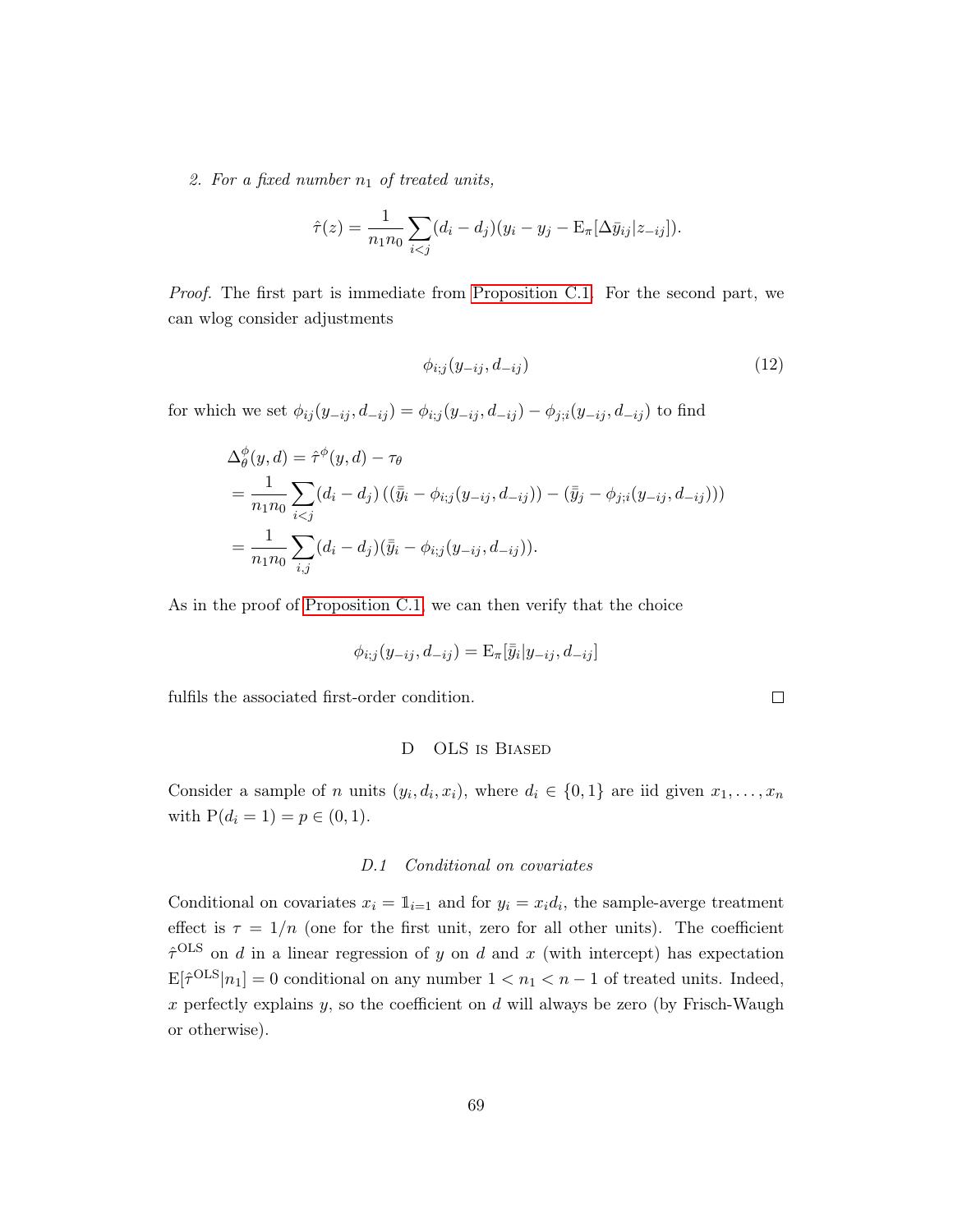D.2 Over the sampling distribution

Assume that  $x_i \in \mathbb{R}^{k_n+1}$  with  $P(x_{i0}) = q \in (0,1)$  and

$$
x_{i1},\ldots,x_{ik}|x_{i0}\overset{\text{iid}}{\sim}(1-x_{i0})\cdot\mathcal{N}(0,1)
$$

(that is,  $x_{ij} = 0$  for all  $j > 0$  if  $x_{i0} = 1$ ),  $x_i$  iid across units. (Alternatively, any non-degenerate distribution will do.) Let  $y_i = x_{i0}d_i$ . The average treatment effect of  $d_i$  on  $y_i$  is

$$
\tau^{\rm pop} = \mathbb{E}[y_i | d_i = 1] - \mathbb{E}[y_i | d_i = 0] = q.
$$

Let  $\hat{\tau}^{\text{OLS}}$  be the coefficient on d in a linear regression of y on d and x (with intercept). For  $k_n/n \to \alpha \in (0, 1-q)$  as  $n \to \infty$  we also find

$$
\hat{\tau}^{\text{OLS}} \xrightarrow{P} \frac{q}{1-\alpha}.
$$

Indeed, writing  $A_x$  for the annihilator matrix with respect to x and the intercept, by Frisch-Waugh  $\hat{\tau}^{\text{OLS}} = \frac{d' A_x y}{d' A}$  $\frac{d^r A_x y}{d^r A_x d}$  with

$$
E[d'A_xy|x] = p(1-p)(n_{x=1}-1),
$$
  
\n
$$
E[d'A_xd|x] = p(1-p) \operatorname{trace}(A_x) = p(1-p)(n - k_n - 1).
$$

By the law of large numbers (where variances are suitably bounded),

$$
\frac{d'A_x y}{n} \overset{\text{P}}{\to} p(1-p) \mathbf{E}[n_{x=1}/n] = p(1-p)q,
$$
  

$$
\frac{d'A_x y}{n} \overset{\text{P}}{\to} p(1-p)(1-\alpha).
$$

## E Asymptotic Inference

In this section, I derive asymptotically valid inference of the average treatment effect. These results deviate from the approach in the main paper in two notable, related ways. First, I assume that potential outcomes and controls themselves are sampled iid from a population distribution, and inference will not condition on their realizations. Second, in order to obtain valid inference, I take large-sample approximations. The estimator of interest is still unbiased in finite samples for the sample-average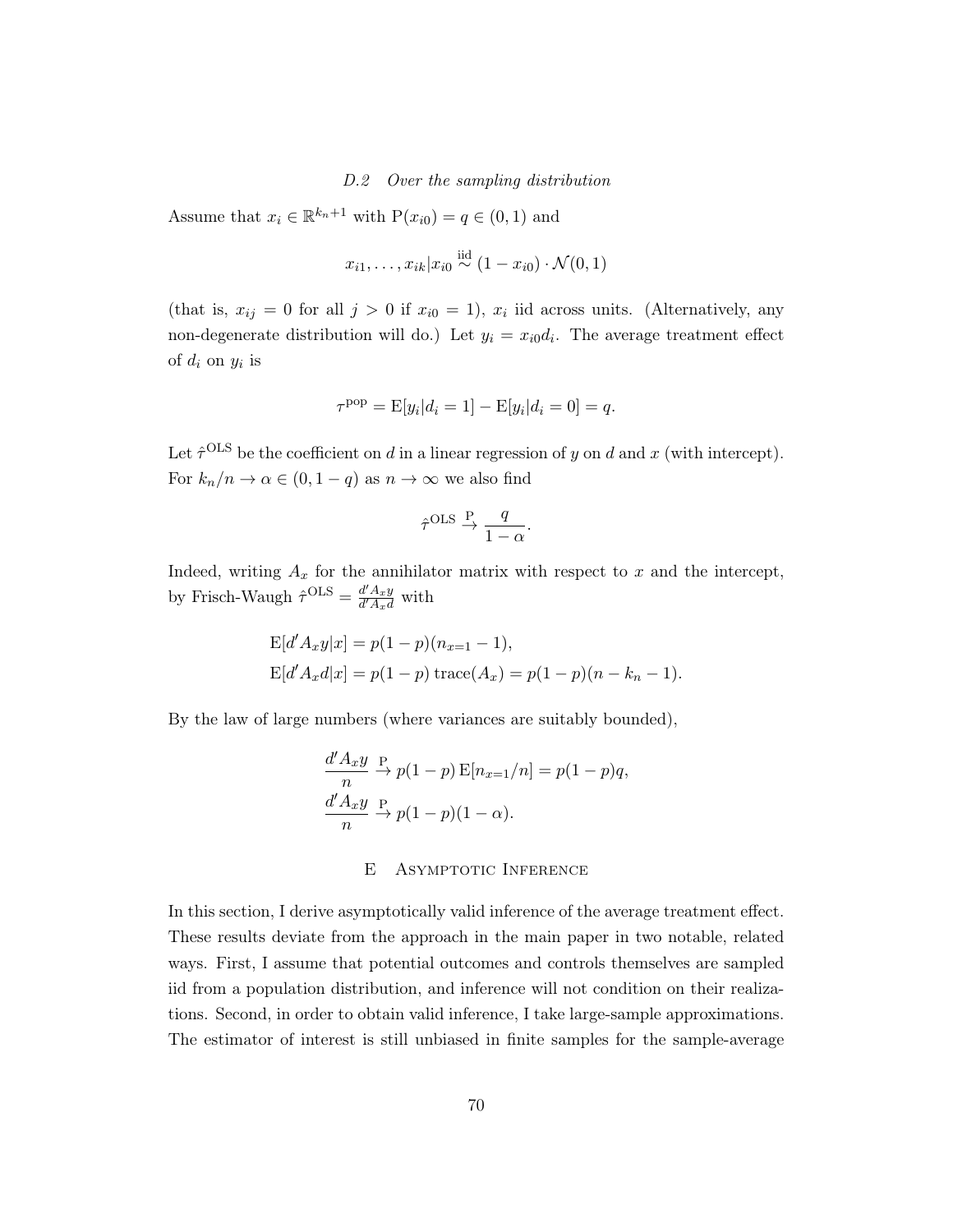treatment effect. But for efficiency and inference I focus on the estimation of the population-average treatment effect in large samples.

Building up to a characterization of the variance of the treatment-effect estimator in terms of out-of-sample prediction quality, I first state an auxiliary remark that will simplify the proof of the main result.

Remark E.1 (K-fold variance bound). Consider n square-integrable, mean-zero random variables  $a_1, \ldots, a_n$  and a partition  $\bigcup_{k=1}^K \mathcal{I}_k = \{1, \ldots, n\}$  such that, for all k,  $E[a_i a_j] = 0$  for all  $i, j \in \mathcal{I}_k$ . Then,

$$
\text{Var}\left(\sum_{i=1}^{n} a_i\right) \leq K \sum_{i=1}^{n} \text{Var}(a_i).
$$

Proof. By Cauchy-Schwarz, applied once per row, we find that

$$
\operatorname{Var}\left(\sum_{i=1}^{n} a_i\right) = \operatorname{Var}\left(\sum_{k=1}^{K} \sum_{i \in \mathcal{I}_k} a_i\right) \le \left(\sum_{k=1}^{K} \sqrt{\operatorname{Var}\left(\sum_{i \in \mathcal{I}_k} a_i\right)}\right)^2
$$

$$
\le K \sum_{k=1}^{K} \operatorname{Var}\left(\sum_{i \in \mathcal{I}_k} a_i\right) = K \sum_{k=1}^{K} \sum_{i \in \mathcal{I}_k} \operatorname{Var}(a_i),
$$

where the last equality follows because increments are uncorrelated within folds.  $\Box$ 

I assume that potential outcomes and control variables are drawn iid from a population distribution

$$
(y_i(1), y_i(0), x_i) \stackrel{\text{iid}}{\sim} P,
$$

treatment is assigned according to a known treatment probability  $P(d_i = 1) = p \in$  $(0, 1)$ , and data  $(y_i, d_i, x_i)$  obtained from  $y_i = y_i(d_i)$ .

In this section, I focus on  $K$ -fold estimators similar to those in [Remark 5.1.](#page-32-0) Specifically, I assume that a sample of size  $n$  is divided into  $K$  equally-sized folds

$$
\bigcup_{k=1}^K \mathcal{I}_k = \{1, \ldots, n\}
$$

(so I implicitly assume that  $K$  divides  $n$ ). In this setting, I consider the asymptotic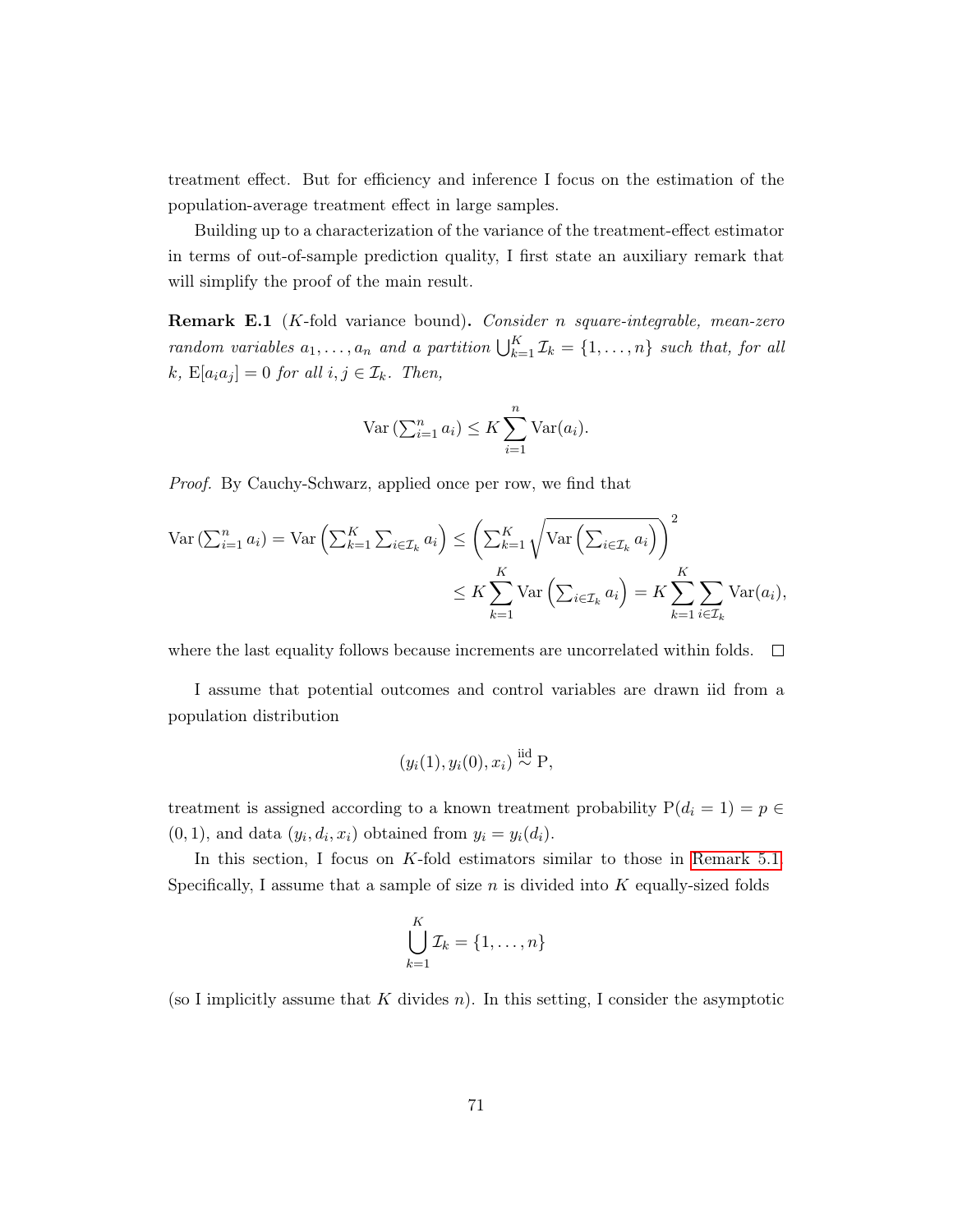distribution of the estimator

$$
\hat{\tau} = \frac{1}{n} \sum_{k=1}^{K} \sum_{i \in \mathcal{I}_k} \frac{d_i - p}{p(1-p)} (y_i - \hat{f}_k(x_i))
$$

of the population-average treatment effect  $\tau = \mathbb{E}[y(1)-y(0)]$ , where each  $\hat{f}_k : \mathcal{X} \to \mathbb{R}$ is fitted only on folds other than  $\mathcal{I}_k$ . My first result characterizes the asymptotic distribution of  $\hat{\tau}$ . Throughout, I use indices i and k outside sums for a representative draw from the respective distribution.

Theorem E.1 (Asymptotic distribution of K-fold estimator). Assume that

\n- 1. 
$$
E[\text{Var}(\hat{f}_k(x_i)|x_i)] \to 0 \text{ as } n \to \infty,
$$
\n- 2.  $E\left[\left(\frac{1-p}{p}\right)^{2d_i-1}(y_i - \hat{f}_k(x_i))^2\right] \to L \text{ (where } i \in \mathcal{I}_k), \text{ and}$
\n- 3.  $E[(\hat{f}_k(x_i) - y_i)^{2+\delta}] < C < \infty \text{ for some } \delta, C > 0.$
\n

Then,

$$
\sqrt{n}(\hat{\tau} - \tau) \xrightarrow{d} \mathcal{N}(0, s^2), \qquad s^2 = \frac{L}{p(1-p)} - \tau^2.
$$

Note that the distribution of prediction functions  $\hat{f}_k$  will depend on the sample size of the training sample, and thus on  $n$ . Furthermore, the result can be extended to the case where the population distribution itself depends on  $n$ . While I assume that  $K$  is fixed here, the conclusion also holds with  $K$  growing provided that  $K \mathbb{E}[\text{Var}(\hat{f}_k(x_i)|x_i)] \to 0.$ 

The first condition expresses that the prediction variance vanishes and predictions stabilize in large samples. The second condition defines the asymptotic prediction loss of the algorithm. The third condition is a regularity assumption that will ensure asymptotic convergence. When this condition holds, I do not require the assumption of bounded support of potential outcomes from the main paper. Importantly, I do not assume that the prediction functions approximate the best prediction of y given x or are risk-consistent, only that their variance vanishes.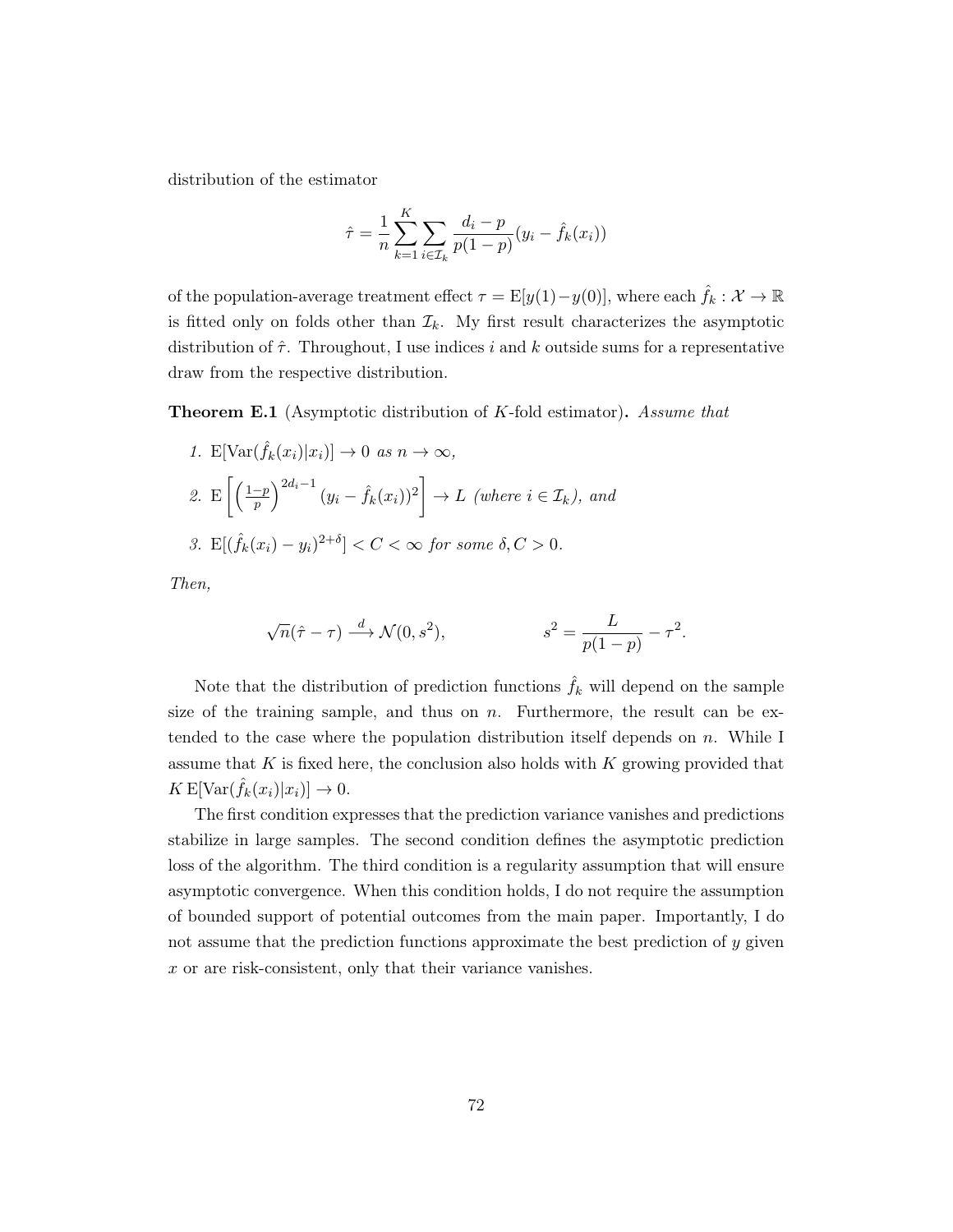*Proof of [Theorem E.1.](#page-18-0)* Write  $t_i = \frac{d_i - p_i}{p(1 - n_i)}$  $\frac{a_i-p}{p(1-p)}$ . I decompose

$$
\sqrt{n}(\hat{\tau} - \tau) = \frac{1}{\sqrt{n}} \sum_{k=1}^{K} \sum_{i \in \mathcal{I}_k} (t_i(y_i - \hat{f}_k(x_i)) - \tau)
$$
  
= 
$$
\frac{1}{\sqrt{n}} \sum_{k=1}^{K} \sum_{i \in \mathcal{I}_k} (t_i(y_i - \underline{\mathrm{E}}[\hat{f}_k(x_i)|x_i]) + t_i(\underline{\mathrm{E}}[\hat{f}_k(x_i)|x_i] - \hat{f}_k(x_i)) - \tau)
$$
  
= 
$$
\frac{1}{\sqrt{n}} \sum_{i=1}^{n} (t_i(y_i - g_n(x_i)) - \tau) + \frac{1}{\sqrt{n}} \sum_{k=1}^{K} \sum_{i \in \mathcal{I}_k} t_i(\hat{f}_k(x_i) - g_n(x_i)).
$$

For the first part, note that  $E[(t_i(y_i - g_n(x_i)) - \tau)^{2+\delta}]$  is bounded, uniformly in *n*. Its expectation is zero and its variance is

$$
s_n^2 = \text{Var}\left(\frac{1}{\sqrt{n}} \sum_{i=1}^n (t_i(y_i - g_n(x_i)) - \tau)\right) = \text{Var}\left(t_i(y_i - g_n(x_i))\right)
$$
  
= 
$$
E\left[\underbrace{t_i^2}{\nu(i-p)} (y_i - g_n(x_i))^2\right] - \underbrace{\left(E[t_i(y_i - g_n(x_i))]\right)}_{= \tau^2}
$$
  
= 
$$
\frac{E\left[\left(\frac{1-p}{p}\right)^{2d_i-1}(y_i - g_n(x_i))^2\right]}{p(1-p)} - \tau^2.
$$

Hence, by the Lyapunov CLT for triangular arrays,

$$
\frac{1}{\sqrt{ns_n^2}}\sum_{i=1}^n (t_i(y_i-g_n(x_i))-\tau) \stackrel{d}{\longrightarrow} \mathcal{N}(0,1).
$$

Combining the first two assumptions,

$$
\mathbf{E}\left[\left(\frac{1-p}{p}\right)^{2d_i-1}(y_i-g_n(x_i))^2\right]\to L,
$$

so we obtain that  $s_n^2 \to s^2 = \frac{L}{p(1-p)} - \tau^2$  and thus

$$
\frac{1}{\sqrt{n}}\sum_{i=1}^n (t_i(y_i - g_n(x_i)) - \tau) \xrightarrow{d} \mathcal{N}(0, s^2).
$$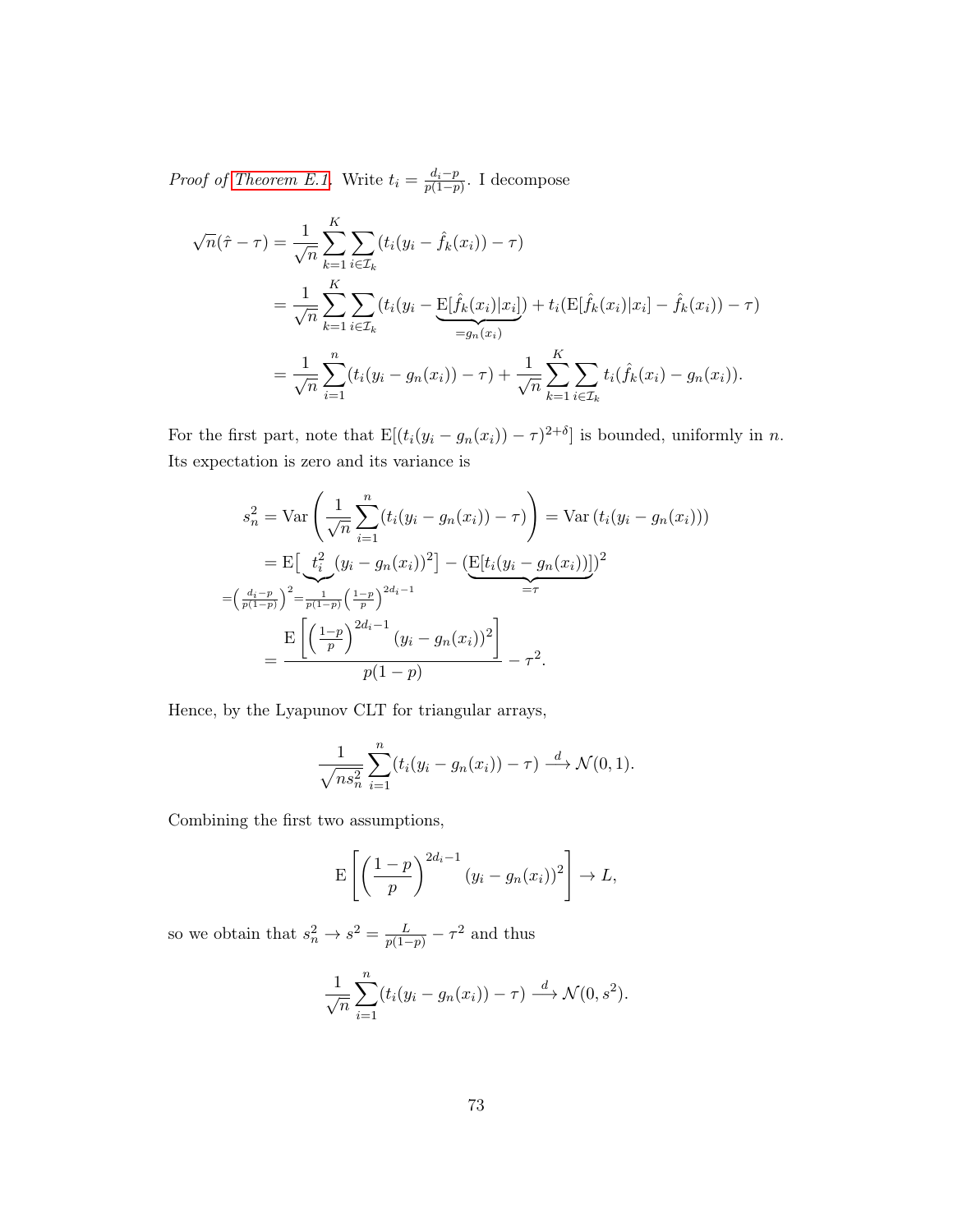For the second part, by [Remark E.1,](#page-32-0)

$$
\operatorname{Var}\left(\frac{1}{\sqrt{n}}\sum_{k=1}^{K}\sum_{i\in\mathcal{I}_{k}}t_{i}(\hat{f}_{k}(x_{i})-g_{n}(x_{i}))\right)
$$
\n
$$
\leq \frac{K}{n}\sum_{k=1}^{K}\sum_{i\in\mathcal{I}_{k}}\operatorname{Var}\left(t_{i}(\hat{f}_{k}(x_{i})-g_{n}(x_{i}))\right) = K \operatorname{E}\left[t_{i}^{2}(\hat{f}_{k}(x_{i})-g_{n}(x_{i}))^{2}\right]
$$
\n
$$
= K \operatorname{E}\left[\left(\frac{d_{i}-p}{p(1-p)}\right)^{2}\right] \operatorname{E}\left[(\hat{f}_{k}(x_{i})-g_{n}(x_{i}))^{2}\right]
$$
\n
$$
= \frac{K}{p(1-p)} \operatorname{E}\left[(\hat{f}_{k}(x_{i})-\operatorname{E}[\hat{f}_{k}(x_{i})|x_{i}])^{2}\right] = \frac{K}{p(1-p)} \operatorname{E}\left[\operatorname{Var}(\hat{f}_{k}(x_{i})|x_{i})\right] \longrightarrow 0
$$

as  $n \to \infty$ . In particular,

$$
\frac{1}{\sqrt{n}}\sum_{k=1}^K\sum_{i\in\mathcal{I}_k}t_i(\hat{f}_k(x_i)-g_n(x_i))\stackrel{\text{P}}{\longrightarrow}0.
$$

The claim of the theorem follows.

The asymptotic variance is a function of the expected prediction loss and the treatment effect, and can be estimated consistently from the sample analogs.

Remark E.2 (Asymptotically valid variance estimate). Under the assumptions of [Theorem E.1,](#page-18-0) the asymptotic variance of  $\hat{\tau}$  can be estimated consistently by

$$
\hat{s}^2 = \frac{1}{n-1} \sum_{k=1}^K \sum_{i \in \mathcal{I}_k} \left( \frac{d_i - p}{p(1-p)} (y_i - \hat{f}_k(x_i)) - \hat{\tau} \right)^2.
$$

As a consequence, we can construct asymptotically valid standard errors and Normal-theory confidence intervals from  $\hat{s}^2$ . To be more precise,  $\frac{\hat{s}}{\sqrt{n}}$  is a valid standard error for  $\hat{\tau}$ , and

$$
[\hat{\tau} - z_{1-\alpha/2} \frac{\hat{s}}{\sqrt{n}}, \hat{\tau} + z_{1-\alpha/2} \frac{\hat{s}}{\sqrt{n}}]
$$

a 1 –  $\alpha$  confidence interval for  $\tau$  (where  $z_{1-\alpha/2}$  is the 1 –  $\alpha/2$ -quantile of the standard Normal distribution).

The asymptotic results extend to the case of fixed  $n_1$  (by setting  $p = n_1/n$ , provided that  $\mathbb{E}[\hat{f}_k(x_i)] \to \mathbb{E}[\bar{y}_i]$ , exact cross-fitting as in [Remark 5.1](#page-32-0) with balanced

 $\Box$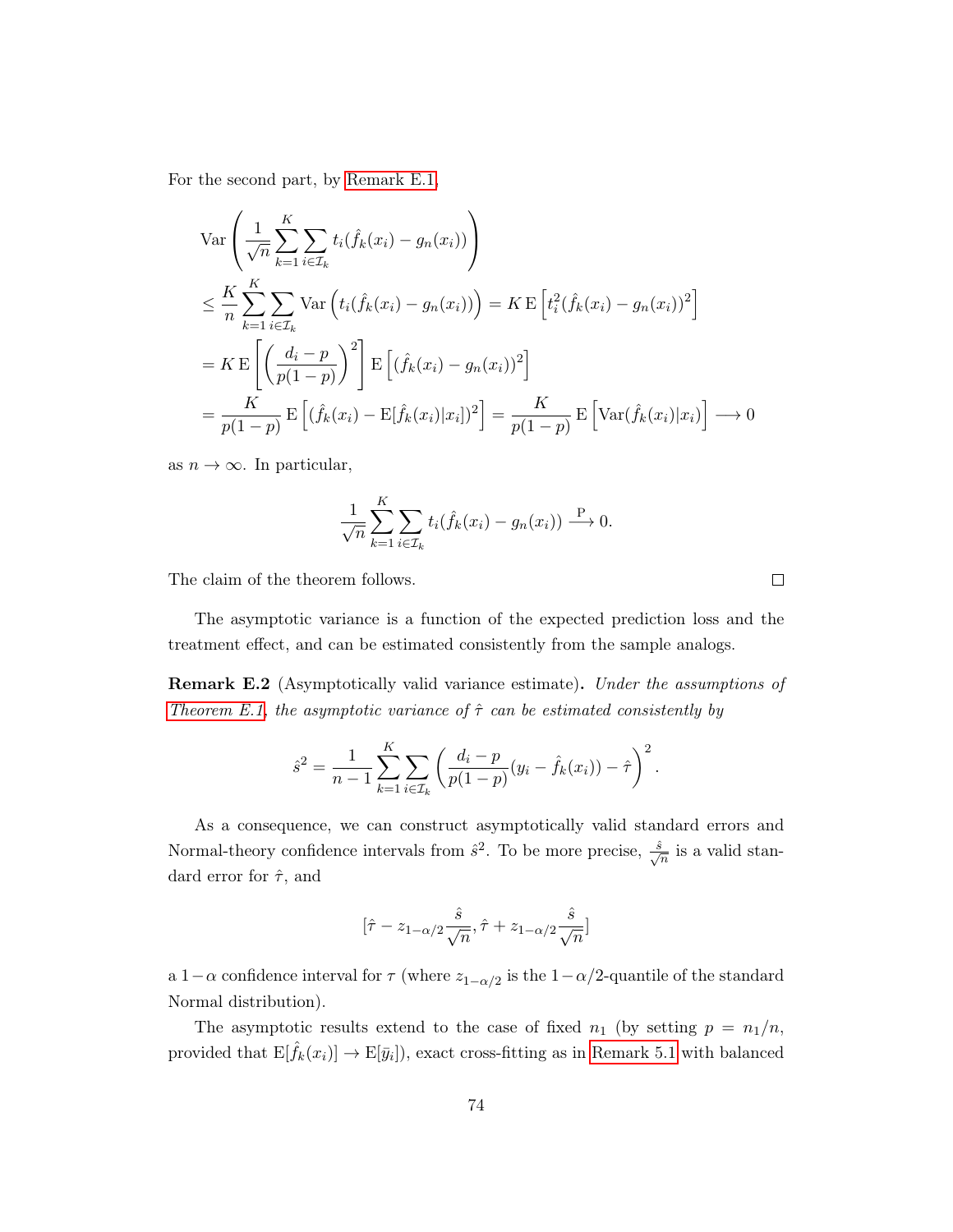folds, and folds that are only approximately of the same size or only approximately balanced.

Now that we have established asymptotically valid inference, I am ready to return to preference alignment.

**Remark E.3** (Alignment over precision). Assume the investigator chooses among unbiased estimators, that is, by [Lemma 1](#page-19-0) among regression adjustments. Assume further that she constructs regression adjustments in a K-fold procedure with (a sequence of) prediction functions that fulfill the regularity assumptions for asymptotically valid inference in [Theorem E.1.](#page-18-0) Then, if the investigator wants to obtain small standard errors or tight confidence intervals, her choices are aligned with the designer's preference for low mean-squared error  $E[(\hat{\tau} - \tau)^2]$  among these unbiased estimators.

*Proof.* The asymptotic distribution of  $\hat{\tau}$  as well as the probability limit of  $\hat{s}^2$  only depend on the asymptotic loss  $L$ , the treatment probability  $p$ , and the treatment effect  $\tau$ . The investigator through her choice of adjustments can only control L, and for these preferences chooses a sequence of prediction functions that minimizes asymptotic prediction loss. This is also the variance-minimizing choice the designer prefers. (Since  $L$  is non-random, the specific utility function over the size of standard errors or confidence intervals does not matter here.)  $\Box$ 

Note that unbiasedness is crucial to reduce the degrees of freedom over the asymptotic distribution to the variance, with respect to which designer and investigator are aligned. Conversely, designer and investigator may have different preferences over the bias-variance trade-off, so allowing for (asymptotic) bias would break alignment even when the estimator is asymptotically Normal.

By the same argument as in the proof of [Remark E.3,](#page-41-0) choices are also aligned over the power of a test against some null hypothesis. Since the investigator cannot move the expectation of the estimator, the best she can do is to pick a sequence of prediction functions for which the asymptotic loss L is minimal.

Remark E.4 (Alignment over power). Consider a sequence of population distributions with  $\tau_n = \tau_0 + \frac{\delta}{\sqrt{n}}$  $\frac{1}{n}$ . Assume that the investigator constructs a one- or two-sided test against the null hypothesis  $\tau = \tau_0$  by comparing the test statistic  $\sqrt{n}(\hat{\tau}-\tau_0)$  $\frac{f(-\tau_0)}{\hat{s}}$  to the standard Normal distribution, and that the investigator's (sequence of) prediction functions fulfill the regularity assumptions in [Theorem E.1.](#page-18-0) If the investigator has a